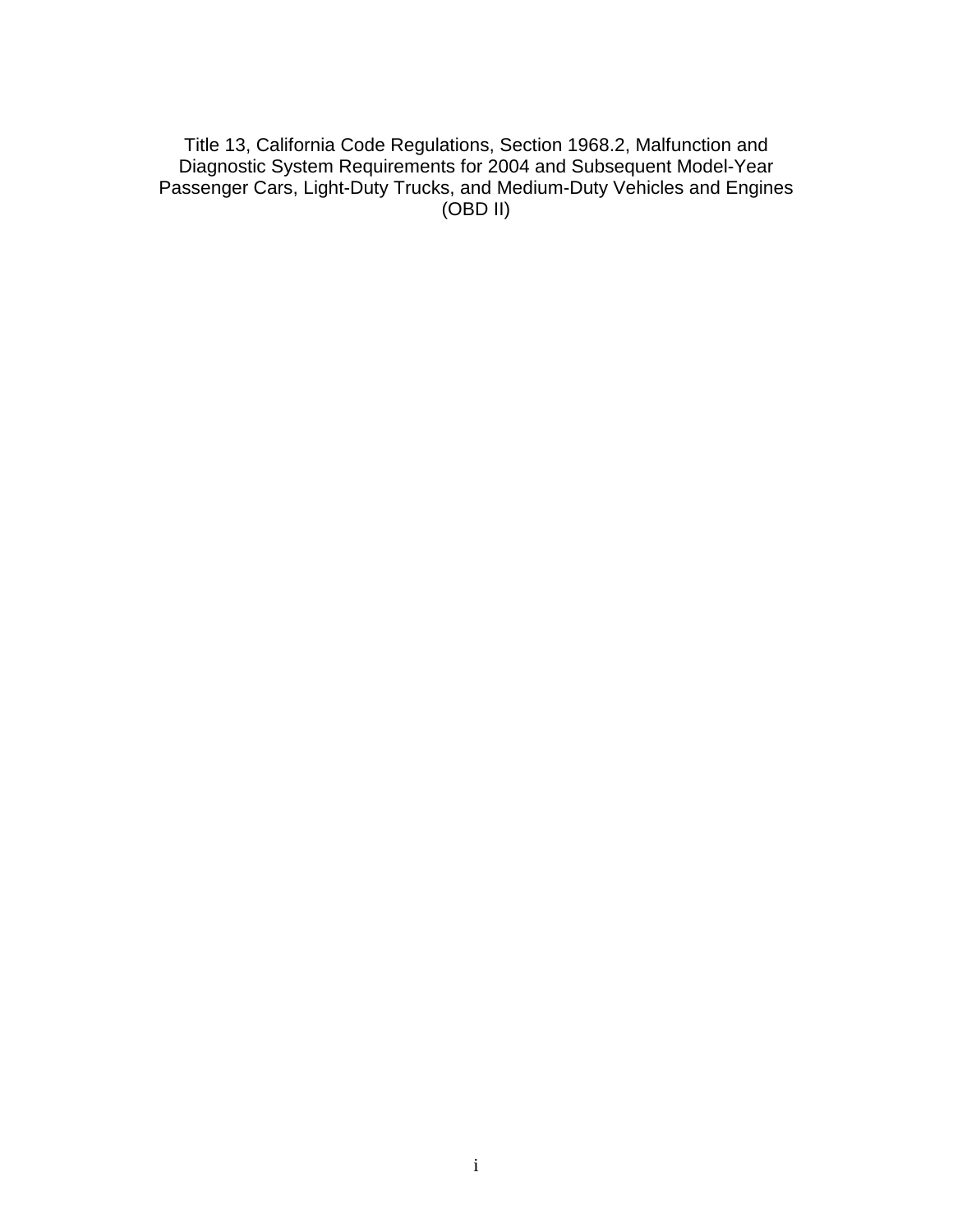| (a)  |                                                                 |    |
|------|-----------------------------------------------------------------|----|
| (b)  |                                                                 |    |
| (c)  |                                                                 |    |
| (d)  |                                                                 |    |
| (1)  |                                                                 |    |
| (2)  |                                                                 |    |
| (3)  |                                                                 |    |
| (4)  |                                                                 |    |
| (5)  | Standardized tracking and reporting of monitor performance.  19 |    |
| (6)  | Malfunction Criteria Determination for Diesel Vehicles 21       |    |
| (7)  |                                                                 |    |
|      | (e) MONITORING REQUIREMENTS FOR GASOLINE/SPARK-IGNITED          |    |
|      | <b>ENGINES.</b>                                                 |    |
| (1)  |                                                                 |    |
| (2)  |                                                                 |    |
| (3)  |                                                                 |    |
| (4)  |                                                                 |    |
| (5)  |                                                                 |    |
| (6)  |                                                                 |    |
| (7)  |                                                                 |    |
| (8)  | EXHAUST GAS RECIRCULATION (EGR) SYSTEM MONITORING 44            |    |
| (9)  | POSITIVE CRANKCASE VENTILATION (PCV) SYSTEM                     |    |
|      | <b>MONITORING</b>                                               |    |
| (10) |                                                                 |    |
| (11) | COLD START EMISSION REDUCTION STRATEGY MONITORING 49            |    |
| (12) | AIR CONDITIONING (A/C) SYSTEM COMPONENT MONITORING 51           |    |
| (13) | VARIABLE VALVE TIMING AND/OR CONTROL (VVT) SYSTEM               |    |
|      | <b>MONITORING</b>                                               | 51 |
| (14) | DIRECT OZONE REDUCTION (DOR) SYSTEM MONITORING 52               |    |
| (15) |                                                                 |    |
| (16) | OTHER EMISSION CONTROL OR SOURCE SYSTEM MONITORING              |    |
|      | 57                                                              |    |
| (17) |                                                                 |    |
| (f)  | MONITORING REQUIREMENTS FOR DIESEL/COMPRESSION-IGNITION         |    |
|      |                                                                 |    |
| (1)  | NON-METHANE HYDROCARBON (NMHC) CONVERTING CATALYST              |    |
|      | MONITORING                                                      |    |
| (2)  | OXIDES OF NITROGREN (NOx) CONVERTING CATALYST                   |    |
|      |                                                                 |    |
| (3)  |                                                                 |    |
| (4)  |                                                                 |    |
| (5)  |                                                                 |    |
| (6)  | EXHAUST GAS RECIRCULATION (EGR) SYSTEM MONITORING78             |    |

# Table of Contents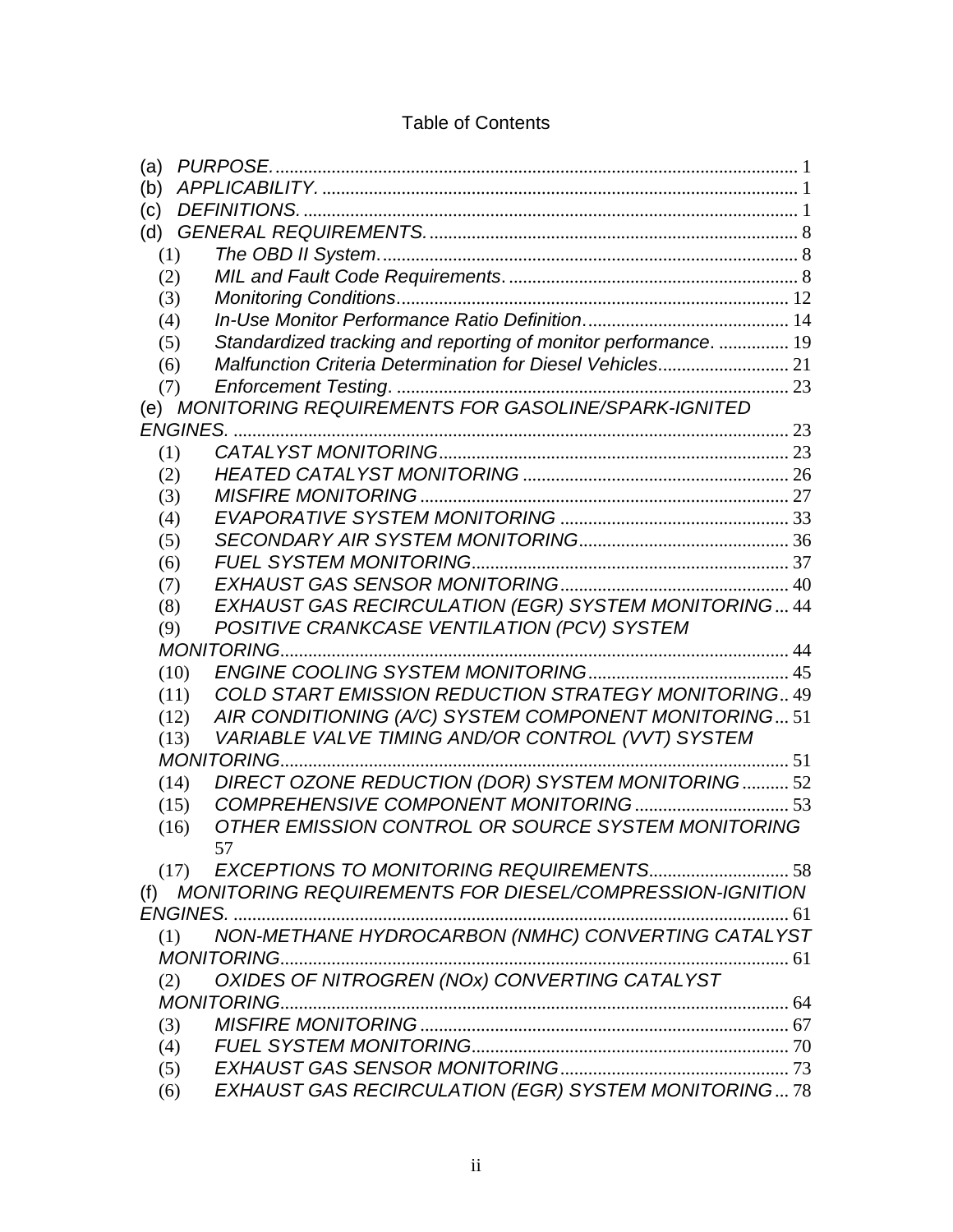| (7)  | BOOST PRESSURE CONTROL SYSTEM MONITORING 81                     |  |
|------|-----------------------------------------------------------------|--|
| (8)  |                                                                 |  |
| (9)  | PARTICULATE MATTER (PM) FILTER MONITORING 86                    |  |
| (10) | CRANKCASE VENTILATION (CV) SYSTEM MONITORING 88                 |  |
| (11) |                                                                 |  |
|      | COLD START EMISSION REDUCTION STRATEGY MONITORING., 93<br>(12)  |  |
|      | VARIABLE VALVE TIMING AND/OR CONTROL (VVT) SYSTEM<br>(13)       |  |
|      |                                                                 |  |
|      | (14)                                                            |  |
|      | (15)                                                            |  |
|      | OTHER EMISSION CONTROL OR SOURCE SYSTEM MONITORING<br>(16)      |  |
|      | 100                                                             |  |
|      | EXCEPTIONS TO MONITORING REQUIREMENTS 101<br>(17)               |  |
|      |                                                                 |  |
| (1)  |                                                                 |  |
| (2)  |                                                                 |  |
| (3)  |                                                                 |  |
| (4)  |                                                                 |  |
| (5)  | In-use Performance Ratio Tracking Requirements:  114            |  |
| (6)  |                                                                 |  |
| (7)  |                                                                 |  |
|      | (h) MONITORING SYSTEM DEMONSTRATION REQUIREMENTS FOR            |  |
|      |                                                                 |  |
| (1)  |                                                                 |  |
| (2)  |                                                                 |  |
| (3)  | Required Testing for Gasoline/Spark-ignited vehicles:  117      |  |
| (4)  | Required Testing for Diesel/Compression-ignition vehicles:  119 |  |
| (5)  |                                                                 |  |
| (6)  |                                                                 |  |
| (7)  |                                                                 |  |
| (i)  |                                                                 |  |
| (i)  |                                                                 |  |
| (1)  |                                                                 |  |
| (2)  |                                                                 |  |
| (3)  | Verification and Reporting of In-use Monitoring Performance 130 |  |
| (k)  |                                                                 |  |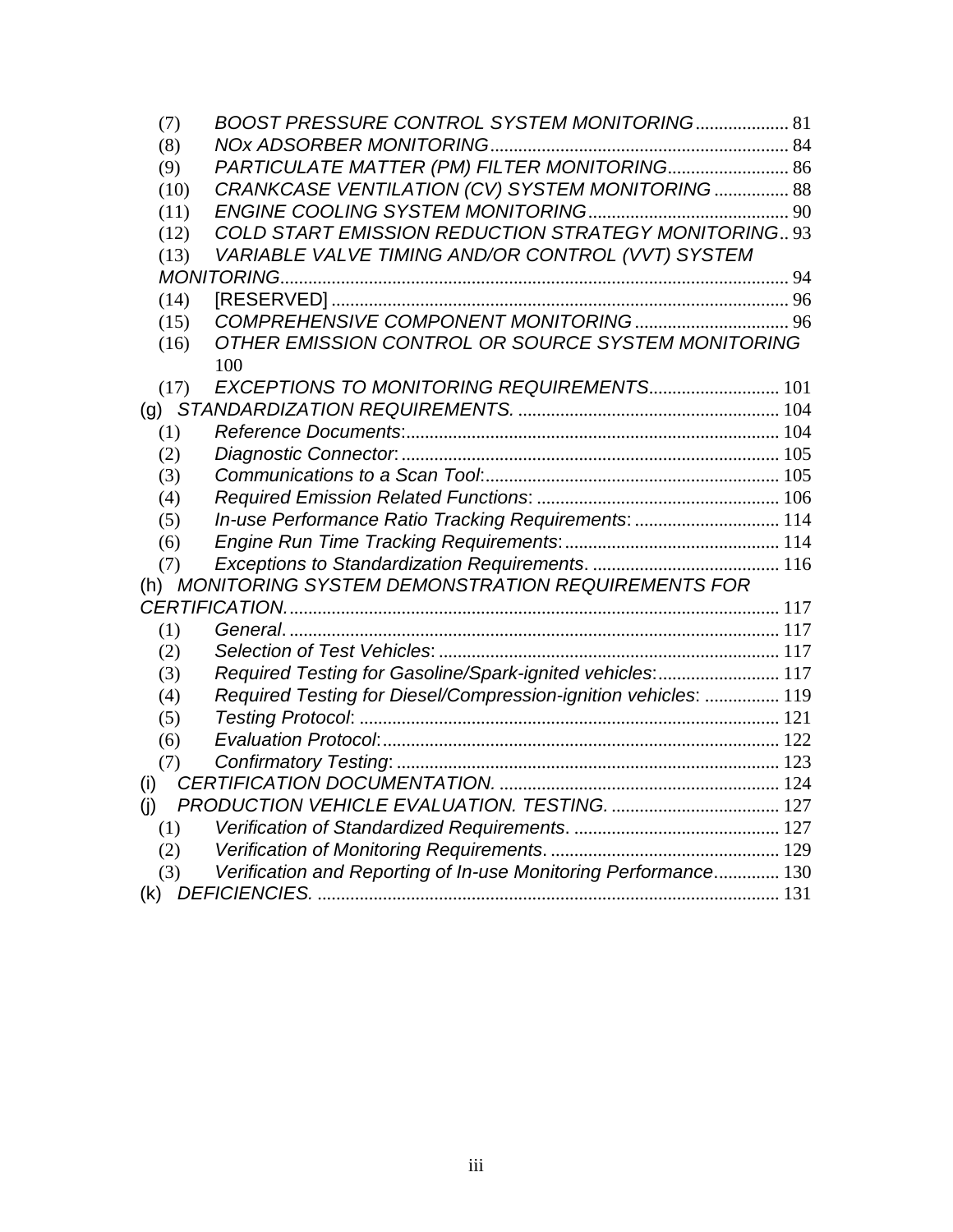### **§1968.2. Malfunction and Diagnostic System Requirements--2004 and Subsequent Model-Year Passenger Cars, Light-Duty Trucks, and Medium-Duty Vehicles and Engines**

#### (a) PURPOSE.

The purpose of this regulation is to establish emission standards and other requirements for onboard diagnostic systems (OBD II systems) that are installed on 2004 and subsequent model-year passenger cars, light-duty trucks, and medium-duty vehicles and engines certified for sale in California. The OBD II systems, through the use of an onboard computer(s), shall monitor emission systems in-use for the actual life of the vehicle and shall be capable of detecting malfunctions of the monitored emission systems, illuminating a malfunction indicator light (MIL) to notify the vehicle operator of detected malfunctions, and storing fault codes identifying the detected malfunctions.

#### (b) APPLICABILITY.

Except as specified elsewhere in this regulation (title 13, CCR section 1968.2), all 2004 and subsequent model-year vehicles, defined as passenger cars, light-duty trucks, and medium-duty vehicles, including medium-duty vehicles with engines certified on an engine dynamometer and medium-duty passenger vehicles, shall be equipped with an OBD II system and shall meet all applicable requirements of this regulation (title 13, CCR section 1968.2). Except as specified in section (d)(2.2.5), medium-duty vehicles with engines certified on an engine dynamometer may comply with these requirements on an engine model year certification basis rather than a vehicle model year basis.

#### (c) DEFINITIONS.

 "Actual life" refers to the entire period that a vehicle is operated on public roads in California up to the time a vehicle is retired from use.

"Alternate phase-in" is a phase-in schedule that achieves equivalent compliance volume by the end of the last year of a scheduled phase-in provided in this regulation. The compliance volume is the number calculated by multiplying the percent of vehicles (based on the manufacturer's projected sales volume of all vehicles) meeting the new requirements per year by the number of years implemented prior to and including the last year of the scheduled phase-in and then summing these yearly results to determine a cumulative total (e.g., a three year, 30/60/100 percent scheduled phase-in would be calculated as (30\*3 years) + (60\*2 years)  $+$  (100<sup>\*</sup>1 year) = 310). On phase-ins scheduled to begin prior to the 2004 model year, manufacturers are allowed to include vehicles introduced before the first year of the scheduled phase-in (e.g., in the previous example, 10 percent introduced one year before the scheduled phase-in begins would be calculated as (10\*4 years) and added to the cumulative total). However, on phase-ins scheduled to begin in 2004 or subsequent model years, manufacturers are only allowed to include vehicles introduced up to one model year before the first year of the scheduled phase-in. The Executive Officer shall consider acceptable any alternate phase-in that results in an equal or larger cumulative total by the end of the last year of the scheduled phase-in and ensures that all vehicles subject to the phase-in will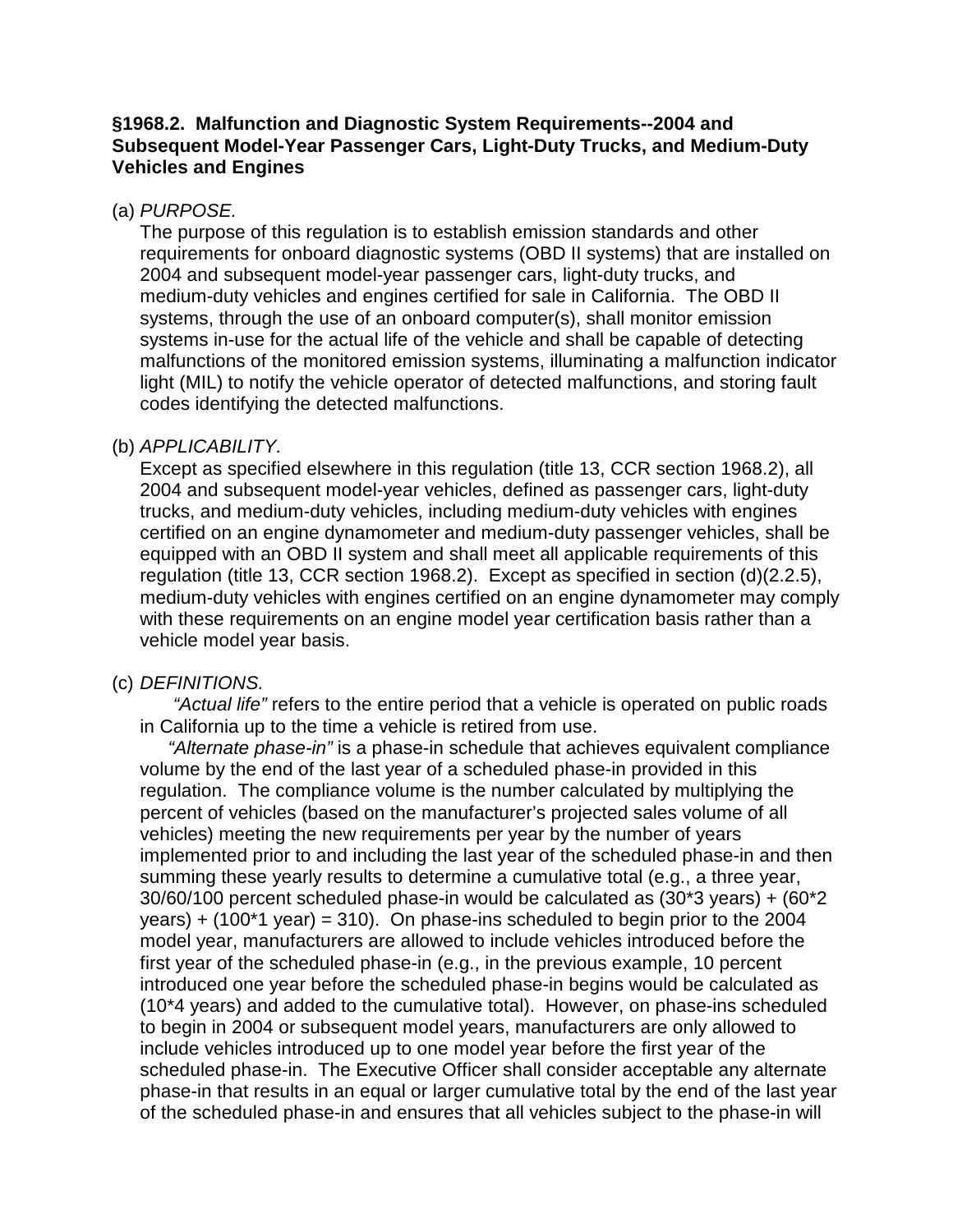comply with the respective requirements no later than two model years following the last year of the scheduled phase-in.

For alternate phase-in schedules resulting in all vehicles complying one model year following the last year of the scheduled phase-in, the compliance volume shall be calculated as described directly above. For example, a 30/60/100 percent scheduled phase-in during the 2010-2012 model years would have a cumulative total of 310. If the manufacturer's planned alternate phase-in schedule is 40/50/80/100 percent during the 2010-2013 model years, the final compliance volume calculation would be  $(40*3 \text{ years}) + (50*2 \text{ years}) + (80*1 \text{ years})$ year) = 300, which is less than 310 and therefore would not be acceptable as an alternate phase-in schedule.

For alternate phase-in schedules resulting in all vehicles complying two model years following the last year of the scheduled phase-in, the compliance volume calculation shall be calculated as described directly above and shall also include a negative calculation for vehicles not complying until one or two model years following the last year of the scheduled phase-in. The negative calculation shall be calculated by multiplying the percent of vehicles not meeting the new requirements in the final year of the phase-in by negative one and the percent of vehicles not meeting the new requirements in the one year after the final year of the phase-in by negative two. For example, if 10 percent of a manufacturer's vehicles did not comply by the final year of the scheduled phase-in and 5 percent did not comply by the end of the first year after the final year of the scheduled phase-in, the negative calculation result would be  $(10^*(-1 \text{ years})) + (5^*(-2 \text{ years}))$ = -20. The final compliance volume calculation is the sum of the original compliance volume calculation and the negative calculation. For example, a 30/60/100 percent scheduled phase-in during the 2010-2012 model years would have a cumulative total of 310. If a manufacturer's planned alternate phase-in schedule is 40/70/80/90/100 percent during the 2010-2014 model years, the final compliance volume calculation would be  $(40*3 \text{ years}) + (70*2 \text{ years}) + (80*1 \text{ years})$ year) +  $(20*(-1 \text{ year})) + (10*(-2 \text{ years})) = 300$ , which is less than 310 and therefore would not be acceptable as an alternate phase-in schedule.

"Applicable standards" refers to the specific exhaust emission standards or family emission limits (FEL) of the Federal Test Procedure (FTP) to which the vehicle or engine is certified. For 2010 and subsequent model year diesel engines, "applicable standards" shall also refer to the specific exhaust emission standards or family emission limits (FEL) of either the FTP or the Supplemental Emission Test (SET) to which the engine is certified, as determined according to section (d)(6).

"Auxiliary Emission Control Device (AECD)" refers to any approved AECD (as defined by 40 Code of Federal Regulations (CFR) 86.082-2 and 86.094-2).

"Emission Increasing Auxiliary Emission Control Device (EI-AECD)" refers to any approved AECD that: reduces the effectiveness of the emission control system under conditions which may reasonably be expected to be encountered in normal vehicle operation and use; and the need for the AECD is justified in terms of protecting the vehicle against damage or accident. For medium-duty vehicles certified to an engine dynamometer tailpipe emission standard, an AECD that is certified as an NTE deficiency shall not be considered an EI-AECD. An AECD that does not sense, measure, or calculate any parameter or command or trigger any action, algorithm, or alternate strategy shall not be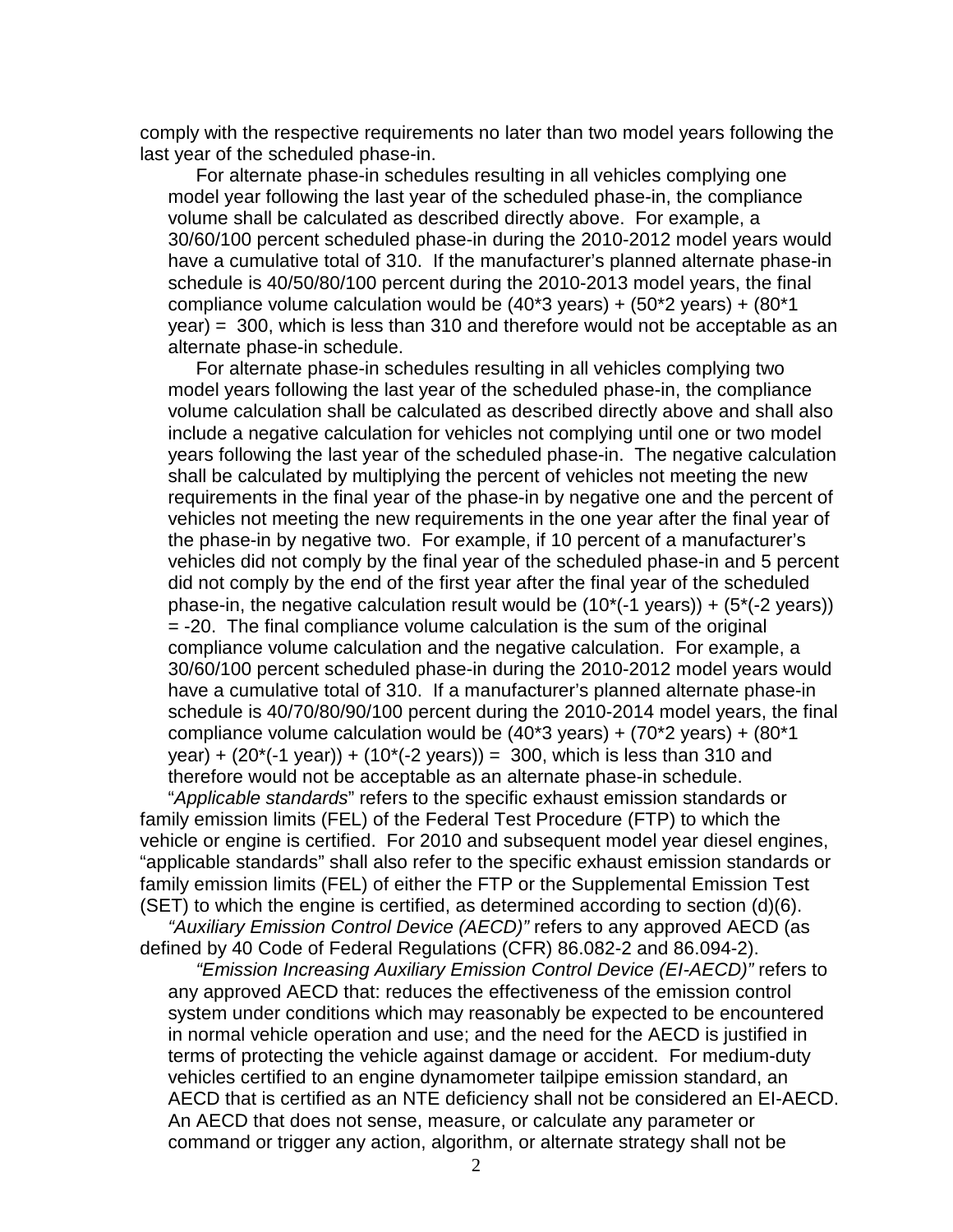considered an EI-AECD. An AECD that is activated solely due to operation of the vehicle above 8000 feet in elevation shall not be considered an EI-AECD. "Base fuel schedule" refers to the fuel calibration schedule programmed into the Powertrain Control Module or PROM when manufactured or when updated by some off-board source, prior to any learned on-board correction.

"Calculated load value" refers to an indication of the percent engine capacity that is being used and is defined in Society of Automotive Engineers (SAE) J1979 "E/E Diagnostic Test Modes – Equivalent to ISO/DIS 15031-5:April 30, 2002", April 2002 (SAE J1979), incorporated by reference (section  $(g)(1.4)^{1}$ ). For diesel applications, the calculated load value is determined by the ratio of current output torque to maximum output torque at current engine speed as defined by suspect parameter number (SPN) 92 of SAE J1939 "Recommended Practice for a Serial Control and Communications Vehicle Network" (SAE J1939), incorporated by reference.

"Confirmed fault code" is defined as the diagnostic trouble code stored when an OBD II system has confirmed that a malfunction exists (e.g., typically on the second driving cycle that the malfunction is detected) in accordance with the requirements of sections (e), (f), and  $(g)(4.4)$ .

"Continuously," if used in the context of monitoring conditions for circuit continuity, lack of circuit continuity, circuit faults, and out-of-range values, means monitoring is always enabled, unless alternate enable conditions have been approved by the Executive Officer in accordance with section (d)(3.1.1), and sampling of the signal used for monitoring occurs at a rate no less than two samples per second. If for control purposes, a computer input component is sampled less frequently, the signal of the component may instead be evaluated each time sampling occurs.

"Deactivate" means to turn-off, shutdown, desensitize, or otherwise make inoperable through software programming or other means during the actual life of the vehicle.

"Diagnostic or emission critical" electronic powertrain control unit refers to the engine and transmission control unit(s). For the 2005 and subsequent model years, it also includes any other on-board electronic powertrain control unit containing software that has primary control over any of the monitors required by sections (e)(1.0) through (e)(14.0), (e)(16.0), (f)(1) through (f)(14), and (f)(16) or, excluding anti-lock brake system (ABS) control units or stability/traction control units, has primary control over the diagnostics for more than two of the components required to be monitored by sections (e)(15.0) and (f)(15).

"Diesel engines" refers to engines using a compression ignition thermodynamic cycle.

"Driving cycle" consists of engine startup and engine shutoff and includes the period of engine off time up to the next engine startup. For vehicles that employ engine shutoff strategies (e.g., engine shutoff at idle), the manufacturer may request Executive Officer approval to use an alternate definition for driving cycle (e.g., key on and key off). Executive Officer approval of the alternate definition shall be based on equivalence to engine startup and engine shutoff signaling the beginning and ending of a single driving event for a conventional vehicle. For applications that are used in both medium-duty and heavy-duty classes, the manufacturer may use the

 $\overline{a}$ 

 $1$  Unless otherwise noted, all section references refer to section 1968.2 of title 13, CCR.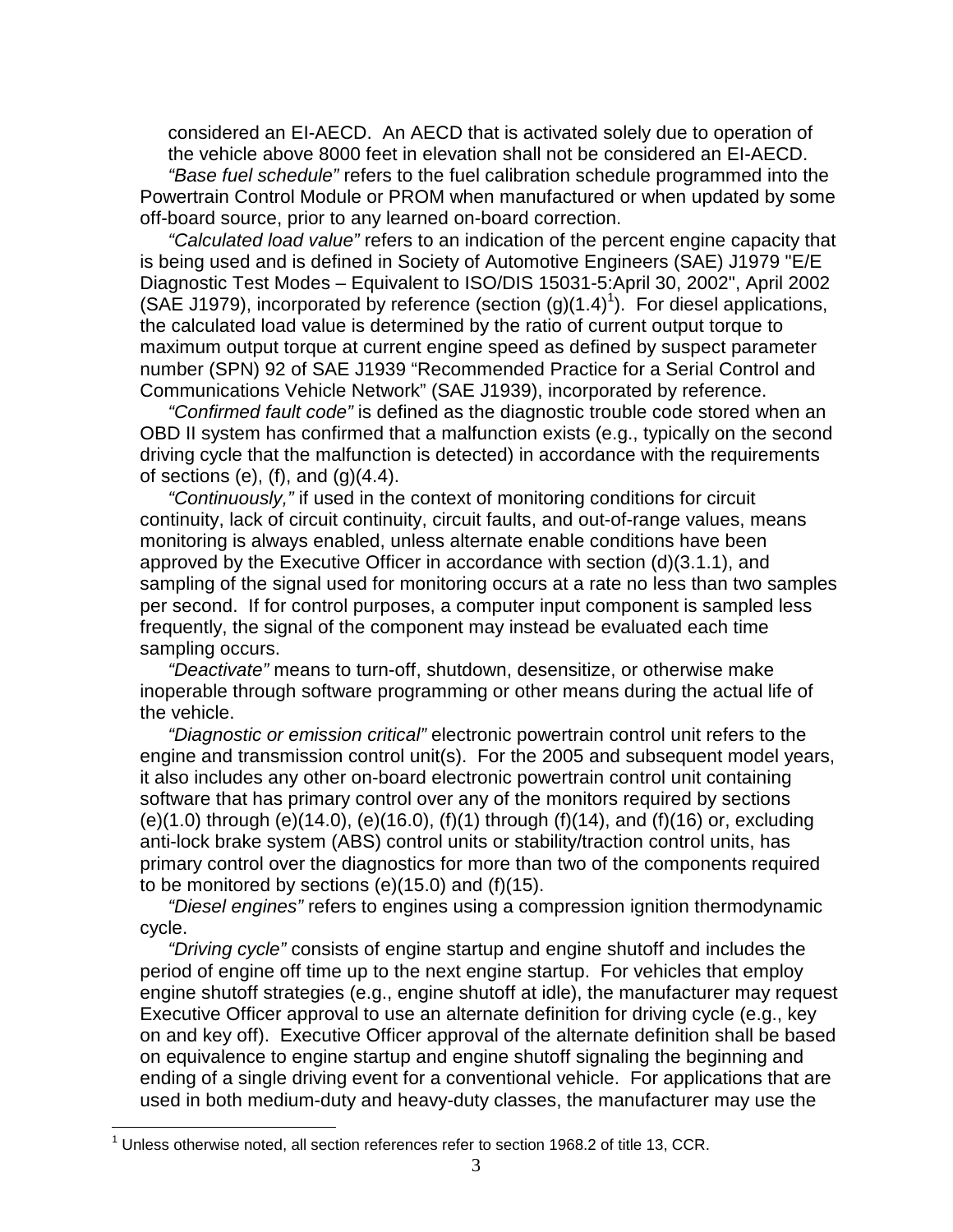driving cycle definition of title 13, CCR, section 1971.1 in lieu of this definition. Engine restarts following an engine shut-off that has been neither commanded by the vehicle operator nor by the engine control strategy but caused by an event such as an engine stall may be considered a new driving cycle or a continuation of the existing driving cycle.

"Engine misfire" means lack of combustion in the cylinder due to absence of spark, poor fuel metering, poor compression, or any other cause. This does not include lack of combustion events in non-active cylinders due to default fuel shut-off or cylinder deactivation strategies.

"Engine start" is defined as the point when the engine reaches a speed 150 rpm below the normal, warmed-up idle speed (as determined in the drive position for vehicles equipped with an automatic transmission). For hybrid vehicles or for engines employing alternate engine start hardware or strategies (e.g., integrated starter and generators, etc.), the manufacturer may request Executive Officer approval to use an alternate definition for engine start (e.g., ignition key "on"). Executive Officer approval of the alternate definition shall be based on equivalence to an engine start for a conventional vehicle.

"Family Emission Limit (FEL)" refers to the exhaust emission levels to which an engine family is certified under the averaging, banking, and trading program incorporated by reference in title 13, CCR section 1956.8.

"Fault memory" means information pertaining to malfunctions stored in the onboard computer, including fault codes, stored engine conditions, and MIL status.

"Federal Test Procedure (FTP) test" refers to an exhaust emission test conducted according to the test procedures incorporated by reference in title 13, CCR section 1961(d) that is used to determine compliance with the FTP standard to which a vehicle is certified.

"FTP cycle". For passenger vehicles, light-duty trucks, and medium-duty vehicles certified on a chassis dynamometer, FTP cycle refers to the driving schedule in Code of Federal Regulations (CFR) 40, Appendix 1, Part 86, section (a) entitled, "EPA Urban Dynamometer Driving Schedule for Light-Duty Vehicles and Light-Duty Trucks." For medium-duty engines certified on an engine dynamometer, FTP cycle refers to the engine dynamometer schedule in CFR 40, Appendix 1, Part 86, section (f)(1), entitled, "EPA Engine Dynamometer Schedule for Heavy-Duty Otto-Cycle Engines," or section (f)(2), entitled, "EPA Engine Dynamometer Schedule for Heavy-Duty Diesel Engines."

"FTP standard" refers to the certification tailpipe exhaust emission full useful life standards and test procedures applicable to the FTP cycle and to the class to which the vehicle is certified.

"FTP full useful life standard" refers to the FTP standard applicable when the vehicle reaches the end of its full useful life as defined in the certification requirements and test procedures incorporated by reference in title 13, CCR section 1961(d).

"Fuel trim" refers to feedback adjustments to the base fuel schedule. Short-term fuel trim refers to dynamic or instantaneous adjustments. Long-term fuel trim refers to much more gradual adjustments to the fuel calibration schedule than short-term trim adjustments.

"Functional check" for an output component or system means verification of proper response of the component and system to a computer command.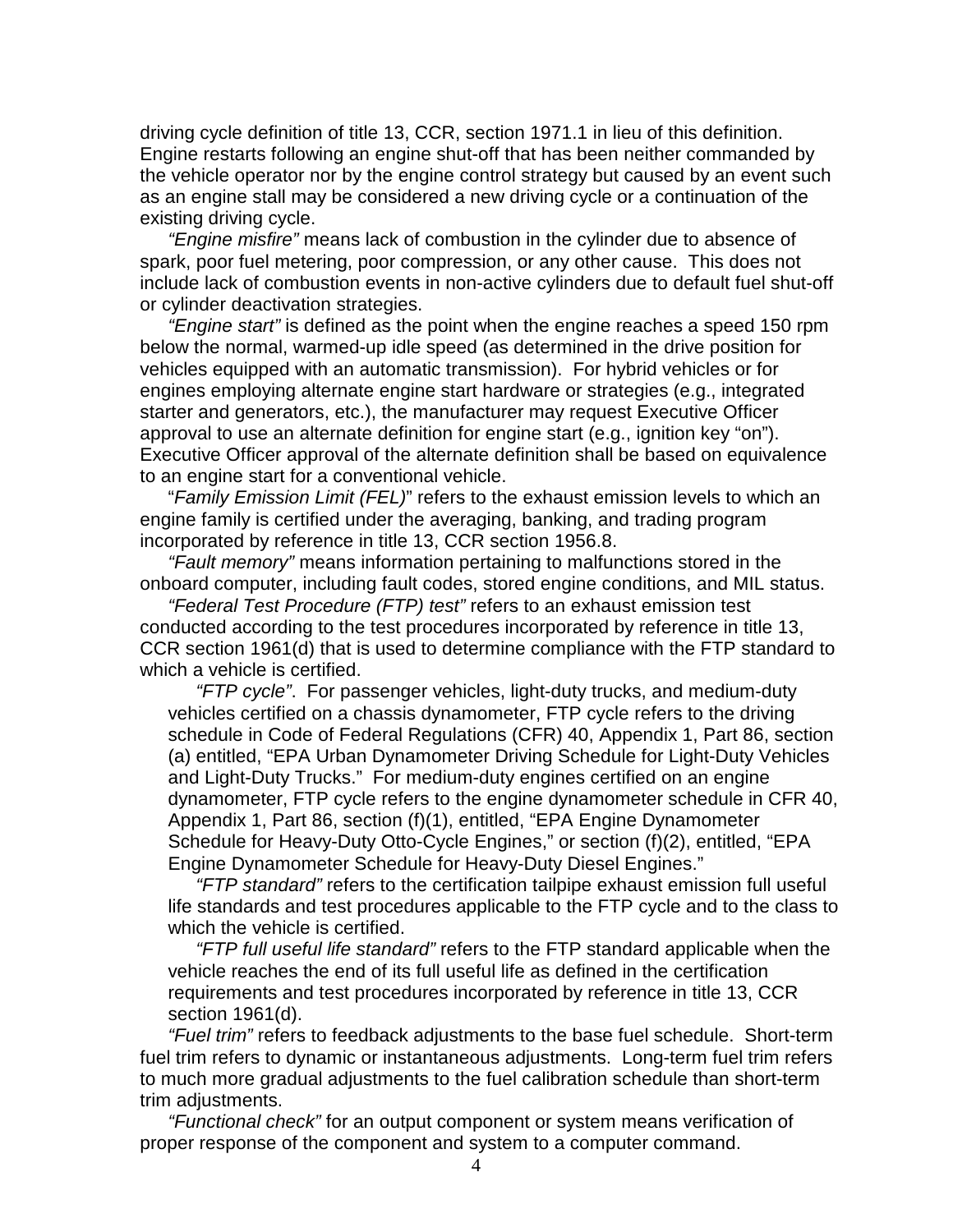"Gasoline engine" refers to an Otto-cycle engine or an alternate-fueled engine.

"Keep-alive memory (KAM)," for the purposes of this regulation, is defined as a type of memory that retains its contents as long as power is provided to the onboard control unit. KAM is not erased upon shutting off the engine but may be erased if power to the on-board control unit is interrupted (e.g., vehicle battery disconnected, fuse to control unit removed). In some cases, portions of KAM may be erased with a scan tool command to reset KAM.

"Key on, engine off position" refers to a vehicle with the ignition key in the engine run position (not engine crank or accessory position) but with the engine not running.

"Light-duty truck" is defined in title 13, CCR section 1900 (b).

"Low Emission Vehicle I application" refers to a vehicle or engine certified in California to the exhaust emission standards defined in title 13, CCR sections 1956.8(g), 1960.1(g)(1), and 1960.1(h)(1) for any of the following vehicle emission categories: Transitional Low Emission Vehicle (TLEV), Low Emission Vehicle (LEV), Ultra Low Emission Vehicle (ULEV), or Super Ultra Low Emission Vehicle (SULEV). Additionally, vehicles certified to Federal emission standards (bins) in California but categorized in a Low Emission Vehicle I vehicle emission category for purposes of calculating NMOG fleet average in accordance with the certification requirements and test procedures incorporated by reference in title 13, CCR section 1961 (d) are subject to all monitoring requirements applicable to Low Emission Vehicle I applications but shall use the Federal tailpipe emission standard (i.e., the Federal bin) for purposes of determining the malfunction thresholds in sections (e) and (f).

"MDV SULEV vehicles" refer only to medium-duty Low Emission Vehicle I applications certified to the SULEV vehicle emission category.

"TLEV vehicles" refer only to Low Emission Vehicle I applications certified to the TLEV vehicle emission category.

"LEV vehicles" refer only to Low Emission Vehicle I applications certified to the LEV vehicle emission category.

"ULEV vehicles" refer only to Low Emission Vehicle I applications certified to the ULEV vehicle emission category.

"Low Emission Vehicle II application" refers to a vehicle or engine certified in California to the exhaust emission standards defined in title 13, CCR section 1961, or optionally certified to the exhaust emission standards defined in title 13, CCR section 1956.8, for any of the following emission categories: LEV, ULEV, or SULEV. Additionally, except as provided for in sections (e)(17.1.3) and (f)(17.1.2), vehicles certified to Federal emission standards (bins) in California but categorized in a Low Emission Vehicle II vehicle emission category for purposes of calculating NMOG fleet average in accordance with the certification requirements and test procedures incorporated by reference in title 13, CCR section 1961 (d) are subject to all monitoring requirements applicable to Low Emission Vehicle II applications but shall use the Federal tailpipe emission standard (i.e., the Federal bin) for purposes of determining the malfunction thresholds in sections (e) and (f).

"PC/LDT SULEV II vehicles" refer only to passenger car and light-duty truck Low Emission Vehicle II applications certified to the SULEV vehicle emission category.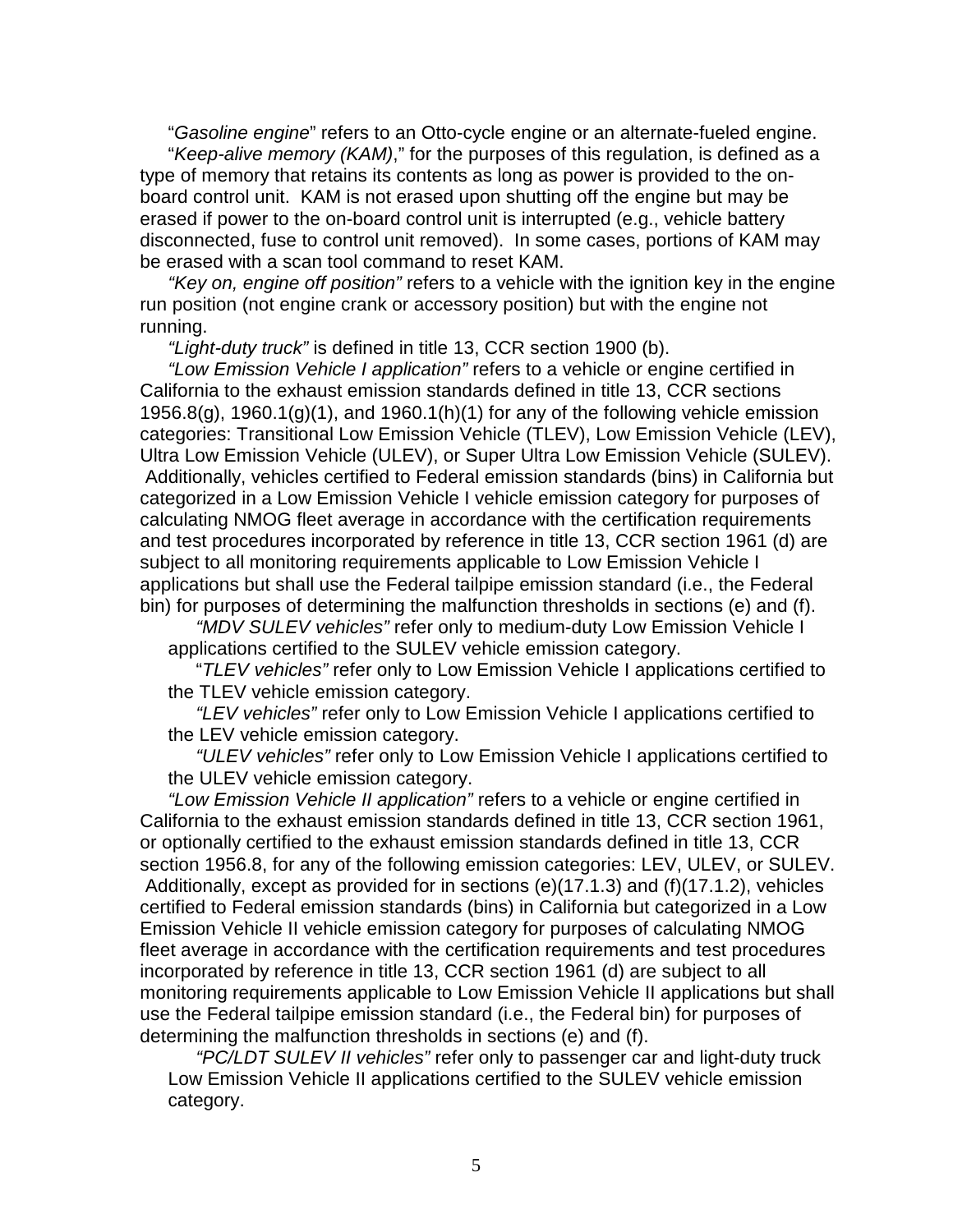"MDV SULEV II vehicles" refer only to medium-duty Low Emission Vehicle II applications certified to the SULEV vehicle emission category.

"LEV II vehicles" refer only to Low Emission Vehicle II applications certified to the LEV vehicle emission category.

"ULEV II vehicles" refer only to Low Emission Vehicle II applications certified to the ULEV vehicle emission category.

"Malfunction" means any deterioration or failure of a component that causes the performance to be outside of the applicable limits in sections (e) and (f).

"Medium-duty vehicle" is defined in title 13, CCR section 1900 (b).

"Medium-duty passenger vehicle" or "MDPV" is defined in Title 40, Section 86.1803-01, Code of Federal Regulations.

"Non-volatile random access memory (NVRAM)," for the purposes of this regulation, is defined as a type of memory that retains its contents even when power to the on-board control unit is interrupted (e.g., vehicle battery disconnected, fuse to control unit removed). NVRAM is typically made non-volatile either by use of a back-up battery within the control unit or through the use of an electrically erasable and programmable read-only memory (EEPROM) chip.

"Not-To-Exceed (NTE) control area" refers to the bounded region of the engine's torque and speed map, as defined in 40 CFR 86.1370-2007, where emissions must not exceed a specific emission cap for a given pollutant under the NTE requirement.

"Manufacturer-specific NOx NTE carve-out area" refers to regions within the NTE control area for NOx where the manufacturer has limited NTE testing as allowed by 40 CFR 86.1370-2007(b)(7).

"Manufacturer-specific PM NTE carve-out area" refers to regions within the NTE control area for PM where the manufacturer has limited NTE testing as allowed by 40 CFR 86.1370-2007(b)(7).

"NTE deficiency" refers to regions or conditions within the NTE control area for NOx or PM where the manufacturer has received a deficiency as allowed by 40 CFR 86.007-11(a)(4)(iv).

"Normal production" is the time after the start of production when the manufacturer has produced two percent of the projected volume for the test group or calibration, whichever is being evaluated in accordance with section (j).

"Passenger car" is defined in title 13, CCR section 1900 (b).

"Pending fault code" is defined as the diagnostic trouble code stored upon the initial detection of a malfunction (e.g., typically on a single driving cycle) prior to illumination of the MIL in accordance with the requirements of sections (e), (f), and  $(a)(4.4)$ .

"Percentage of misfire" as used in (e)(3.2) and (f)(3.2) means the percentage of misfires out of the total number of firing events for the specified interval.

"Permanent fault code" is defined as a confirmed fault code that is currently commanding the MIL on and is stored in NVRAM as specified in sections (d)(2) and  $(q)(4.4)$ .

"Power Take-Off (PTO) unit" refers to an engine driven output provision for the purposes of powering auxiliary equipment (e.g., a dump-truck bed, aerial bucket, or tow-truck winch).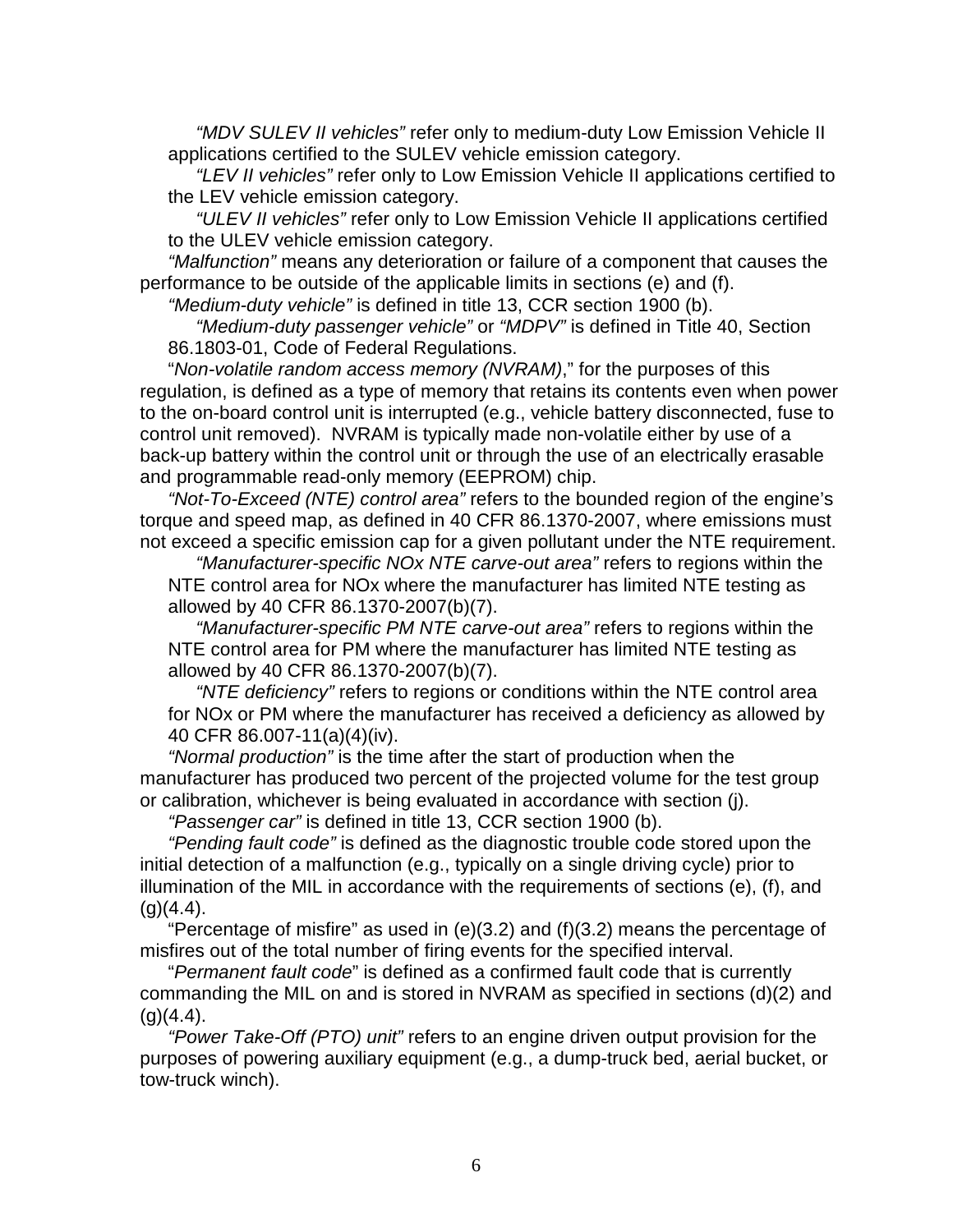"Rationality fault diagnostic" for an input component means verification of the accuracy of the input signal while in the range of normal operation and when compared to all other available information.

"Redline engine speed" shall be defined by the manufacturer as either the recommended maximum engine speed as normally displayed on instrument panel tachometers or the engine speed at which fuel shutoff occurs.

"Response rate" for exhaust gas sensors refers to the delay from when the sensor is exposed to a different make-up of exhaust gas constituents until it outputs a signal reflecting the different make-up of exhaust gas constituents. For example, for oxygen sensors, response rate is the delay from when the oxygen sensor is exposed to a change in exhaust gas from richer/leaner than stoichiometric to leaner/richer than stoichiometric to the time when the oxygen sensor indicates the lean/rich condition. Similarly, for wide-range air-fuel (A/F) sensors, response rate is the delay from when the sensor is exposed to a different A/F ratio to the time it indicates the different A/F ratio. For NOx and PM sensors, response rate is the delay from when the sensor is exposed to a different NOx or PM exhaust gas level until it indicates the different NOx or PM exhaust gas level.

"SC03 emission standards" refers to the certification tailpipe exhaust emission standards for the air conditioning (A/C) test of the Supplemental Federal Test Procedure Off-Cycle Emission Standards specified in title 13, CCR section 1961(a) applicable to the class to which the vehicle is certified.

"Secondary air" refers to air introduced into the exhaust system by means of a pump or aspirator valve or other means that is intended to aid in the oxidation of HC and CO contained in the exhaust gas stream.

"Similar conditions" as used in sections  $(e)(3)$ ,  $(e)(6)$ ,  $(f)(3)$ , and  $(f)(4)$  means engine conditions having an engine speed within 375 rpm, load conditions within 20 percent, and the same warm-up status (i.e., cold or hot) as the engine conditions stored pursuant to (e)(3.4.4), (e)(6.4.5), (f)(3.4.2)(C), and (f)(4.4.2)(E). The Executive Officer may approve other definitions of similar conditions based on comparable timeliness and reliability in detecting similar engine operation.

"Small volume manufacturer" is defined in title 13, CCR section 1900(b). However, for a manufacturer that transitions from a small volume manufacturer to a non-small volume manufacturer, the manufacturer is still considered a small volume manufacturer for the first three model years that it no longer meets the definition in title 13, CCR section 1900(b).

"Supplemental Emission Test (SET) cycle" refers to the driving schedule defined as the "supplemental steady state emission test" in 40 CFR 86.1360-2007, as amended July 13, 2005.

"SET standard" refers to the certification exhaust emission standards and test procedures applicable to the SET cycle incorporated by reference in title 13, CCR sections 1956.8(b) and (d) to which the engine is certified.

"Unified cycle" is defined in "Speed Versus Time Data for California's Unified Driving Cycle", dated December 12, 1996, incorporated by reference.

"US06 cycle" refers to the driving schedule in 40 CFR 86, Appendix 1, section (g), as amended July 13, 2005, entitled, "EPA US06 Driving Schedule for Light-Duty Vehicles and Light-Duty Trucks."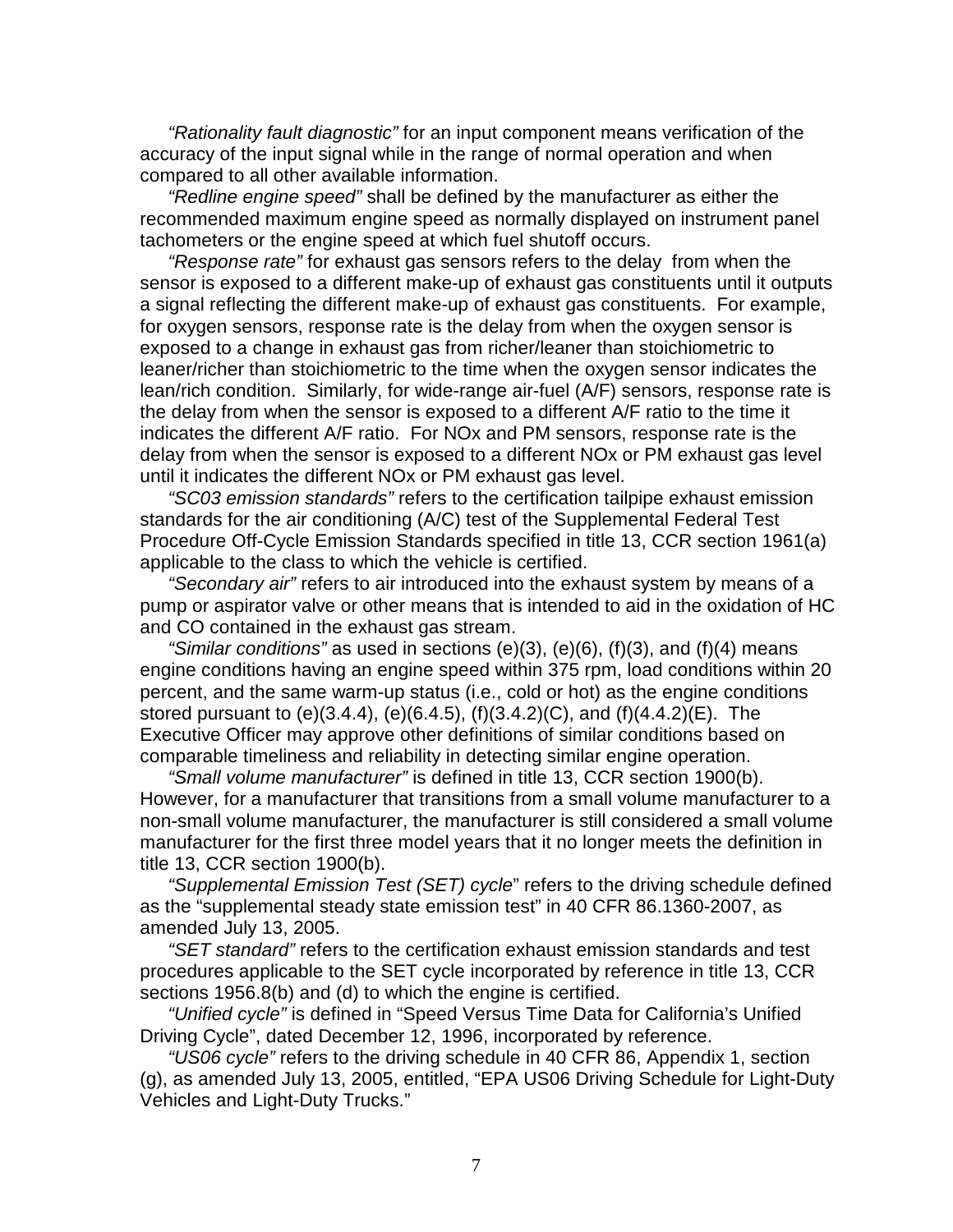"Warm-up cycle" means sufficient vehicle operation such that the coolant temperature has risen by at least 40 degrees Fahrenheit from engine starting and reaches a minimum temperature of at least 160 degrees Fahrenheit (140 degrees Fahrenheit for applications with diesel engines).

## (d) GENERAL REQUIREMENTS.

Section (d) sets forth the general requirements of the OBD II system. Specific performance requirements for components and systems that shall be monitored are set forth in sections (e) and (f) below.

- (1) The OBD II System.
	- $(1.1)$  If a malfunction is present as specified in sections (e) and (f), the OBD II system shall detect the malfunction, store a pending or confirmed fault code in the onboard computer's memory, and illuminate the MIL as required.
	- (1.2) The OBD II system shall be equipped with a standardized data link connector to provide access to the stored fault codes as specified in section (g).
	- (1.3) The OBD II system shall be designed to operate, without any required scheduled maintenance, for the actual life of the vehicle in which it is installed and may not be programmed or otherwise designed to deactivate based on age and/or mileage of the vehicle during the actual life of the vehicle. This section is not intended to alter existing law and enforcement practice regarding a manufacturer's liability for a vehicle beyond its useful life, except where a vehicle has been programmed or otherwise designed so that an OBD II system deactivates based on age and/or mileage of the vehicle.
	- (1.4) Computer-coded engine operating parameters may not be changeable without the use of specialized tools and procedures (e.g. soldered or potted computer components or sealed (or soldered) computer enclosures). Subject to Executive Officer approval, manufacturers may exempt from this requirement those product lines that are unlikely to require protection. Criteria to be evaluated in making an exemption include current availability of performance chips, high performance capability of the vehicle, and sales volume.
- (2) MIL and Fault Code Requirements.
	- (2.1) MIL Specifications.
		- (2.1.1) The MIL shall be located on the driver's side instrument panel and be of sufficient illumination and location to be readily visible under all lighting conditions and shall be amber in color when illuminated. The MIL, when illuminated, shall display the phrase "Check Engine" or "Service Engine Soon". The word "Powertrain" may be substituted for "Engine" in the previous phrases. Alternatively, the International Standards Organization (ISO) engine symbol may be substituted for the word "Engine" or for the entire phrase.
		- (2.1.2) The MIL shall illuminate in the key on, engine off position before engine cranking to indicate that the MIL is functional. For all 2005 and subsequent model year vehicles, the MIL shall continuously illuminate during this functional check for a minimum of 15-20 seconds. During this functional check of the MIL, the data stream value for MIL status shall indicate commanded off (see section  $(g)(4.2)$ ) unless the MIL has also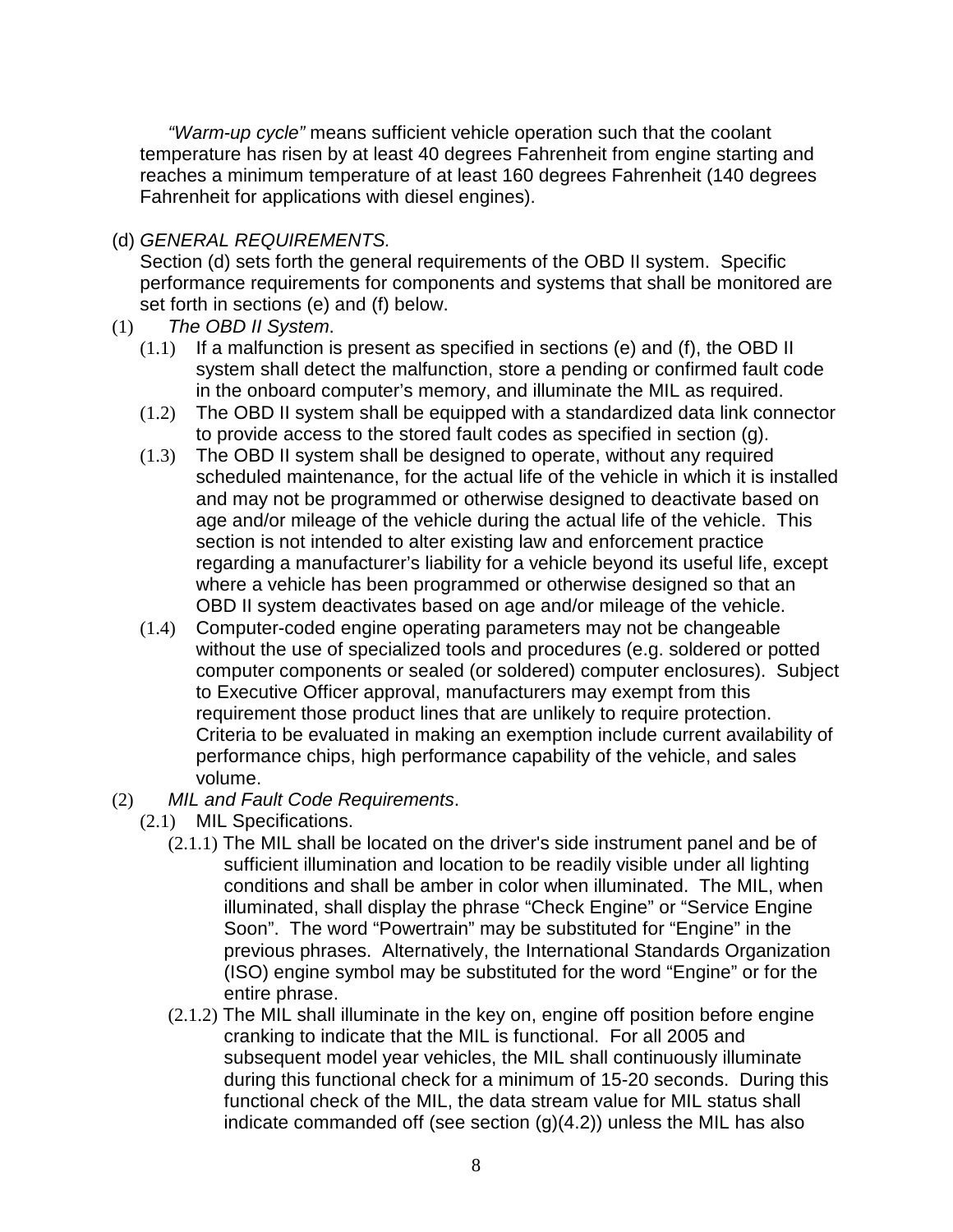been commanded on for a detected malfunction. This functional check of the MIL is not required during vehicle operation in the key on, engine off position subsequent to the initial engine cranking of each driving cycle (e.g., due to an engine stall or other non-commanded engine shutoff).

- (2.1.3) At the manufacturer's option, the MIL may be used to indicate readiness status in a standardized format (see section (g)(4.1.3)) in the key on, engine off position.
- (2.1.4) A manufacturer may request Executive Officer approval to also use the MIL to indicate which, if any, fault codes are currently stored (e.g., to "blink" the stored codes). The Executive Officer shall approve the request upon determining that the manufacturer has demonstrated that the method used to indicate the fault codes will not be activated during a California Inspection and Maintenance test or during routine driver operation.
- (2.1.5) The MIL may not be used for any purpose other than specified in this regulation.
- (2.2) MIL Illumination and Fault Code Storage Protocol.
	- (2.2.1) Upon detection of a malfunction, the OBD system shall store a pending fault code within ten seconds indicating the likely area of the malfunction.
	- (2.2.2) After storage of a pending fault code, if the identified malfunction is again detected before the end of the next driving cycle in which monitoring occurs, the MIL shall illuminate continuously and a confirmed fault code shall be stored within 10 seconds. If a malfunction is not detected before the end of the next driving cycle in which monitoring occurs (i.e., there is no indication of the malfunction at any time during the driving cycle), the corresponding pending fault code set according to section (d)(2.2.1) shall be erased at the end of the driving cycle.
	- (2.2.3) The OBD system shall illuminate the MIL and store a fault code within 10 seconds to inform the vehicle operator whenever the powertrain enters a default or "limp home" mode of operation that can affect emissions or the performance of the OBD II system or in the event of a malfunction of an on-board computer(s) itself that can affect the performance of the OBD II system.
		- (A) If the default or "limp home" mode of operation is recoverable (i.e., the diagnostic or control strategy that caused the default or "limp home" mode of operation can run on the next driving cycle and confirm the presence of the condition that caused the default or "limp home" operation), the OBD II system may, in lieu of illuminating the MIL within 10 seconds on the first driving cycle where the default or "limp home" mode of operation is entered, delay illumination of the MIL until the condition causing the default or "limp home" mode of operation is again detected before the end of the next driving cycle.
		- (B) MIL illumination and fault code storage is not required for engine overtemperature default strategies that are only initiated after the temperature gauge indicates a temperature in the red zone, or after an overtemperature "hot" light is illuminated, or due to the verified occurrence of severe operating conditions (e.g., extended trailer towing up a grade).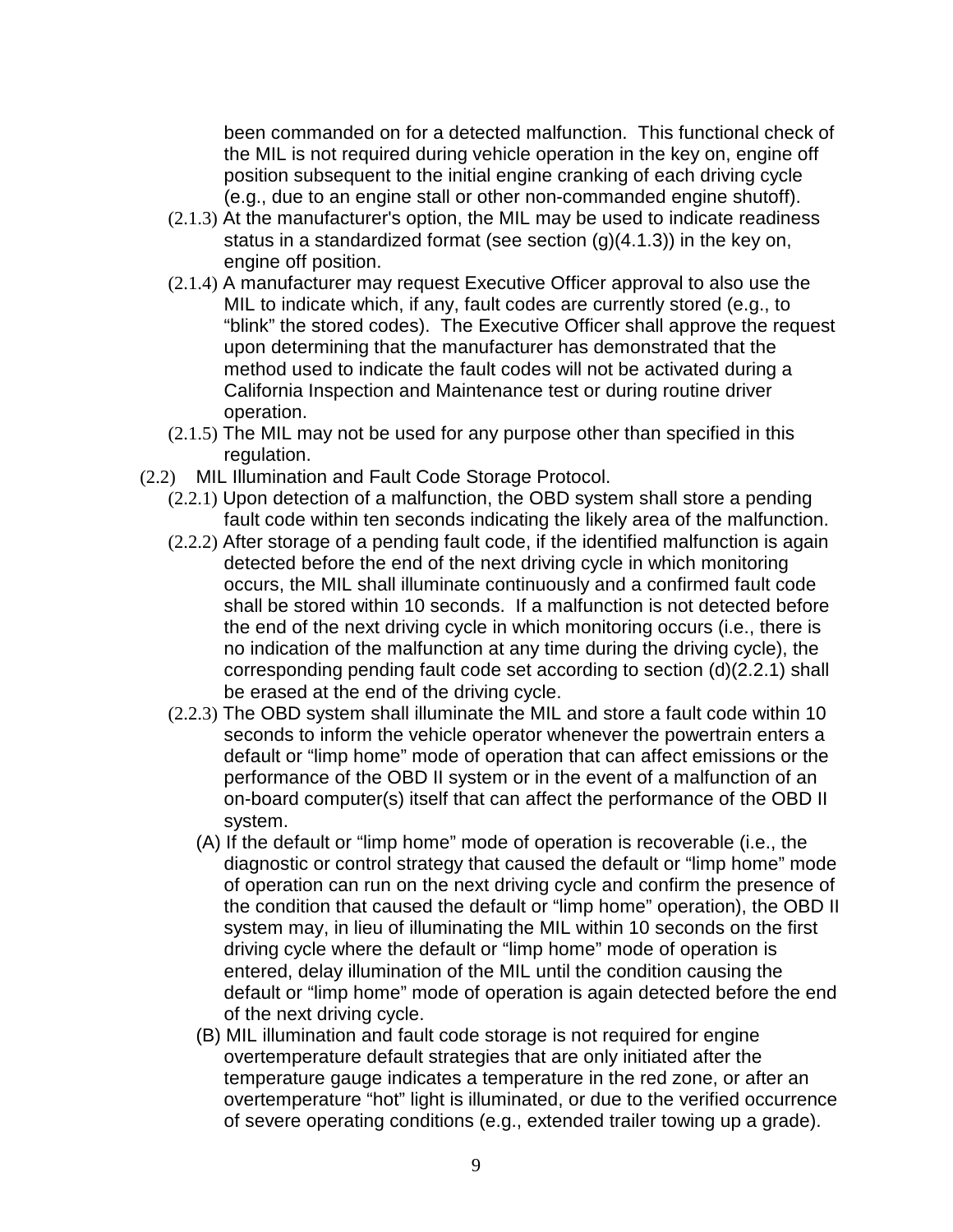- (2.2.4) For all 2010 and subsequent model year vehicles, the OBD II system shall default to a MIL on state if the instrument panel receives and/or processes instructions or commands from other diagnostic or emission critical electronic powertrain control units to illuminate the MIL and a malfunction occurs (e.g., communication is lost) such that the instrument panel is no longer able to properly receive the MIL illumination requests. Storage of a fault code is not required for this malfunction.
- (2.2.5) For 50 percent of all 2010, 75 percent of all 2011, and 100 percent of all 2012 and subsequent model year vehicles (including 2012 model year medium-duty vehicles with 2011 model year engines certified on an engine dynamometer), before the end of an ignition cycle, the OBD II system shall store confirmed fault codes that are currently causing the MIL to be illuminated in NVRAM as permanent fault codes (as defined in section  $(g)(4.4.6)$ .
- (2.2.6) A manufacturer may request Executive Officer approval to employ alternate statistical MIL illumination and fault code storage protocols to those specified in these requirements. The Executive Officer shall grant approval upon determining that the manufacturer has provided data and/or engineering evaluation that demonstrate that the alternative protocols can evaluate system performance and detect malfunctions in a manner that is equally effective and timely. Except as otherwise provided in section (e) for evaporative system malfunctions, strategies requiring on average more than six driving cycles for MIL illumination may not be accepted.
- (2.2.7) A manufacturer shall store and erase "freeze frame" conditions (as defined in section (g)(4.3)) present at the time a malfunction is detected. A manufacturer shall store and erase freeze frame conditions in conjunction with storage and erasure of either pending or confirmed fault codes as required elsewhere in section (d)(2.2).
- (2.3) Extinguishing the MIL.

Except as otherwise provided in sections  $(e)(3.4.5)$ ,  $(e)(4.4.2)$ ,  $(e)(6.4.6)$ , (f)(3.4.2)(D), and (f)(4.4.2)(F) for misfire, evaporative system, and fuel system malfunctions, once the MIL has been illuminated it may be extinguished after three subsequent sequential driving cycles during which the monitoring system responsible for illuminating the MIL functions and the previously detected malfunction is no longer present provided no other malfunction has been detected that would independently illuminate the MIL according to the requirements outlined above.

- (2.4) Erasing a confirmed fault code. The OBD II system may erase a confirmed fault code if the identified malfunction has not been again detected in at least 40 engine warm-up cycles, and the MIL is presently not illuminated for that malfunction.
- (2.5) Erasing a permanent fault code.
	- (2.5.1) If the OBD II system is commanding the MIL on, the OBD II system shall erase a permanent fault code only if the OBD II system itself determines that the malfunction that caused the permanent fault code to be stored is no longer present and is not commanding the MIL on, pursuant to the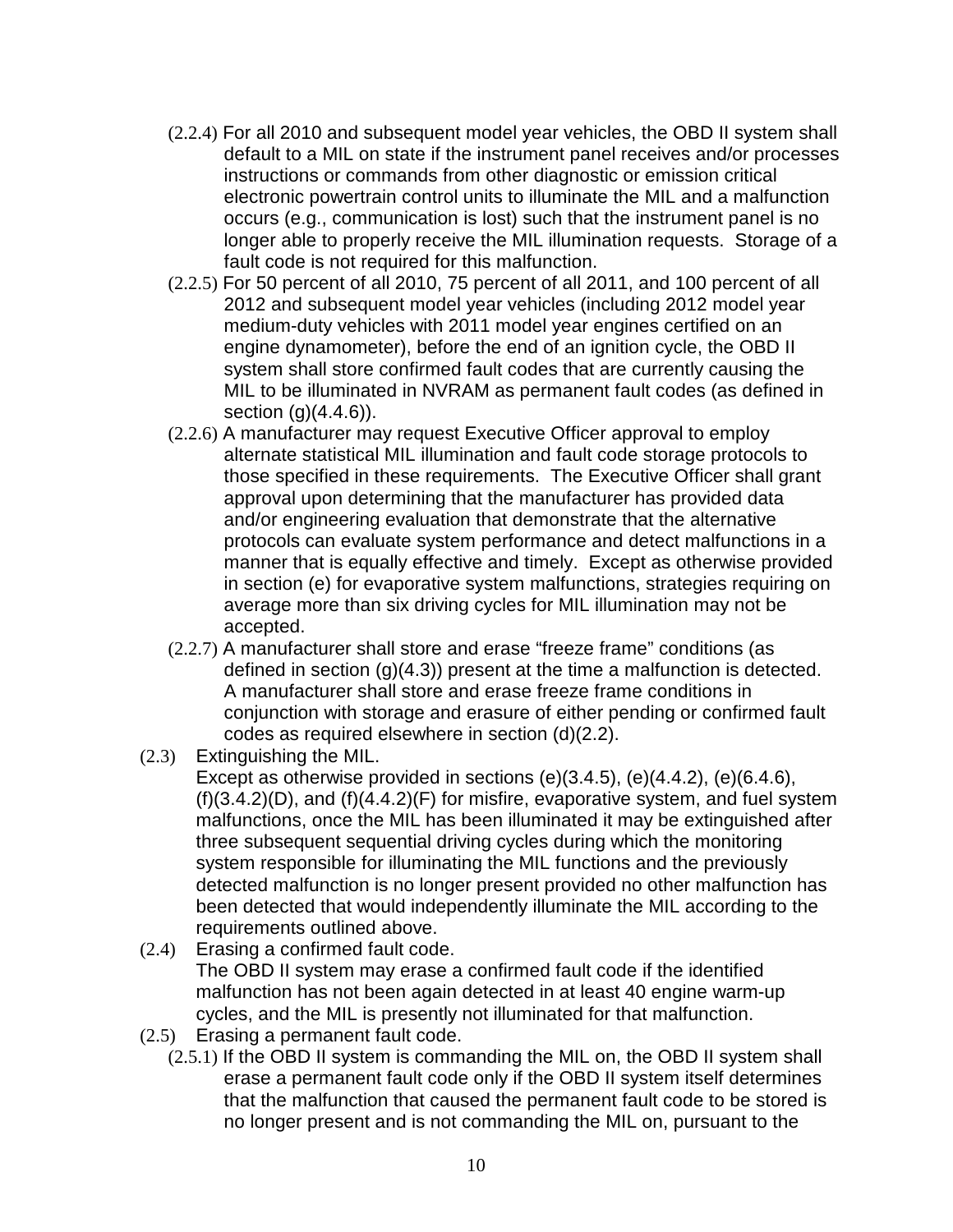requirements of section (d)(2.3) (which for purposes of this section shall apply to all monitors).

- (2.5.2) If all fault information in the on-board computer other than the permanent fault code has been cleared (i.e., through the use of a scan tool or battery disconnect) and the OBD II system is not commanding the MIL on:
	- (A) Except as provided for in sections (d)(2.5.2)(C) through (E), if the monitor of the malfunction that caused the permanent fault code to be stored is subject to the minimum ratio requirements of section (d)(3.2) (e.g., catalyst monitor, comprehensive component input component rationality monitors), the OBD II system shall erase the permanent fault code at the end of a driving cycle if the monitor has run and made one or more determinations during a driving cycle that the malfunction of the component or the system is not present and has not made any determinations within the same driving cycle that the malfunction is present.
	- (B) Except as provided for in sections (d)(2.5.2)(D) and (E), if the monitor of the malfunction that caused the permanent fault code to be stored is not subject to the minimum ratio requirements of section (d)(3.2) (e.g., gasoline misfire monitor, fuel system monitor, comprehensive component circuit continuity monitors), the OBD II system shall erase the permanent fault code at the end of a driving cycle if:
		- (i) The monitor has run and made one or more determinations during a driving cycle that the malfunction of the component or the system is not present and has not made any determinations within the same driving cycle that the malfunction is present;
		- (ii) The monitor has not made any determinations that the malfunction is present subsequent to the most recent driving cycle in which the criteria of section (d)(2.5.2)(B)(i) are met; and
		- (iii) The following criteria are satisfied on any single driving cycle (which may be a different driving cycle than that in which the criteria of section  $(d)(2.5.2)(B)(i)$  are satisfied):
			- a. Cumulative time since engine start is greater than or equal to 600 seconds;
			- b. Cumulative vehicle operation at or above 25 miles per hour occurs for greater than or equal to 300 seconds (medium-duty vehicles with diesel engines certified on an engine dynamometer may use cumulative operation at or above 15% calculated load in lieu of at or above 25 miles per hour for purposes of this criteria); and
			- c. Continuous vehicle operation at idle (i.e., accelerator pedal released by driver and vehicle speed less than or equal to one mile per hour) for greater than or equal to 30 seconds.
		- (iv) Monitors required to use "similar conditions" as defined in section (c) to store and erase pending and confirmed fault codes may not require that the similar conditions be met prior to erasure of the permanent fault code.
	- (C) For monitors subject to section (d)(2.5.2)(A), the manufacturer may choose to erase the permanent fault code using the criteria under section  $(d)(2.5.2)(B)$  in lieu of the criteria under section  $(d)(2.5.2)(A)$ .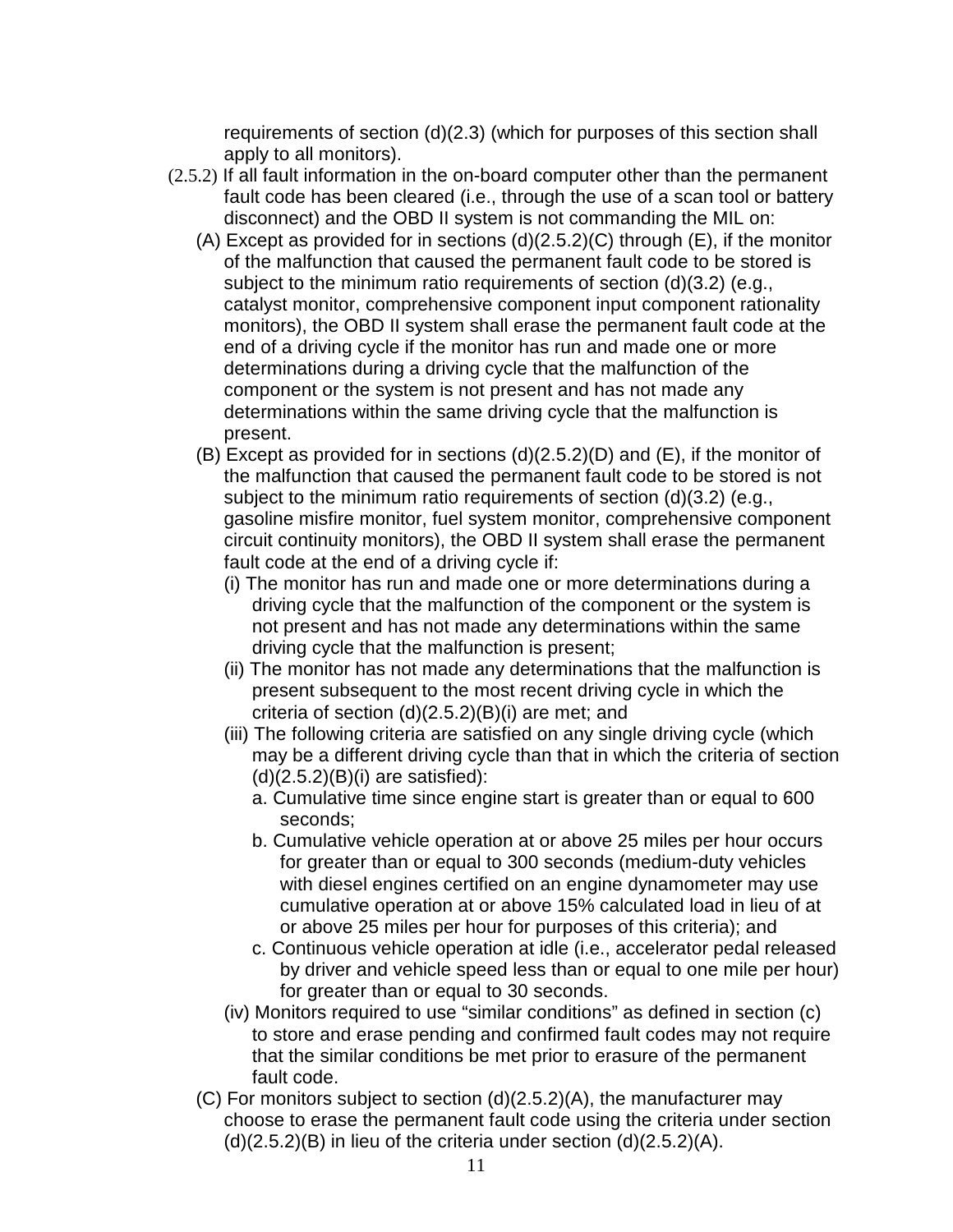- (D) For 2009 and 2010 model year vehicles meeting the permanent fault code requirements of section (d)(2.2.5), manufacturers may request Executive Officer approval to use alternate criteria to erase the permanent fault code. The Executive Officer shall approve alternate criteria that:
	- (i) Will not likely require driving conditions that are longer and more difficult to meet than those required under section (d)(2.5.2)(B), and
	- (ii) Do not require access to enhanced scan tools (i.e., tools that are not generic SAE J1978 scan tools) to determine conditions necessary to erase the permanent fault code.
- (E) If alternate criteria to erase the permanent fault code are approved by the Executive Officer under section (d)(2.5.2)(D), a manufacturer may continue to use the approved alternate criteria for 2011 model year vehicles previously certified in the 2009 or 2010 model year to the alternate criteria and carried over to the 2011 model year.
- (3) Monitoring Conditions. Section (d)(3) sets forth the general monitoring requirements while sections (e) and (f) set forth the specific monitoring requirements as well as identify which of the following general monitoring requirements in section (d)(3) are applicable for each monitored component or system identified in sections (e) and (f).
	- (3.1) For all 2004 and subsequent model year vehicles:
		- (3.1.1) As specifically provided for in sections (e) and (f), manufacturers shall define monitoring conditions, subject to Executive Officer approval, for detecting malfunctions identified in sections (e) and (f). The Executive Officer shall approve manufacturer defined monitoring conditions that are determined (based on manufacturer submitted data and/or other engineering documentation) to be: technically necessary to ensure robust detection of malfunctions (e.g., avoid false passes and false indications of malfunctions), designed to ensure monitoring will occur under conditions which may reasonably be expected to be encountered in normal urban vehicle operation and use, and designed to ensure monitoring will occur during the FTP cycle or Unified cycle.
		- (3.1.2) Monitoring shall occur at least once per driving cycle in which the monitoring conditions are met.
		- (3.1.3) Manufacturers may request Executive Officer approval to define monitoring conditions that are not encountered during the FTP cycle or Unified cycle as required in section (d)(3.1.1). In evaluating the manufacturer's request, the Executive Officer shall consider the degree to which the requirement to run during the FTP or Unified cycle restricts inuse monitoring, the technical necessity for defining monitoring conditions that are not encountered during the FTP or Unified cycle, data and/or an engineering evaluation submitted by the manufacturer which demonstrate that the component/system does not normally function, or monitoring is otherwise not feasible, during the FTP or Unified cycle, and, where applicable in section (d)(3.2), the ability of the manufacturer to demonstrate the monitoring conditions will satisfy the minimum acceptable in-use monitor performance ratio requirement as defined in section (d)(3.2) (e.g., data which show in-use driving meets the minimum requirements).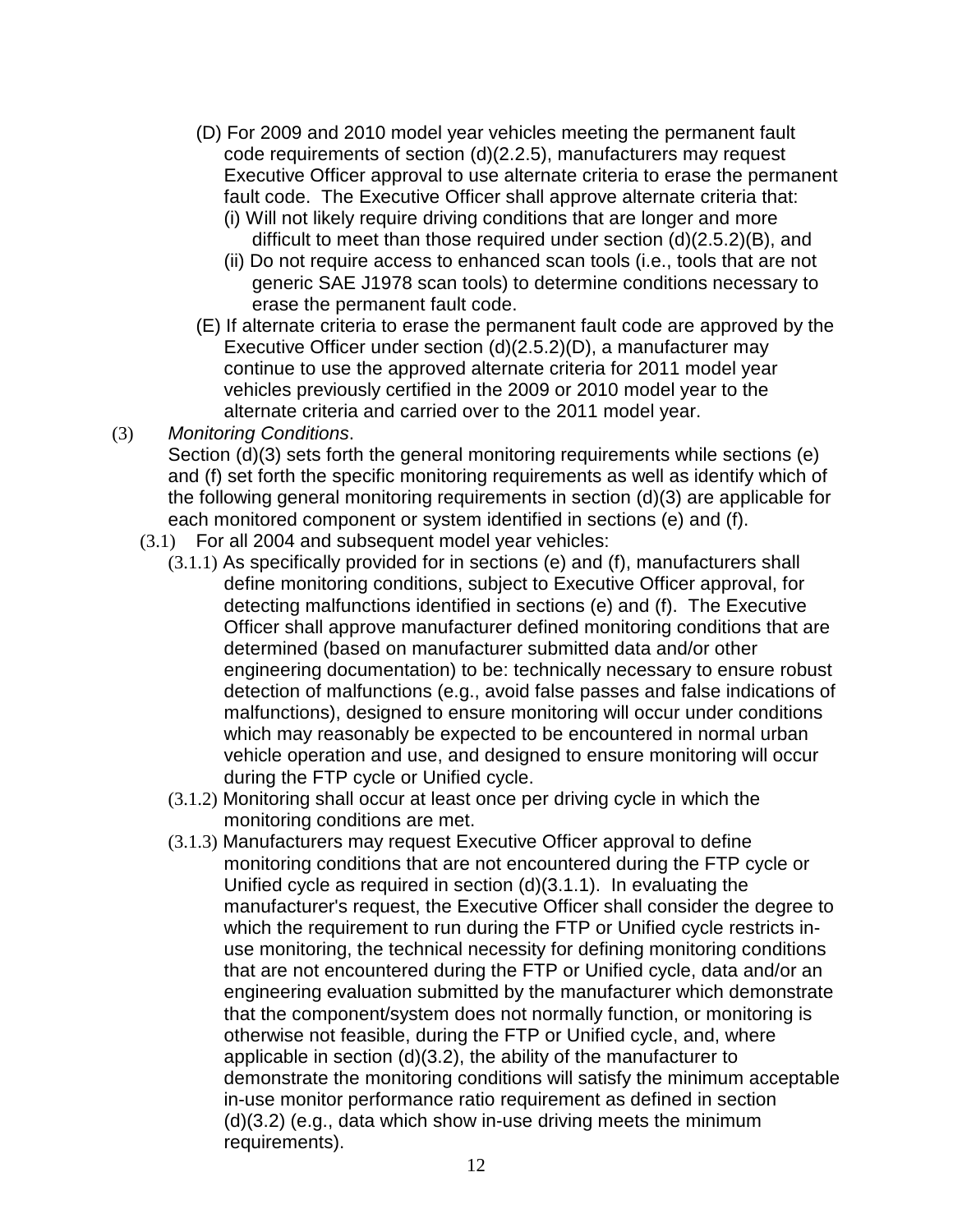- (3.2) As specifically provided for in sections (e) and (f), manufacturers shall define monitoring conditions in accordance with the criteria in sections (d)(3.2.1) through (3.2.3). The requirements of section (d)(3.2) shall be phased in as follows: 30 percent of all 2005 model year vehicles, 60 percent of all 2006 model year vehicles, and 100 percent of all 2007 and subsequent model year vehicles. Manufacturers may use an alternate phase-in schedule in lieu of the required phase-in schedule if the alternate phase-in schedule provides for equivalent compliance volume as defined in section (c) with the exception that 100 percent of 2007 and subsequent model year vehicles shall comply with the requirements. Small volume manufacturers shall meet the requirements on 100 percent of 2007 and subsequent model year vehicles but shall not be required to meet the specific phase-in requirements for the 2005 and 2006 model years.
	- (3.2.1) Manufacturers shall define monitoring conditions that, in addition to meeting the criteria in section  $(d)(3.1)$ , ensure that the monitor yields an in-use performance ratio (as defined in section (d)(4)) that meets or exceeds the minimum acceptable in-use monitor performance ratio on inuse vehicles. For purposes of this regulation, except as provided below in section (d)(3.2.1)(D), the minimum acceptable in-use monitor performance ratio is:
		- (A) 0.260 for secondary air system monitors and other cold start related monitors utilizing a denominator incremented in accordance with section  $(d)(4.3.2)(E);$
		- (B) For evaporative system monitors:
			- (i) 0.260 for monitors designed to detect malfunctions identified in section (e)(4.2.2)(C) (i.e., 0.020 inch leak detection); and
			- (ii) 0.520 for monitors designed to detect malfunctions identified in section  $(e)(4.2.2)(A)$  and  $(B)$  (i.e., purge flow and 0.040 inch leak detection);
		- (C) 0.336 for catalyst, oxygen sensor, EGR, VVT system, and all other monitors specifically required in sections (e) and (f) to meet the monitoring condition requirements of section (d)(3.2);
		- (D) For introductory years:
			- (i) through the 2007 model year, for the first three years a vehicle is certified to the in-use performance ratio monitoring requirements of section (d)(3.2), 0.100 for all monitors specified in section (d)(3.2.1)(A) through (C) above. For example, the 0.100 ratio shall apply to the 2004, 2005, and 2006 model years for vehicles first certified in the 2004 model year and to the 2007, 2008, and 2009 model years for vehicles first certified in the 2007 model year.
			- (ii) through the 2014 model year, for fuel system air-fuel ratio cylinder imbalance monitors, 0.100;
			- (iii) through the 2011 model year, for secondary exhaust gas sensor monitors specified in (e)(7.2.2)(C), 0.100;
			- (iv) through the 2012 model year, for vehicles subject to the monitoring requirements of section (f), 0.100 for all monitors specified in section (d)(3.2.1)(C) above.
	- $(3.2.2)$  In addition to meeting the requirements of section  $(d)(3.2.1)$ , manufacturers shall implement software algorithms in the OBD II system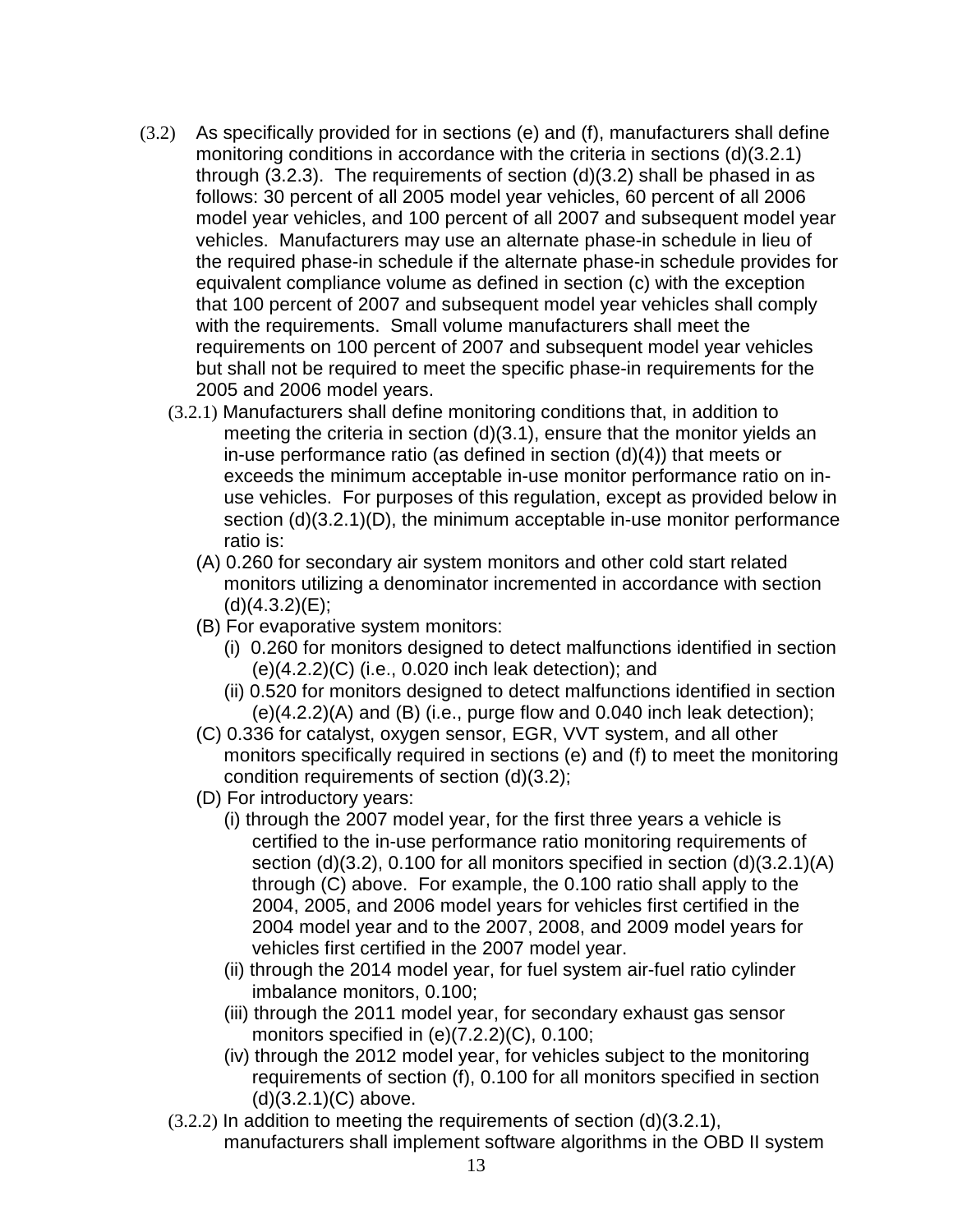to individually track and report in-use performance of the following monitors in the standardized format specified in section (d)(5):

- a. Catalyst (section (e)(1.3) or, where applicable, (f)(1.3));
- b. Oxygen/exhaust gas sensor (section (e)(7.3.1)(A) or, where applicable,  $(f)(5.3.1)(A)$ ;
- c. Evaporative system (section (e)(4.3.2));
- d. EGR system (section (e)(8.3.1)) and VVT system (section (e)(13.3) or, where applicable, (f)(6.3.1)(A), (f)(6.3.2), (f)(6.3.4), and,  $(f)(13.3)$ ;
- e. Secondary air system (section (e)(5.3.2)(B));
- f. PM filter (section  $(f)(9.3)$ );
- g. NOx adsorber (section (f)(8.3.1)) and NOx catalyst (section  $(f)(2.3.1)$ ;
- h. Secondary oxygen sensor (section (e)(7.3.2)(A)); and
- i. Boost pressure control system (sections  $(f)(7.3.2)$  and  $(f)(7.3.3)$ ).

The OBD II system is not required to track and report in-use performance for monitors other than those specifically identified above.

- (3.2.3) Manufacturers may not use the calculated ratio (or any element thereof) or any other indication of monitor frequency as a monitoring condition for any monitor (e.g., using a low ratio to enable more frequent monitoring through diagnostic executive priority or modification of other monitoring conditions, or using a high ratio to enable less frequent monitoring).
- (4) In-Use Monitor Performance Ratio Definition.
	- (4.1) For monitors required to meet the minimum in-use monitor performance ratio in section (d)(3.2.1), the ratio shall be calculated in accordance with the following specifications for the numerator, denominator, and ratio.
	- (4.2) Numerator Specifications
		- (4.2.1) Definition: The numerator is defined as a measure of the number of times a vehicle has been operated such that all monitoring conditions necessary for a specific monitor to detect a malfunction have been encountered.
		- (4.2.2) Specifications for incrementing:
			- (A) Except as provided for in sections  $(d)(4.2.2)(E)$  and  $(F)$ , the numerator, when incremented, shall be incremented by an integer of one. The numerator may not be incremented more than once per driving cycle.
			- (B) The numerator for a specific monitor shall be incremented within ten seconds if and only if the following criteria are satisfied on a single driving cycle:
				- (i) Every monitoring condition necessary for the monitor of the specific component to detect a malfunction and store a pending fault code has been satisfied, including enable criteria, presence or absence of related fault codes, sufficient length of monitoring time, and diagnostic executive priority assignments (e.g., diagnostic "A" must execute prior to diagnostic "B", etc.). For the purpose of incrementing the numerator, satisfying all the monitoring conditions necessary for a monitor to determine the component is passing may not, by itself, be sufficient to meet this criteria;
				- (ii) For monitors that require multiple stages or events in a single driving cycle to detect a malfunction, every monitoring condition necessary for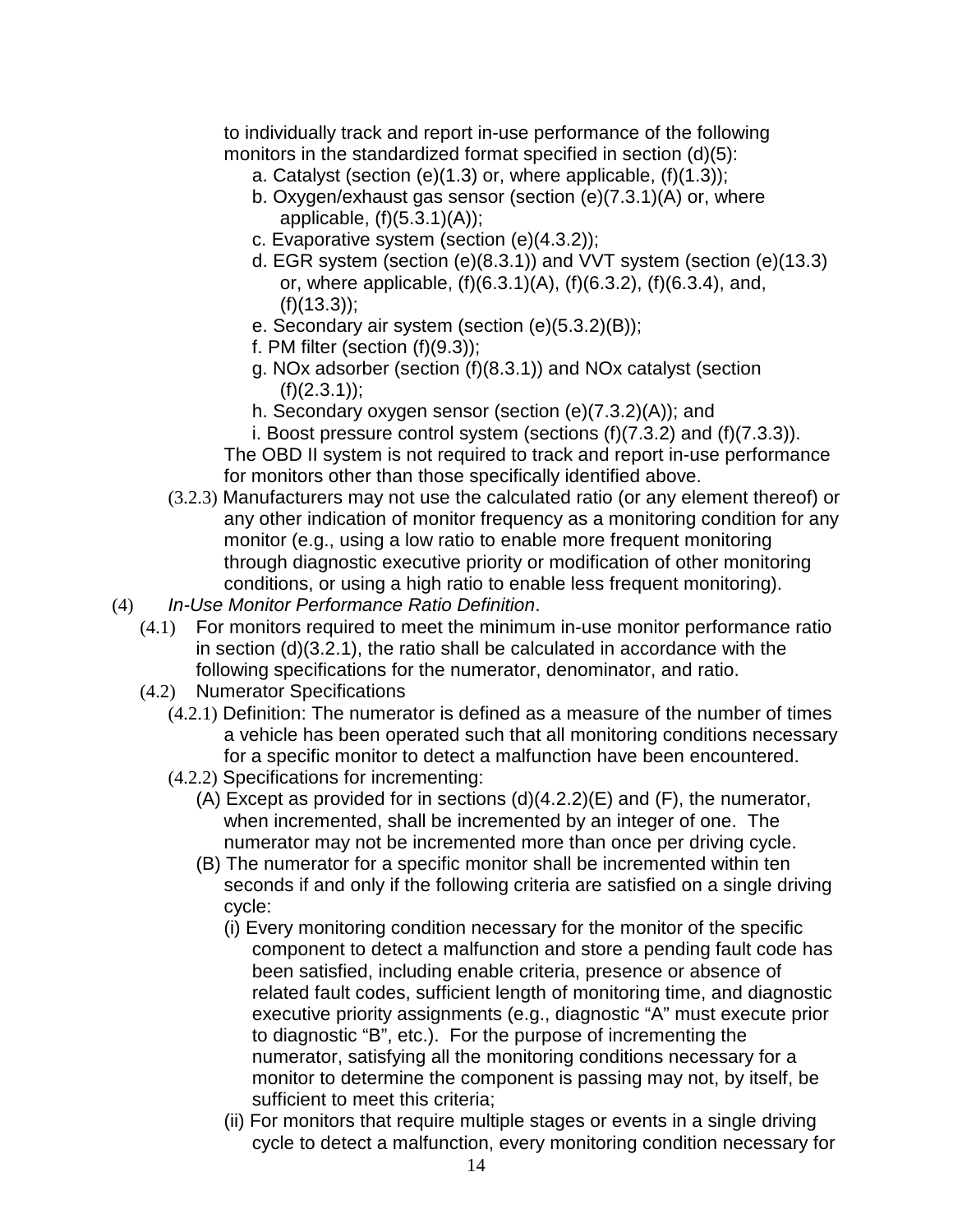all events to have completed must be satisfied;

- (iii) For monitors that require intrusive operation of components to detect a malfunction, a manufacturer shall request Executive Officer approval of the strategy used to determine that, had a malfunction been present, the monitor would have detected the malfunction. Executive Officer approval of the request shall be based on the equivalence of the strategy to actual intrusive operation and the ability of the strategy to accurately determine if every monitoring condition necessary for the intrusive event to occur was satisfied.
- (iv) In addition to the requirements of section  $(d)(4.2.2)(B)(i)$  through (iii) above, the secondary air system monitor numerator(s) shall be incremented if and only if the criteria in section (B) above have been satisfied during normal operation of the secondary air system for vehicles that require monitoring during normal operation (sections (e)(5.2.2) through (5.2.4)). Monitoring during intrusive operation of the secondary air system later in the same driving cycle solely for the purpose of monitoring may not, by itself, be sufficient to meet this criteria.
- (C) For monitors that can generate results in a "gray zone" or "non-detection zone" (i.e., results that indicate neither a passing system nor a malfunctioning system) or in a "non-decision zone" (e.g., monitors that increment and decrement counters until a pass or fail threshold is reached), the manufacturer shall submit a plan for appropriate incrementing of the numerator to the Executive Officer for review and approval. In general, the Executive Officer shall not approve plans that allow the numerator to be incremented when the monitor indicates a result in the "non-detection zone" or prior to the monitor reaching a decision. In reviewing the plan for approval, the Executive Officer shall consider data and/or engineering evaluation submitted by the manufacturer demonstrating the expected frequency of results in the "non-detection zone" and the ability of the monitor to accurately determine if a monitor would have detected a malfunction instead of a result in the "nondetection zone" had an actual malfunction been present.
- (D) For monitors that run or complete during engine off operation, the numerator shall be incremented within 10 seconds after the monitor has completed during engine off operation or during the first 10 seconds of engine start on the subsequent driving cycle.
- (E) Except as specified in section (d)(4.2.2)(F) for exponentially weighted moving averages, manufacturers utilizing alternate statistical MIL illumination protocols as allowed in section (d)(2.2.6) for any of the monitors requiring a numerator shall submit a plan for appropriate incrementing of the numerator to the Executive Officer for review and approval. Executive Officer approval of the plan shall be conditioned upon the manufacturer providing supporting data and/or engineering evaluation for the proposed plan, the equivalence of the incrementing in the manufacturer's plan to the incrementing specified in section (d)(4.2.2) for monitors using the standard MIL illumination protocol, and the overall equivalence of the manufacturer's plan in determining that the minimum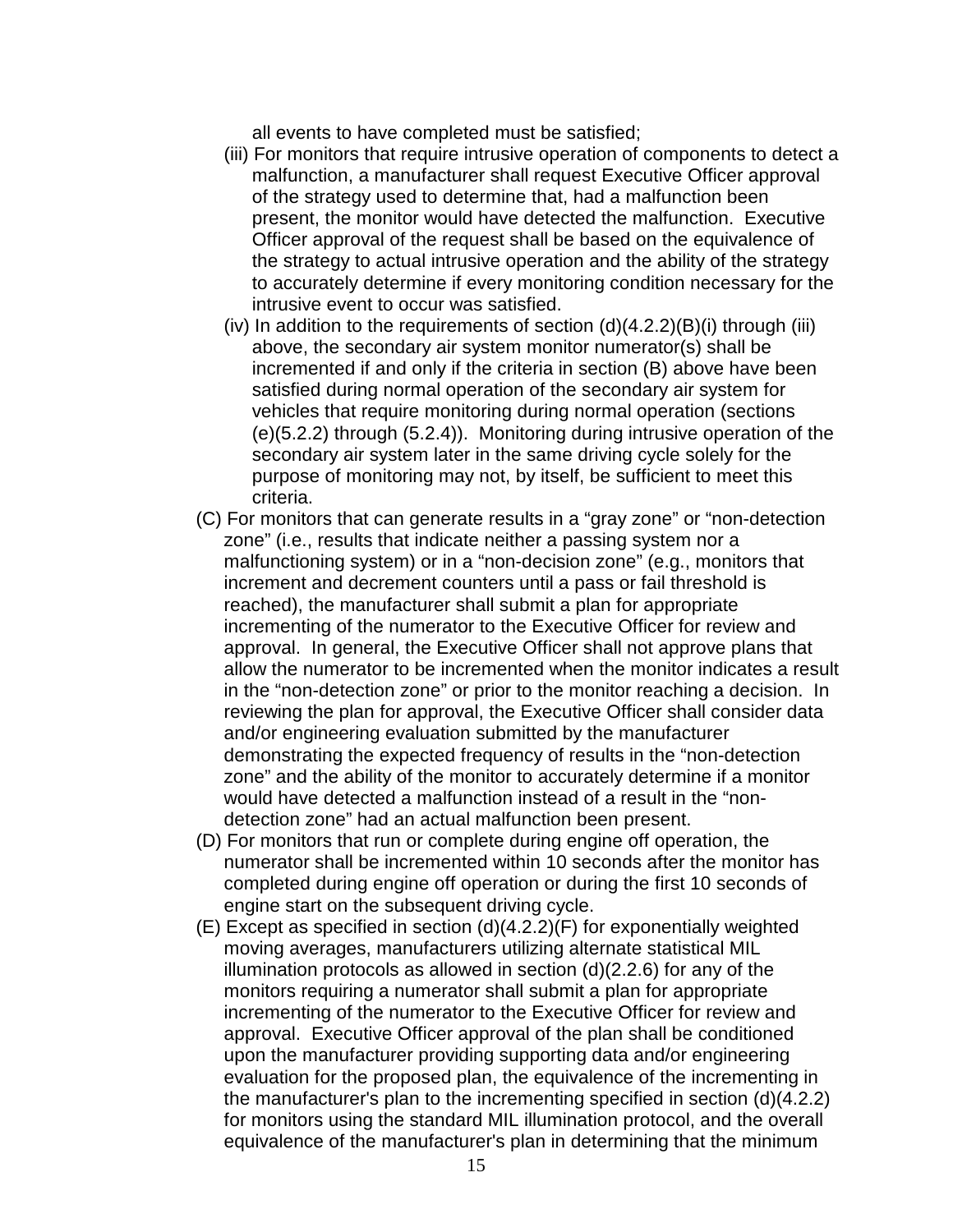acceptable in-use performance ratio in section (d)(3.2.1) is satisfied.

- (F) Manufacturers using an exponentially weighted moving average (EWMA) as the alternate statistical MIL illumination protocol approved in accordance with section (d)(2.2.6) shall increment the numerator as follows:
	- (i) Following a reset or erasure of the EWMA result, the numerator may not be incremented until after the requisite number of decisions necessary for MIL illumination have been fully executed.
	- (ii) After the number of decisions required in section  $(d)(4.2.2)(F)(i)$  above, the numerator, when incremented, shall be incremented by an integer of one and may not be incremented more than once per driving cycle. Incrementing of the numerator shall also be in accordance with sections (d)(4.2.2)(B), (C), and (D).
- (4.3) Denominator Specifications
	- (4.3.1) Definition: The denominator is defined as a measure of the number of times a vehicle has been operated as defined in (d)(4.3.2).
	- (4.3.2) Specifications for incrementing:
		- (A) The denominator, when incremented, shall be incremented by an integer of one. The denominator may not be incremented more than once per driving cycle.
		- (B) The denominator for each monitor shall be incremented within ten seconds if and only if the following criteria are satisfied on a single driving cycle:
			- (i) Cumulative time since engine start is greater than or equal to 600 seconds while at an elevation of less than 8,000 feet above sea level and at an ambient temperature of greater than or equal to 20 degrees Fahrenheit;
			- (ii) Cumulative vehicle operation at or above 25 miles per hour occurs for greater than or equal to 300 seconds while at an elevation of less than 8,000 feet above sea level and at an ambient temperature of greater than or equal to 20 degrees Fahrenheit (medium-duty vehicles with diesel engines certified on an engine dynamometer may use cumulative operation at or above 15% calculated load in lieu of at or above 25 miles per hour for purposes of this criteria);
			- (iii) Continuous vehicle operation at idle (i.e., accelerator pedal released by driver and vehicle speed less than or equal to one mile per hour) for greater than or equal to 30 seconds while at an elevation of less than 8,000 feet above sea level and at an ambient temperature of greater than or equal to 20 degrees Fahrenheit;
		- (C) In addition to the requirements of section (d)(4.3.2)(B) above, the secondary air system monitor denominator(s) shall be incremented if and only if commanded "on" operation of the secondary air system occurs for a time greater than or equal to ten seconds. For purposes of determining this commanded "on" time, the OBD II system may not include time during intrusive operation of the secondary air system solely for the purposes of monitoring;
		- (D) In addition to the requirements of section (d)(4.3.2)(B) above, the evaporative system monitor denominator(s) shall be incremented if and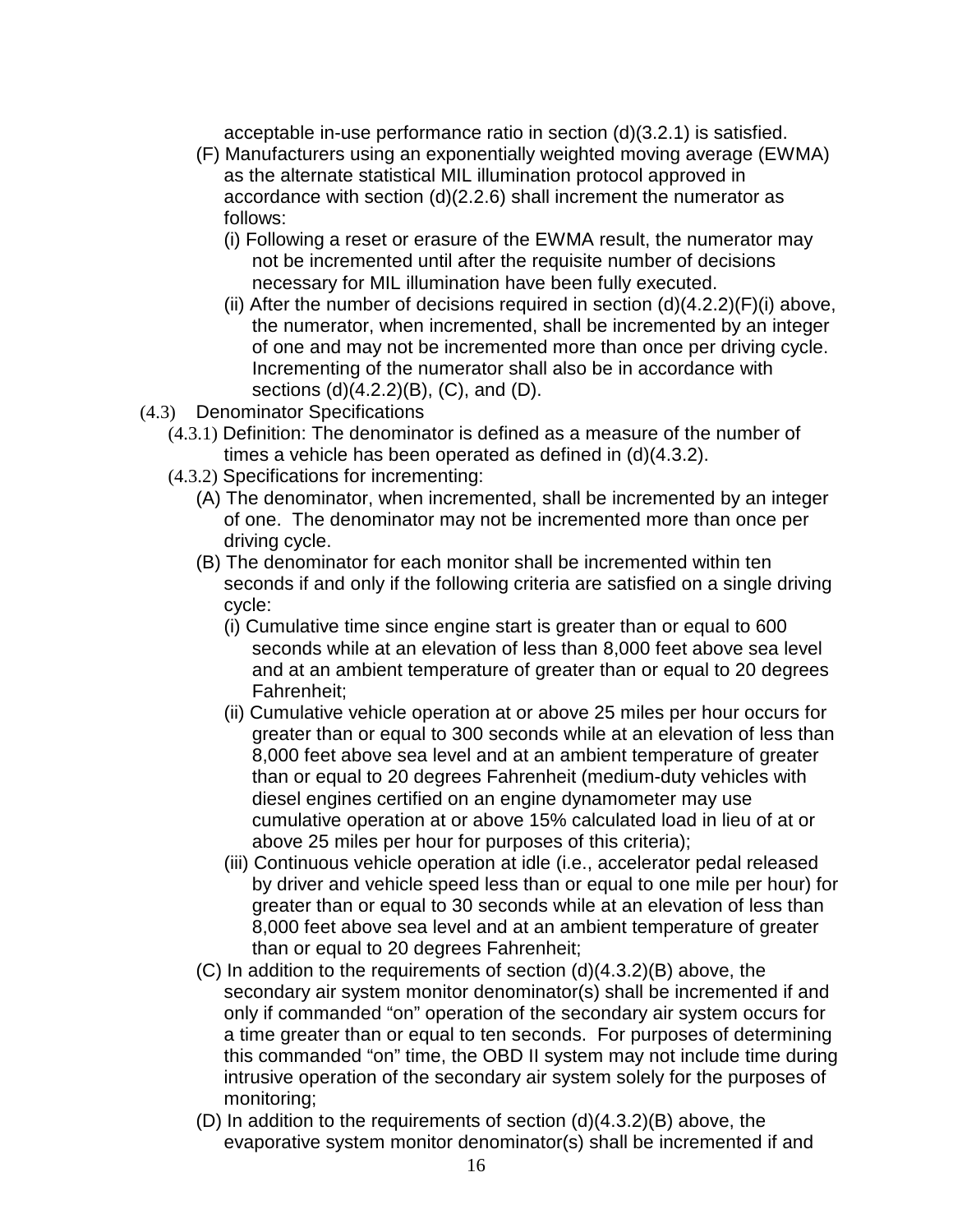only if:

- (i) Cumulative time since engine start is greater than or equal to 600 seconds while at an ambient temperature of greater than or equal to 40 degrees Fahrenheit but less than or equal to 95 degrees Fahrenheit; and
- (ii) Engine cold start occurs with engine coolant temperature at engine start greater than or equal to 40 degrees Fahrenheit but less than or equal to 95 degrees Fahrenheit and less than or equal to 12 degrees Fahrenheit higher than ambient temperature at engine start.
- $(E)$  In addition to the requirements of section  $(d)(4.3.2)(B)$  above, the denominator(s) for the following monitors shall be incremented if and only if the component or strategy is commanded "on" for a time greater than or equal to ten seconds:
	- (i) Heated catalyst (section (e)(2))
	- (ii) Cold Start Emission Reduction Strategy (sections (e)(11) and (f)(12))
	- (iii) Components or systems that operate only at engine start-up (e.g., glow plugs, intake air heaters, etc.) and are subject to monitoring under "other emission control or source devices" (sections (e)(16) and (f)(16)) or comprehensive component output components (sections (e)(15) and (f)(15))

For purposes of determining this commanded "on" time, the OBD II system may not include time during intrusive operation of any of the components or strategies later in the same driving cycle solely for the purposes of monitoring.

- (F) In addition to the requirements of section (d)(4.3.2)(B) above, the denominator(s) for the following monitors of output components (except those operated only at engine start-up and subject to the requirements of the previous section  $(d)(4.3.2)(E)$  shall be incremented if and only if the component is commanded to function (e.g., commanded "on", "open", "closed", "locked", etc.) on two or more occasions for greater than two seconds during the driving cycle or for a cumulative time greater than or equal to ten seconds, whichever occurs first:
	- (i) Air conditioning system (section (e)(12))
	- (ii) Variable valve timing and/or control system (sections (e)(13) and (f)(13))
	- (iii) "Other emission control or source device" (sections  $(e)(16)$  and  $(f)(16)$ )
	- (iv) Comprehensive component output component (sections (e)(15) and (f)(15)) (e.g., turbocharger waste-gates, variable length manifold runners, torque converter clutch lock-up solenoids, etc.)
- (G) For the following monitors, the denominator(s) shall be incremented by one if and only if, in addition to meeting the requirements of section (d)(4.3.2)(B) on at least one driving cycle, at least 500 cumulative miles of vehicle operation have been experienced since the last time the denominator was incremented:
	- (i) Diesel NMHC converting catalyst (section (f)(1))
	- (ii) Diesel PM filter (section (f)(9))
- (H) For monitors of the following components, the manufacturer may request Executive Officer approval to use alternate or additional criteria to that set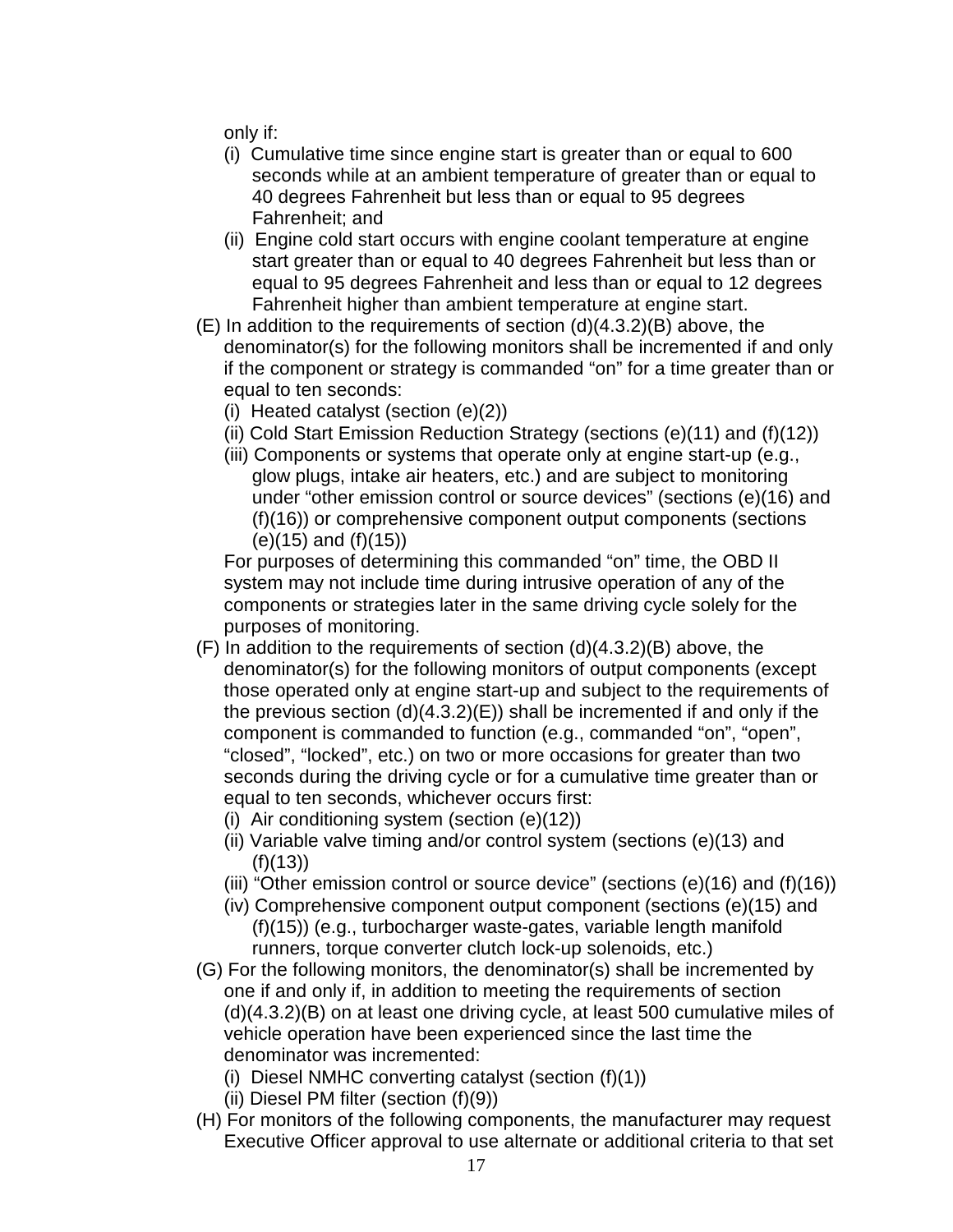forth in section (d)(4.3.2)(B) above for incrementing the denominator. Executive Officer approval of the proposed criteria shall be based on the equivalence of the proposed criteria in measuring the frequency of monitor operation relative to the amount of vehicle operation in accordance with the criteria in section (d)(4.3.2)(B) above:

(i) Engine cooling system input components (sections  $(e)(10)$  and  $(f)(11)$ )

- (ii) Air conditioning system input components (section (e)(12))
- (iii) Direct ozone reduction systems (section (e)(14))
- (iv) "Other emission control or source devices" (sections (e)(16) and  $(f)(16)$
- (v) Comprehensive component input components that require extended monitoring evaluation (sections (e)(15) and (f)(15)) (e.g., stuck fuel level sensor rationality)
- (vi) Comprehensive component input component temperature sensor rationality monitors (sections (e)(15) and (f)(15)) (e.g, intake air temperature sensor, ambient temperature sensor, fuel temperature sensor)
- (I) For hybrid vehicles, vehicles that employ alternate engine start hardware or strategies (e.g., integrated starter and generators), or alternate fuel vehicles (e.g., dedicated, bi-fuel, or dual-fuel applications), the manufacturer may request Executive Officer approval to use alternate criteria to that set forth in section (d)(4.3.2)(B) above for incrementing the denominator. In general, the Executive Officer shall not approve alternate criteria for vehicles that only employ engine shut off at or near idle/vehicle stop conditions. Executive Officer approval of the alternate criteria shall be based on the equivalence of the alternate criteria to determine the amount of vehicle operation relative to the measure of conventional vehicle operation in accordance with the criteria in section (d)(4.3.2)(B) above.
- (4.4) Ratio Specifications
	- (4.4.1) Definition: The ratio is defined as the numerator divided by the denominator.
- (4.5) Disablement of Numerators and Denominators
	- (4.5.1) Within ten seconds of a malfunction that disables a monitor required to meet the monitoring conditions in section (d)(3.2.1) being detected (i.e., a pending or confirmed code is stored), the OBD II system shall disable further incrementing of the corresponding numerator and denominator for each monitor that is disabled. When the malfunction is no longer detected (i.e., the pending code is erased through self-clearing or through a scan tool command), incrementing of all corresponding numerators and denominators shall resume within ten seconds.
	- (4.5.2) Within ten seconds of the start of a PTO (see section (c)) operation that disables a monitor required to meet the monitoring conditions in section (d)(3.2.1), the OBD II system shall disable further incrementing of the corresponding numerator and denominator for each monitor that is disabled. When the PTO operation ends, incrementing of all corresponding numerators and denominators shall resume within ten seconds.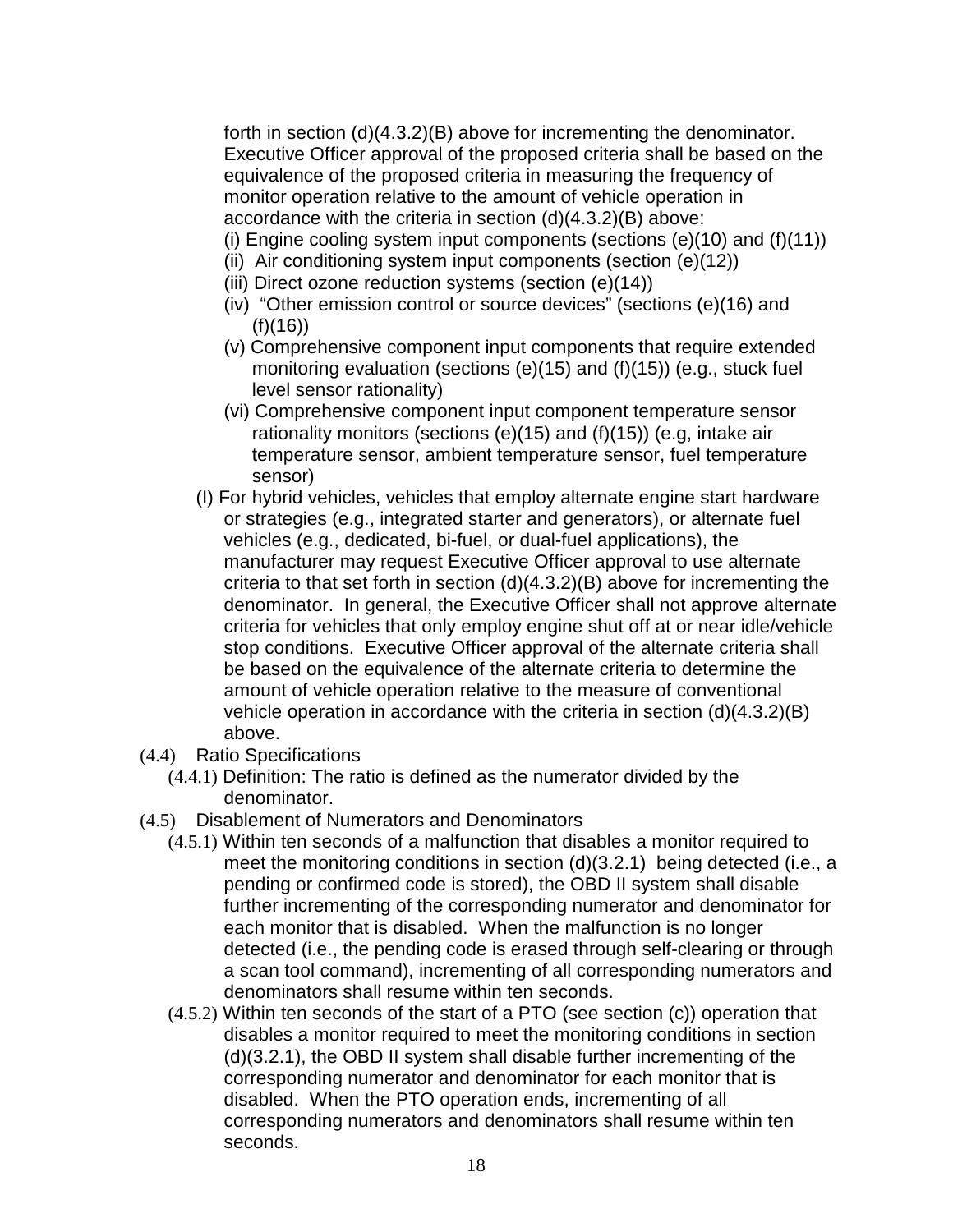- (4.5.3) The OBD II system shall disable further incrementing of all numerators and denominators within ten seconds if a malfunction of any component used to determine if the criteria in sections (d)(4.3.2)(B) through (D) are satisfied (i.e., vehicle speed, ambient temperature, elevation, idle operation, engine cold start, or time of operation) has been detected and the corresponding pending fault code has been stored. Incrementing of all numerators and denominators shall resume within ten seconds when the malfunction is no longer present (e.g., pending code erased through self-clearing or by a scan tool command).
- (5) Standardized tracking and reporting of monitor performance.
	- (5.1) For monitors required to track and report in-use monitor performance in section (d)(3.2.2), the performance data shall be tracked and reported in accordance with the specifications in sections  $(d)(4)$ ,  $(d)(5)$ , and  $(g)(5)$ . The OBD II system shall separately report an in-use monitor performance numerator and denominator for each of the following components: catalyst bank 1, catalyst bank 2, primary oxygen/exhaust gas sensor bank 1, primary oxygen/exhaust gas sensor bank 2, evaporative 0.020 inch leak detection system, EGR/VVT system, secondary air system, PM filter, NOx aftertreatment (e.g., NOx adsorber, NOx catalyst), secondary oxygen sensor, and boost pressure control system. The OBD II system shall also report a general denominator and an ignition cycle counter in the standardized format specified in sections  $(d)(5.5)$ ,  $(d)(5.6)$  and  $(g)(5)$ .
	- (5.2) Numerator
		- (5.2.1) The OBD II system shall report a separate numerator for each of the components listed in section (d)(5.1).
		- (5.2.2) For specific components or systems that have multiple monitors that are required to be reported under sections (e) or (f) (e.g., oxygen sensor bank 1 may have multiple monitors for sensor response or other sensor characteristics), the OBD II system shall separately track numerators and denominators for each of the specific monitors and report only the corresponding numerator and denominator for the specific monitor that has the lowest numerical ratio. If two or more specific monitors have identical ratios, the corresponding numerator and denominator for the specific monitor that has the highest denominator shall be reported for the specific component.
		- (5.2.3) The numerator(s) shall be reported in accordance with the specifications in section  $(g)(5.2.1)$ .
	- (5.3) Denominator
		- (5.3.1) The OBD II system shall report a separate denominator for each of the components listed in section (d)(5.1).
		- (5.3.2) The denominator(s) shall be reported in accordance with the specifications in section (g)(5.2.1).
	- (5.4) Ratio
		- (5.4.1) For purposes of determining which corresponding numerator and denominator to report as required in section (d)(5.2.2), the ratio shall be calculated in accordance with the specifications in section (g)(5.2.2).
	- (5.5) Ignition cycle counter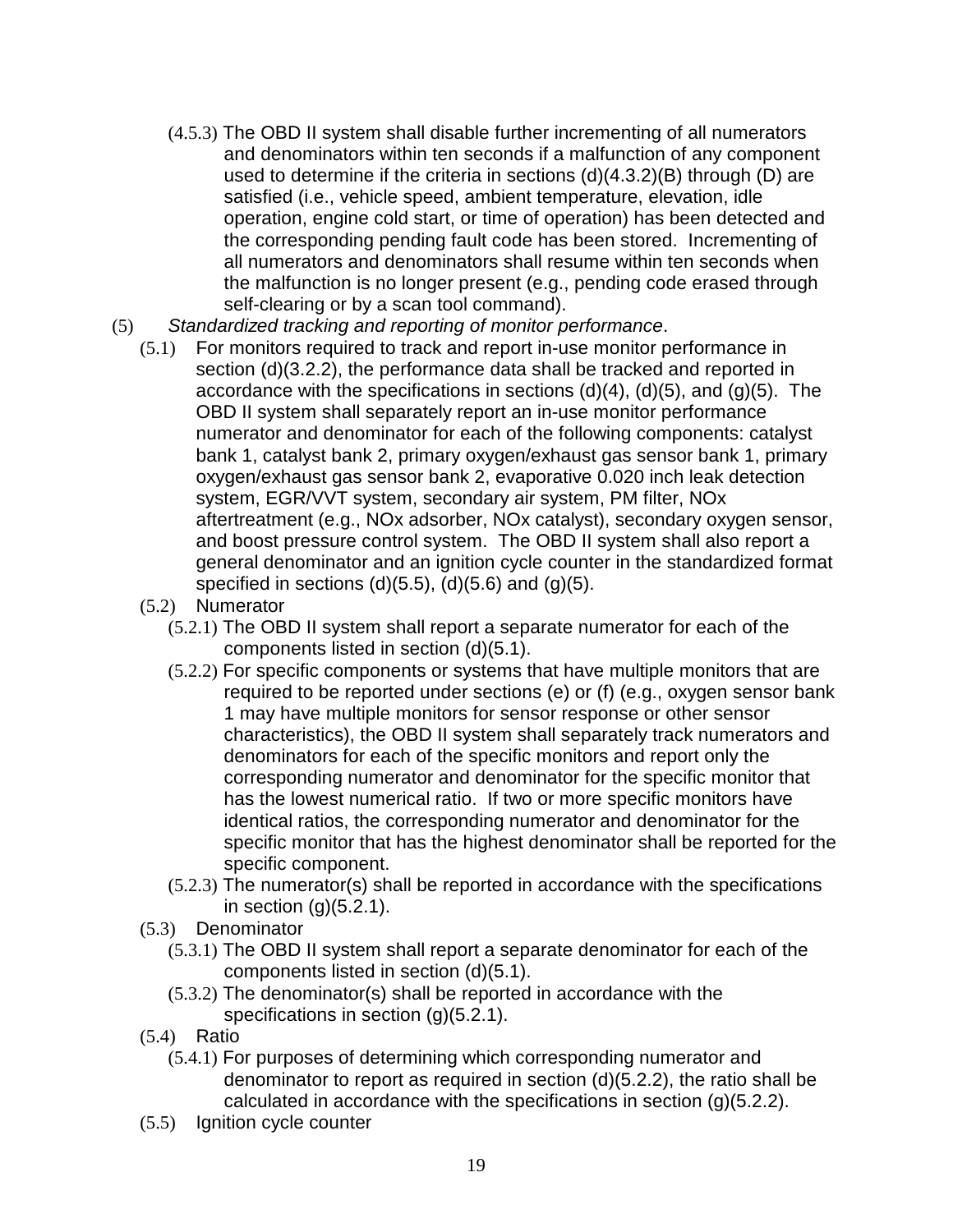- (5.5.1) Definition:
	- (A) The ignition cycle counter is defined as a counter that indicates the number of ignition cycles a vehicle has experienced as defined in section  $(d)(5.5.2)(B)$ .
	- (B) The ignition cycle counter shall be reported in accordance with the specifications in section (g)(5.2.1).
- (5.5.2) Specifications for incrementing:
	- (A) The ignition cycle counter, when incremented, shall be incremented by an integer of one. The ignition cycle counter may not be incremented more than once per driving cycle.
	- (B) The ignition cycle counter shall be incremented within ten seconds if and only if the vehicle meets the engine start definition (see section (c)) for at least two seconds plus or minus one second.
	- (C) The OBD II system shall disable further incrementing of the ignition cycle counter within ten seconds if a malfunction of any component used to determine if the criteria in section (d)(5.5.2)(B) are satisfied (i.e., engine speed or time of operation) has been detected and the corresponding pending fault code has been stored. The ignition cycle counter may not be disabled from incrementing for any other condition. Incrementing of the ignition cycle counter shall resume within ten seconds when the malfunction is no longer present (e.g., pending code erased through selfclearing or by a scan tool command).
- (5.6) General Denominator
	- (5.6.1) Definition:
		- (A) The general denominator is defined as a measure of the number of times a vehicle has been operated as defined in section (d)(5.6.2)(B).
		- (B) The general denominator shall be reported in accordance with the specifications in section (g)(5.2.1).
	- (5.6.2) Specifications for incrementing:
		- (A) The general denominator, when incremented, shall be incremented by an integer of one. The general denominator may not be incremented more than once per driving cycle.
		- (B) The general denominator shall be incremented within ten seconds if and only if the criteria identified in section (d)(4.3.2)(B) are satisfied on a single driving cycle.
		- (C) The OBD II system shall disable further incrementing of the general denominator within ten seconds if a malfunction of any component used to determine if the criteria in section (d)(4.3.2)(B) are satisfied (i.e., vehicle speed, ambient temperature, elevation, idle operation, or time of operation) has been detected and the corresponding pending fault code has been stored. The general denominator may not be disabled from incrementing for any other condition (e.g., the disablement criteria in sections (d)(4.5.1) and (d)(4.5.2) may not disable the general denominator). Incrementing of the general denominator shall resume within ten seconds when the malfunction is no longer present (e.g., pending code erased through self-clearing or by a scan tool command).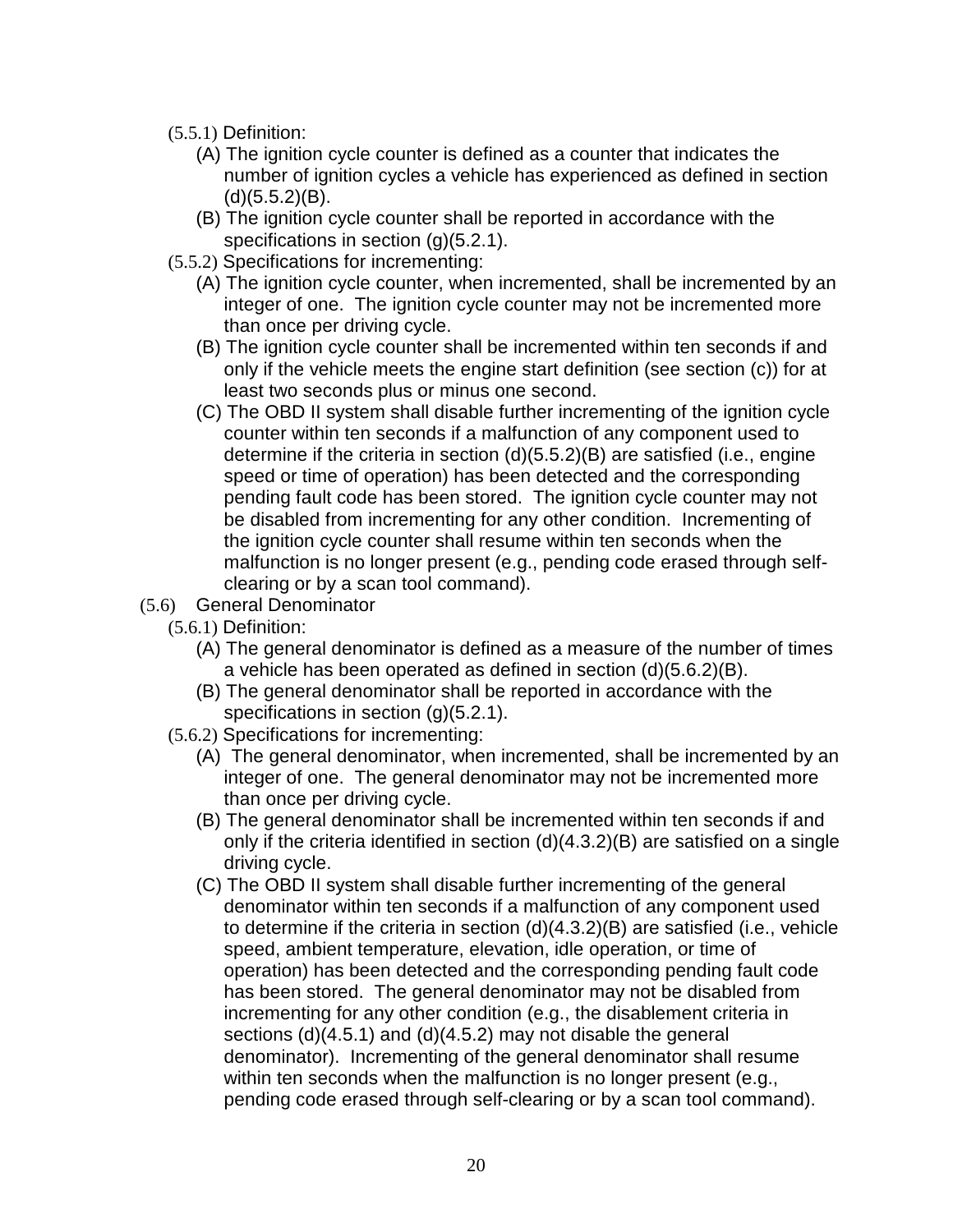- (6) Malfunction Criteria Determination for Diesel Vehicles.
	- (6.1) For 2010 and subsequent model year medium-duty vehicles certified to an engine dynamometer exhaust emission standard, in determining the malfunction criteria for diesel engine monitors in section (f) that are required to indicate a malfunction before emissions exceed an emission threshold based on the applicable standard, the manufacturer shall:
		- (6.1.1) Use the emission test cycle and standard (i.e., FTP or SET) determined by the manufacturer, through use of data and/or engineering analysis, to be more stringent (i.e., to result in higher emissions with the same level of monitored component malfunction) as the "applicable standard".
		- (6.1.2) Identify in the certification documentation required under section (i) the test cycle and standard determined by the manufacturer to be more stringent for each applicable monitor.
		- (6.1.3) If the Executive Officer reasonably believes that a manufacturer has incorrectly determined the test cycle and standard that is more stringent, the Executive Officer shall require the manufacturer to provide emission data and/or engineering analysis showing that the other test cycle and standard are less stringent.
	- (6.2) For 2007 and subsequent model year light-duty and medium-duty vehicles equipped with emission controls that experience infrequent regeneration events (e.g., active PM filter regeneration, NOx adsorber desulfation), a manufacturer shall adjust the emission test results that are used to determine the malfunction criterion for monitors that are required to indicate a malfunction before emissions exceed a certain emission threshold. For each monitor on medium-duty vehicles using engines certified on an engine dynamometer, the manufacturer shall adjust the emission result using the procedure described in CFR title 40, part 86.004-28(i) with the component for which the malfunction criteria is being established deteriorated to the malfunction threshold. For light-duty and medium-duty vehicles certified on a chassis dynamometer, the manufacturer shall submit a plan for Executive Officer approval to adjust the emission results using an approach similar to the procedure described in CFR title 40, part 86.004-28(i). Executive Officer approval shall be based on the effectiveness of the proposed plan to quantify the emission impact and frequency of regeneration events. The adjusted emission value shall be used for purposes of determining whether or not the specified emission threshold is exceeded (e.g., a malfunction must be detected before the adjusted emission value exceeds 1.5 times any applicable standard).
		- (6.2.1) For purposes of section (d)(6.2), "regeneration" means an event during which emission levels change while the emission control performance is being restored by design.
		- (6.2.2) For purposes of section (d)(6.2), "infrequent" means having an expected frequency of less than once per FTP cycle.
		- (6.2.3) Except as specified in section (d)(6.2.4) for NMHC catalyst monitoring, for 2007 through 2009 model year vehicles, in lieu of establishing the adjustment factor for each monitor with the component for which the malfunction criteria is being established deteriorated to the malfunction threshold as required in section (d)(6.2), the manufacturer may use the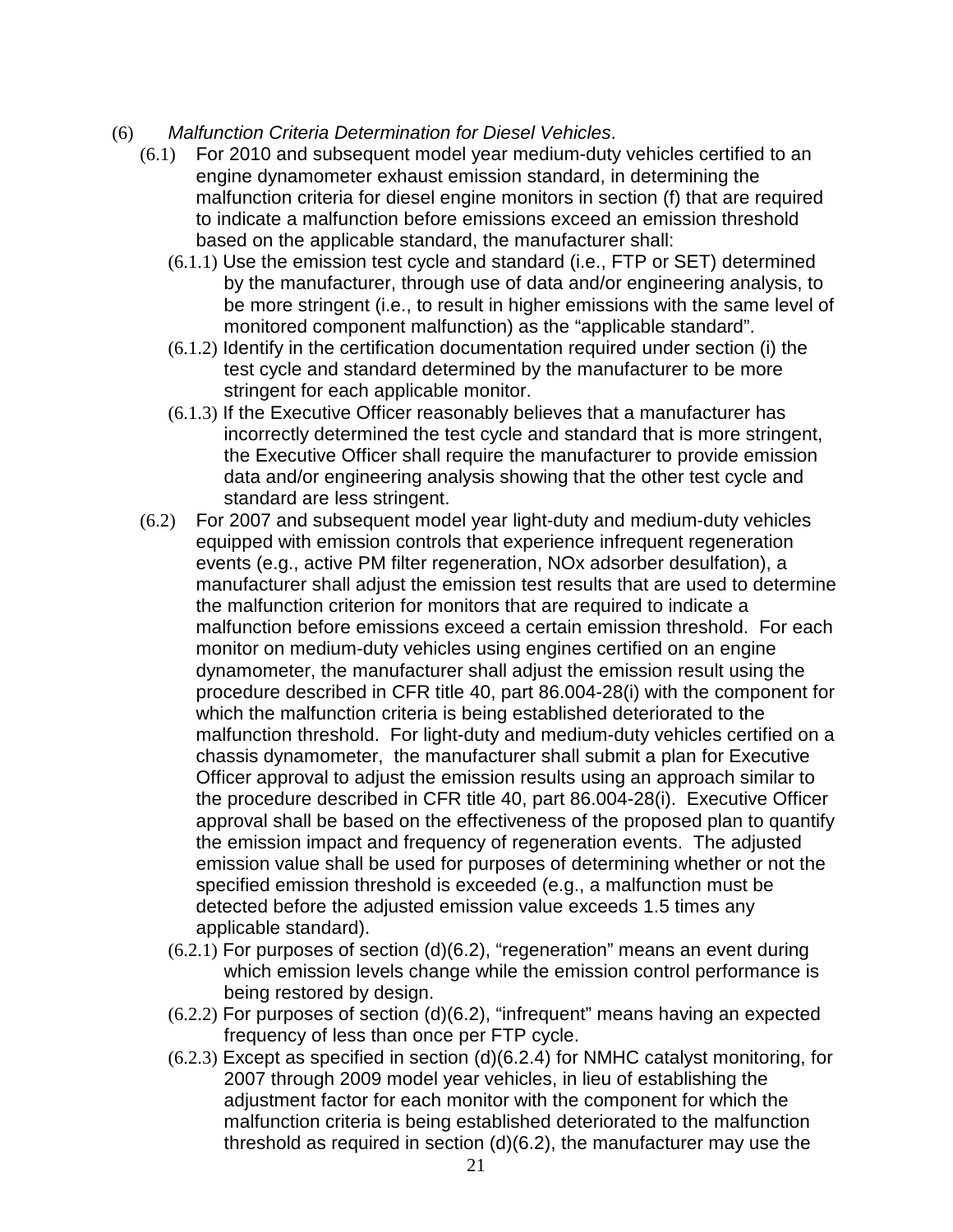adjustment factor established for certification (e.g., without components deteriorated to the malfunction threshold).

- $(6.2.4)$  For NMHC catalyst monitoring (section  $(f)(1)$ ) on 2008 and subsequent model year vehicles, a manufacturer shall establish the adjustment factor for the NMHC catalyst monitor with the NMHC catalyst deteriorated to the malfunction threshold as required in section (d)(6.2). In lieu of establishing this adjustment factor for 2008 and 2009 model year vehicles, a manufacturer may provide emission data demonstrating that the worst case emission levels from a deteriorated NMHC catalyst are below the malfunction threshold specified in section (f)(1.2.2). The demonstration shall include emission testing with a NMHC catalyst deteriorated to the malfunction threshold or worse and with both the infrequent regeneration event occurring and without it occurring. The manufacturer shall calculate the worst case emission level by applying the frequency factor ("F" as calculated according to CFR, title 40, part 86.004-28(i)) of the infrequent regeneration event used for tailpipe certification to the measured emissions with the infrequent regeneration event occurring and adding that result to the measured emissions without the infrequent regeneration event occurring. This calculated final sum shall be used as the adjusted emission level and compared to the malfunction threshold for purposes of determining compliance with the monitoring requirements. The manufacturer shall submit a test plan for Executive Officer approval describing the emission testing procedure and how the worst case components will be established. The Executive Officer shall approve it upon finding the test procedure and components used will likely generate a worst case emission level.
- (6.2.5) For purposes of determining the adjustment factors for each monitor, the manufacturer shall submit engineering data, analysis, and/or emission data to the Executive Officer for approval. The Executive Officer shall approve the factors upon finding the submitted information supports the adjustment factors.
- (6.2.6) For purposes of enforcement testing in accordance with section (d)(7) and title 13, CCR section 1968.5, the adjustment factors established for each monitor by the manufacturer according to section (d)(6.2) shall be used when determining compliance with emission thresholds.
- (6.3) For every 2007 through 2012 model year light-duty vehicle test group certified to the higher allowable emission thresholds specified in section (f) (e.g., 5.0 or 3.0 times the applicable standards for NMHC converting catalyst monitoring) for vehicles prior to the 2013 model year:
	- (6.3.1) The manufacturer shall conduct in-use enforcement testing for compliance with the tailpipe emission standards in accordance with title 13, CCR sections 2136 through 2140. Within six months after OBD II certification of a test group, the manufacturer shall submit a plan for conducting the testing to the Executive Officer for approval. The Executive Officer shall approve the plan upon determining that the testing will be done in accordance with the procedures used by ARB when conducting such testing, that the plan will allow for a valid sample of at least 10 vehicles in the mileage range of 30,000 to 40,000 miles for comparison to the FTP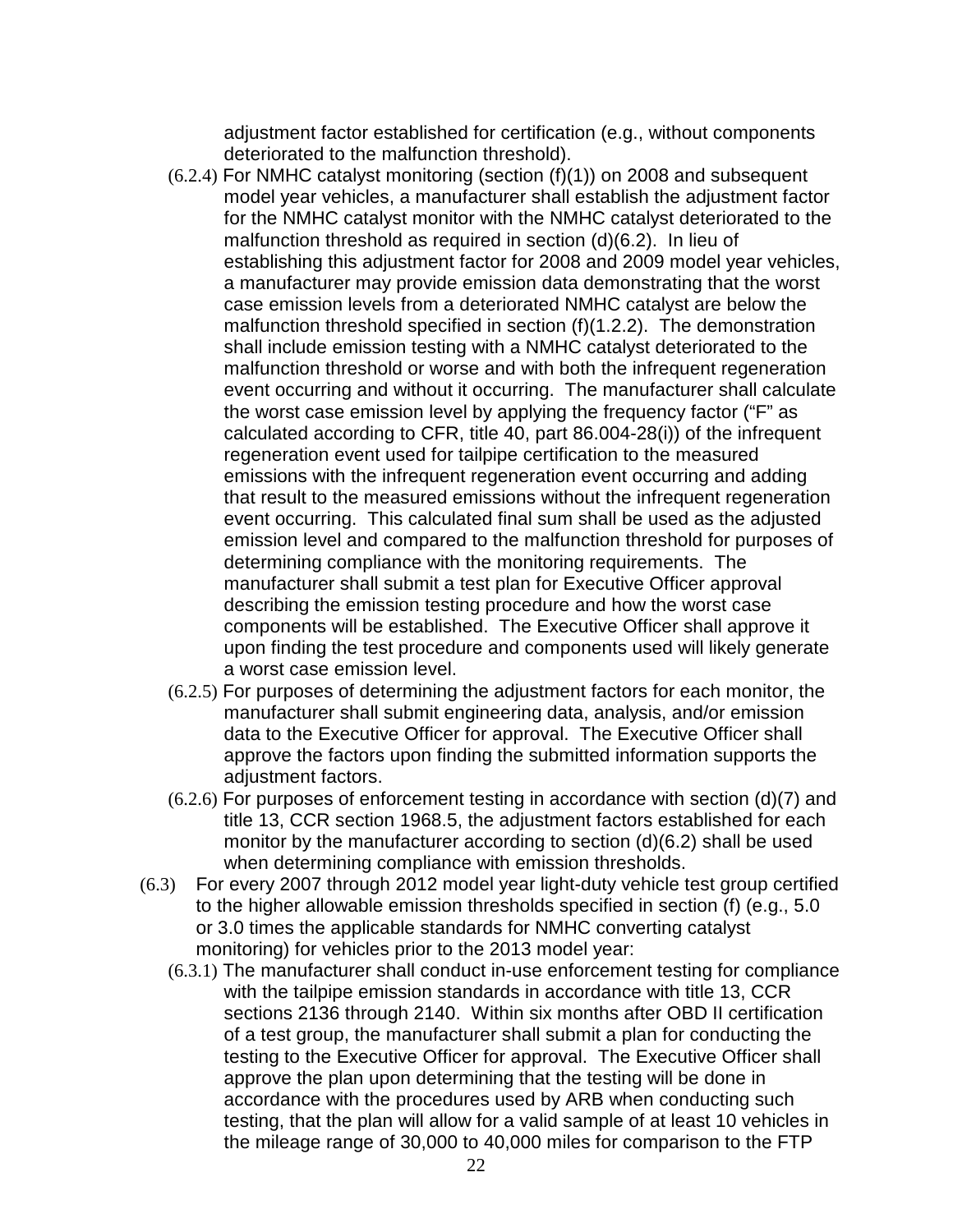intermediate (e.g., 50,000 mile) useful life standard and at least 10 vehicles in the mileage range of 90,000 to 100,000 miles for comparison to the FTP full useful life standard, and that copies of all records and data collected during the program will be provided to ARB. Manufacturers may also submit testing plans and supporting data for Executive Officer approval that differ from compliance testing under title 13, CCR, sections 2136 through 2140. The Executive Officer shall also approve the plans upon determining that the plan provides equivalent assurance in verifying vehicles are meeting the tailpipe emission standards within the useful life. The Executive Officer may use the submitted data in lieu of or in addition to data collected pursuant to title 13, CCR section 2139 for purposes of the notification and use of test results described in title 13, CCR section 2140; and

- (6.3.2) The certification shall be conditioned upon the manufacturer agreeing that, for any test group(s) determined to be noncompliant in accordance with title 13, CCR section 2140 or title 13, CCR section 1968.5, the Executive Officer shall determine the excess emissions caused by the noncompliance and the manufacturer shall fund a program(s) that will offset any such excess emissions.
- (7) Enforcement Testing.
	- (7.1) The procedures used to assure compliance with the requirements of title 13, CCR section 1968.2 are set forth in title 13, CCR section 1968.5.
	- (7.2) Consistent with the requirements of title 13, CCR section 1968.5(b)(4)(A) for enforcement OBD II emission testing, the manufacturer shall make available upon request by the Executive Officer all test equipment (e.g., malfunction simulators, deteriorated "threshold" components, etc.) necessary to determine the malfunction criteria in sections (e) and (f) for major monitors subject to OBD II emission testing as defined in title 13, CCR section 1968.5. To meet the requirements of this section, the manufacturers shall only be required to make available test equipment necessary to duplicate "threshold" testing performed by the manufacturer. This test equipment shall include, but is not limited to, aged "threshold" catalyst systems and computer equipment used to simulate misfire, oxygen sensor, fuel system, VVT system, and cold start reduction strategy system faults. The manufacturer is not required to make available test equipment for vehicles that exceed the applicable full useful life age (e.g., 10 years for vehicles certified to a full useful life of 10 years and 100,000 miles).
- (e) MONITORING REQUIREMENTS FOR GASOLINE/SPARK-IGNITED ENGINES.
- (1) CATALYST MONITORING
	- (1.1) Requirement: The OBD II system shall monitor the catalyst system for proper conversion capability.
	- (1.2) Malfunction Criteria:
		- (1.2.1) Low Emission Vehicle I applications: The OBD II system shall detect a catalyst system malfunction when the catalyst system's conversion capability decreases to the point that either of the following occurs:
			- (A) Non-Methane Organic Gas (NMOG) emissions exceed 1.75 times the FTP full useful life standards to which the vehicle has been certified with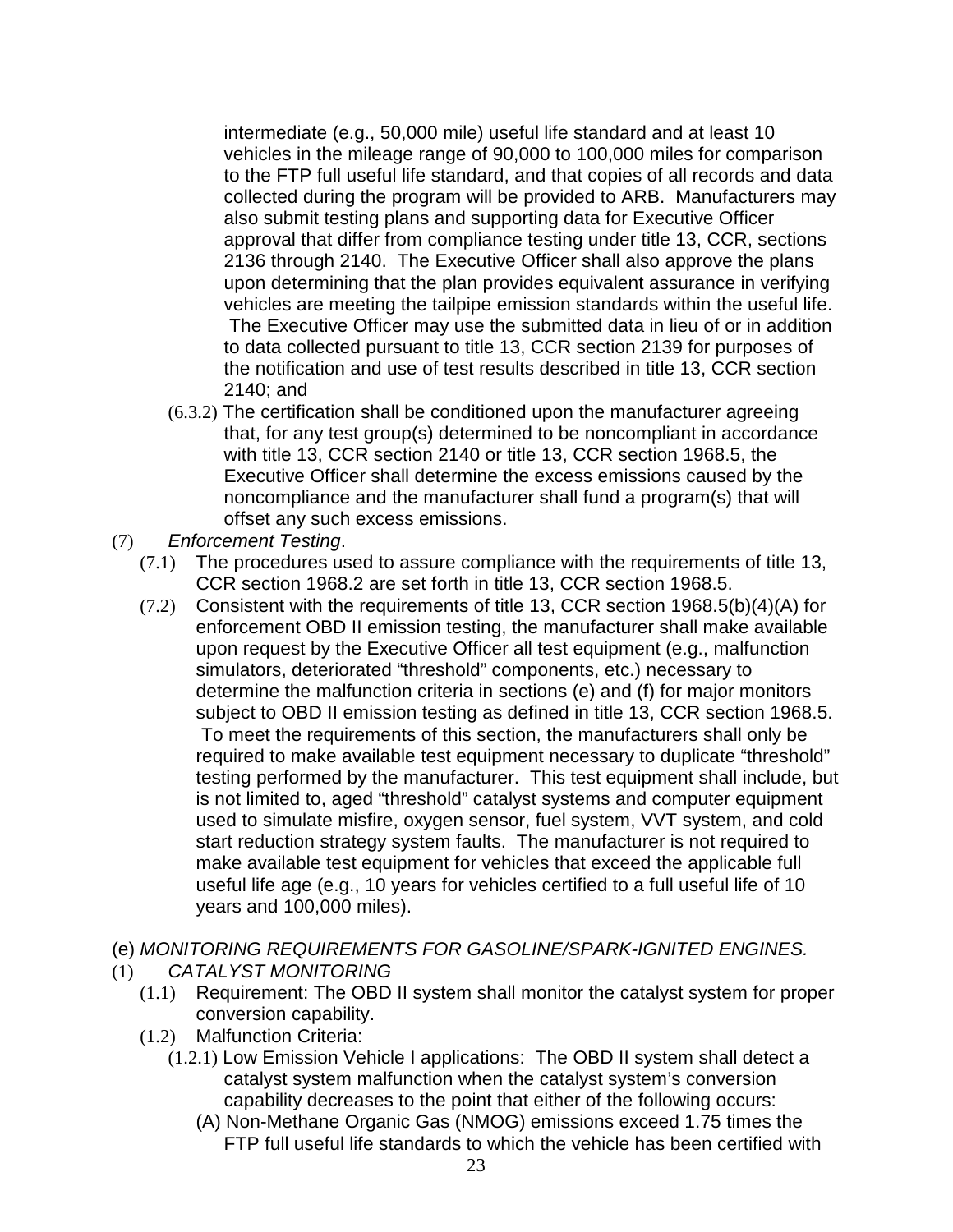NMOG emissions multiplied by the certification reactivity adjustment factor for the vehicle;

- (B) The average FTP test Non-Methane Hydrocarbon (NMHC) conversion efficiency of the monitored portion of the catalyst system falls below 50 percent (i.e., the cumulative NMHC emissions measured at the outlet of the monitored catalyst(s) are more than 50 percent of the cumulative engine-out emissions measured at the inlet of the catalyst(s)). With Executive Officer approval, manufacturers may use a conversion efficiency malfunction criteria of less than 50 percent if the catalyst system is designed such that the monitored portion of the catalyst system must be replaced along with an adjacent portion of the catalyst system sufficient to ensure that the total portion replaced will meet the 50 percent conversion efficiency criteria. Executive Officer approval shall be based on data and/or engineering evaluation demonstrating the conversion efficiency of the monitored portion and the total portion designed to be replaced, and the likelihood of the catalyst system design to ensure replacement of the monitored and adjacent portions of the catalyst system.
- (1.2.2) Low Emission Vehicle II applications and all 2009 and subsequent model year vehicles:
	- (A) 2004 model year vehicles.
		- (i) All LEV II, ULEV II, and MDV SULEV II vehicles shall use the malfunction criteria specified for Low Emission Vehicle I applications in section (e)(1.2.1).
		- (ii) All PC/LDT SULEV II vehicles shall use the malfunction criteria specified for Low Emission Vehicle I applications in section (e)(1.2.1) except the malfunction criterion in paragraph (e)(1.2.1)(A) shall be 2.5 times the applicable FTP full useful life NMOG standard.
	- (B) Except as provided below in section (e)(1.2.4), for 2005 through 2008 model years, the OBD II system shall detect a catalyst system malfunction when the catalyst system's conversion capability decreases to the point that any of the following occurs:
		- (i) For all vehicles other than PC/LDT SULEV II vehicles.
			- a. NMOG emissions exceed the criteria specified for Low Emission Vehicle I applications in section (e)(1.2.1)(A).
			- b. The average FTP test NMHC conversion efficiency is below the criteria specified for Low Emission Vehicle I applications in section (e)(1.2.1)(B).
			- c. Oxides of nitrogen (NOx) emissions exceed 3.5 times the FTP full useful life NOx standard to which the vehicle has been certified.
		- (ii) PC/LDT SULEV II vehicles shall use the same malfunction criteria as 2005 through 2008 model year LEV II, ULEV II, and MDV SULEV II vehicles (section (e)(1.2.2)(B)(i)) except the malfunction criteria in paragraph a. shall be 2.5 times the applicable FTP full useful life NMOG standard.
	- (C) Except as provided below in section (e)(1.2.5), for 2009 and subsequent model years, the OBD II system shall detect a catalyst system malfunction when the catalyst system's conversion capability decreases to the point that any of the following occurs.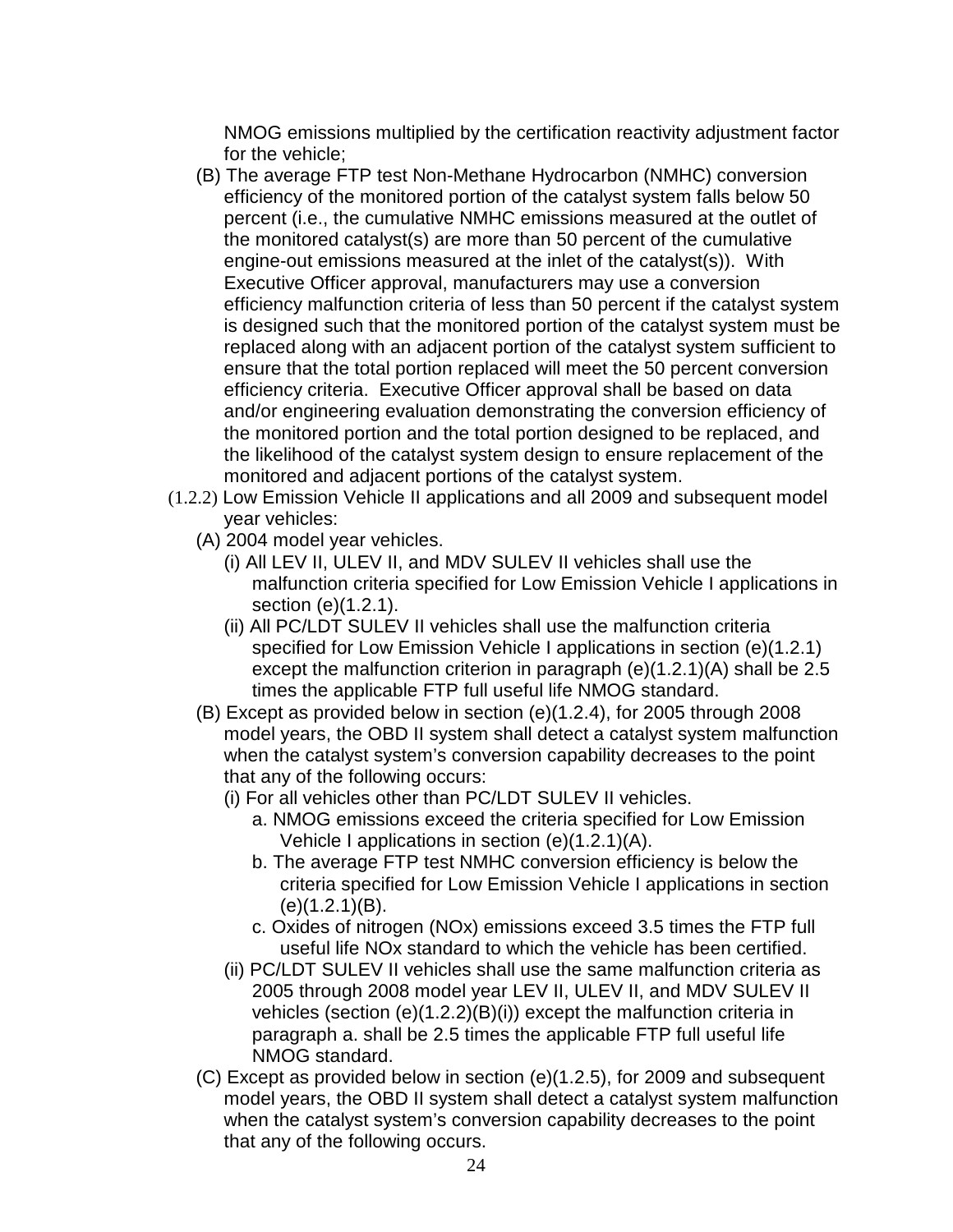- (i) For all vehicles other than PC/LDT SULEV II vehicles.
	- a. NMOG emissions exceed the criteria specified for Low Emission Vehicle I applications in section (e)(1.2.1)(A).
	- b. The average FTP test NMHC conversion efficiency is below the criteria specified for Low Emission Vehicle I applications in section (e)(1.2.1)(B).
	- c. NOx emissions exceed 1.75 times the FTP full useful life NOx standard to which the vehicle has been certified.
- (ii) For PC/LDT SULEV II vehicles.
	- a. NMOG emissions exceed 2.5 times the applicable FTP full useful life NMOG standard to which the vehicle has been certified.
	- b. The average FTP test NMHC conversion efficiency is below the criteria specified for Low Emission Vehicle I applications in section (e)(1.2.1)(B).
	- c. NOx emissions exceed 2.5 times the applicable FTP full useful life NOx standard to which the vehicle has been certified.
- (1.2.3) 2004 through 2008 model year non-Low Emission Vehicle I or II applications: The OBD II system shall detect a catalyst system malfunction when the catalyst system's conversion capability decreases to the point that NMHC emissions increase by more than 1.5 times the applicable FTP full useful life standards over an FTP test performed with a representative 4000 mile catalyst system.
- $(1.2.4)$  In lieu of using the malfunction criteria in section  $(e)(1.2.2)(B)$  for all 2005 and 2006 model year Low Emission Vehicle II applications, a manufacturer may phase-in the malfunction criteria on a portion of its Low Emission Vehicle II applications as long as that portion of Low Emission Vehicle II applications comprises at least 30 percent of all 2005 model year vehicles and 60 percent of all 2006 model year vehicles. For 2005 and 2006 model year Low Emission Vehicle II applications not included in the phase-in, the malfunction criteria in section (e)(1.2.2)(A) shall be used.
- (1.2.5) In lieu of using the malfunction criteria in section (e)(1.2.2)(C) for all 2009 model year vehicles, for the 2009 model year only, a manufacturer may continue to use the malfunction criteria in section (e)(1.2.2)(B) for any vehicles previously certified in the 2005, 2006, 2007, or 2008 model year to the malfunction criteria in section (e)(1.2.2.)(B) and carried over to the 2009 model year.
- (1.2.6) For purposes of determining the catalyst system malfunction criteria in sections (e)(1.2.1), (1.2.2)(A), and (1.2.3), the malfunction criteria shall be established by using a catalyst system with all monitored catalysts simultaneously deteriorated to the malfunction criteria while unmonitored catalysts shall be deteriorated to the end of the vehicle's full useful life.
- (1.2.7) For purposes of determining the catalyst system malfunction criteria in sections (e)(1.2.2)(B) and (C):
	- (A) The manufacturer shall use a catalyst system deteriorated to the malfunction criteria using methods established by the manufacturer to represent real world catalyst deterioration under normal and malfunctioning operating conditions.
	- (B) Except as provided below in section (e)(1.2.7)(C), the malfunction criteria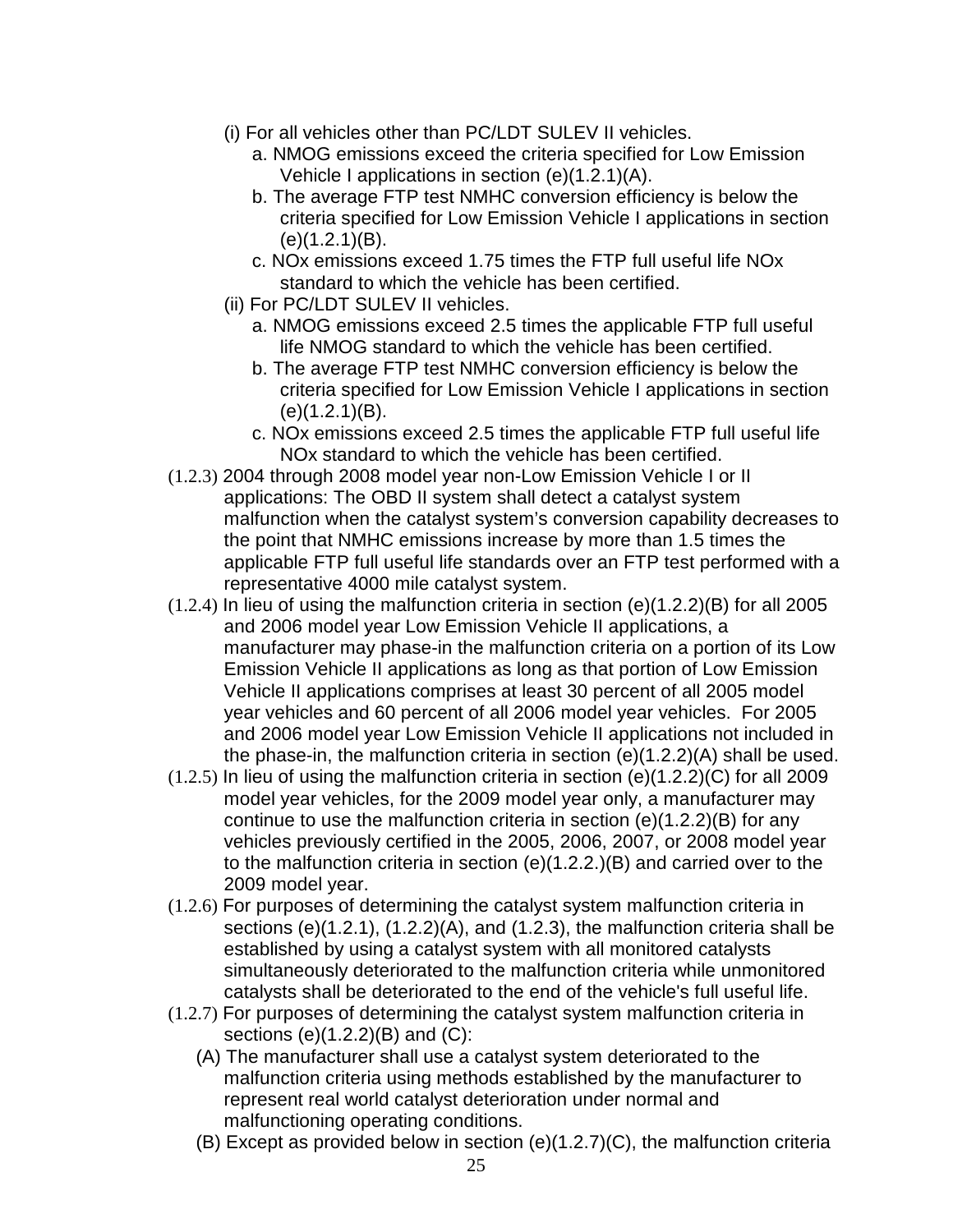shall be established by using a catalyst system with all monitored and unmonitored (downstream of the sensor utilized for catalyst monitoring) catalysts simultaneously deteriorated to the malfunction criteria.

- (C) For vehicles using fuel shutoff to prevent over-fueling during misfire conditions (see section (e)(3.4.1)(D)), the malfunction criteria shall be established by using a catalyst system with all monitored catalysts simultaneously deteriorated to the malfunction criteria while unmonitored catalysts shall be deteriorated to the end of the vehicle's full useful life.
- (1.3) Monitoring Conditions: Manufacturers shall define the monitoring conditions for malfunctions identified in section (e)(1.2) in accordance with sections (d)(3.1) and (d)(3.2) (i.e., minimum ratio requirements). For purposes of tracking and reporting as required in section (d)(3.2.2), all monitors used to detect malfunctions identified in section (e)(1.2) shall be tracked separately but reported as a single set of values as specified in section (d)(5.2.2).
- (1.4) MIL Illumination and Fault Code Storage:
	- (1.4.1) General requirements for MIL illumination and fault code storage are set forth in section (d)(2).
	- (1.4.2) The monitoring method for the catalyst(s) shall be capable of detecting when a catalyst fault code has been cleared (except OBD II system self-clearing), but the catalyst has not been replaced (e.g., catalyst overtemperature approaches may not be acceptable).

# (2) HEATED CATALYST MONITORING

- (2.1) Requirement:
	- (2.1.1) The OBD II system shall monitor all heated catalyst systems for proper heating.
	- (2.1.2) The efficiency of heated catalysts shall be monitored in conjunction with the requirements of section (e)(1).
- (2.2) Malfunction Criteria:
	- (2.2.1) The OBD II system shall detect a catalyst heating system malfunction when the catalyst does not reach its designated heating temperature within a requisite time period after engine starting. The manufacturer shall determine the requisite time period, but the time period may not exceed the time that would cause emissions from a vehicle equipped with the heated catalyst system to exceed 1.75 times any of the applicable FTP full useful life standards.
	- (2.2.2) Manufacturers may use other monitoring strategies for the heated catalyst but must submit the alternate plan to the Executive Officer for approval. The Executive Officer shall approve alternate strategies for monitoring heated catalyst systems based on comparable reliability and timeliness to these requirements in detecting a catalyst heating malfunction.
- (2.3) Monitoring Conditions: Manufacturers shall define the monitoring conditions for malfunctions identified in section (e)(2.2) in accordance with sections  $(d)(3.1)$  and  $(d)(3.2)$  (i.e., minimum ratio requirements).
- (2.4) MIL Illumination and Fault Code Storage: General requirements for MIL illumination and fault code storage are set forth in section (d)(2).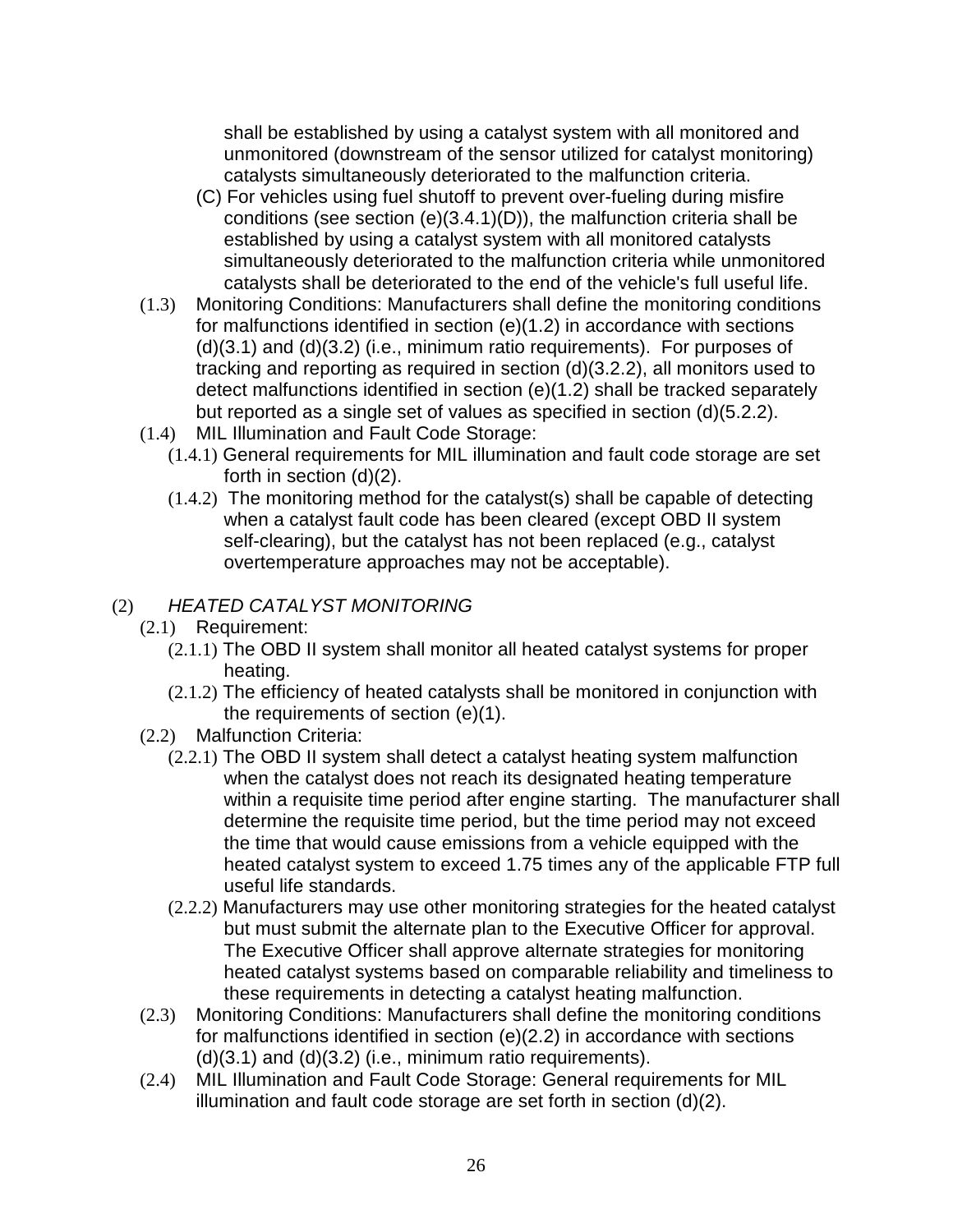### (3) MISFIRE MONITORING

- (3.1) Requirement:
	- (3.1.1) The OBD II system shall monitor the engine for misfire causing catalyst damage and misfire causing excess emissions.
	- (3.1.2) The OBD II system shall identify the specific cylinder that is experiencing misfire. Manufacturers may request Executive Officer approval to store a general misfire fault code instead of a cylinder specific fault code under certain operating conditions. The Executive Officer shall approve the request upon determining that the manufacturer has submitted data and/or an engineering evaluation that demonstrate that the misfiring cylinder cannot be reliably identified when the conditions occur.
	- (3.1.3) If more than one cylinder is misfiring, a separate fault code shall be stored indicating that multiple cylinders are misfiring except as allowed below. When identifying multiple cylinder misfire, the manufacturer is not required to also identify each of the misfiring cylinders individually through separate fault codes. For 2005 and subsequent model year vehicles, if more than 90 percent of the detected misfires occur in a single cylinder, the manufacturer may elect to store the appropriate fault code indicating the specific misfiring cylinder in lieu of the multiple cylinder misfire fault code. If, however, two or more cylinders individually have more than 10 percent of the total number of detected misfires, a multiple cylinder fault code must be stored.
- (3.2) Malfunction Criteria: The OBD II system shall detect a misfire malfunction pursuant to the following:
	- (3.2.1) Misfire causing catalyst damage:
		- (A) Manufacturers shall determine the percentage of misfire evaluated in 200 revolution increments for each engine speed and load condition that would result in a temperature that causes catalyst damage.The manufacturer shall submit documentation to support this percentage of misfire as required in section (i)(2.5). For every engine speed and load condition that this percentage of misfire is determined to be lower than five percent, the manufacturer may set the malfunction criteria at five percent.
		- (B) Subject to Executive Officer approval, a manufacturer may employ a longer interval than 200 revolutions but only for determining, on a given driving cycle, the first misfire exceedance as provided in section (e)(3.4.1)(A) below. Executive Officer approval shall be granted upon determining that the manufacturer has submitted data and/or an engineering evaluation that demonstrate that catalyst damage would not occur due to unacceptably high catalyst temperatures before the interval has elapsed.
		- (C) A misfire malfunction shall be detected if the percentage of misfire established in section (e)(3.2.1)(A) is exceeded.
		- (D) For purposes of establishing the temperature at which catalyst damage occurs as required in section (e)(3.2.1)(A), on 2005 and subsequent model year vehicles, manufacturers may not define catalyst damage at a temperature more severe than what the catalyst system could be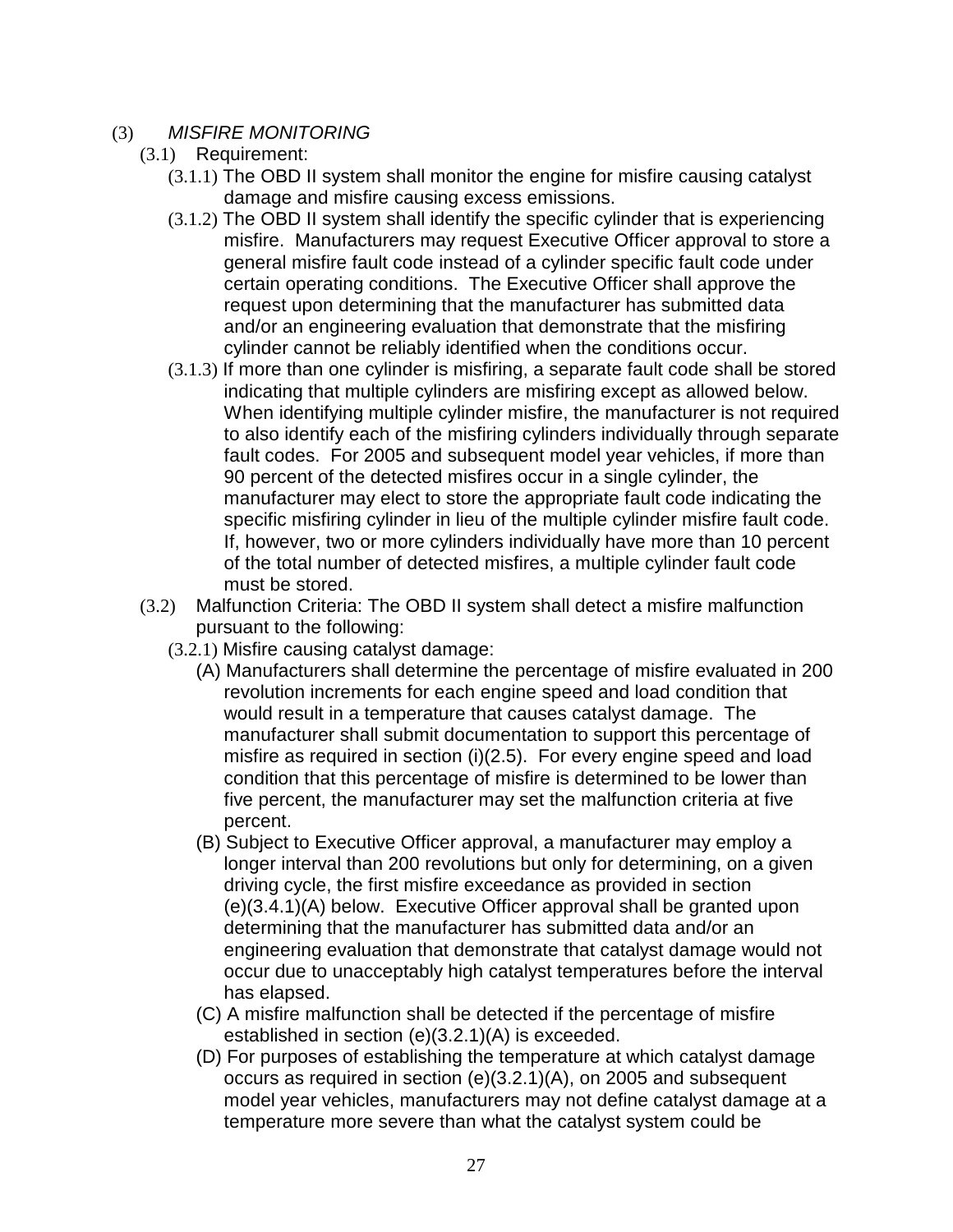operated at for ten consecutive hours and still meet the applicable FTP full useful life standards.

- (3.2.2) Misfire causing emissions to exceed 1.5 times the FTP standards:
	- (A) Manufacturers shall determine the percentage of misfire evaluated in 1000 revolution increments that would cause emissions from an emission durability demonstration vehicle to exceed 1.5 times any of the applicable FTP standards if the percentage of misfire were present from the beginning of the test. To establish this percentage of misfire, the manufacturer shall utilize misfire events occurring at equally spaced, complete engine cycle intervals, across randomly selected cylinders throughout each 1000-revolution increment. If this percentage of misfire is determined to be lower than one percent, the manufacturer may set the malfunction criteria at one percent.
	- (B) Subject to Executive Officer approval, a manufacturer may employ other revolution increments. The Executive Officer shall grant approval upon determining that the manufacturer has demonstrated that the strategy would be equally effective and timely in detecting misfire.
	- (C) A malfunction shall be detected if the percentage of misfire established in section (3.2.2)(A) is exceeded regardless of the pattern of misfire events (e.g., random, equally spaced, continuous, etc.).
- (3.3) Monitoring Conditions:
	- (3.3.1) Manufacturers shall continuously monitor for misfire under the following conditions:
		- (A) From no later than the end of the second crankshaft revolution after engine start,
		- (B) While under positive torque conditions during the rise time and settling time for engine speed to reach the desired idle engine speed at engine start-up (i.e., "flare-up" and "flare-down"), and
		- (C) Under all positive torque engine speeds and load conditions except within the following range: the engine operating region bound by the positive torque line (i.e., engine load with the transmission in neutral), and the two following engine operating points: an engine speed of 3000 rpm with the engine load at the positive torque line, and the redline engine speed (defined in section (c)) with the engine's manifold vacuum at four inches of mercury lower than that at the positive torque line.
	- (3.3.2) If a monitoring system cannot detect all misfire patterns under all required engine speed and load conditions as required in section (e)(3.3.1) above, the manufacturer may request Executive Officer approval to accept the monitoring system. In evaluating the manufacturer's request, the Executive Officer shall consider the following factors: the magnitude of the region(s) in which misfire detection is limited, the degree to which misfire detection is limited in the region(s) (i.e., the probability of detection of misfire events), the frequency with which said region(s) are expected to be encountered in-use, the type of misfire patterns for which misfire detection is troublesome, and demonstration that the monitoring technology employed is not inherently incapable of detecting misfire under required conditions (i.e., compliance can be achieved on other engines). The evaluation shall be based on the following misfire patterns: equally spaced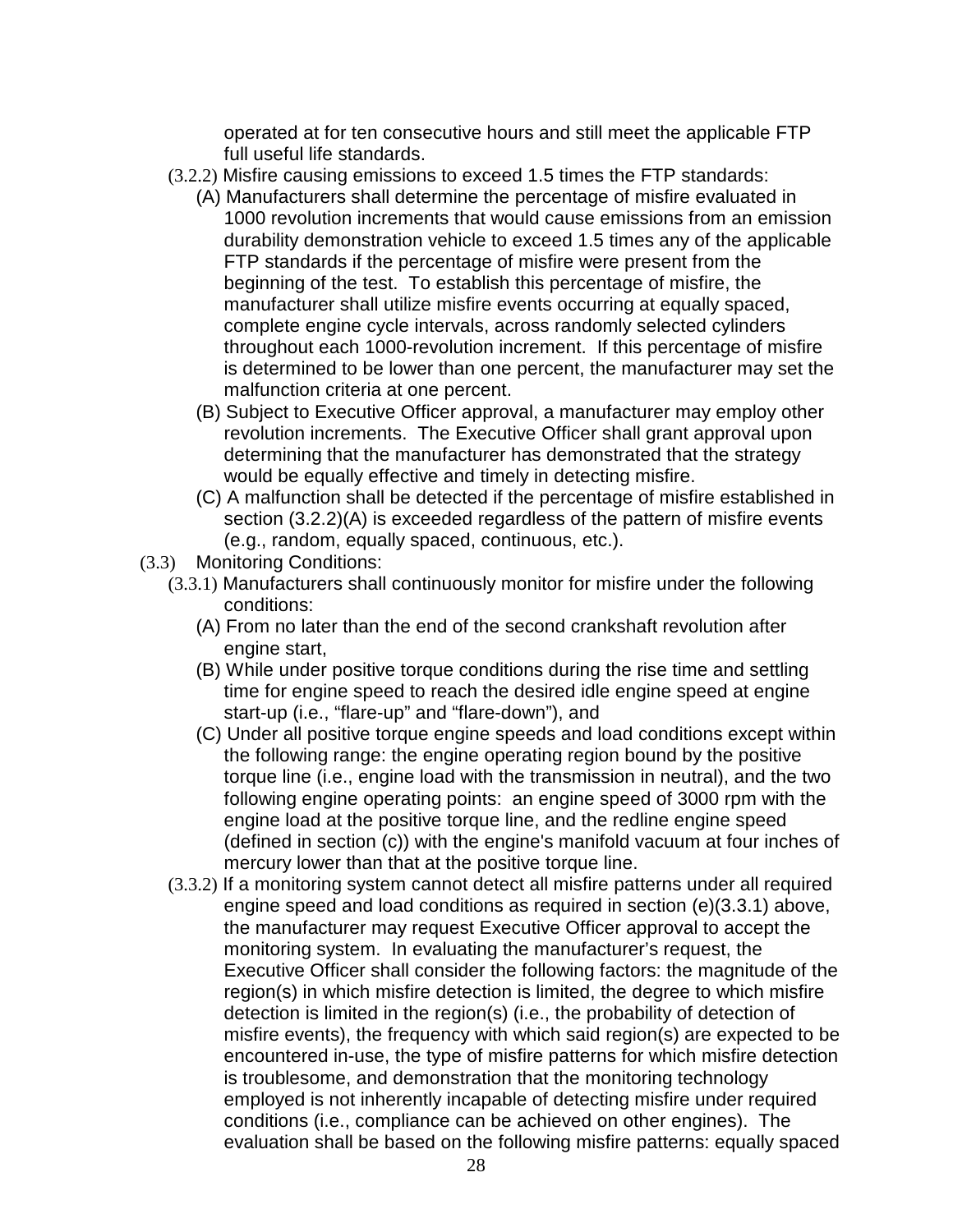misfire occurring on randomly selected cylinders, single cylinder continuous misfire, and paired cylinder (cylinders firing at the same crank angle) continuous misfire.

- (3.3.3) A manufacturer may request Executive Officer approval of a monitoring system that has reduced misfire detection capability during the portion of the first 1000 revolutions after engine start that a cold start emission reduction strategy that reduces engine torque (e.g., spark retard strategies) is active. The Executive Officer shall approve the request upon determining that the manufacturer has demonstrated that the probability of detection is greater than or equal to 75 percent during the worst case condition (i.e., lowest generated torque) for a vehicle operated continuously at idle (park/neutral idle) on a cold start between 50-86 degrees Fahrenheit and that the technology cannot reliably detect a higher percentage of the misfire events during the conditions.
- (3.3.4) A manufacturer may request Executive Officer approval to disable misfire monitoring or employ an alternate malfunction criterion when misfire cannot be distinguished from other effects.
	- (A) Upon determining that the manufacturer has presented documentation that demonstrates the disablement interval or period of use of an alternate malfunction criterion is limited only to that necessary for avoiding false detection, the Executive Officer shall approve the disablement or use of the alternate malfunction criterion for conditions involving: (i) rough road,
		- (ii) fuel cut,
		- (iii) gear changes for manual transmission vehicles,
		- (iv) traction control or other vehicle stability control activation such as antilock braking or other engine torque modifications to enhance vehicle stability,
		- (v) off-board control or intrusive activation of vehicle components or diagnostics during service or assembly plant testing,
		- (vi) portions of intrusive evaporative system or EGR diagnostics that can significantly affect engine stability (i.e., while the purge valve is open during the vacuum pull-down of a evaporative system leak check but not while the purge valve is closed and the evaporative system is sealed or while an EGR diagnostic causes the EGR valve to be intrusively cycled on and off during positive torque conditions), or
		- (vii) engine speed, load, or torque transients due to throttle movements more rapid than occurs over the US06 cycle for the worst case vehicle within each test group.
	- (B) Additionally, the Executive Officer will approve a manufacturer's request in accordance with sections (e)(17.3), (17.4), and (17.6) to disable misfire monitoring when fuel level is 15 percent or less of the nominal capacity of the fuel tank, when PTO units are active, or while engine coolant temperature is below 20 degrees Fahrenheit. The Executive Officer will approve a request to continue disablement on engine starts when engine coolant temperature is below 20 degrees Fahrenheit at engine start until engine coolant temperature exceeds 70 degrees Fahrenheit.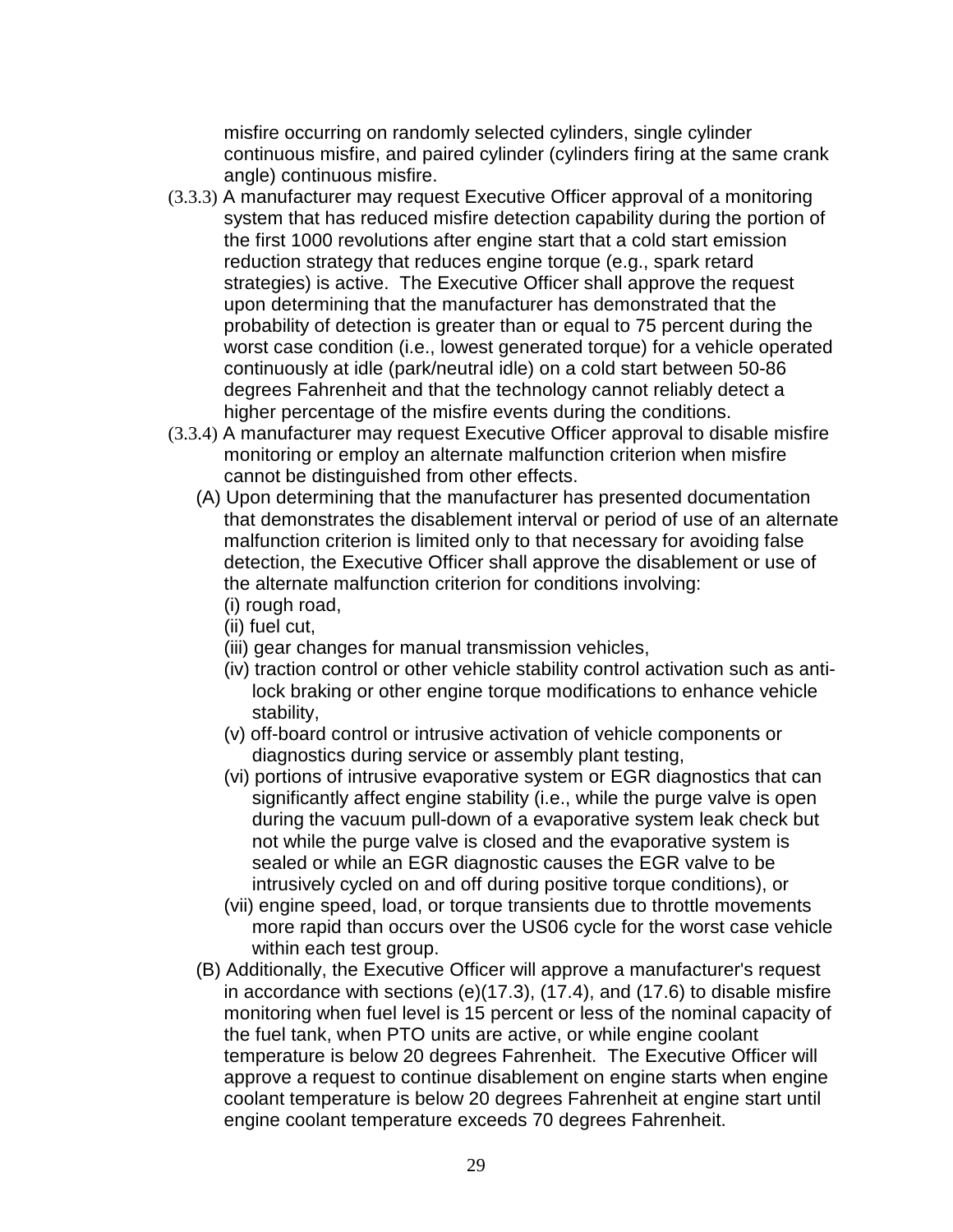- (C) In general, for 2005 and subsequent model year vehicles, the Executive Officer shall not approve disablement for conditions involving normal air conditioning compressor cycling from on-to-off or off-to-on, automatic transmission gear shifts (except for shifts occurring during wide open throttle operation), transitions from idle to off-idle, normal engine speed or load changes that occur during the engine speed rise time and settling time (i.e., "flare-up" and "flare-down") immediately after engine starting without any vehicle operator-induced actions (e.g., throttle stabs), or excess acceleration (except for acceleration rates that exceed the maximum acceleration rate obtainable at wide open throttle while the vehicle is in gear due to abnormal conditions such as slipping of a clutch).
- (D) The Executive Officer may approve misfire monitoring disablement or use of an alternate malfunction criterion for any other condition on a case by case basis upon determining that the manufacturer has demonstrated that the request is based on an unusual or unforeseen circumstance and that it is applying the best available computer and monitoring technology.
- (3.3.5) For engines with more than eight cylinders that cannot meet the requirements of section (e)(3.3.1), a manufacturer may request Executive Officer approval to use alternative misfire monitoring conditions. The Executive Officer shall approve the request upon determining that the manufacturer has submitted data and/or an engineering evaluation which demonstrate that misfire detection throughout the required operating region cannot be achieved when employing proven monitoring technology (i.e., a technology that provides for compliance with these requirements on other engines) and provided misfire is detected to the fullest extent permitted by the technology. However, the Executive Officer may not grant the request if the misfire detection system is unable to monitor during all positive torque operating conditions encountered during an FTP cycle.
- (3.4) MIL Illumination and Fault Code Storage:
- (3.4.1) Misfire causing catalyst damage. Upon detection of the percentage of misfire specified in section (e)(3.2.1) above, the following criteria shall apply for MIL illumination and fault code storage:
	- (A) Pending fault codes
		- (i) A pending fault code shall be stored immediately if, during a single driving cycle, the specified percentage of misfire is exceeded three times when operating in the positive torque region encountered during an FTP cycle or is exceeded on a single occasion when operating at any other engine speed and load condition in the positive torque region defined in section (e)(3.3.1).
		- (ii) Immediately after a pending fault code is stored as specified in section (e)(3.4.1)(A)(i) above, the MIL shall blink once per second at all times while misfire is occurring during the driving cycle.
			- a. The MIL may be extinguished during those times when misfire is not occurring during the driving cycle.
			- b. If, at the time a misfire malfunction occurs, the MIL is already illuminated for a malfunction other than misfire, the MIL shall blink as previously specified in section (e)(3.4.1)(A)(ii) while misfire is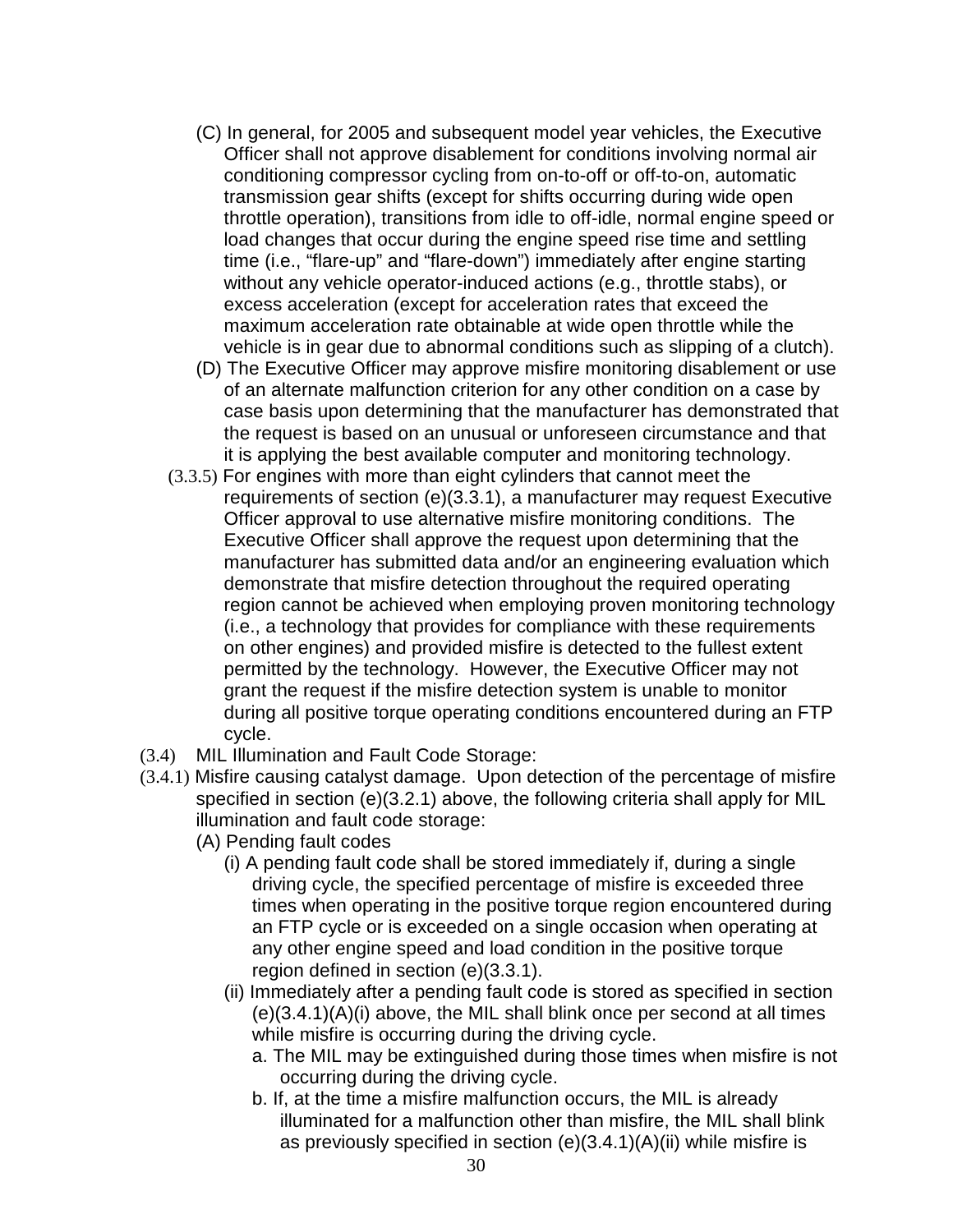occurring. If misfiring ceases, the MIL shall stop blinking but remain illuminated as required by the other malfunction.

- (B) Confirmed fault codes
	- (i) If a pending fault code for exceeding the percentage of misfire set forth in section (e)(3.2.1) is stored, the OBD II system shall immediately store a confirmed fault code if the percentage of misfire specified in section (e)(3.2.1) is again exceeded one or more times during either: (a) the driving cycle immediately following the storage of the pending fault code, regardless of the conditions encountered during the driving cycle; or (b) on the next driving cycle in which similar conditions (see section (c)) to the engine conditions that occurred when the pending fault code was stored are encountered.
	- (ii) If a pending fault code for exceeding the percentage of misfire set forth in section (e)(3.2.2) is stored from a previous drive cycle, the OBD II system shall immediately store a confirmed fault code if the percentage of misfire specified in section (e)(3.2.1) is exceeded one or more times regardless of the conditions encountered.
	- (iii) Upon storage of a confirmed fault code, the MIL shall blink as specified in subparagraph (e)(3.4.1)(A)(ii) above as long as misfire is occurring and the MIL shall remain continuously illuminated if the misfiring ceases.
- (C) Erasure of pending fault codes

Pending fault codes shall be erased at the end of the next driving cycle in which similar conditions to the engine conditions that occurred when the pending fault code was stored have been encountered without any exceedance of the specified percentage of misfire. The pending code may also be erased if similar driving conditions are not encountered during the next 80 driving cycles subsequent to the initial detection of a malfunction.

- (D) Exemptions for vehicles with fuel shutoff and default fuel control. Notwithstanding sections (e)(3.4.1)(A) and (B) above, in vehicles that provide for fuel shutoff and default fuel control to prevent over fueling during catalyst damage misfire conditions, the MIL need not blink. Instead, the MIL may illuminate continuously in accordance with the requirements for continuous MIL illumination in sections (e)(3.4.1)(B)(iii) above upon detection of misfire, provided that the fuel shutoff and default control are activated as soon as misfire is detected. Fuel shutoff and default fuel control may be deactivated only to permit fueling outside of the misfire range. Manufacturers may also periodically, but not more than once every 30 seconds, deactivate fuel shutoff and default fuel control to determine if the specified percentage of misfire for catalyst damage is still being exceeded. Normal fueling and fuel control may be resumed if the specified percentage of misfire for catalyst damage is no longer being exceeded.
- (E) Manufacturers may request Executive Officer approval of strategies that continuously illuminate the MIL in lieu of blinking the MIL during extreme catalyst damage misfire conditions (i.e., catalyst damage misfire occurring at all engine speeds and loads). Executive Officer approval shall be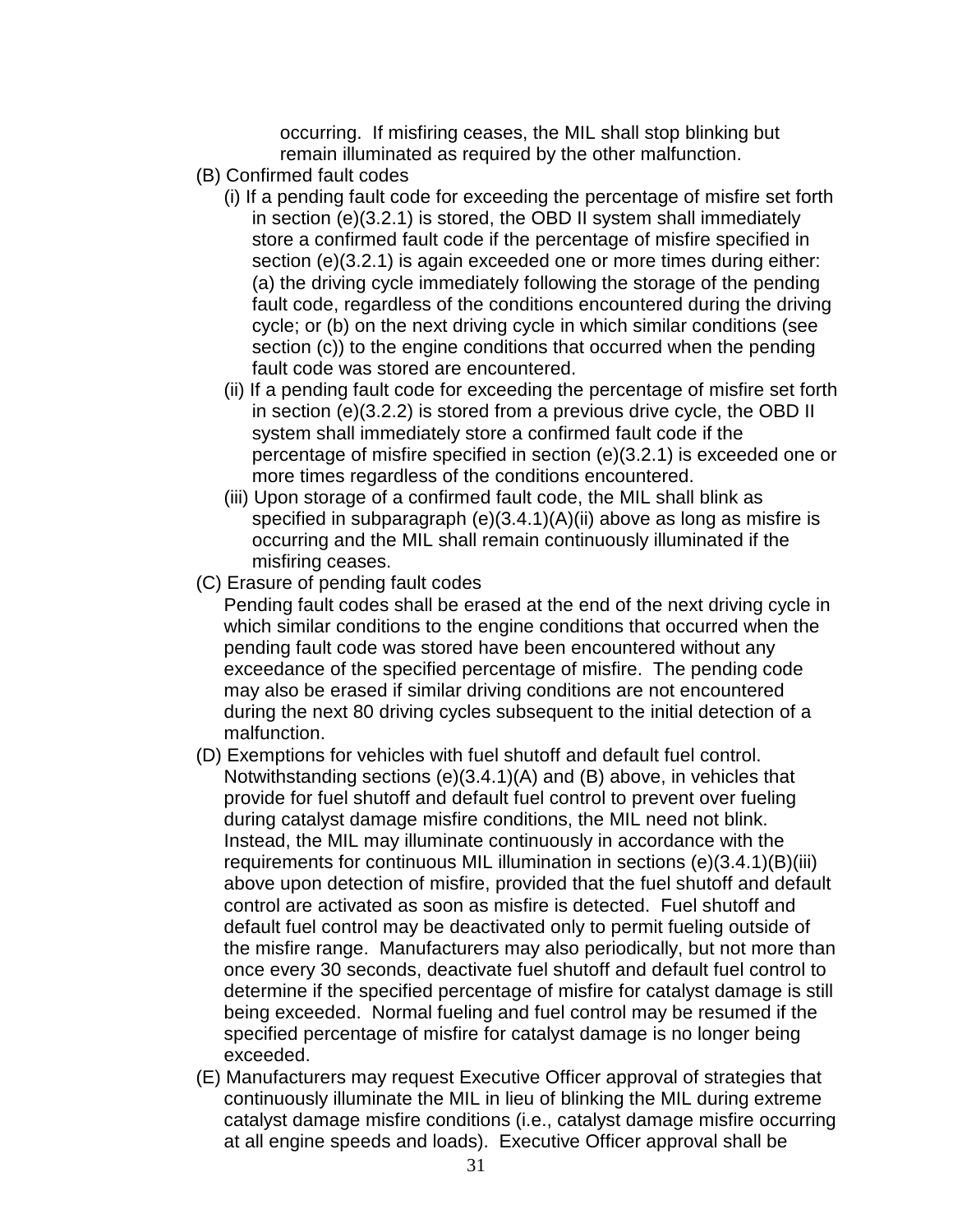granted upon determining that the manufacturer employs the strategy only when catalyst damage misfire levels cannot be avoided during reasonable driving conditions and the manufacturer has demonstrated that the strategy will encourage operation of the vehicle in conditions that will minimize catalyst damage (e.g., at low engine speeds and loads).

- (3.4.2) Misfire causing emissions to exceed 1.5 times the FTP standards. Upon detection of the percentage of misfire specified in section (e)(3.2.2), the following criteria shall apply for MIL illumination and fault code storage:
	- (A) Misfire within the first 1000 revolutions after engine start.
		- (i) A pending fault code shall be stored no later than after the first exceedance of the specified percentage of misfire during a single driving cycle if the exceedance occurs within the first 1000 revolutions after engine start (defined in section (c)) during which misfire detection is active.
		- (ii) If a pending fault code is stored, the OBD II system shall illuminate the MIL and store a confirmed fault code within ten seconds if an exceedance of the specified percentage of misfire is again detected in the first 1000 revolutions during any subsequent driving cycle, regardless of the conditions encountered during the driving cycle.
		- (iii) The pending fault code shall be erased at the end of the next driving cycle in which similar conditions to the engine conditions that occurred when the pending fault code was stored have been encountered without an exceedance of the specified percentage of misfire. The pending code may also be erased if similar conditions are not encountered during the next 80 driving cycles immediately following the initial detection of the malfunction.
	- (B) Exceedances after the first 1000 revolutions after engine start.
		- (i) A pending fault code shall be stored no later than after the fourth exceedance of the percentage of misfire specified in section (e)(3.2.2) during a single driving cycle.
		- (ii) If a pending fault code is stored, the OBD II system shall illuminate the MIL and store a confirmed fault code within ten seconds if the percentage of misfire specified in section (e)(3.2.2) is again exceeded four times during: (a) the driving cycle immediately following the storage of the pending fault code, regardless of the conditions encountered during the driving cycle; or (b) on the next driving cycle in which similar conditions (see section (c)) to the engine conditions that occurred when the pending fault code was stored are encountered.
		- (iii) The pending fault code may be erased at the end of the next driving cycle in which similar conditions to the engine conditions that occurred when the pending fault code was stored have been encountered without an exceedance of the specified percentage of misfire. The pending code may also be erased if similar conditions are not encountered during the next 80 driving cycles immediately following initial detection of the malfunction.
- (3.4.3) Storage of freeze frame conditions.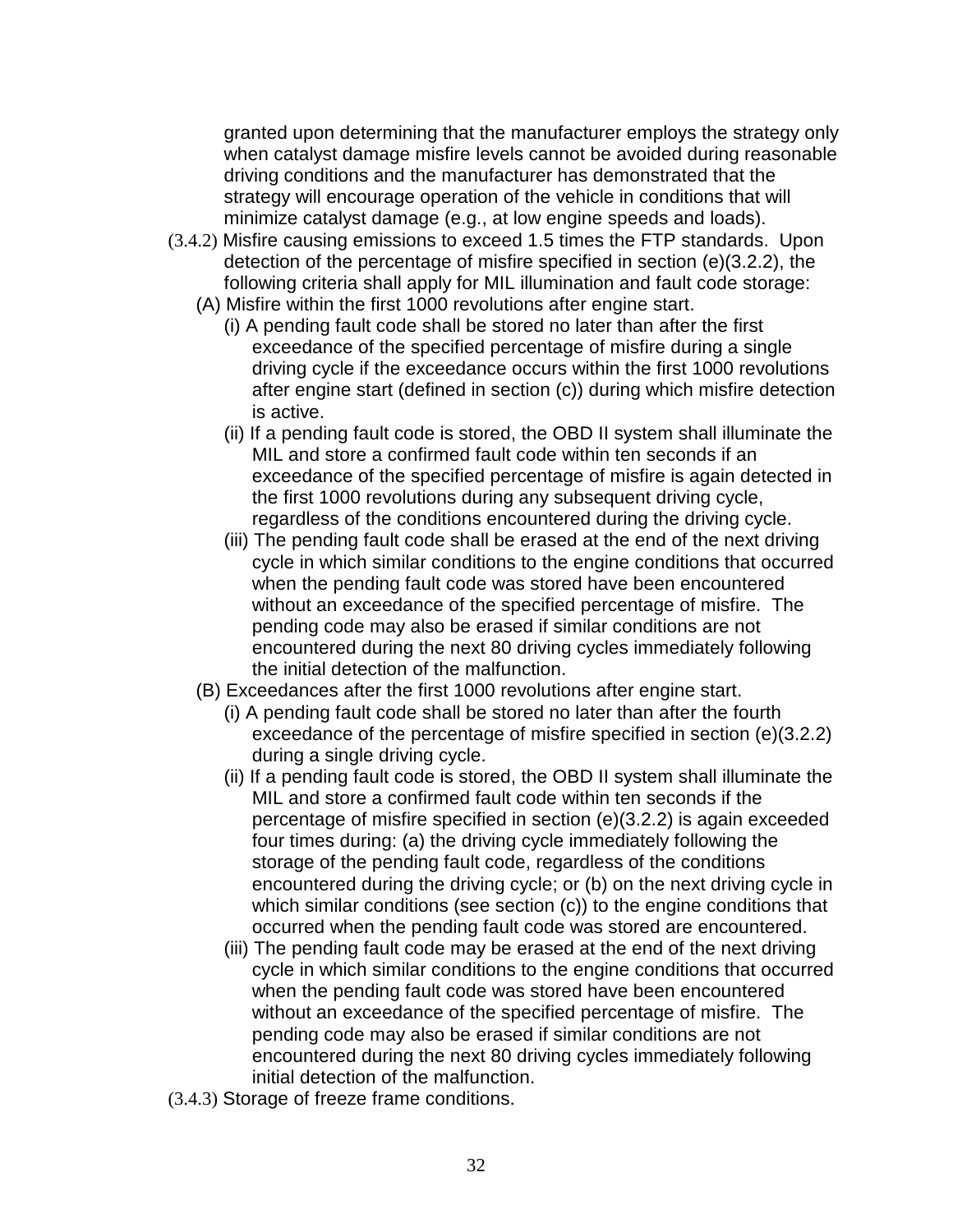- (A) A manufacturer shall store and erase freeze frame conditions either in conjunction with storing and erasing a pending fault code or in conjunction with storing and erasing a confirmed fault code.
- (B) If freeze frame conditions are stored for a malfunction other than misfire or fuel system malfunction (see section (e)(6)) when a fault code is stored as specified in section (e)(3.4) above, the stored freeze frame information shall be replaced with freeze frame information regarding the misfire malfunction.
- (3.4.4) Storage of misfire conditions for similar conditions determination. Upon detection of misfire under sections (e)(3.4.1) or (3.4.2), manufacturers shall store the following engine conditions: engine speed, load, and warm-up status of the first misfire event that resulted in the storage of the pending fault code.
- (3.4.5) Extinguishing the MIL. The MIL may be extinguished after three sequential driving cycles in which similar conditions have been encountered without an exceedance of the specified percentage of misfire.

### (4) EVAPORATIVE SYSTEM MONITORING

- (4.1) Requirement: The OBD II system shall verify purge flow from the evaporative system and shall monitor the complete evaporative system, excluding the tubing and connections between the purge valve and the intake manifold, for vapor leaks to the atmosphere. Individual components of the evaporative system (e.g. valves, sensors, etc.) shall be monitored in accordance with the comprehensive components requirements in section (e)(15) (e.g., for circuit continuity, out of range values, rationality, proper functional response, etc.). Vehicles not required to be equipped with evaporative emission systems shall be exempt from monitoring of the evaporative system.
- (4.2) Malfunction Criteria:
	- $(4.2.1)$  For purposes of section  $(e)(4)$ , an orifice shall be defined as an O'Keefe Controls Co. precision metal "Type B" orifice with NPT connections with a diameter of the specified dimension (e.g., part number B-20-SS for a stainless steel 0.020 inch diameter orifice).
	- (4.2.2) The OBD II system shall detect an evaporative system malfunction when any of the following conditions exist:
		- (A) No purge flow from the evaporative system to the engine can be detected by the OBD II system;
		- (B) The complete evaporative system contains a leak or leaks that cumulatively are greater than or equal to a leak caused by a 0.040 inch diameter orifice; or
		- (C) The complete evaporative system contains a leak or leaks that cumulatively are greater than or equal to a leak caused by a 0.020 inch diameter orifice.
	- (4.2.3) On vehicles with fuel tank capacity greater than 25.0 gallons, a manufacturer may request the Executive Officer to revise the orifice size in sections (e)(4.2.2)(B) and/or (C) if the most reliable monitoring method available cannot reliably detect a system leak of the magnitudes specified. The Executive Officer shall approve the request upon determining that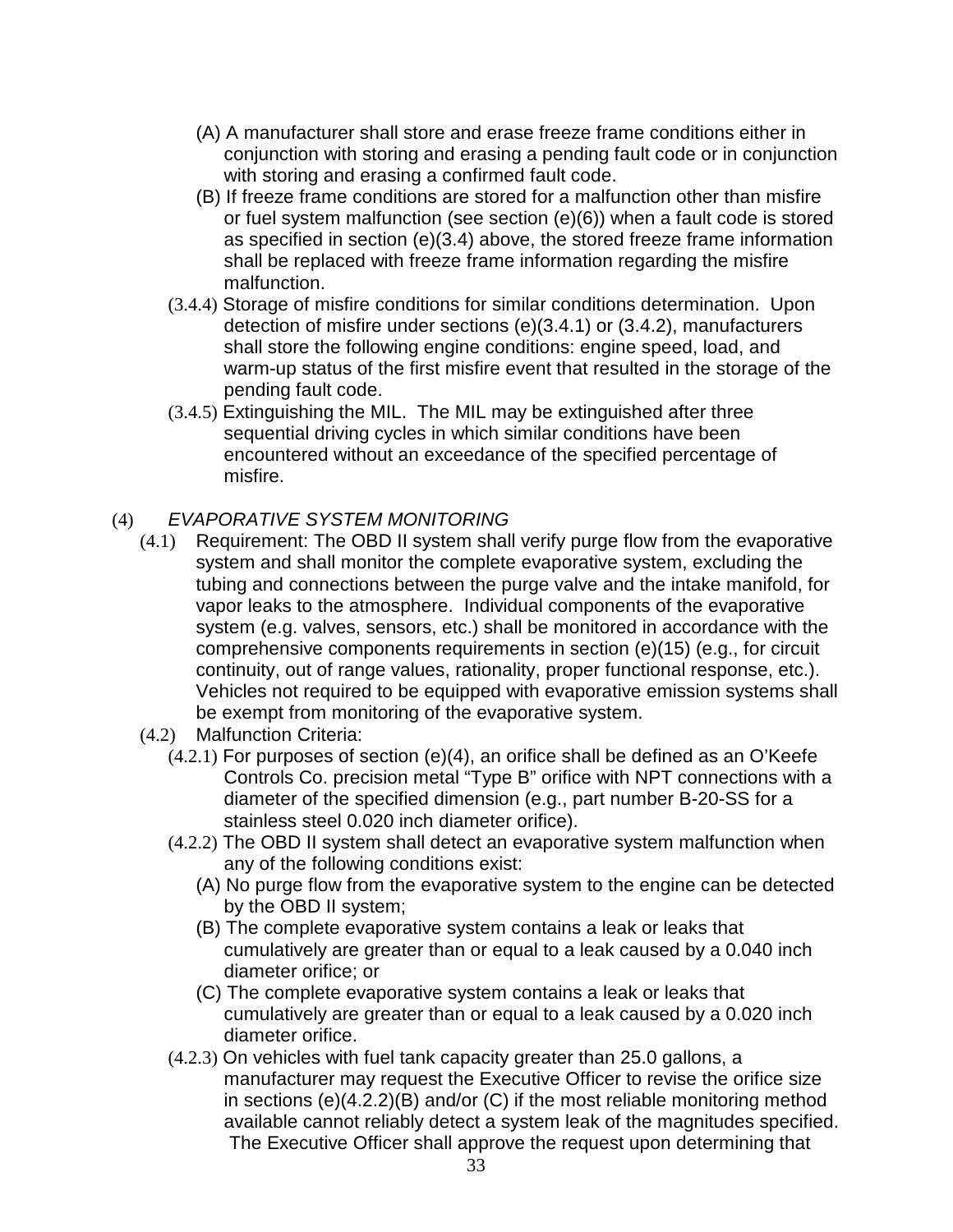the manufacturer has provided data and/or engineering analysis that demonstrate the need for the request.

- (4.2.4) Upon request by the manufacturer and upon determining that the manufacturer has submitted data and/or engineering evaluation which support the request, the Executive Officer shall revise the orifice size in sections (e)(4.2.2)(B) and/or (C) upward to exclude detection of leaks that cannot cause evaporative or running loss emissions to exceed 1.5 times the applicable standards.
- (4.2.5) A manufacturer may request Executive Officer approval to revise the orifice size in section (e)(4.2.2)(B) to a 0.090 inch diameter orifice. The Executive Officer shall approve the request upon the manufacturer submitting data and/or engineering analysis and the Executive Officer finding that:
	- (A) the monitoring strategy for detecting orifices specified in section (e)(4.2.2)(C) meets the monitoring conditions requirements of section (e)(4.3.2); and
	- (B) the monitoring strategy for detecting 0.090 inch diameter orifices yields an in-use monitor performance ratio (as defined in section (d)(4)) that meets or exceeds 0.620.
- (4.2.6) For the 2004 and 2005 model years only, manufacturers that use separate monitors to identify leaks (as specified in (e)(4.2.2.)(B) or (C)) in different portions of the complete evaporative system (e.g., separate monitors for the fuel tank to canister portion and for the canister to purge valve portion of the system) may request Executive Officer approval to revise the malfunction criteria in sections (e)(4.2.2)(B) and (C) to identify a malfunction when the separately monitored portion of the evaporative system (e.g., the fuel tank to canister portion) has a leak (or leaks) that is greater than or equal to the specified size in lieu of when the complete evaporative system has a leak (or leaks) that is greater than or equal to the specified size. The Executive Officer shall approve the request upon determining that the manufacturer utilized the same monitoring strategy (e.g., monitoring portions of the complete system with separate monitors) on vehicles prior to the 2004 model year and that the monitoring strategy provides further isolation of the malfunction for repair technicians by utilizing separate fault codes for each monitored portion of the evaporative system.
- (4.2.7) For vehicles that utilize more than one purge flow path (e.g., a turbocharged engine with a low pressure purge line and a high pressure purge line), the OBD II system shall verify the criteria of (e)(4.2.2)(A) (i.e., purge flow to the engine) for both purge flow paths. If a manufacturer demonstrates that blockage, leakage, or disconnection of one of the purge flow paths cannot cause a measurable emission increase during any reasonable in-use driving conditions, monitoring of that flow path is not required.
- (4.3) Monitoring Conditions:
	- (4.3.1) Manufacturers shall define the monitoring conditions for malfunctions identified in sections (e)(4.2.2)(A) and (B) (i.e., purge flow and 0.040 inch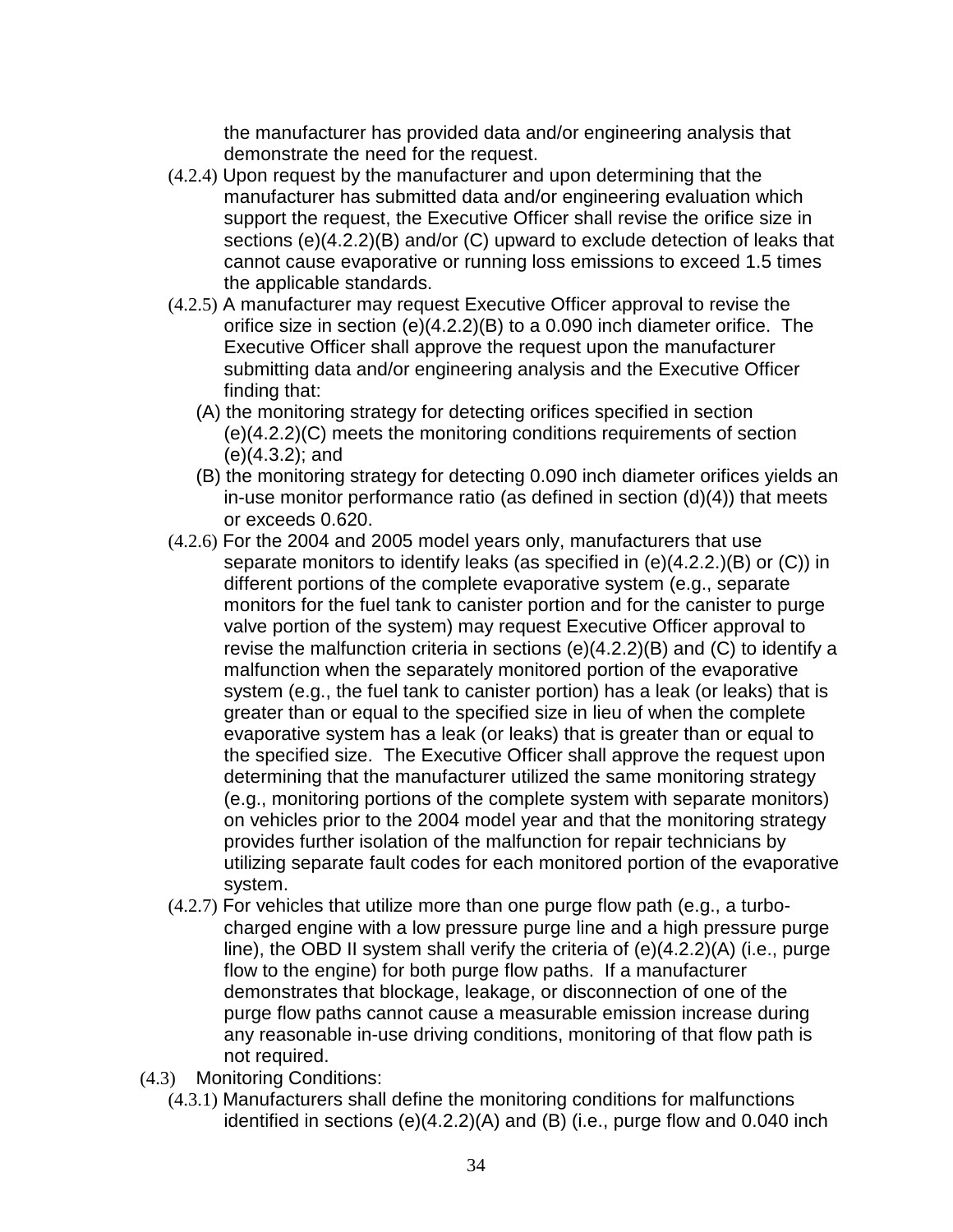leak detection) in accordance with sections (d)(3.1) and (d)(3.2) (i.e., minimum ratio requirements).

- (4.3.2) Manufacturers shall define the monitoring conditions for malfunctions identified in section (e)(4.2.2)(C) (i.e., 0.020 inch leak detection) in accordance with sections (d)(3.1) and (d)(3.2) (i.e., minimum ratio requirements). For purposes of tracking and reporting as required in section (d)(3.2.2), all monitors used to detect malfunctions identified in section (e)(4.2.2)(C) shall be tracked separately but reported as a single set of values as specified in section (d)(5.2.2).
- (4.3.3) Manufacturers may disable or abort an evaporative system monitor when the fuel tank level is over 85 percent of nominal tank capacity or during a refueling event.
- (4.3.4) Manufacturers may request Executive Officer approval to execute the evaporative system monitor only on driving cycles determined by the manufacturer to be cold starts if the condition is needed to ensure reliable monitoring. The Executive Officer may not approve criteria that exclude engine starts from being considered as cold starts solely on the basis that ambient temperature exceeds (i.e., indicates a higher temperature than) engine coolant temperature at engine start. The Executive Officer shall approve the request upon determining that data and/or an engineering evaluation submitted by the manufacturer demonstrate that a reliable check can only be made on driving cycles when the cold start criteria are satisfied.
- (4.3.5) Manufacturers may temporarily disable the evaporative purge system to perform an evaporative system leak check.
- (4.4) MIL Illumination and Fault Code Storage:
	- (4.4.1) Except as provided below for fuel cap leaks and alternate statistical MIL illumination protocols, general requirements for MIL illumination and fault code storage are set forth in section (d)(2).
	- (4.4.2) If the OBD II system is capable of discerning that a system leak is being caused by a missing or improperly secured fuel cap:
		- (A) The manufacturer is not required to illuminate the MIL or store a fault code if the vehicle is equipped with an alternative indicator for notifying the vehicle operator of the malfunction. The alternative indicator shall be of sufficient illumination and location to be readily visible under all lighting conditions.
		- (B) If the vehicle is not equipped with an alternative indicator and the MIL illuminates, the MIL may be extinguished and the corresponding fault codes erased once the OBD II system has verified that the fuel cap has been securely fastened and the MIL has not been illuminated for any other type of malfunction.
		- (C) The Executive Officer may approve other strategies that provide equivalent assurance that a vehicle operator will be promptly notified of a missing or improperly secured fuel cap and that corrective action will be undertaken.
	- (4.4.3) Notwithstanding section (d)(2.2.6), manufacturers may request Executive Officer approval to use alternative statistical MIL illumination and fault code storage protocols that require up to twelve driving cycles on average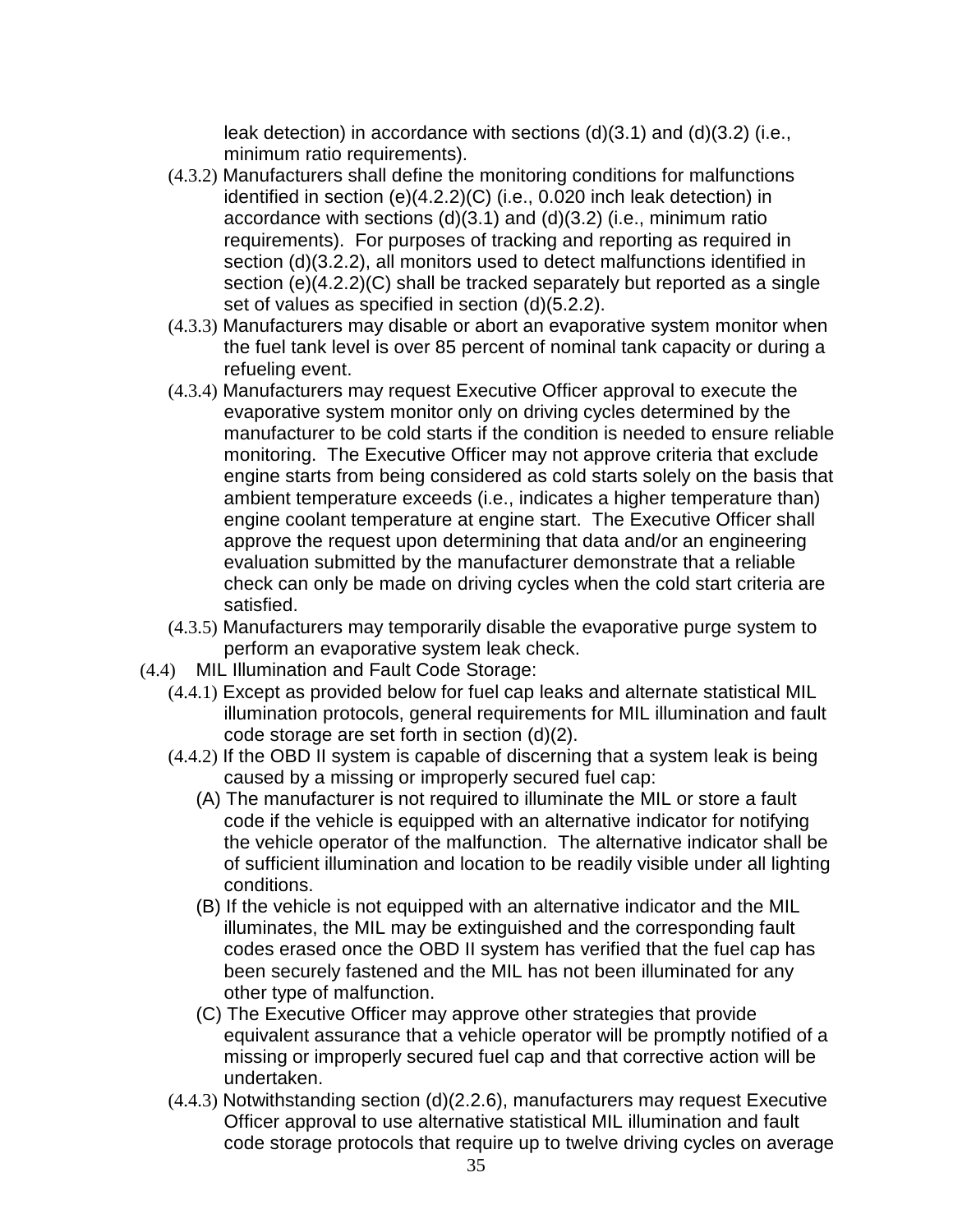for monitoring strategies designed to detect malfunctions specified by section (e)(4.2.2)(C). Executive Officer approval shall be granted in accordance with the bases identified in section (d)(2.2.6) and upon determination that the manufacturer has submitted data and/or an engineering analysis demonstrating that the most reliable monitoring method available cannot reliably detect a malfunction of the specified size without the additional driving cycles and that the monitoring system will still meet the monitoring conditions requirements specified in sections  $(d)(3.1)$  and  $(3.2)$ .

#### (5) SECONDARY AIR SYSTEM MONITORING

- (5.1) Requirement: The OBD II system on vehicles equipped with any form of secondary air delivery system shall monitor the proper functioning of the secondary air delivery system including all air switching valve(s). The individual electronic components (e.g., actuators, valves, sensors, etc.) in the secondary air system shall be monitored in accordance with the comprehensive component requirements in section (e)(15).
- (5.2) Malfunction Criteria:
	- (5.2.1) For purposes of section (e)(5), "air flow" is defined as the air flow delivered by the secondary air system to the exhaust system. For vehicles using secondary air systems with multiple air flow paths/distribution points, the air flow to each bank (i.e., a group of cylinders that share a common exhaust manifold, catalyst, and control sensor) shall be monitored in accordance with the malfunction criteria in sections (e)(5.2.3) and (5.2.4) unless complete blocking of air delivery to one bank does not cause a measurable increase in emissions.
	- (5.2.2) For all Low Emission Vehicle I applications:
		- (A) Except as provided in sections (e)(5.2.2)(B) and (e)(5.2.4), the OBD II system shall detect a secondary air system malfunction prior to a decrease from the manufacturer's specified air flow that would cause a vehicle's emissions to exceed 1.5 times any of the applicable FTP standards.
		- (B) Manufacturers may request Executive Officer approval to detect a malfunction when no detectable amount of air flow is delivered in lieu of the malfunction criteria in section (e)(5.2.2)(A). The Executive Office shall grant approval upon determining that deterioration of the secondary air system is unlikely based on data and/or engineering evaluation submitted by the manufacturer demonstrating that the materials used for the secondary air system (e.g., air hoses, tubing, valves, connectors, etc.) are inherently resistant to disconnection, corrosion, or other deterioration.
	- (5.2.3) For all Low Emission Vehicle II applications and all 2009 and subsequent model year vehicles:
		- (A) For 2004 and 2005 model year vehicles, manufacturers shall use the malfunction criteria specified for Low Emission Vehicle I applications in section (e)(5.2.2).
		- (B) For 2006 and subsequent model year vehicles, except as provided in sections (e)(5.2.3)(C) and (e)(5.2.4), the OBD II system shall detect a secondary air system malfunction prior to a decrease from the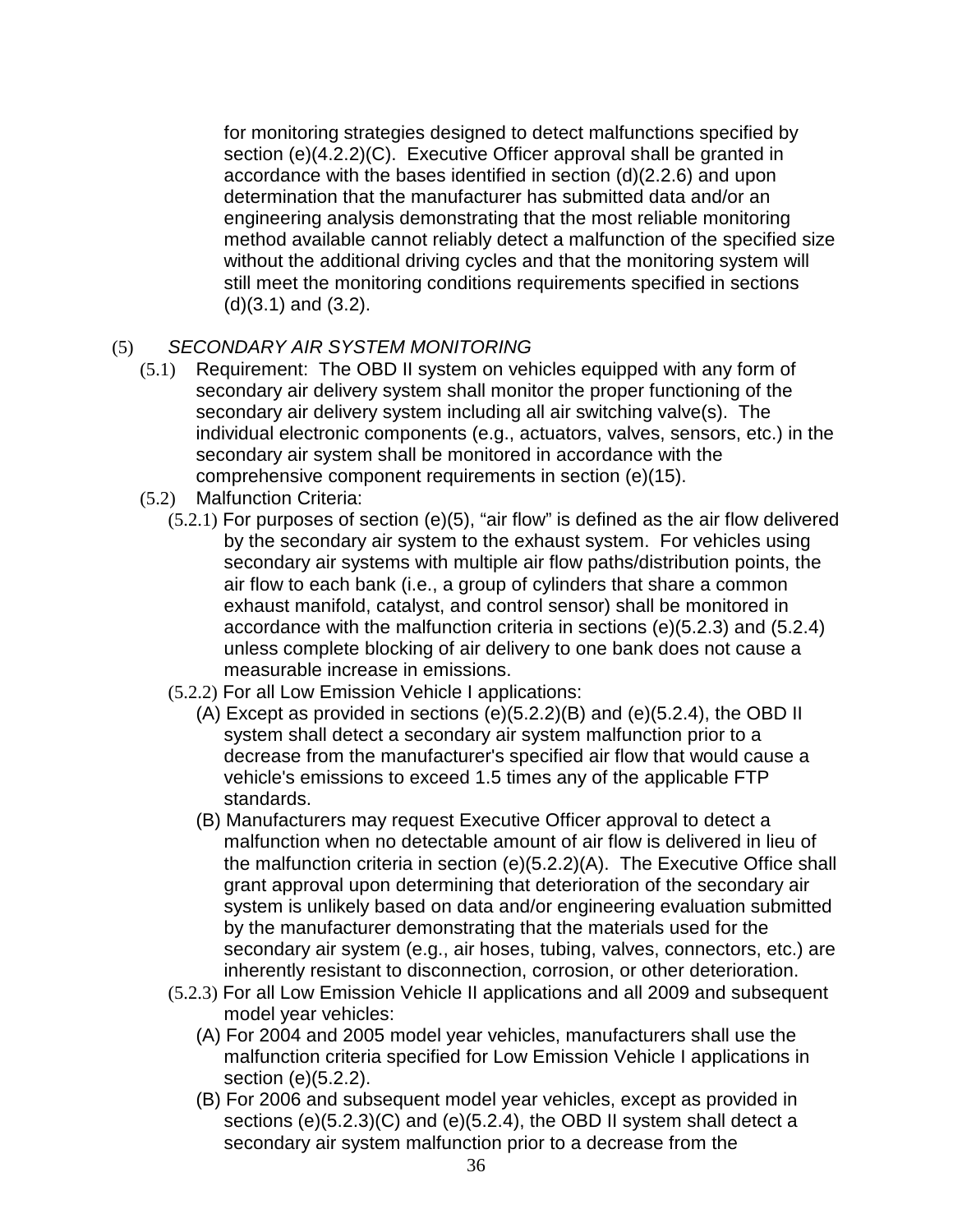manufacturer's specified air flow during normal operation that would cause a vehicle's emissions to exceed 1.5 times any of the applicable FTP standards. For purposes of sections (e)(5.2) and (5.3), "normal operation" shall be defined as the condition when the secondary air system is activated during catalyst and/or engine warm-up following engine start and may not include the condition when the secondary air system is intrusively turned on solely for the purpose of monitoring.

- (C) For 2006 and 2007 model year vehicles only, a manufacturer may request Executive Officer approval to detect a malfunction when no detectable amount of air flow is delivered during normal operation in lieu of the malfunction criteria in section (e)(5.2.3)(B) (e.g., 1.5 times the standard) during normal operation. Executive Officer approval shall be granted upon determining that the manufacturer has submitted data and/or engineering analysis that demonstrate that the monitoring system is capable of detecting malfunctions prior to a decrease from the manufacturer's specified air flow that would cause a vehicle's emissions to exceed 1.5 times any of the applicable FTP standards during an intrusive operation of the secondary air system later in the same driving cycle.
- (5.2.4) For vehicles in which no deterioration or failure of the secondary air system would result in a vehicle's emissions exceeding 1.5 times any of the applicable standards, the OBD II system shall detect a malfunction when no detectable amount of air flow is delivered. For vehicles subject to the malfunction criteria in section (e)(5.2.3)(B), this monitoring for no detectable amount of air flow shall occur during normal operation of the secondary air system.
- (5.3) Monitoring Conditions:
	- (5.3.1) For all Low Emission Vehicle I applications: Manufacturers shall define the monitoring conditions in accordance with section (d)(3.1).
	- (5.3.2) For all Low Emission Vehicle II applications and all 2009 and subsequent model year vehicles:
		- (A) For 2004 and 2005 model year vehicles, manufacturers shall define the monitoring conditions in accordance with section (d)(3.1).
		- (B) For 2006 and subsequent model year vehicles, manufacturers shall define the monitoring conditions in accordance with sections (d)(3.1) and (d)(3.2) (i.e., minimum ratio requirements). For purposes of tracking and reporting as required in section (d)(3.2.2), all monitors used to detect malfunctions identified in section (e)(5.2) during normal operation of the secondary air system shall be tracked separately but reported as a single set of values as specified in section (d)(5.2.2).
- (5.4) MIL Illumination and Fault Code Storage: General requirements for MIL illumination and fault code storage are set forth in section (d)(2).

### (6) FUEL SYSTEM MONITORING

- (6.1) Requirement:
	- (6.1.1) The OBD II system shall monitor the fuel delivery system to determine its ability to provide compliance with emission standards.
- (6.2) Malfunction Criteria: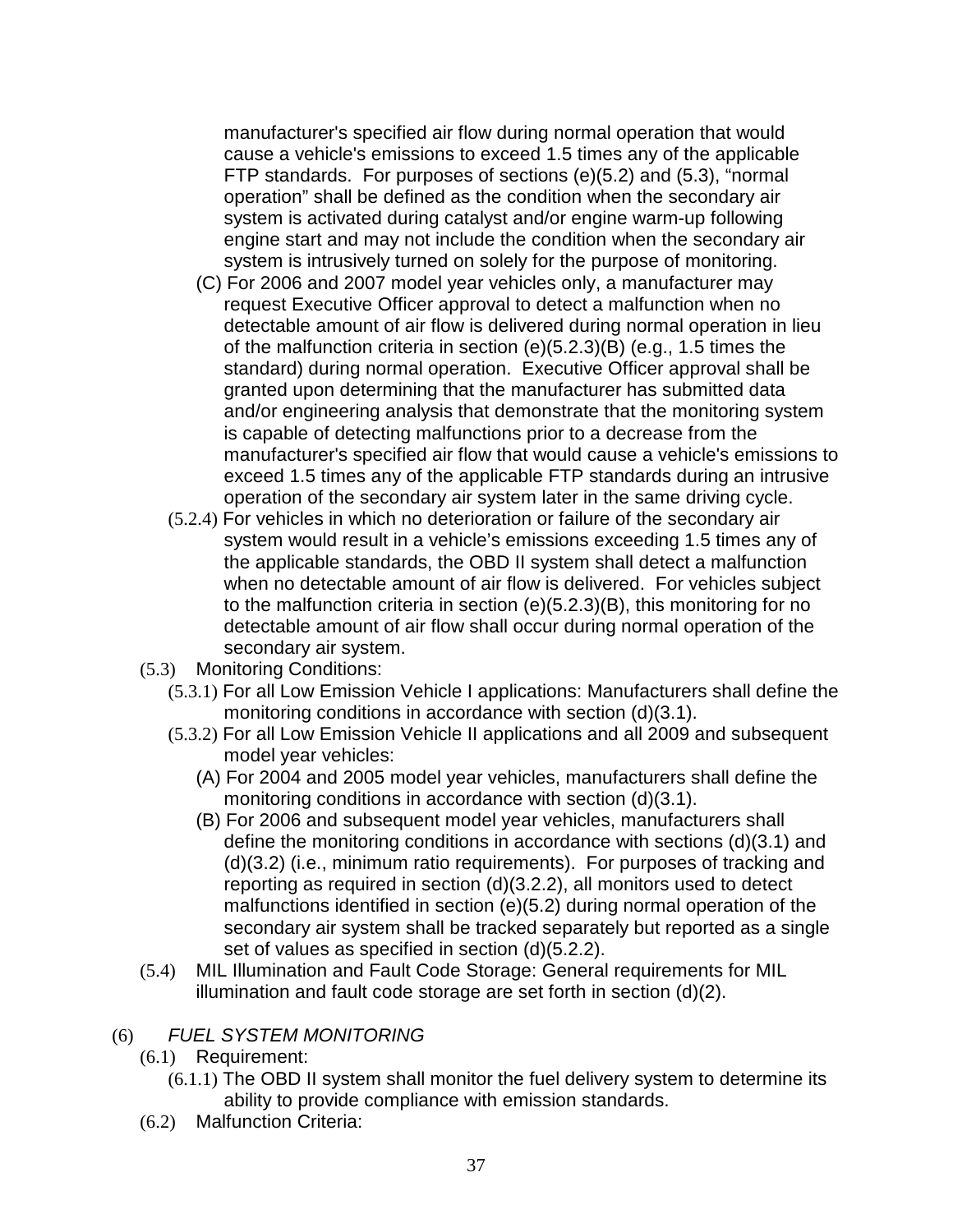- (6.2.1) The OBD II system shall detect a malfunction of the fuel delivery system when:
	- (A) The fuel delivery system is unable to maintain a vehicle's emissions at or below 1.5 times any of the applicable FTP standards; or
	- (B) If equipped, the feedback control based on a secondary oxygen or exhaust gas sensor is unable to maintain a vehicle's emissions (except as a result of a malfunction specified in section (e)(6.2.1)(C)) at or below 1.5 times any of the applicable FTP standards; or
	- (C) Except as required in section (e)(6.2.6), for 25 percent of all 2011 model year vehicles, 50 percent of all 2012 model year vehicles, 75 percent of all 2013 model year vehicles, and 100 percent of all 2014 model year vehicles, an air-fuel ratio cylinder imbalance (e.g., the air-fuel ratio in one or more cylinders is different than the other cylinders due to a cylinder specific malfunction such as an intake manifold leak at a particular cylinder, fuel injector problem, an individual cylinder EGR runner flow delivery problem, an individual variable cam lift malfunction such that an individual cylinder is operating on the wrong cam lift profile, or other similar problems) occurs in one or more cylinders such that the fuel delivery system is unable to maintain a vehicle's emissions at or below: 4.0 times the applicable FTP standards for PC/LDT SULEV II vehicles and 3.0 times the applicable FTP standards for all other vehicles for the 2011 through 2013 model years; and 1.5 times the applicable FTP standards for all 2014 and subsequent model year vehicles. In lieu of using 1.5 times the applicable FTP standards for all 2014 model year applications, for the 2014 model year only, a manufacturer may continue to use 4.0 times the applicable FTP standards for PC/LDT SULEV II vehicles and 3.0 times the applicable FTP standards for other applications previously certified in the 2011, 2012, or 2013 model year to 4.0 times or 3.0 times the applicable FTP standards and carried over to the 2014 model year.
- (6.2.2) Except as provided for in section (e)(6.2.3) below, if the vehicle is equipped with adaptive feedback control, the OBD II system shall detect a malfunction when the adaptive feedback control has used up all of the adjustment allowed by the manufacturer.
- (6.2.3) If the vehicle is equipped with feedback control that is based on a secondary oxygen (or equivalent) sensor, the OBD II system is not required to detect a malfunction of the fuel system solely when the feedback control based on a secondary oxygen sensor has used up all of the adjustment allowed by the manufacturer. However, if a failure or deterioration results in vehicle emissions that exceed the malfunction criteria in section (e)(6.2.1), the OBD II system is required to detect a malfunction.
- (6.2.4) The OBD II system shall detect a malfunction whenever the fuel control system fails to enter closed-loop operation (if employed) within a manufacturer specified time interval.
- (6.2.5) Manufacturers may adjust the criteria and/or limit(s) to compensate for changes in altitude, for temporary introduction of large amounts of purge vapor, or for other similar identifiable operating conditions when they occur.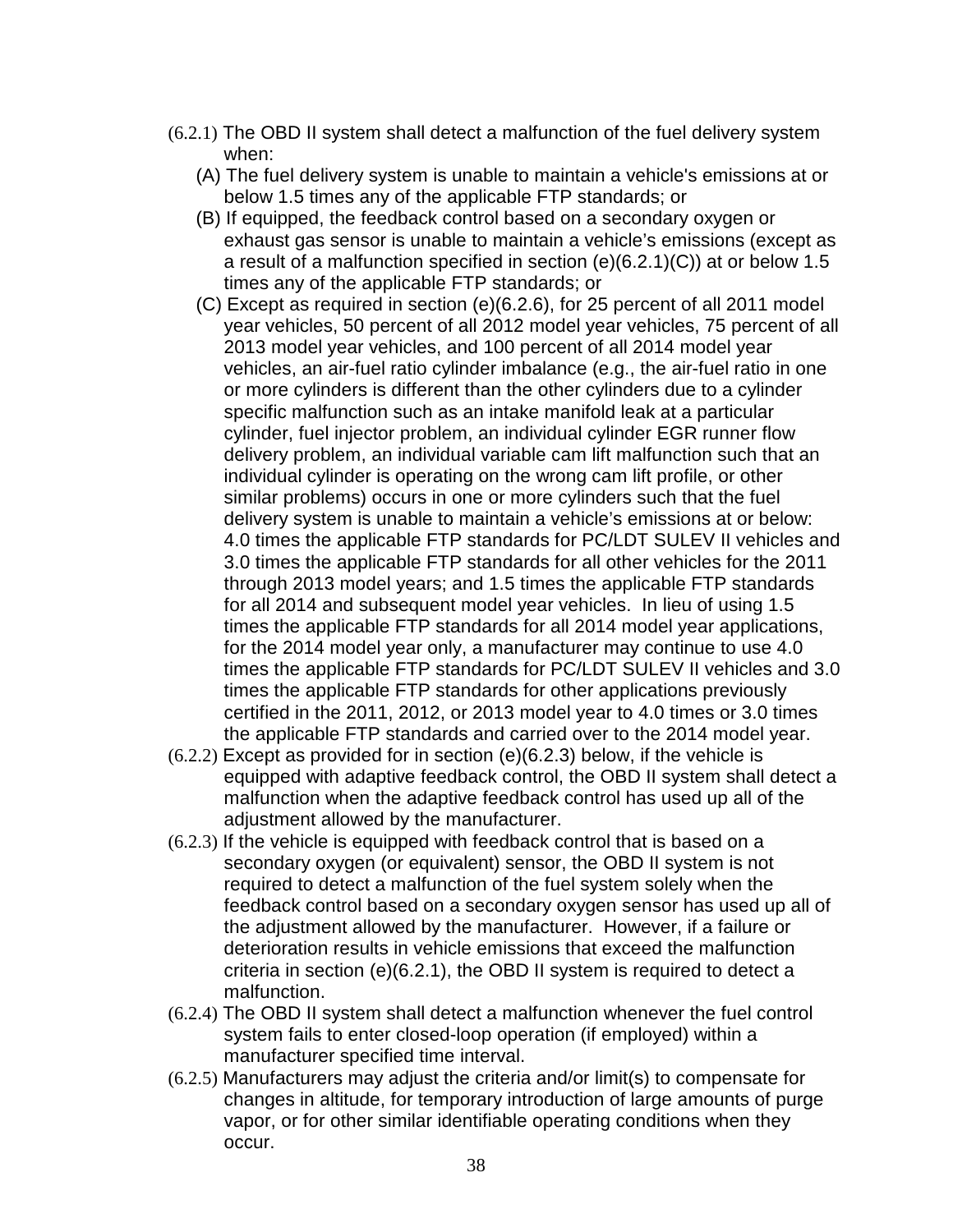- $(6.2.6)$  Notwithstanding the phase-in specified in section  $(e)(6.2.1)(C)$ , if a vehicle is equipped with separate EGR flow delivery passageways (internal or external) that deliver EGR flow to individual cylinders (e.g., an EGR system with individual delivery pipes to each cylinder), the OBD II system shall monitor the fuel delivery system for malfunctions specified in section (e)(6.2.1)(C) on all 2011 and subsequent model year vehicles so equipped.
- (6.3) Monitoring Conditions:
	- $(6.3.1)$  Except as provided in section  $(e)(6.3.2)$ , the fuel system shall be monitored continuously for the presence of a malfunction.
	- (6.3.2) Manufacturers shall define monitoring conditions for malfunctions identified in section (e)(6.2.1)(C) (i.e., air-fuel ratio cylinder imbalance malfunctions) in accordance with sections (d)(3.1) and (d)(3.2) (i.e., minimum ratio requirements).
- (6.4) MIL Illumination and Fault Code Storage: For malfunctions described under section (6.2.1)(C) (i.e., air-fuel ratio cylinder imbalance malfunctions), general requirements for MIL illumination and fault code storage are set forth in section (d)(2). For all other fuel system malfunctions, the MIL illumination and fault code storage requirements are set forth in sections (e)(6.4.1) through (6.4.6) below.
	- (6.4.1) A pending fault code shall be stored immediately upon the fuel system exceeding the malfunction criteria established pursuant to section (e)(6.2).
	- (6.4.2) Except as provided below, if a pending fault code is stored, the OBD II system shall immediately illuminate the MIL and store a confirmed fault code if a malfunction is again detected during either of the following two events: (a) the driving cycle immediately following the storage of the pending fault code, regardless of the conditions encountered during the driving cycle; or (b) on the next driving cycle in which similar conditions (see section (c)) to those that occurred when the pending fault code was stored are encountered.
	- (6.4.3) The pending fault code may be erased at the end of the next driving cycle in which similar conditions have been encountered without an exceedance of the specified fuel system malfunction criteria. The pending code may also be erased if similar conditions are not encountered during the 80 driving cycles immediately after the initial detection of a malfunction for which the pending code was set.
	- (6.4.4) Storage of freeze frame conditions.
		- (A) The OBD II system shall store and erase freeze frame conditions either in conjunction with storing and erasing a pending fault code or in conjunction with storing and erasing a confirmed fault code.
		- (B) If freeze frame conditions are stored for a malfunction other than misfire (see section (e)(3)) or fuel system malfunction when a fault code is stored as specified in section (e)(6.4) above, the stored freeze frame information shall be replaced with freeze frame information regarding the fuel system malfunction.
	- (6.4.5) Storage of fuel system conditions for determining similar conditions of operation.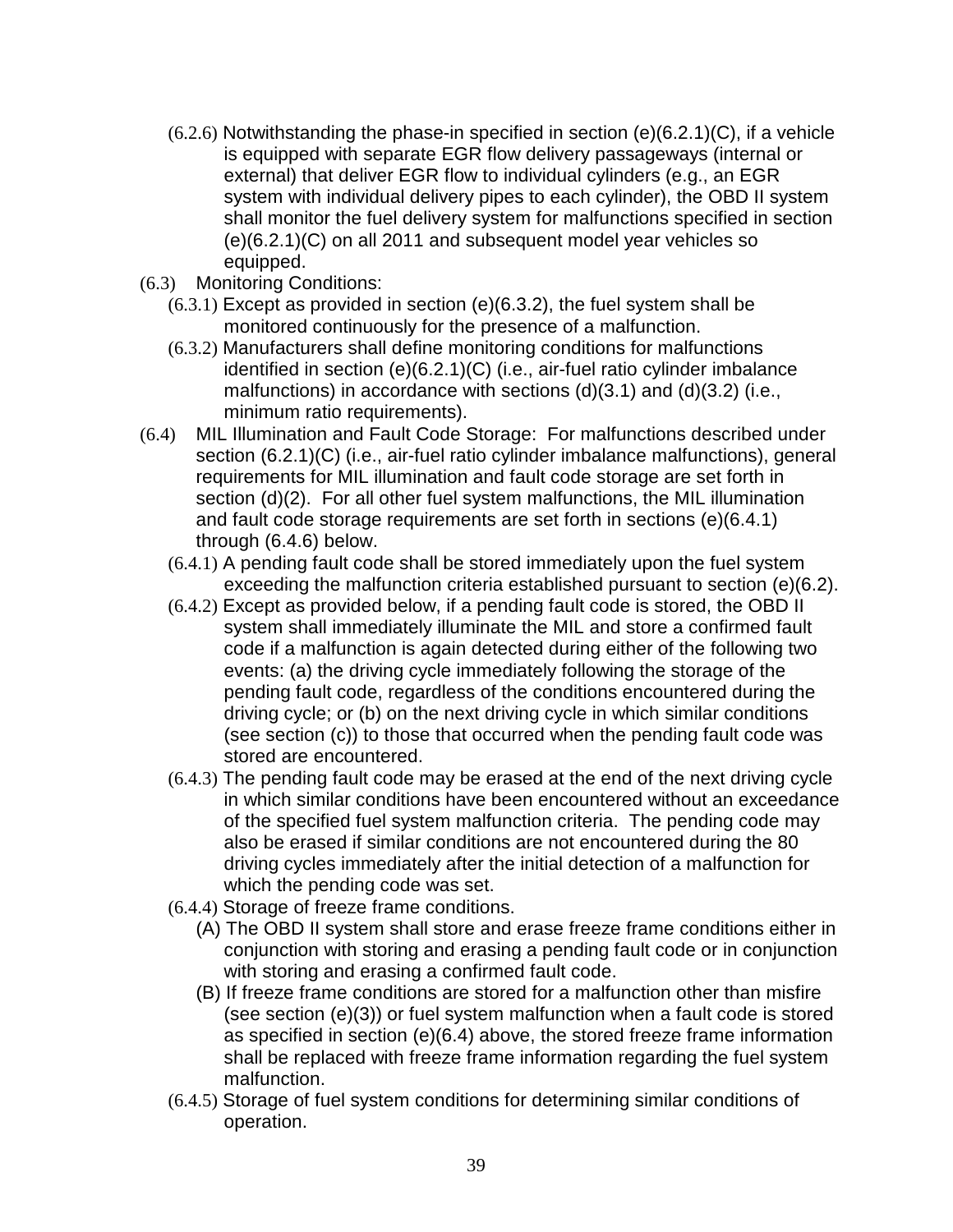- (A) Upon detection of a fuel system malfunction under section (e)(6.2), the OBD II system shall store the engine speed, load, and warm-up status of the first fuel system malfunction that resulted in the storage of the pending fault code.
- (B) For fuel system faults detected using feedback control that is based on a secondary oxygen (or equivalent) sensor, the manufacturer may request Executive Officer approval to use an alternate definition of similar conditions in lieu of the definition specified in section (c). The Executive Officer shall approve the alternate definition upon the manufacturer providing data or analysis demonstrating that the alternate definition provides for equivalent robustness in detection of fuel system faults that vary in severity depending on engine speed, load, and/or warm-up status.
- (6.4.6) Extinguishing the MIL. The MIL may be extinguished after three sequential driving cycles in which similar conditions have been encountered without a malfunction of the fuel system.

### (7) EXHAUST GAS SENSOR MONITORING

- (7.1) Requirement:
	- (7.1.1) The OBD II system shall monitor the output voltage, response rate, and any other parameter which can affect emissions of all primary (fuel control) oxygen sensors (conventional switching sensors and wide range or universal sensors) for malfunction.
	- (7.1.2) The OBD II system shall also monitor all secondary oxygen sensors (those used for fuel trim control or as a monitoring device) for proper output voltage, activity, and/or response rate.
	- (7.1.3) For vehicles equipped with heated oxygen sensors, the OBD II system shall monitor the heater for proper performance.
	- (7.1.4) For other types of sensors (e.g., hydrocarbon sensors, NOx sensors), the manufacturer shall submit a monitoring plan to the Executive Officer for approval. The Executive Officer shall approve the request upon determining that the manufacturer has submitted data and an engineering evaluation that demonstrate that the monitoring plan is as reliable and effective as the monitoring plan required for conventional sensors under section (e)(7).
- (7.2) Malfunction Criteria:
	- (7.2.1) Primary Sensors:
		- (A) The OBD II system shall detect a malfunction prior to any failure or deterioration of the oxygen sensor voltage, response rate, amplitude, or other characteristic(s) (including drift or bias corrected for by secondary sensors) that would cause a vehicle's emissions to exceed 1.5 times any of the applicable FTP standards. For response rate (see section (c)), the OBD II system shall detect asymmetric malfunctions (i.e., malfunctions that primarily affect only the lean-to-rich response rate or only the rich-to-lean response rate) and symmetric malfunctions (i.e., malfunctions that affect both the lean-to-rich and rich-to-lean response rates). As defined in section (c), response rate includes delays in the sensor to initially react to a change in exhaust gas composition as well as delays during the transition from a rich-to-lean (or lean-to-rich) sensor output.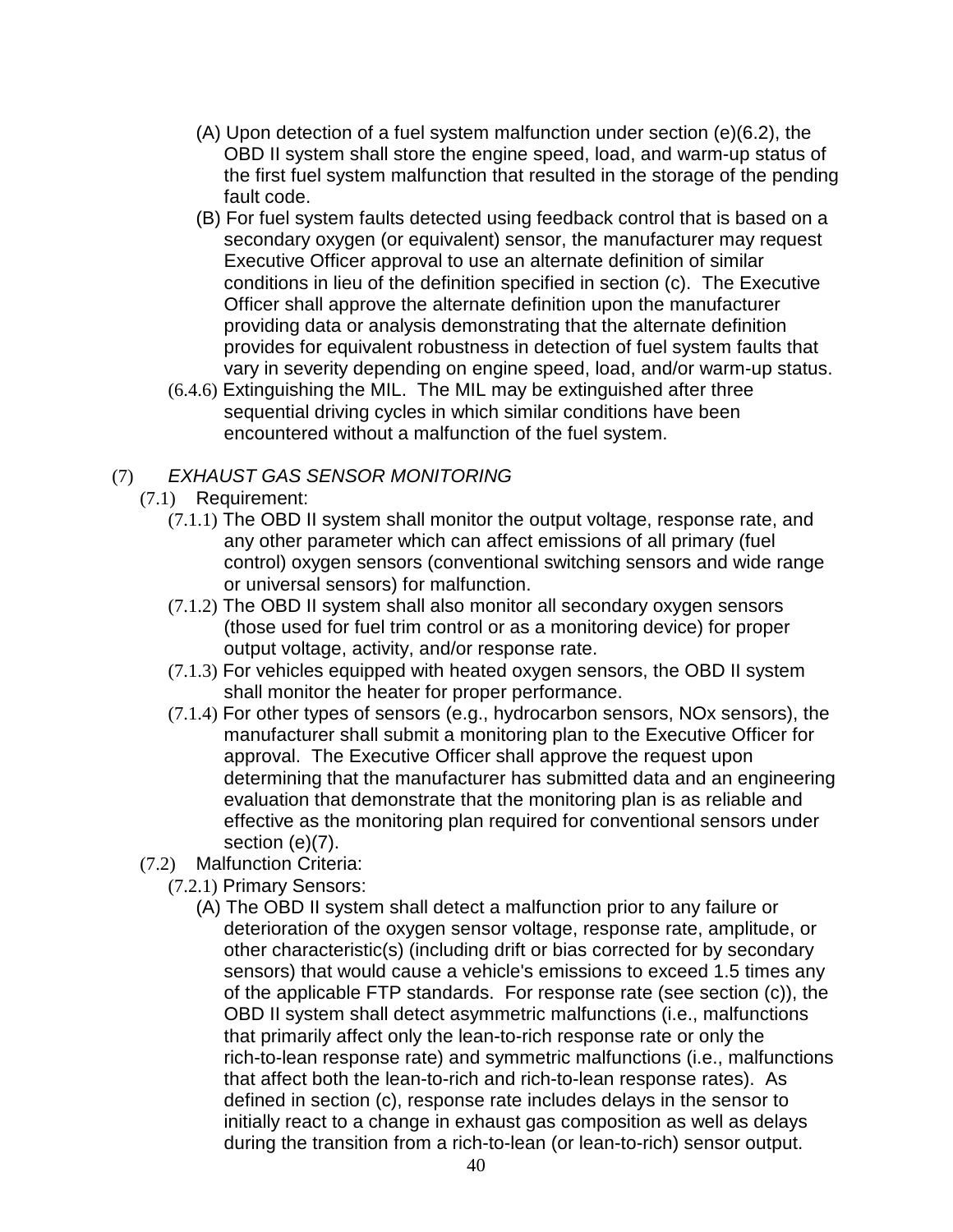For 25 percent of 2010, 50 percent of 2011, and 100 percent of 2012 and subsequent model year vehicles, the manufacturer shall submit data and/or engineering analysis to demonstrate that the calibration method used ensures proper detection of all symmetric and asymmetric response rate malfunctions as part of the certification application.

- (B) The OBD II system shall detect malfunctions of the oxygen sensor caused by either a lack of circuit continuity or out-of-range values.
- (C) The OBD II system shall detect a malfunction of the oxygen sensor when a sensor failure or deterioration causes the fuel system to stop using that sensor as a feedback input (e.g., causes default or open loop operation) or causes the fuel system to fail to enter closed-loop operation within a manufacturer-specified time interval.
- (D) The OBD II system shall detect a malfunction of the oxygen sensor when the sensor output voltage, amplitude, activity, or other characteristics are no longer sufficient for use as an OBD II system monitoring device (e.g., for catalyst monitoring).
- (7.2.2) Secondary Sensors:
	- (A) The OBD II system shall detect a malfunction prior to any failure or deterioration of the oxygen sensor voltage, response rate, amplitude, or other characteristic(s) that would cause a vehicle's emissions to exceed 1.5 times any of the applicable FTP standards.
	- (B) The OBD II system shall detect malfunctions of the oxygen sensor caused by a lack of circuit continuity.
	- (C) Sufficient sensor performance for other monitors.
		- (i) The OBD II system shall detect a malfunction of the oxygen sensor when the sensor output voltage, amplitude, activity, or other characteristics are no longer sufficient for use as an OBD II system monitoring device (e.g., for catalyst monitoring). For this requirement, "sufficient" is defined as the capability of the worst performing acceptable sensor to detect the best performing unacceptable other monitored system or component (e.g., catalyst).
		- (ii) For systems where it is not technically feasible to satisfy the criteria of section (e)(7.2.2)(C)(i) completely, the OBD II system shall, at a minimum, detect a slow rich-to-lean response malfunction during a fuel shut-off event (e.g., deceleration fuel cut event). The rich-to-lean response check shall monitor both the sensor response time from a rich condition (e.g., 0.7 Volts) prior to the start of fuel shut-off to a lean condition (e.g., 0.1 Volts) expected during fuel shut-off conditions and the sensor transition time in the intermediate sensor range (e.g., from 0.55 Volts to 0.3 Volts). Monitoring of the rich-to-lean response shall be phased in on at least 25 percent of the 2009, 50 percent of the 2010, and 100 percent of the 2011 model year vehicles. For purposes of this phase-in, vehicles meeting the criteria of section (e)(7.2.2)(C)(i) shall be counted as vehicles meeting the rich-to-lean response rate monitoring requirement of section (e)(7.2.2)(C)(ii).
		- (iii) Additionally, for systems where it is not technically feasible to satisfy the criteria in section (e)(7.2.2)(C)(i), prior to certification of 2009 model year vehicles, the manufacturer must submit a comprehensive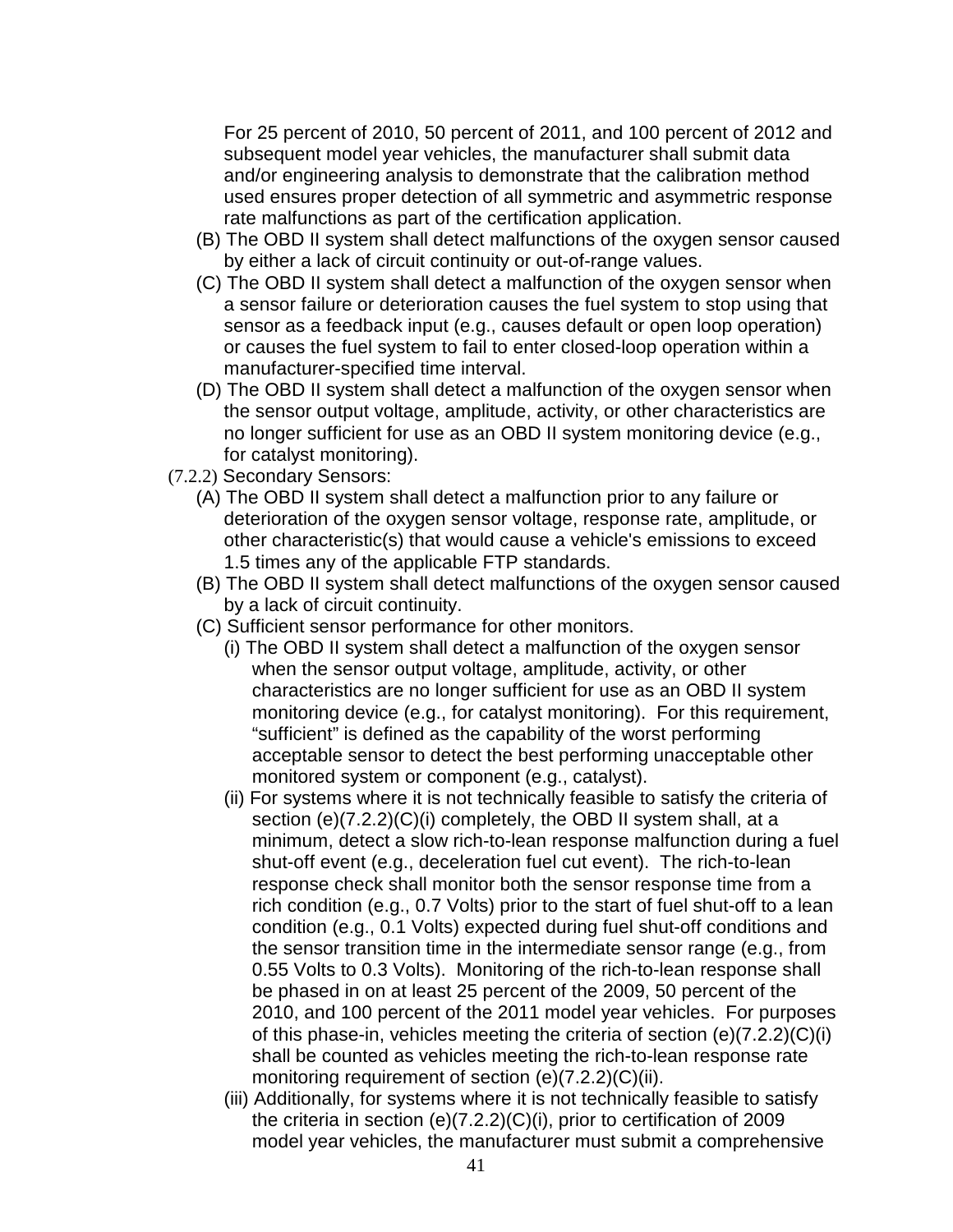plan to the Executive Officer demonstrating the manufacturer's efforts to minimize any gap remaining between the worst performing acceptable sensor and a sufficient sensor. The plan should include quantification of the gap and supporting documentation for efforts to close the gap including sensor monitoring improvements, other system component monitor improvements (e.g., changes to make the catalyst monitor less sensitive to oxygen sensor response), and sensor specification changes, if any. The Executive Officer shall approve the plan upon determining the submitted information supports the necessity of the gap and the plan demonstrates that the manufacturer is taking reasonable efforts to minimize or eliminate the gap in a timely manner.

- (D) The OBD II system shall detect malfunctions of the oxygen sensor caused by out-of-range values.
- (7.2.3) Sensor Heaters:
	- (A) The OBD II system shall detect a malfunction of the heater performance when the current or voltage drop in the heater circuit is no longer within the manufacturer's specified limits for normal operation (i.e., within the criteria required to be met by the component vendor for heater circuit performance at high mileage). Subject to Executive Officer approval, other malfunction criteria for heater performance malfunctions may be used upon the Executive Officer determining that the manufacturer has submitted data and/or an engineering evaluation that demonstrate the monitoring reliability and timeliness to be equivalent to the stated criteria in section (e)(7.2.3)(A).
	- (B) The OBD II system shall detect malfunctions of the heater circuit including open or short circuits that conflict with the commanded state of the heater (e.g., shorted to 12 Volts when commanded to 0 Volts (ground), etc.).
- (7.3) Monitoring Conditions:
	- (7.3.1) Primary Sensors
		- (A) Manufacturers shall define the monitoring conditions for malfunctions identified in sections (e)(7.2.1)(A) and (D) (e.g., proper response rate) in accordance with sections (d)(3.1) and (d)(3.2) (i.e., minimum ratio requirements). For purposes of tracking and reporting as required in section (d)(3.2.2), all monitors used to detect malfunctions identified in sections (e)(7.2.1)(A) and (D) shall be tracked separately but reported as a single set of values as specified in section (d)(5.2.2).
		- (B) Except as provided in section (e)(7.3.1)(C), monitoring for malfunctions identified in sections (e)(7.2.1)(B) and (C) (i.e., circuit continuity, out-ofrange, and open-loop malfunctions) shall be:
			- (i) Conducted in accordance with title 13, CCR section 1968.1 for Low Emission Vehicle I applications and 2004 and 2005 model year Low Emission Vehicle II applications;
			- (ii) Conducted continuously for all 2006 through 2008 model year Low Emission Vehicle II applications and all 2009 and subsequent model year vehicles.
		- (C) A manufacturer may request Executive Officer approval to disable continuous oxygen sensor monitoring when an oxygen sensor malfunction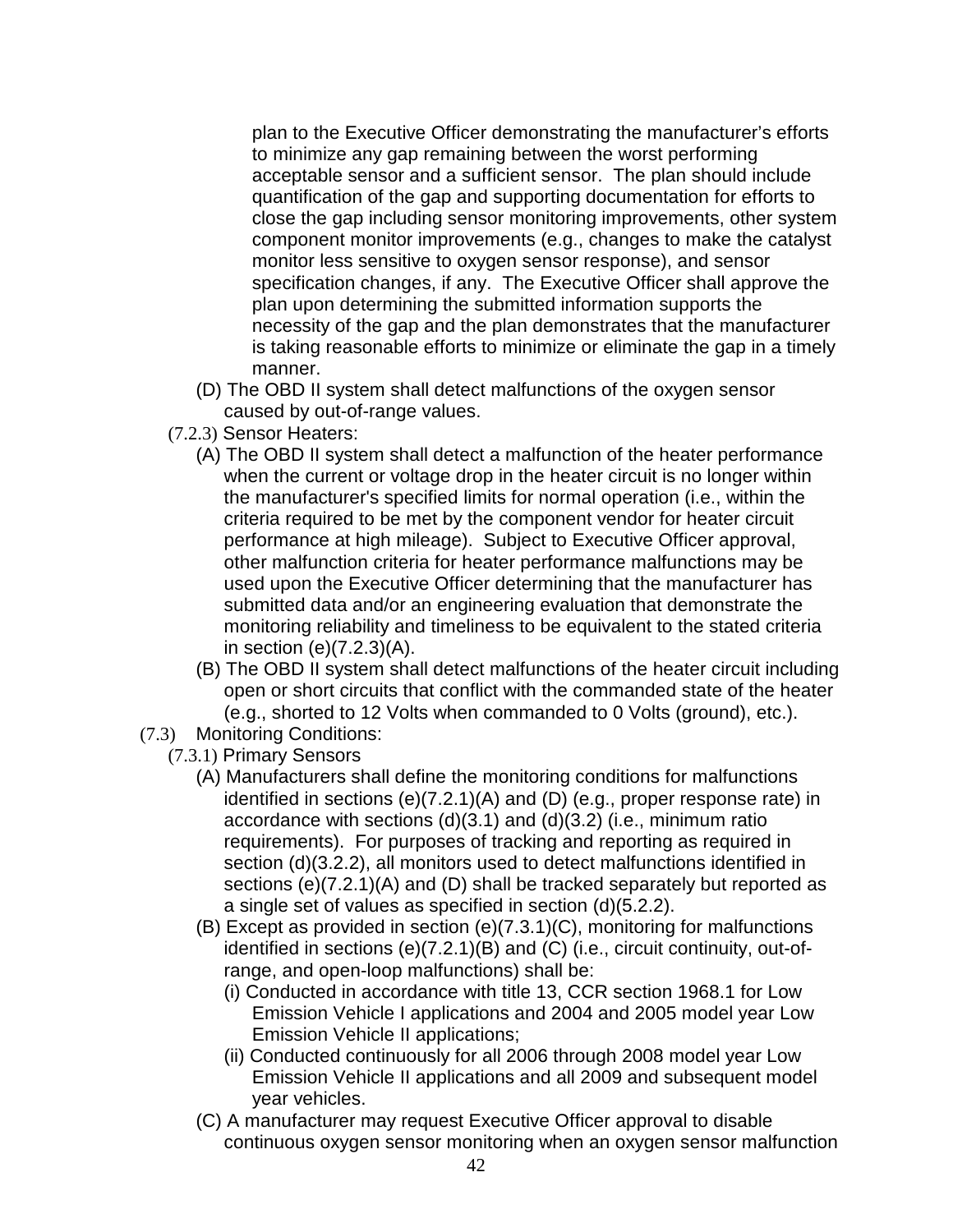cannot be distinguished from other effects (e.g., disable out-of-range low monitoring during fuel cut conditions). The Executive Officer shall approve the disablement upon determining that the manufacturer has submitted test data and/or documentation that demonstrate a properly functioning sensor cannot be distinguished from a malfunctioning sensor and that the disablement interval is limited only to that necessary for avoiding false detection.

- (7.3.2) Secondary Sensors
	- (A) Manufacturers shall define monitoring conditions for malfunctions identified in sections (e)(7.2.2)(A) and (C) (e.g., proper sensor activity) in accordance with sections (d)(3.1) and (d)(3.2) (i.e., minimum ratio requirements). For all 2010 and subsequent model year vehicles meeting the monitoring requirements of section (e)(7.2.2)(C)(i) or (ii), for purposes of tracking and reporting as required in section (d)(3.2.2), all monitors used to detect malfunctions identified in sections (e)(7.2.2)(A) and (C) shall be tracked separately but reported as a single set of values as specified in section (d)(5.2.2).
	- (B) Except as provided in section (e)(7.3.2)(C), monitoring for malfunctions identified in sections (e)(7.2.2)(B) and (D) (i.e., open circuit, out-of-range malfunctions) shall be:
		- (i) Conducted in accordance with title 13, CCR section 1968.1 for Low Emission Vehicle I applications and 2004 and 2005 model year Low Emission Vehicle II applications;
		- (ii) Conducted continuously for all 2006 through 2008 model year Low Emission Vehicle II applications and all 2009 and subsequent model year vehicles.
	- (C) A manufacturer may request Executive Officer approval to disable continuous oxygen sensor monitoring when an oxygen sensor malfunction cannot be distinguished from other effects (e.g., disable out-of-range low monitoring during fuel cut conditions). The Executive Officer shall approve the disablement upon determining that the manufacturer has submitted test data and/or documentation that demonstrate a properly functioning sensor cannot be distinguished from a malfunctioning sensor and that the disablement interval is limited only to that necessary for avoiding false detection.
- (7.3.3) Sensor Heaters
	- (A) Manufacturers shall define monitoring conditions for malfunctions identified in section (e) (7.2.3)(A) (e.g., sensor heater performance) in accordance with sections (d)(3.1) and (d)(3.2) (i.e., minimum ratio requirements).
	- (B) Monitoring for malfunctions identified in section (e)(7.2.3)(B) (e.g., circuit malfunctions) shall be:
		- (i) Conducted in accordance with title 13, CCR section 1968.1 for 2004 and 2005 model year vehicles;
		- (ii) Conducted continuously for all 2006 and subsequent model year vehicles.
- (7.4) MIL Illumination and Fault Code Storage: General requirements for MIL illumination and fault code storage are set forth in section (d)(2).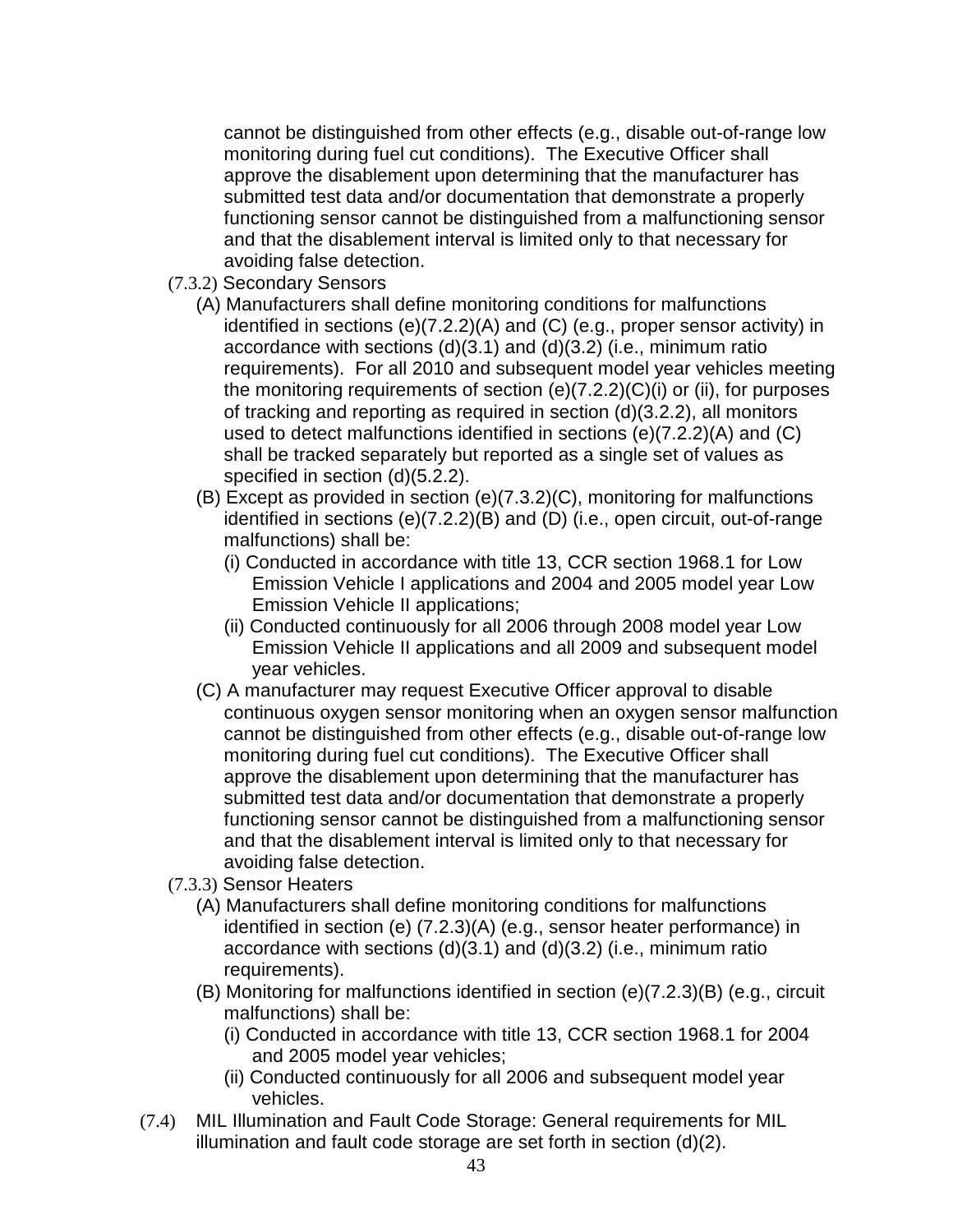# (8) EXHAUST GAS RECIRCULATION (EGR) SYSTEM MONITORING

- (8.1) Requirement: The OBD II system shall monitor the EGR system on vehicles so-equipped for low and high flow rate malfunctions. The individual electronic components (e.g., actuators, valves, sensors, etc.) that are used in the EGR system shall be monitored in accordance with the comprehensive component requirements in section (e)(15).
- (8.2) Malfunction Criteria:
	- (8.2.1) The OBD II system shall detect a malfunction of the EGR system prior to an increase or decrease from the manufacturer's specified EGR flow rate that would cause a vehicle's emissions to exceed 1.5 times any of the applicable FTP standards.
	- (8.2.2) For vehicles in which no failure or deterioration of the EGR system could result in a vehicle's emissions exceeding 1.5 times any of the applicable standards, the OBD II system shall detect a malfunction when the system has no detectable amount of EGR flow.
- (8.3) Monitoring Conditions:
	- (8.3.1) Manufacturers shall define the monitoring conditions for malfunctions identified in section (e)(8.2) (e.g., flow rate) in accordance with sections (d)(3.1) and (d)(3.2) (i.e., minimum ratio requirements). For purposes of tracking and reporting as required in section (d)(3.2.2), all monitors used to detect malfunctions identified in section (e)(8.2) shall be tracked separately but reported as a single set of values as specified in section (d)(5.2.2).
	- (8.3.2) Manufacturers may request Executive Officer approval to temporarily disable the EGR system check under specific conditions (e.g., when freezing may affect performance of the system). The Executive Officer shall approve the request upon determining that the manufacturer has submitted data and/or an engineering evaluation which demonstrate that a reliable check cannot be made when these conditions exist.
- (8.4) MIL Illumination and Fault Code Storage: General requirements for MIL illumination and fault code storage are set forth in section (d)(2).

## (9) POSITIVE CRANKCASE VENTILATION (PCV) SYSTEM MONITORING

- (9.1) Requirement:
	- (9.1.1) On all 2004 and subsequent model year vehicles, manufacturers shall monitor the PCV system on vehicles so-equipped for system integrity. A manufacturer may use an alternate phase-in schedule in lieu of meeting the requirements of section (e)(9) on all 2004 model year vehicles if the alternate phase-in schedule provides for equivalent compliance volume (as defined in section (c)) to the phase-in schedule specified in title 13, CCR section 1968.1(b)(10.1). Vehicles not required to be equipped with PCV systems shall be exempt from monitoring of the PCV system.
- (9.2) Malfunction Criteria:
	- (9.2.1) For the purposes of section (e)(9), "PCV system" is defined as any form of crankcase ventilation system, regardless of whether it utilizes positive pressure. "PCV valve" is defined as any form of valve or orifice used to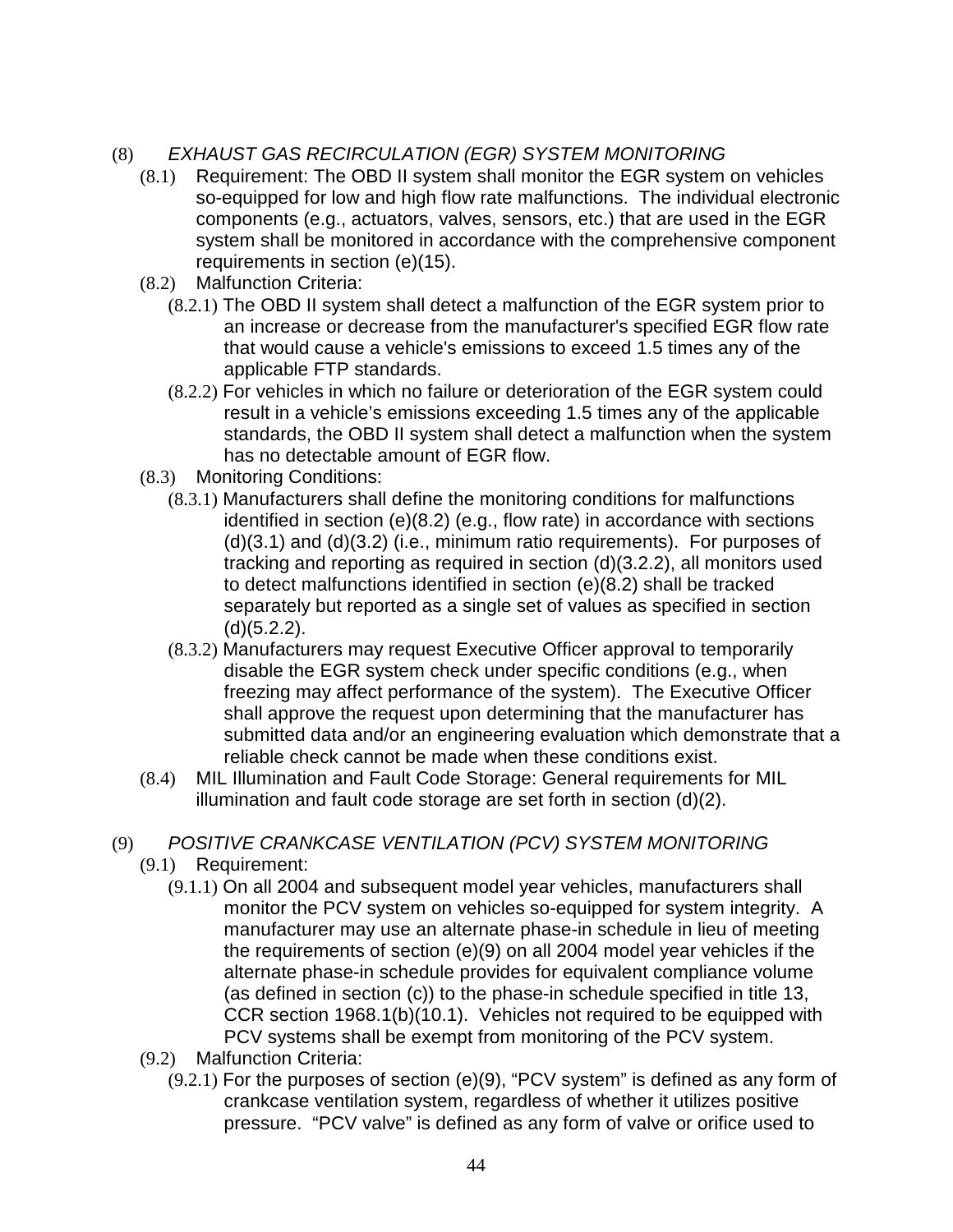restrict or control crankcase vapor flow. Further, any additional external PCV system tubing or hoses used to equalize crankcase pressure or to provide a ventilation path between various areas of the engine (e.g., crankcase and valve cover) are considered part of the PCV system "between the crankcase and the PCV valve" and subject to the malfunction criteria in section (e)(9.2.2) below.

- (9.2.2) Except as provided below, the OBD II system shall detect a malfunction of the PCV system when a disconnection of the system occurs between either the crankcase and the PCV valve, or between the PCV valve and the intake manifold.
- (9.2.3) If the PCV system is designed such that the PCV valve is fastened directly to the crankcase in a manner which makes it significantly more difficult to remove the valve from the crankcase rather than disconnect the line between the valve and the intake manifold (taking aging effects into consideration), the Executive Officer shall exempt the manufacturer from detection of disconnection between the crankcase and the PCV valve.
- (9.2.4) Subject to Executive Officer approval, system designs that utilize tubing between the valve and the crankcase shall also be exempted from the portion of the monitoring requirement for detection of disconnection between the crankcase and the PCV valve. The manufacturer shall file a request and submit data and/or engineering evaluation in support of the request. The Executive Officer shall approve the request upon determining that the connections between the valve and the crankcase are: (i) resistant to deterioration or accidental disconnection, (ii) significantly more difficult to disconnect than the line between the valve and the intake manifold, and (iii) not subject to disconnection per manufacturer's repair procedures for non-PCV system repair work.
- (9.2.5) Manufacturers are not required to detect disconnections between the PCV valve and the intake manifold if said disconnection (1) causes the vehicle to stall immediately during idle operation; or (2) is unlikely to occur due to a PCV system design that is integral to the induction system (e.g., machined passages rather than tubing or hoses).
- (9.3) Monitoring Conditions: Manufacturers shall define the monitoring conditions for malfunctions identified in section (e)(9.2) in accordance with sections  $(d)(3.1)$  and  $(d)(3.2)$  (i.e., minimum ratio requirements).
- (9.4) MIL Illumination and Fault Code Storage: General requirements for MIL illumination and fault code storage are set forth in section (d)(2). The stored fault code need not specifically identify the PCV system (e.g., a fault code for idle speed control or fuel system monitoring can be stored) if the manufacturer demonstrates that additional monitoring hardware would be necessary to make this identification, and provided the manufacturer's diagnostic and repair procedures for the detected malfunction include directions to check the integrity of the PCV system.

## (10) ENGINE COOLING SYSTEM MONITORING

- (10.1) Requirement:
	- (10.1.1) The OBD II system shall monitor the thermostat on vehicles so-equipped for proper operation.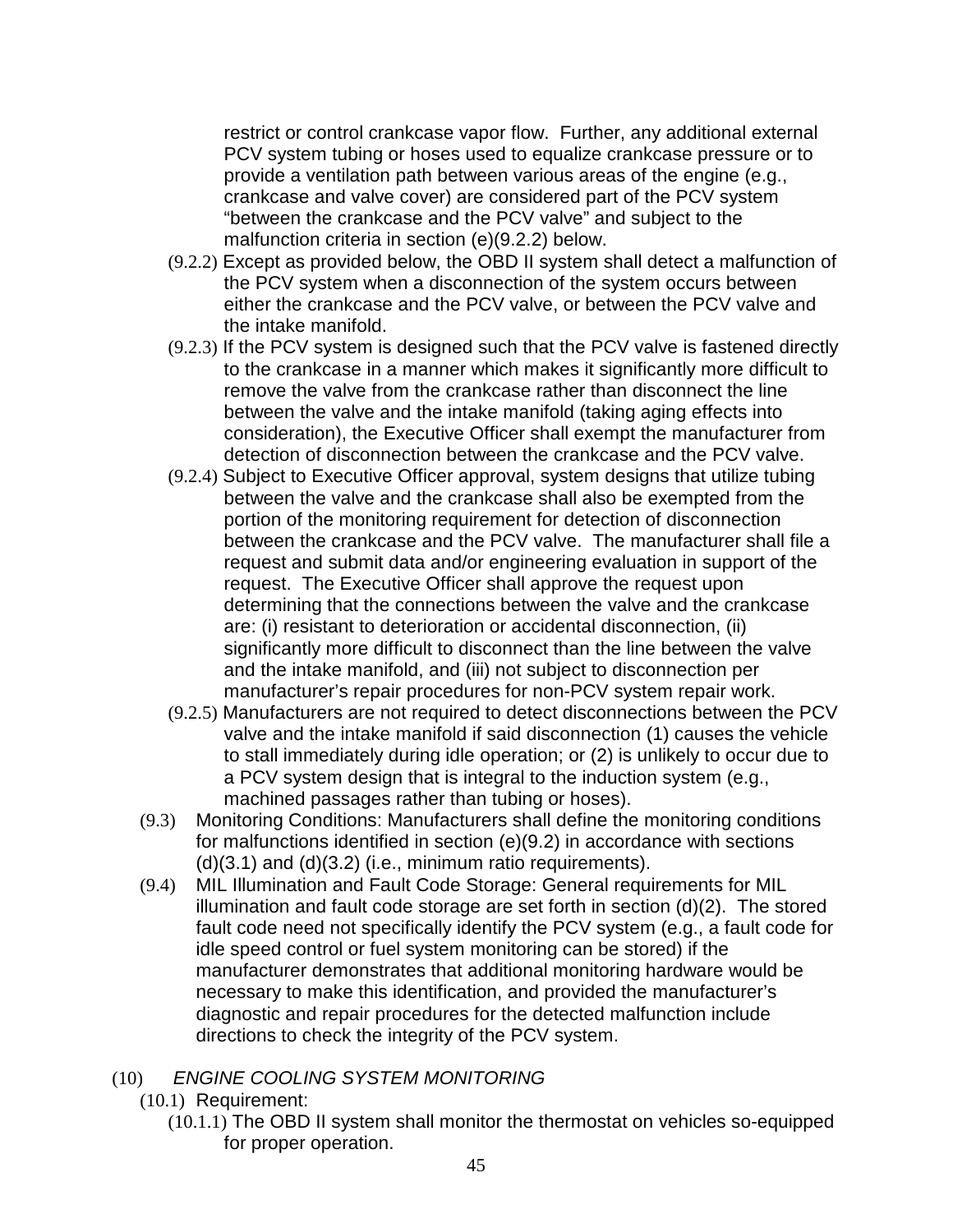- (10.1.2) The OBD II system shall monitor the engine coolant temperature (ECT) sensor for circuit continuity, out-of-range values, and rationality faults.
- (10.2) Malfunction Criteria:
	- (10.2.1) Thermostat
		- (A) The OBD II system shall detect a thermostat malfunction if, within an Executive Officer approved time interval after starting the engine, either of the following two conditions occur:
			- (i) The coolant temperature does not reach the highest temperature required by the OBD II system to enable other diagnostics;
			- (ii) The coolant temperature does not reach a warmed-up temperature within 20 degrees Fahrenheit of the manufacturer's nominal thermostat regulating temperature. Subject to Executive Officer approval, a manufacturer may utilize lower temperatures for this criterion upon the Executive Officer determining that the manufacturer has demonstrated that the fuel, spark timing, and/or other coolant temperature-based modifications to the engine control strategies would not cause an emission increase of 50 or more percent of any of the applicable standards (e.g., 50 degree Fahrenheit emission test, etc.).
		- (B) Executive Officer approval of the time interval after engine start shall be granted upon determining that the data and/or engineering evaluation submitted by the manufacturer supports the specified times.
		- (C) With Executive Officer approval, a manufacturer may use alternate malfunction criteria and/or monitoring conditions (see section (e)(10.3)) that are a function of temperature at engine start on vehicles that do not reach the temperatures specified in the malfunction criteria when the thermostat is functioning properly. Executive Officer approval shall be granted upon determining that the manufacturer has submitted data that demonstrate that a properly operating system does not reach the specified temperatures, that the monitor is capable of meeting the specified malfunction criteria at engine start temperatures greater than 50°F, and that the overall effectiveness of the monitor is comparable to a monitor meeting these thermostat monitoring requirements at lower temperatures.
		- (D) With Executive Officer approval, manufacturers may omit this monitor. Executive Officer approval shall be granted upon determining that the manufacturer has demonstrated that a malfunctioning thermostat cannot cause a measurable increase in emissions during any reasonable driving condition nor cause any disablement of other monitors.
	- (10.2.2) ECT Sensor
		- (A) Circuit Continuity. The OBD II system shall detect a malfunction when a lack of circuit continuity or out-of-range value occurs.
		- (B) Time to Reach Closed-Loop Enable Temperature.
			- (i) The OBD II system shall detect a malfunction if the ECT sensor does not achieve the stabilized minimum temperature which is needed for the fuel control system to begin closed-loop operation (closed-loop enable temperature) within an Executive Officer approved time interval after starting the engine.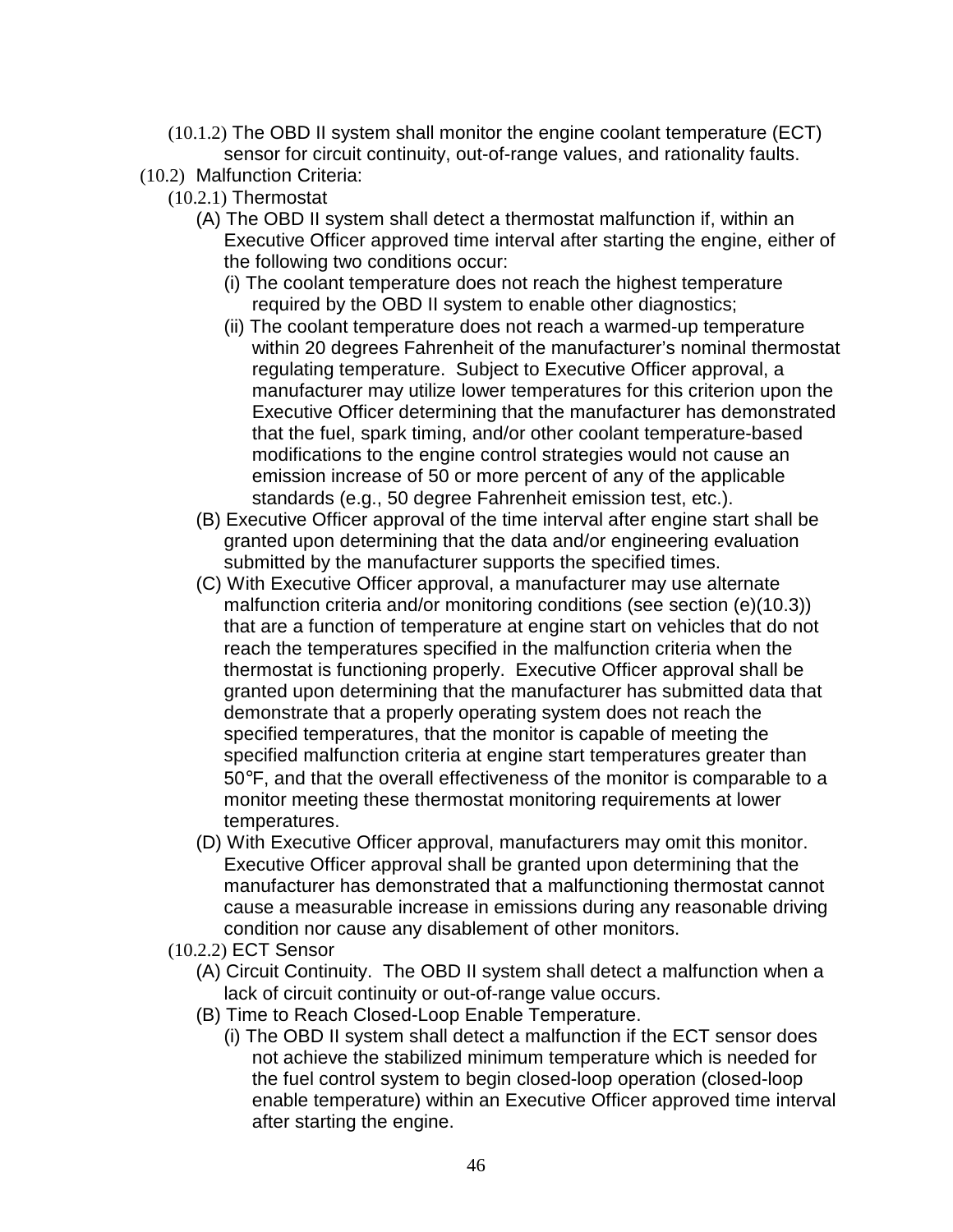- (ii) The time interval shall be a function of starting ECT and/or a function of intake air temperature and, except as provided below in section  $(e)(10.2.2)(B)(iii)$ , may not exceed:
	- a. two minutes for engine start temperatures at or above 50 degrees Fahrenheit and five minutes for engine start temperatures at or above 20 degrees Fahrenheit and below 50 degrees Fahrenheit for Low Emission Vehicle I applications and 2004 and 2005 model year Low Emission Vehicle II applications;
	- b. two minutes for engine start temperatures up to 15 degrees Fahrenheit below the closed-loop enable temperature and five minutes for engine start temperatures between 15 and 35 degrees Fahrenheit below the closed-loop enable temperature for all 2006 through 2008 model year Low Emission Vehicle II applications and all 2009 and subsequent model year vehicles.
- (iii) Executive Officer approval of the time interval shall be granted upon determining that the data and/or engineering evaluation submitted by the manufacturer supports the specified times. The Executive Officer shall allow longer time intervals upon determining that the manufacturer has submitted data and/or an engineering evaluation that demonstrate that the vehicle requires a longer time to warm up under normal conditions.
- (iv) The Executive Officer shall exempt manufacturers from the requirement of section (e)(10.2.2)(B) if the manufacturer does not utilize ECT to enable closed loop fuel control.
- (C) Stuck in Range Below the Highest Minimum Enable Temperature. To the extent feasible when using all available information, the OBD II system shall detect a malfunction if the ECT sensor inappropriately indicates a temperature below the highest minimum enable temperature required by the OBD II system to enable other diagnostics (e.g., an OBD II system that requires ECT to be greater than 140 degrees Fahrenheit to enable a diagnostic must detect malfunctions that cause the ECT sensor to inappropriately indicate a temperature below 140 degrees Fahrenheit). Manufacturers are exempted from this requirement for temperature regions in which the monitors required under sections (e)(10.2.1) or (e)(10.2.2)(B) will detect ECT sensor malfunctions as defined in section (e)(10.2.2)(C).
- (D) Stuck in Range Above the Lowest Maximum Enable Temperature.
	- (i) To the extent feasible when using all available information, the OBD II system shall detect a malfunction if the ECT sensor inappropriately indicates a temperature above the lowest maximum enable temperature required by the OBD II system to enable other diagnostics (e.g., an OBD II system that requires ECT to be less than 90 degrees Fahrenheit at engine start to enable a diagnostic must detect malfunctions that cause the ECT sensor to inappropriately indicate a temperature above 90 degrees Fahrenheit).
	- (ii) Manufacturers are exempted from this requirement for temperature regions in which the monitors required under sections (e)(10.2.1), (e)(10.2.2)(B), or (e)(10.2.2)(C) (i.e., ECT sensor or thermostat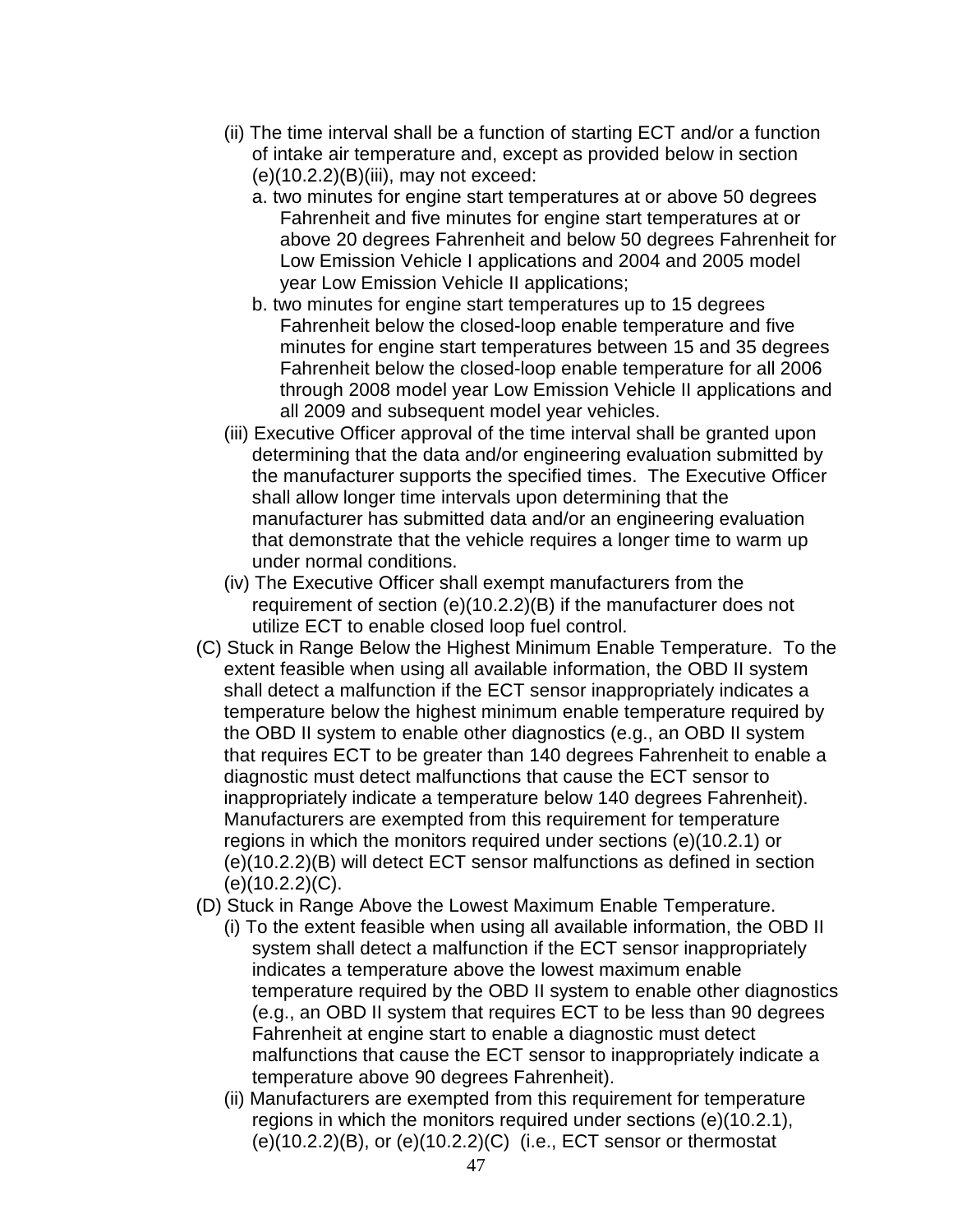malfunctions) will detect ECT sensor malfunctions as defined in section (e)(10.2.2)(D) or in which the MIL will be illuminated under the requirements of section (d)(2.2.3) for default mode operation (e.g., overtemperature protection strategies).

- (iii) For Low Emission Vehicle I applications and 2004 and 2005 model year Low Emission Vehicle II applications only, manufacturers are also exempted from the requirements of section (e)(10.2.2)(D) for vehicles that have a temperature gauge (not a warning light) on the instrument panel and utilize the same ECT sensor for input to the OBD II system and the temperature gauge.
- (iv) For 2006 through 2008 model year Low Emission Vehicle II applications and all 2009 and subsequent model year vehicles, manufacturers are also exempted from the requirements of section (e)(10.2.2)(D) for temperature regions where the temperature gauge indicates a temperature in the red zone (engine overheating zone) for vehicles that have a temperature gauge (not a warning light) on the instrument panel and utilize the same ECT sensor for input to the OBD II system and the temperature gauge.
- (10.3) Monitoring Conditions:
- (10.3.1) Thermostat
	- (A) Manufacturers shall define the monitoring conditions for malfunctions identified in section (e)(10.2.1)(A) in accordance with section (d)(3.1) except as provided for in section (e)(10.3.1)(D). Additionally, except as provided for in sections (e)(10.3.1)(B) and (C), monitoring for malfunctions identified in section (e)(10.2.1)(A) shall be conducted once per driving cycle on every driving cycle in which the ECT sensor indicates, at engine start, a temperature lower than the temperature established as the malfunction criteria in section (e)(10.2.1)(A).
	- (B) Manufacturers may disable thermostat monitoring at ambient temperatures below 20 degrees Fahrenheit.
	- (C) Manufacturers may request Executive Officer approval to suspend or disable thermostat monitoring if the vehicle is subjected to conditions which could lead to false diagnosis (e.g., vehicle operation at idle for more than 50 percent of the warm-up time, hot restart conditions, etc.). In general, the Executive Officer shall not approve disablement of the monitor on engine starts where the ECT at engine start is more than 35 degrees Fahrenheit lower than the thermostat malfunction threshold temperature determined under section (e)(10.2.1)(A). The Executive Officer shall approve the request upon determining that the manufacturer has provided data and/or engineering analysis that demonstrate the need for the request.
	- (D) With respect to defining enable conditions that are encountered during the FTP or Unified cycle as required in (d)(3.1.1) for malfunctions identified in section (e)(10.2.1)(A), the FTP cycle or Unified cycle shall refer to on-road driving following the FTP or Unified cycle in lieu of testing on a chassis dynamometer.
	- (10.3.2) ECT Sensor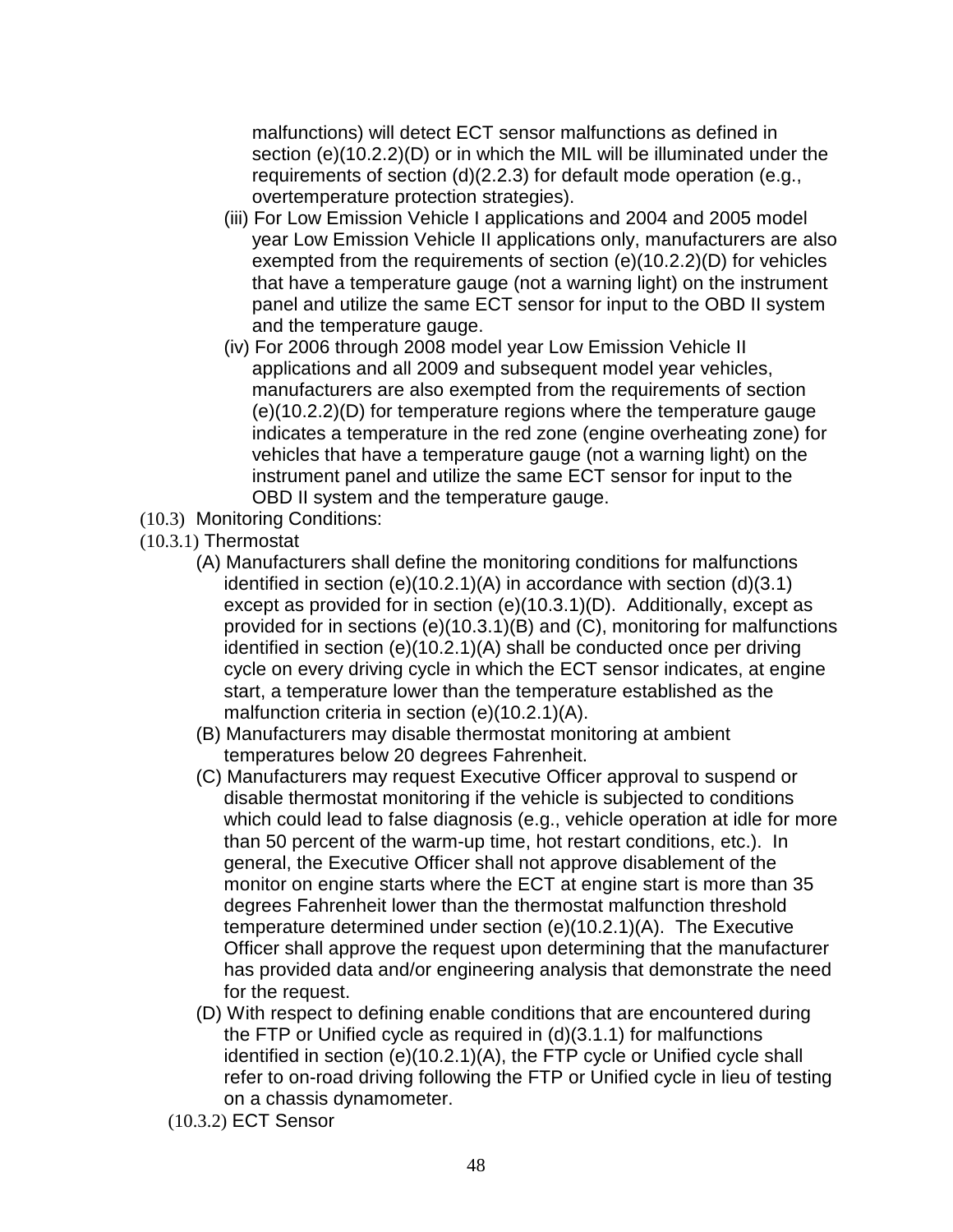- (A) Except as provided below in section (e)(10.3.2)(E), monitoring for malfunctions identified in section (e)(10.2.2)(A) (i.e., circuit continuity and out-of-range) shall be conducted continuously.
- (B) Manufacturers shall define the monitoring conditions for malfunctions identified in section (e)(10.2.2)(B) in accordance with section (d)(3.1). Additionally, except as provided for in section (e)(10.3.2)(D), monitoring for malfunctions identified in section (e)(10.2.2)(B) shall be conducted once per driving cycle on every driving cycle in which the ECT sensor indicates a temperature lower than the closed loop enable temperature at engine start (i.e., all engine start temperatures greater than the ECT sensor out of range low temperature and less than the closed loop enable temperature).
- (C) Manufacturers shall define the monitoring conditions for malfunctions identified in sections (e)(10.2.2)(C) and (D) in accordance with sections  $(d)(3.1)$  and  $(d)(3.2)$  (i.e., minimum ratio requirements).
- (D) Manufacturers may suspend or delay the time to reach closed loop enable temperature diagnostic if the vehicle is subjected to conditions which could lead to false diagnosis (e.g., vehicle operation at idle for more than 50 to 75 percent of the warm-up time).
- (E) A manufacturer may request Executive Officer approval to disable continuous ECT sensor monitoring when an ECT sensor malfunction cannot be distinguished from other effects. The Executive Officer shall approve the disablement upon determining that the manufacturer has submitted test data and/or engineering evaluation that demonstrate a properly functioning sensor cannot be distinguished from a malfunctioning sensor and that the disablement interval is limited only to that necessary for avoiding false detection.
- (10.4) MIL Illumination and Fault Code Storage: General requirements for MIL illumination and fault code storage are set forth in section (d)(2).

### (11) COLD START EMISSION REDUCTION STRATEGY MONITORING

- (11.1) Requirement:
	- (11.1.1) For all 2006 through 2008 model year Low Emission Vehicle II applications and all 2009 and subsequent model year applications, if a vehicle incorporates a specific engine control strategy to reduce cold start emissions, the OBD II system shall monitor the commanded elements for proper function (e.g., increased engine idle speed, commanded ignition timing retard, etc.), other than secondary air, while the control strategy is active to ensure proper operation of the control strategy. Secondary air systems shall be monitored under the provisions of section (e)(5).
	- (11.1.2) In lieu of meeting the requirements of section (e)(11) on all 2006 through 2008 model year Low Emission Vehicle II applications, a manufacturer may phase in the requirements on a portion of its Low Emission Vehicle II applications as long as that portion of Low Emission Vehicle II applications comprises at least 30 percent of all 2006 model year vehicles, 60 percent of all 2007 model year vehicles, and 100 percent of all 2008 and subsequent model year vehicles.
- (11.2) Malfunction Criteria: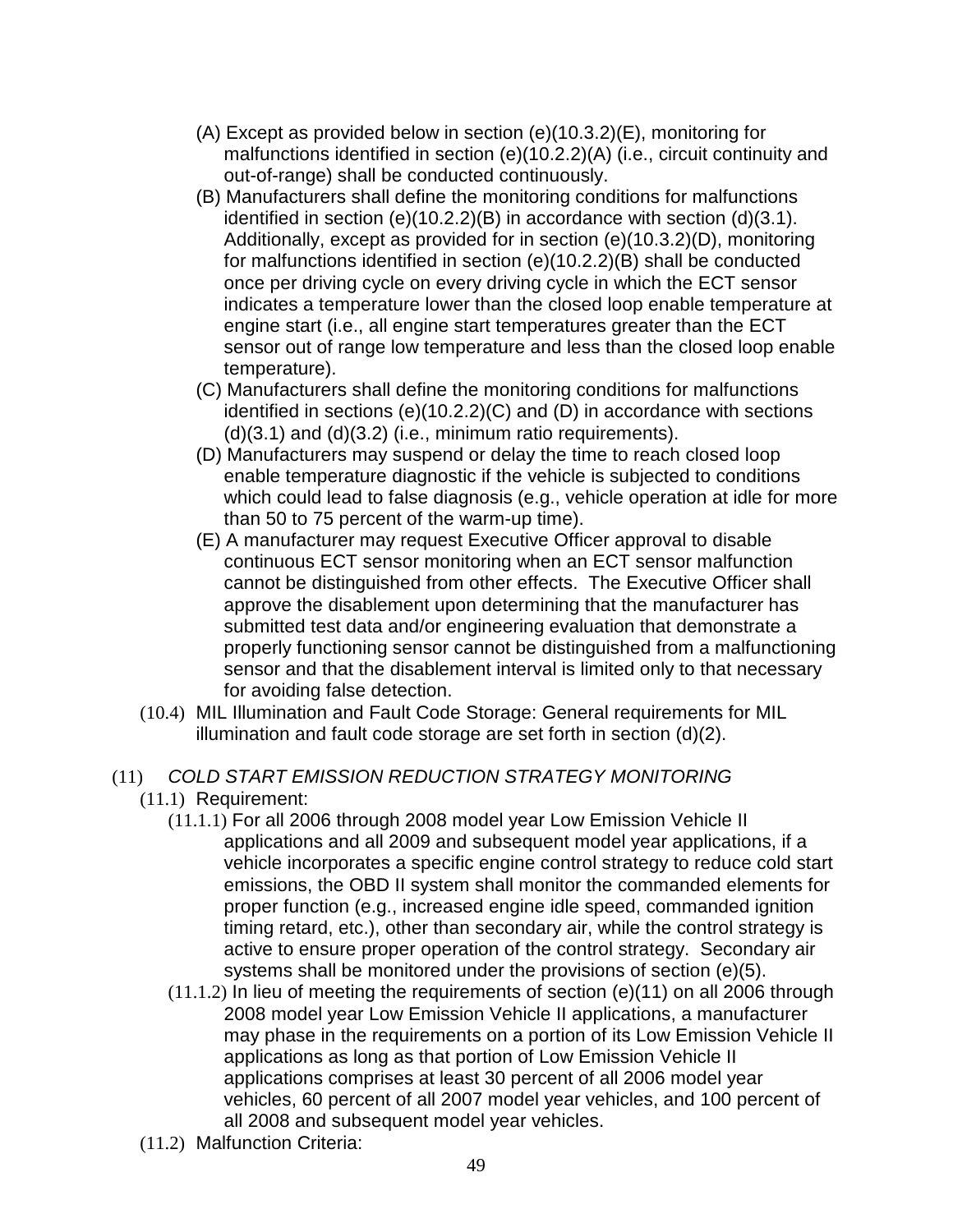- $(11.2.1)$  For vehicles not included in the phase-in specified in section (e) $(11.2.2)$ :
	- (A) The OBD II system shall detect a malfunction prior to any failure or deterioration of the individual components associated with the cold start emission reduction control strategy that would cause a vehicle's emissions to exceed 1.5 times the applicable FTP standards. Manufacturers shall:
		- (i) Establish the malfunction criteria based on data from one or more representative vehicle(s).
		- (ii) Provide an engineering evaluation for establishing the malfunction criteria for the remainder of the manufacturer's product line. The Executive Officer shall waive the evaluation requirement each year if, in the judgment of the Executive Officer, technological changes do not affect the previously determined malfunction criteria.
	- (B) For components where no failure or deterioration of the component used for the cold start emission reduction strategy could result in a vehicle's emissions exceeding 1.5 times the applicable standards, the individual component shall be monitored for proper functional response in accordance with the malfunction criteria in section (e)(15.2) while the control strategy is active.
- (11.2.2) For 25 percent of 2010, 50 percent of 2011, and 100 percent of 2012 and subsequent model year vehicles, the OBD II system shall, to the extent feasible, detect a malfunction if either of the following occurs:
	- (A) Any single commanded element does not properly respond to the commanded action while the cold start strategy is active. For elements involving spark timing (e.g., retarded spark timing), the monitor may verify final commanded spark timing in lieu of verifying actual delivered spark timing. For purposes of this section, "properly respond" is defined as when the element responds:
		- (i) by a robustly detectable amount; and
		- (ii) in the direction of the desired command; and
		- (iii) above and beyond what the element would achieve on start-up without the cold start strategy active (e.g., if the cold start strategy commands a higher idle engine speed, a fault must be detected if there is no detectable amount of engine speed increase above what the system would achieve without the cold start strategy active);
	- (B) Any failure or deterioration of the cold start emission reduction control strategy that would cause a vehicle's emissions to be equal to or above 1.5 times the applicable FTP standards. For this requirement, the OBD II system shall either monitor elements of the system as a whole (e.g., measuring air flow and modeling overall heat into the exhaust) or the individual elements (e.g., increased engine speed, commanded final spark timing) for failures that cause vehicle emissions to exceed 1.5 times the applicable FTP standards.
- (11.3) Monitoring Conditions: Manufacturers shall define the monitoring conditions for malfunctions identified in section (e)(11.2) in accordance with sections  $(d)(3.1)$  and  $(d)(3.2)$  (i.e., minimum ratio requirements).
- (11.4) MIL Illumination and Fault Code Storage: General requirements for MIL illumination and fault code storage are set forth in section (d)(2).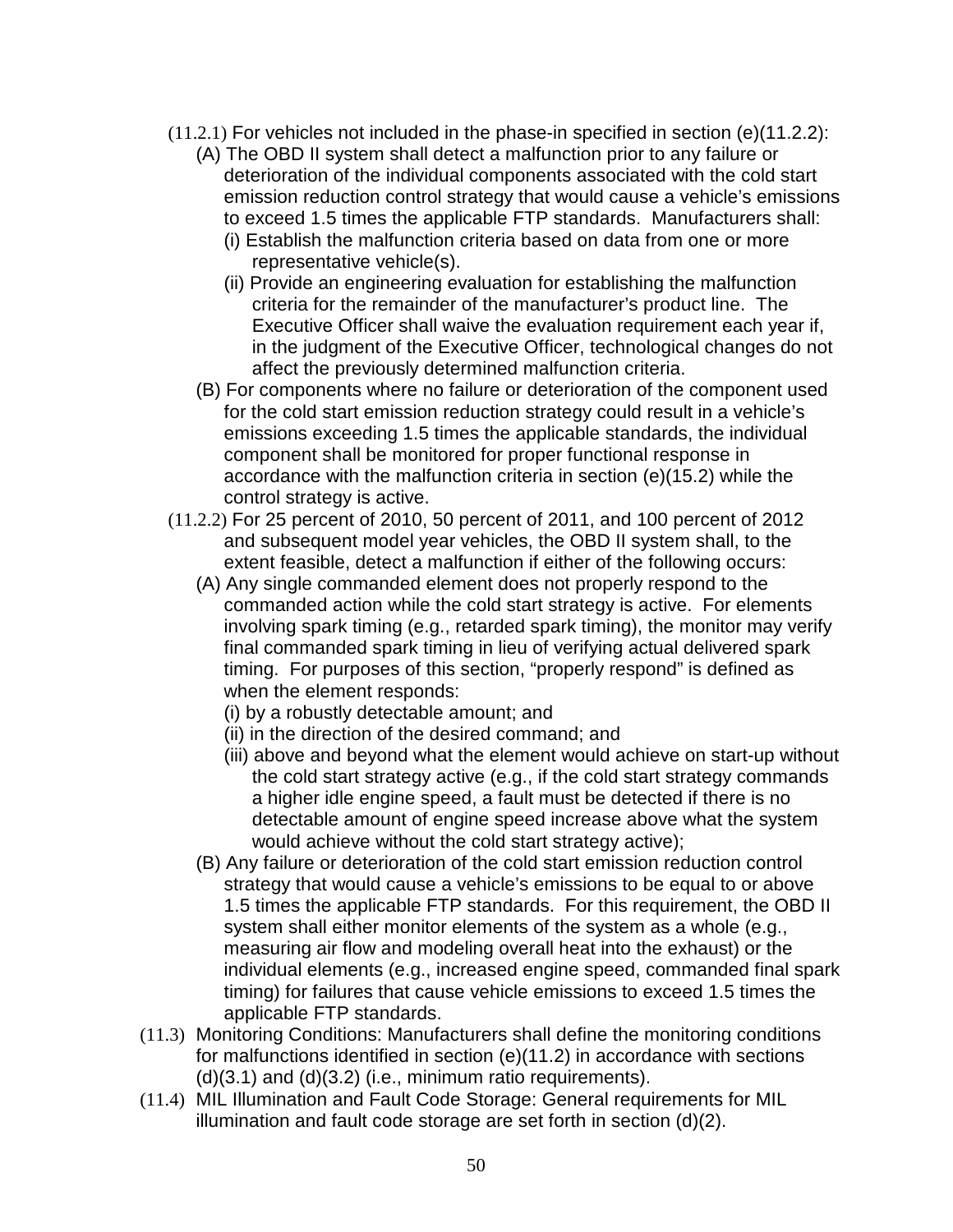### (12) AIR CONDITIONING (A/C) SYSTEM COMPONENT MONITORING

- (12.1) Requirement: If a vehicle incorporates an engine control strategy that alters off-idle fuel and/or spark control when the A/C system is on, the OBD II system shall monitor all electronic air conditioning system components for malfunctions that cause the system to fail to invoke the alternate control while the A/C system is on or cause the system to invoke the alternate control while the A/C system is off. Additionally, the OBD II system shall monitor for malfunction all electronic air conditioning system components that are used as part of the diagnostic strategy for any other monitored system or component. The requirements of section (e)(12) shall be phased in as follows: 30 percent of all 2006 model year vehicles, 60 percent of all 2007 model year vehicles, and 100 percent of all 2008 and subsequent model year vehicles.
- (12.2) Malfunction Criteria:
	- (12.2.1) The OBD II system shall detect a malfunction prior to any failure or deterioration of an electronic component of the air conditioning system that would cause a vehicle's emissions to exceed 1.5 times any of the appropriate applicable emission standards or would, through software, effectively disable any other monitored system or component covered by this regulation. For malfunctions that result in the alternate control being erroneously invoked while the A/C system is off, the appropriate emission standards shall be the FTP standards. For malfunctions that result in the alternate control failing to be invoked while the A/C system is on, the appropriate emission standards shall be the SC03 emission standards.
	- (12.2.2) If no single electronic component failure or deterioration causes emissions to exceed 1.5 times any of the appropriate applicable emission standards as defined above in section (e)(12.2.1) nor is used as part of the diagnostic strategy for any other monitored system or component, manufacturers are not required to monitor any air conditioning system component for purposes of section (e)(12).
- (12.3) Monitoring Conditions: Manufacturers shall define the monitoring conditions for malfunctions identified in section (e)(12.2) in accordance with sections  $(d)(3.1)$  and  $(d)(3.2)$  (i.e., minimum ratio requirements).
- (12.4) MIL Illumination and Fault Code Storage: General requirements for MIL illumination and fault code storage are set forth in section (d)(2).
- (13) VARIABLE VALVE TIMING AND/OR CONTROL (VVT) SYSTEM MONITORING
	- (13.1) Requirement: On all 2006 through 2008 model year Low Emission Vehicle II applications and all 2009 and subsequent model year vehicles, the OBD II system shall monitor the VVT system on vehicles so-equipped for target error and slow response malfunctions. The individual electronic components (e.g., actuators, valves, sensors, etc.) that are used in the VVT system shall be monitored in accordance with the comprehensive components requirements in section (e)(15). VVT systems on Low Emission Vehicle I applications and 2004 and 2005 model year Low Emission Vehicle II applications shall be monitored in accordance with the comprehensive components requirements in section (e)(15).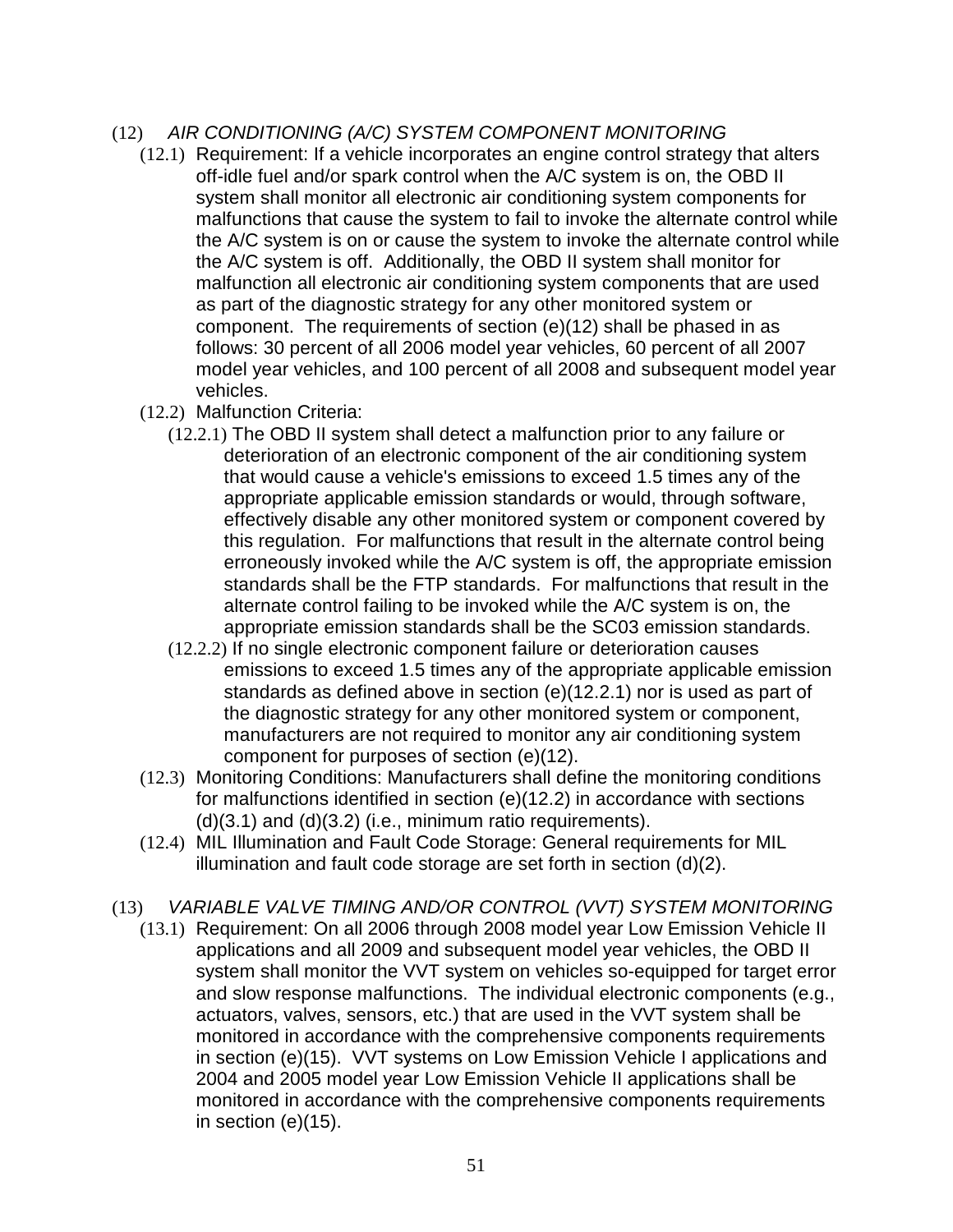- (13.2) Malfunction Criteria:
	- (13.2.1) Target Error. The OBD II system shall detect a malfunction prior to any failure or deterioration in the capability of the VVT system to achieve the commanded valve timing and/or control within a crank angle and/or lift tolerance that would cause a vehicle's emissions to exceed 1.5 times any of the applicable FTP standards.
	- (13.2.2) Slow Response. The OBD II system shall detect a malfunction prior to any failure or deterioration in the capability of the VVT system to achieve the commanded valve timing and/or control within a time that would cause a vehicle's emissions to exceed 1.5 times any of the applicable FTP standards.
	- (13.2.3) For vehicles in which no failure or deterioration of the VVT system could result in a vehicle's emissions exceeding 1.5 times any of the applicable standards, the VVT system shall be monitored for proper functional response in accordance with the malfunction criteria in section (e)(15.2).
- (13.3) Monitoring Conditions: Manufacturers shall define the monitoring conditions for VVT system malfunctions identified in section (e)(13.2) in accordance with sections (d)(3.1) and (d)(3.2) (i.e., minimum ratio requirements), with the exception that monitoring shall occur every time the monitoring conditions are met during the driving cycle in lieu of once per driving cycle as required in section (d)(3.1.2). Additionally, manufacturers shall track and report VVT system monitor performance under section (d)(3.2.2). For purposes of tracking and reporting as required in section (d)(3.2.2), all monitors used to detect malfunctions identified in section (e)(13.2) shall be tracked separately but reported as a single set of values as specified in section (d)(5.2.2).
- (13.4) MIL Illumination and Fault Code Storage: General requirements for MIL illumination and fault code storage are set forth in section (d)(2).
- (14) DIRECT OZONE REDUCTION (DOR) SYSTEM MONITORING
	- (14.1) Requirement:
		- (14.1.1) The OBD II system shall monitor the DOR system on vehicles so-equipped for malfunctions that reduce the ozone reduction performance of the system.
		- (14.1.2) For 2003, 2004, and 2005 model year vehicles subject to the malfunction criteria of section (e)(14.2.1) below, manufacturers may request to be exempted from DOR system monitoring. The Executive Officer shall approve the exemption upon the manufacturer:
			- (A) Agreeing that the DOR system receive only 50 percent of the NMOG credit assigned to the DOR system as calculated under Air Resources Board (ARB) Manufacturers Advisory Correspondence (MAC) No. 99-06, December 20, 1999, which is hereby incorporated by reference herein.
			- (B) Identifying the DOR system component(s) as an emission control device on both the underhood emission control label and a separate label as specified below. The DOR system shall be included in the list of emission control devices on the underhood emission control label and be identified as a "DOR system" or other equivalent term from SAE J1930 "Electrical/Electronic Systems Diagnostic Terms, Definitions, Abbreviations, and Acronyms – Equivalent to ISO/TR 15031-2:April 30,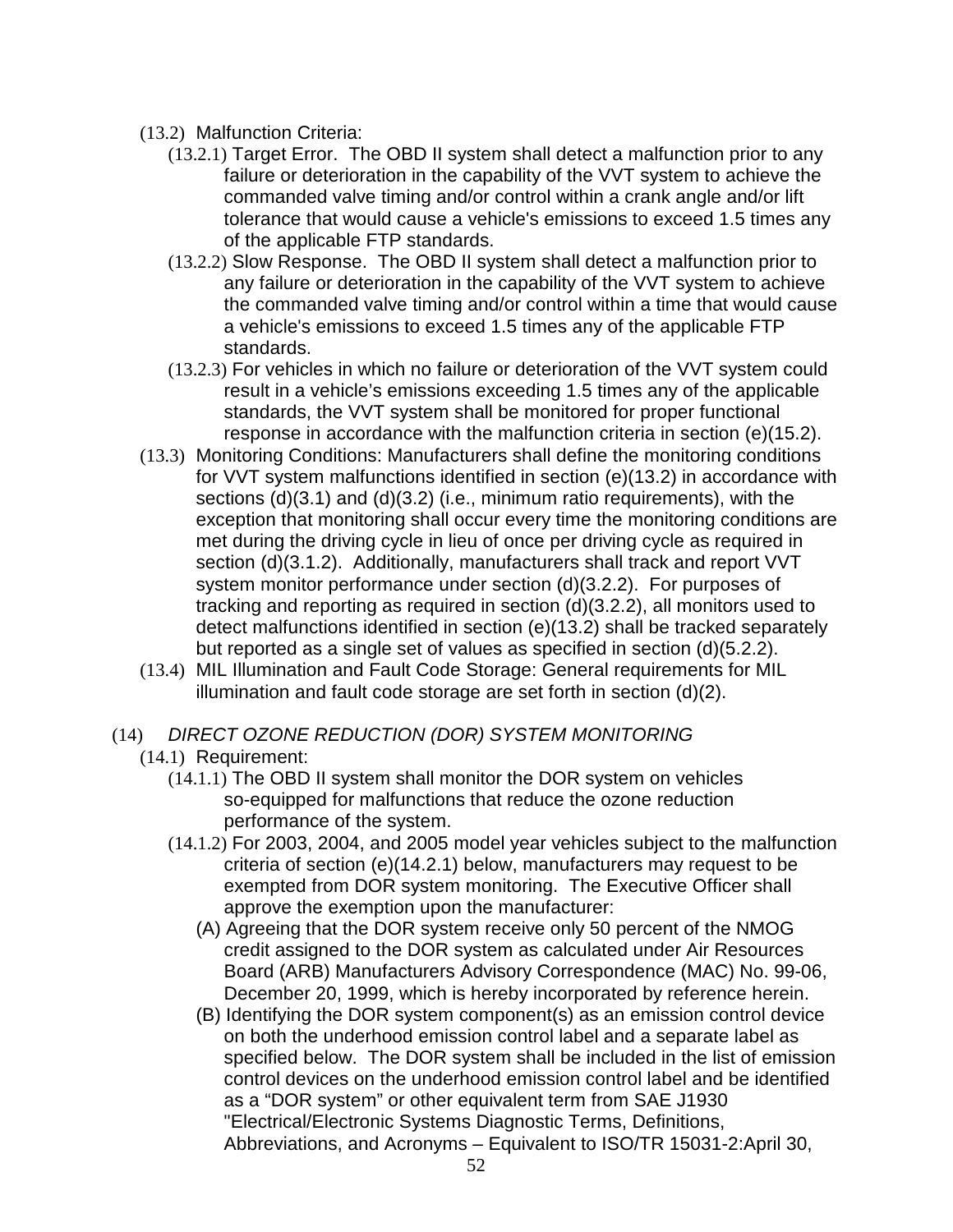2002 (SAE 1930)", incorporated by reference. A separate label shall be located on or near the DOR system component(s) in a location that is visible to repair technicians prior to the removal of any parts necessary to replace the DOR system component(s) and shall identify the components as a "DOR system" or other equivalent SAE J1930 term.

- (14.2) Malfunction Criteria:
	- (14.2.1) For vehicles in which the NMOG credit assigned to the DOR system, as calculated in accordance with ARB MAC No. 99-06, is less than or equal to 50 percent of the applicable FTP NMOG standard, the OBD II system shall detect a malfunction when the DOR system has no detectable amount of ozone reduction.
	- (14.2.2) For vehicles in which the NMOG credit assigned to the DOR system, as calculated in accordance with ARB MAC No. 99-06, is greater than 50 percent of the applicable FTP NMOG standard, the OBD II system shall detect a malfunction when the ozone reduction performance of the DOR system deteriorates to a point where the difference between the NMOG credit assigned to the properly operating DOR system and the NMOG credit calculated for a DOR system performing at the level of the malfunctioning system exceeds 50 percent of the applicable FTP NMOG standard.
	- (14.2.3) For vehicles equipped with a DOR system, the manufacturer may modify any of the applicable NMOG malfunction criteria in sections (e)(1)-(3),  $(e)(5)-(8)$ ,  $(e)(11)-(e)(13)$ , and  $(e)(16)$  by adding the NMOG credit received by the DOR system to the required NMOG malfunction criteria (e.g., a malfunction criteria of 1.5 x NMOG standard would be modified to (1.5 x NMOG standard) + DOR system NMOG credit).
- (14.3) Monitoring Conditions: Manufacturers shall define the monitoring conditions for malfunctions identified in section (e)(14.2) in accordance with sections  $(d)(3.1)$  and  $(d)(3.2)$  (i.e., minimum ratio requirements).
- (14.4) MIL Illumination and Fault Code Storage: General requirements for MIL illumination and fault code storage are set forth in section (d)(2).

### (15) COMPREHENSIVE COMPONENT MONITORING

- (15.1) Requirement:
	- $(15.1.1)$  Except as provided in sections  $(e)(15.1.3)$ ,  $(e)(15.1.4)$ , and  $(e)(16)$ , the OBD II system shall monitor for malfunction any electronic powertrain component/system not otherwise described in sections (e)(1) through (e)(14) that either provides input to (directly or indirectly) or receives commands from the on-board computer(s), and: (1) can affect emissions during any reasonable in-use driving condition, or (2) is used as part of the diagnostic strategy for any other monitored system or component.
		- (A) Input Components: Input components required to be monitored may include the vehicle speed sensor, crank angle sensor, knock sensor, throttle position sensor, cam position sensor, fuel composition sensor (e.g. flexible fuel vehicles), and transmission electronic components such as sensors, modules, and solenoids which provide signals to the powertrain control system.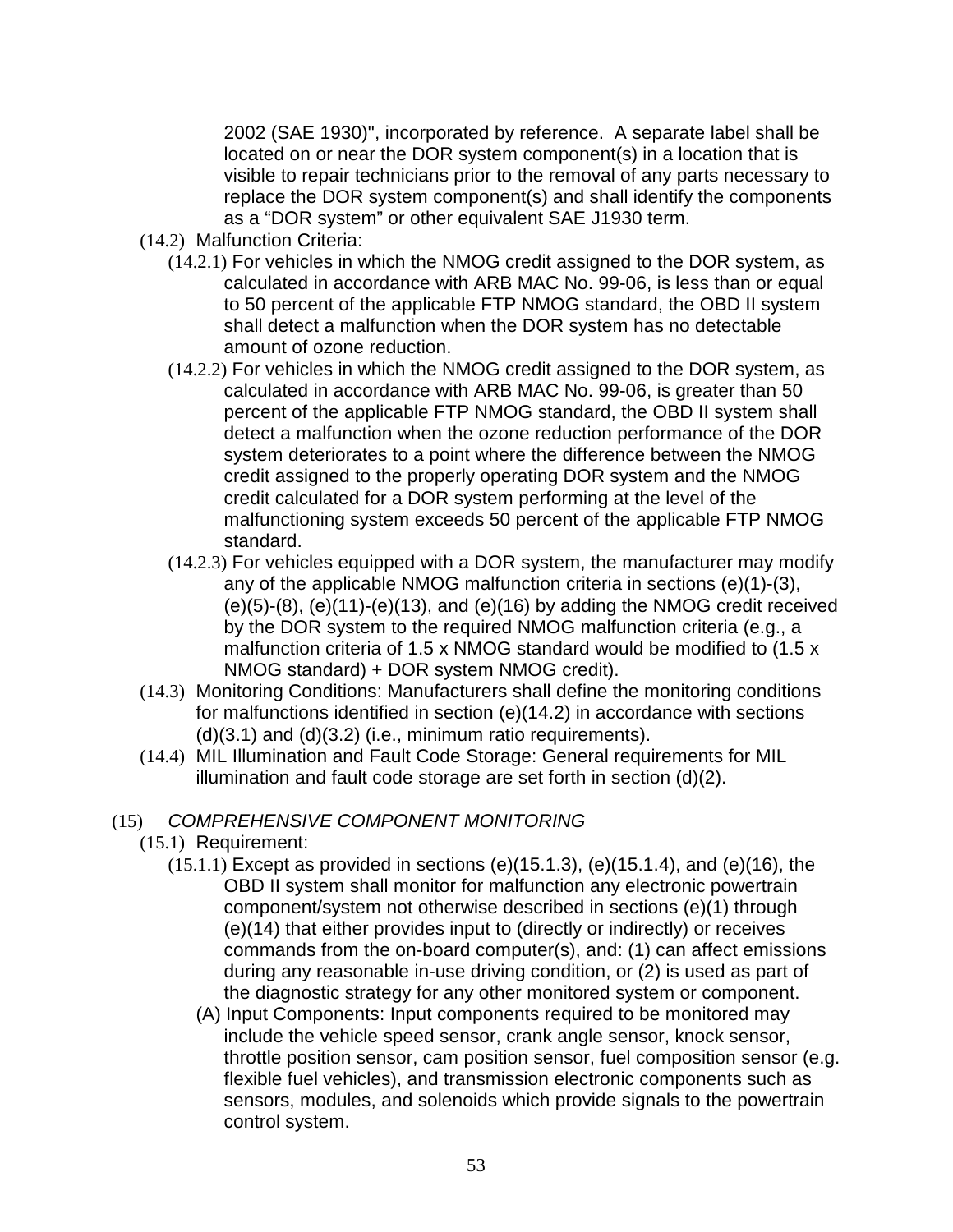- (B) Output Components/Systems: Output components/systems required to be monitored may include the idle speed control system, automatic transmission solenoids or controls, variable length intake manifold runner systems, supercharger or turbocharger electronic components, heated fuel preparation systems, and a warm-up catalyst bypass valve.
- (15.1.2) For purposes of criteria (1) in section (e)(15.1.1) above, the manufacturer shall determine whether a powertrain input or output component/system can affect emissions. If the Executive Officer reasonably believes that a manufacturer has incorrectly determined that a component/system cannot affect emissions, the Executive Officer shall require the manufacturer to provide emission data showing that the component/system, when malfunctioning and installed in a suitable test vehicle, does not have an emission effect. The Executive Officer may request emission data for any reasonable driving condition.
- (15.1.3) Manufacturers shall monitor for malfunction electronic powertrain input or output components/systems associated with an electronic transfer case, electronic power steering system, or other components that are driven by the engine and not related to the control of fueling, air handling, or emissions only if the component or system is used as part of the diagnostic strategy for any other monitored system or component.
- (15.1.4) Except as specified for hybrids in section (e)(15.1.5), manufacturers shall monitor for malfunction electronic powertrain input or output components/systems associated with components that only affect emissions by causing additional electrical load to the engine and are not related to the control of fueling, air handling, or emissions only if the component or system is used as part of the diagnostic strategy for any other monitored system or component.
- (15.1.5) For hybrids, manufacturers shall submit a plan to the Executive Officer for approval of the hybrid components determined by the manufacturer to be subject to monitoring in section (e)(15.1.1). In general, the Executive Officer shall approve the plan if it includes monitoring of all components/systems used as part of the diagnostic strategy for any other monitored system or component, monitoring of all energy input devices to the electrical propulsion system, monitoring of battery and charging system performance, monitoring of electric motor performance, and monitoring of regenerative braking performance.
- (15.2) Malfunction Criteria:
	- (15.2.1) Input Components:
		- (A) The OBD II system shall detect malfunctions of input components caused by a lack of circuit continuity, out of range values, and, where feasible, rationality faults. To the extent feasible, the rationality fault diagnostics shall verify that a sensor output is neither inappropriately high nor inappropriately low (e.g., "two-sided" diagnostics).
		- (B) To the extent feasible on all 2005 and subsequent model year vehicles, rationality faults shall be separately detected and store different fault codes than the respective lack of circuit continuity and out of range diagnostics. Additionally, input component lack of circuit continuity and out of range faults shall be separately detected and store different fault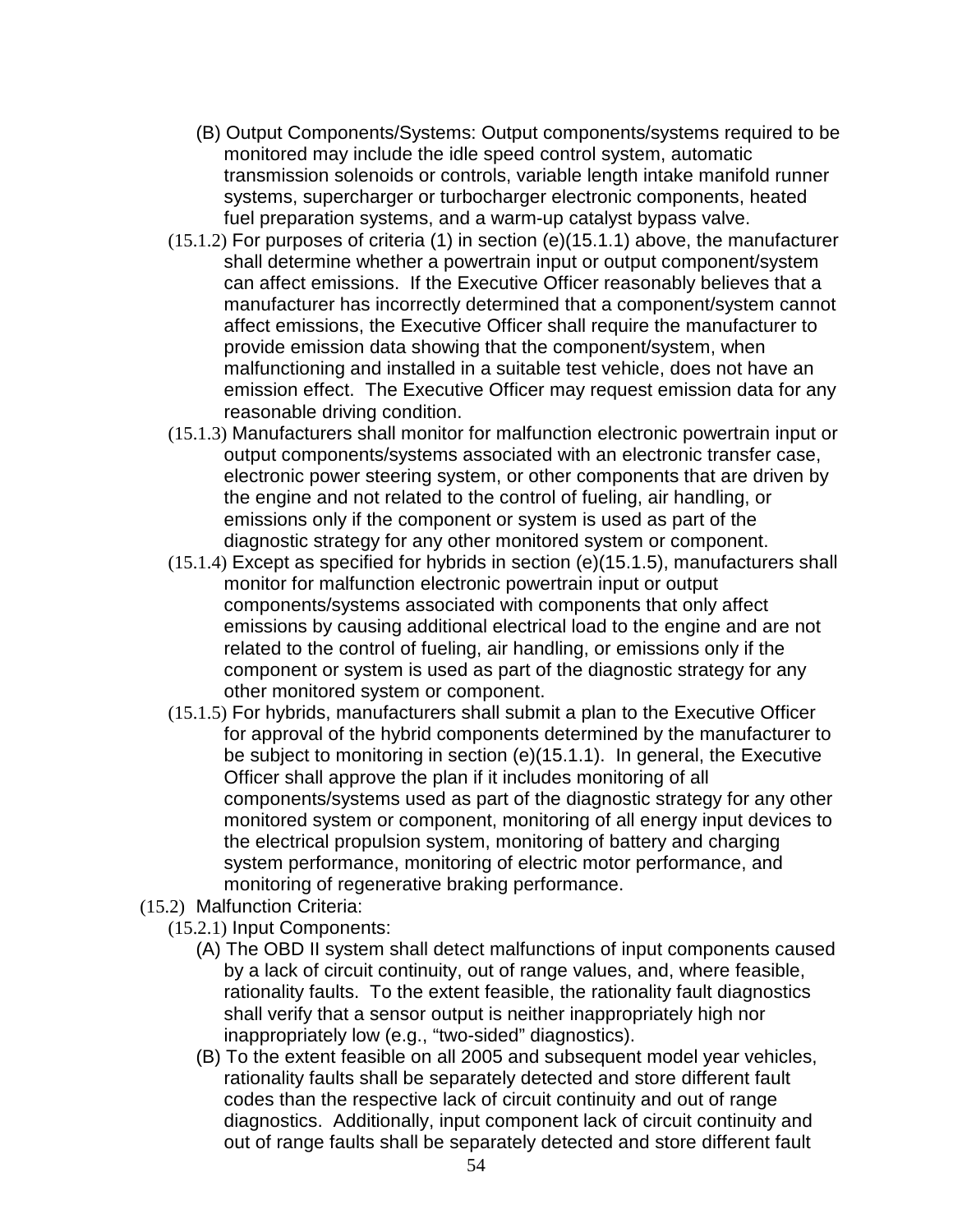codes for each distinct malfunction (e.g., out-of-range low, out-of-range high, open circuit, etc.). Manufacturers are not required to store separate fault codes for lack of circuit continuity faults that cannot be distinguished from other out-of-range circuit faults.

- (C) For vehicles that require precise alignment between the camshaft and the crankshaft, the OBD II system shall monitor the crankshaft position sensor(s) and camshaft position sensor(s) to verify proper alignment between the camshaft and crankshaft in addition to monitoring the sensors for circuit continuity and rationality malfunctions. Proper alignment monitoring between a camshaft and a crankshaft shall only be required in cases where both are equipped with position sensors. For 2006 through 2008 model year Low Emission Vehicle II applications and all 2009 and subsequent model year vehicles equipped with VVT systems and a timing belt or chain, the OBD II system shall detect a malfunction if the alignment between the camshaft and crankshaft is off by one or more cam/crank sprocket cogs (e.g., the timing belt/chain has slipped by one or more teeth/cogs). If a manufacturer demonstrates that a single tooth/cog misalignment cannot cause a measurable increase in emissions during any reasonable driving condition, the manufacturer shall detect a malfunction when the minimum number of teeth/cogs misalignment needed to cause a measurable emission increase has occurred. For the 2006 through 2009 model years only, a manufacturer may also request Executive Officer approval to use a larger threshold than one tooth/cog. The Executive Officer shall approve the request upon determining that the manufacturer has demonstrated that hardware modifications are necessary to meet the one tooth/cog threshold and that further software modifications are not able to reduce the larger threshold.
- (15.2.2) Output Components/Systems:
	- (A) The OBD II system shall detect a malfunction of an output component/system when proper functional response of the component and system to computer commands does not occur. If a functional check is not feasible, the OBD II system shall detect malfunctions of output components/systems caused by a lack of circuit continuity or circuit fault (e.g., short to ground or high voltage). For output component lack of circuit continuity faults and circuit faults, manufacturers are not required to store different fault codes for each distinct malfunction (e.g., open circuit, shorted low, etc.). Manufacturers are not required to activate an output component/system when it would not normally be active for the purposes of performing functional monitoring of output components/systems as required in section (e)(15).
	- (B) The idle speed control system shall be monitored for proper functional response to computer commands. For strategies based on deviation from target idle speed, a malfunction shall be detected when either of the following conditions occur:
		- (i) The idle speed control system cannot achieve the target idle speed within 200 revolutions per minute (rpm) above the target speed or 100 rpm below the target speed. The Executive Officer shall allow larger engine speed tolerances upon determining that a manufacturer has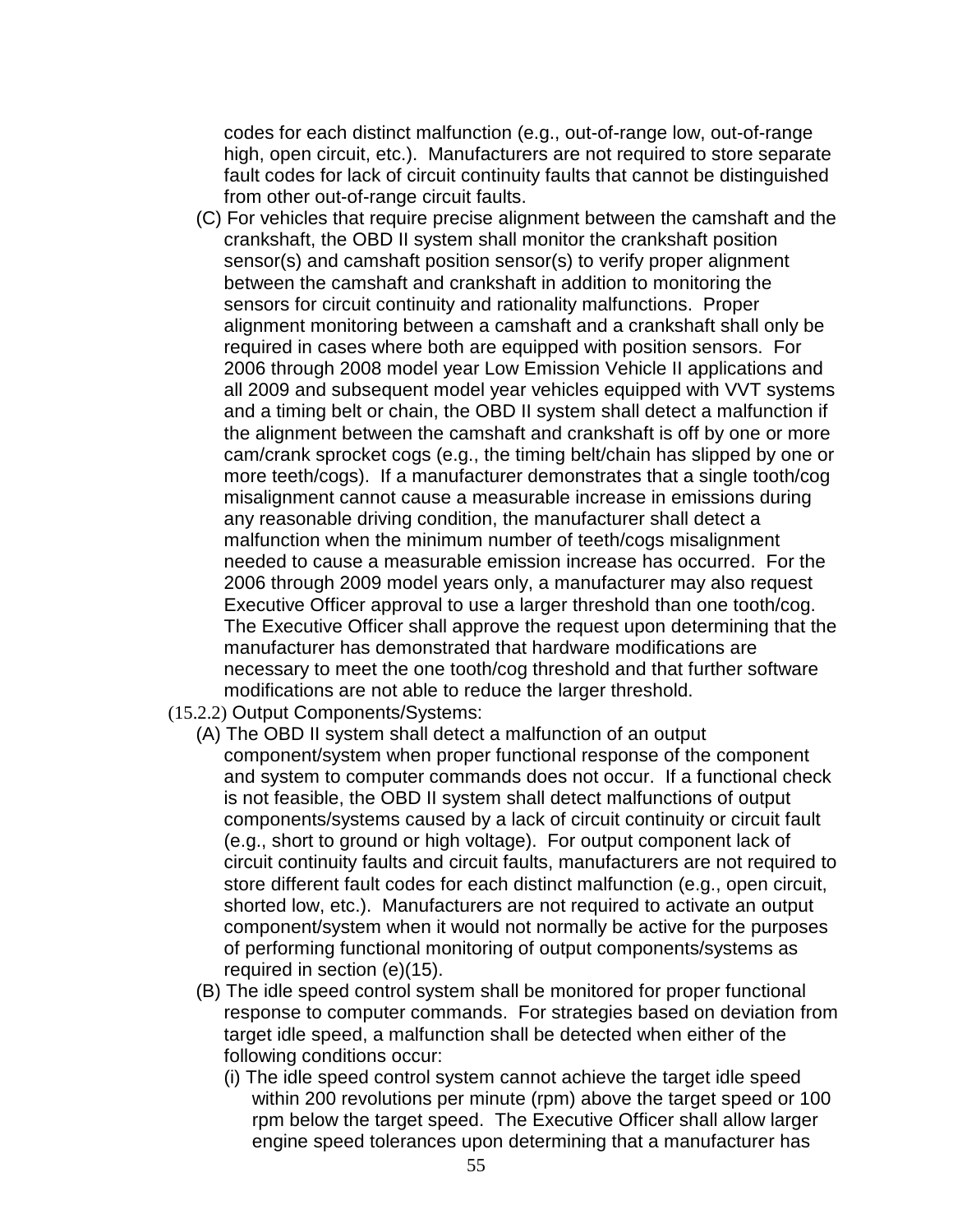submitted data and/or an engineering evaluation which demonstrate that the tolerances can be exceeded without a malfunction being present.

- (ii) The idle speed control system cannot achieve the target idle speed within the smallest engine speed tolerance range required by the OBD II system to enable any other monitor.
- (15.3) Monitoring Conditions:
	- (15.3.1) Input Components:
		- (A) Except as provided in section (e)(15.3.1)(C), input components shall be monitored continuously for proper range of values and circuit continuity.
		- (B) For rationality monitoring (where applicable):
			- (i) For 2004 model year vehicles, manufacturers shall define the monitoring conditions for detecting malfunctions in accordance with section (d)(3.1).
			- (ii) For 2005 and subsequent model year vehicles, manufacturers shall define the monitoring conditions for detecting malfunctions in accordance with sections  $(d)(3.1)$  and  $(d)(3.2)$  (i.e., minimum ratio requirements), with the exception that rationality monitoring shall occur every time the monitoring conditions are met during the driving cycle in lieu of once per driving cycle as required in section (d)(3.1.2).
		- (C) A manufacturer may request Executive Officer approval to disable continuous input component proper range of values or circuit continuity monitoring when a malfunction cannot be distinguished from other effects. The Executive Officer shall approve the disablement upon determining that the manufacturer has submitted test data and/or documentation that demonstrate a properly functioning input component cannot be distinguished from a malfunctioning input component and that the disablement interval is limited only to that necessary for avoiding false detection.
	- (15.3.2) Output Components/Systems:
		- (A) Except as provided in section (e)(15.3.2)(D), monitoring for circuit continuity and circuit faults shall be conducted continuously.
		- (B) Except as provided in section (e)(15.3.2)(C), for functional monitoring, manufacturers shall define the monitoring conditions for detecting malfunctions in accordance with sections (d)(3.1) and (d)(3.2) (i.e., minimum ratio requirements).
		- (C) For the idle speed control system on all 2005 and subsequent model year vehicles, manufacturers shall define the monitoring conditions for functional monitoring in accordance with sections (d)(3.1) and (d)(3.2) (i.e., minimum ratio requirements), with the exception that functional monitoring shall occur every time the monitoring conditions are met during the driving cycle in lieu of once per driving cycle as required in section (d)(3.1.2).
		- (D) A manufacturer may request Executive Officer approval to disable continuous output component circuit continuity or circuit fault monitoring when a malfunction cannot be distinguished from other effects. The Executive Officer shall approve the disablement upon determining that the manufacturer has submitted test data and/or documentation that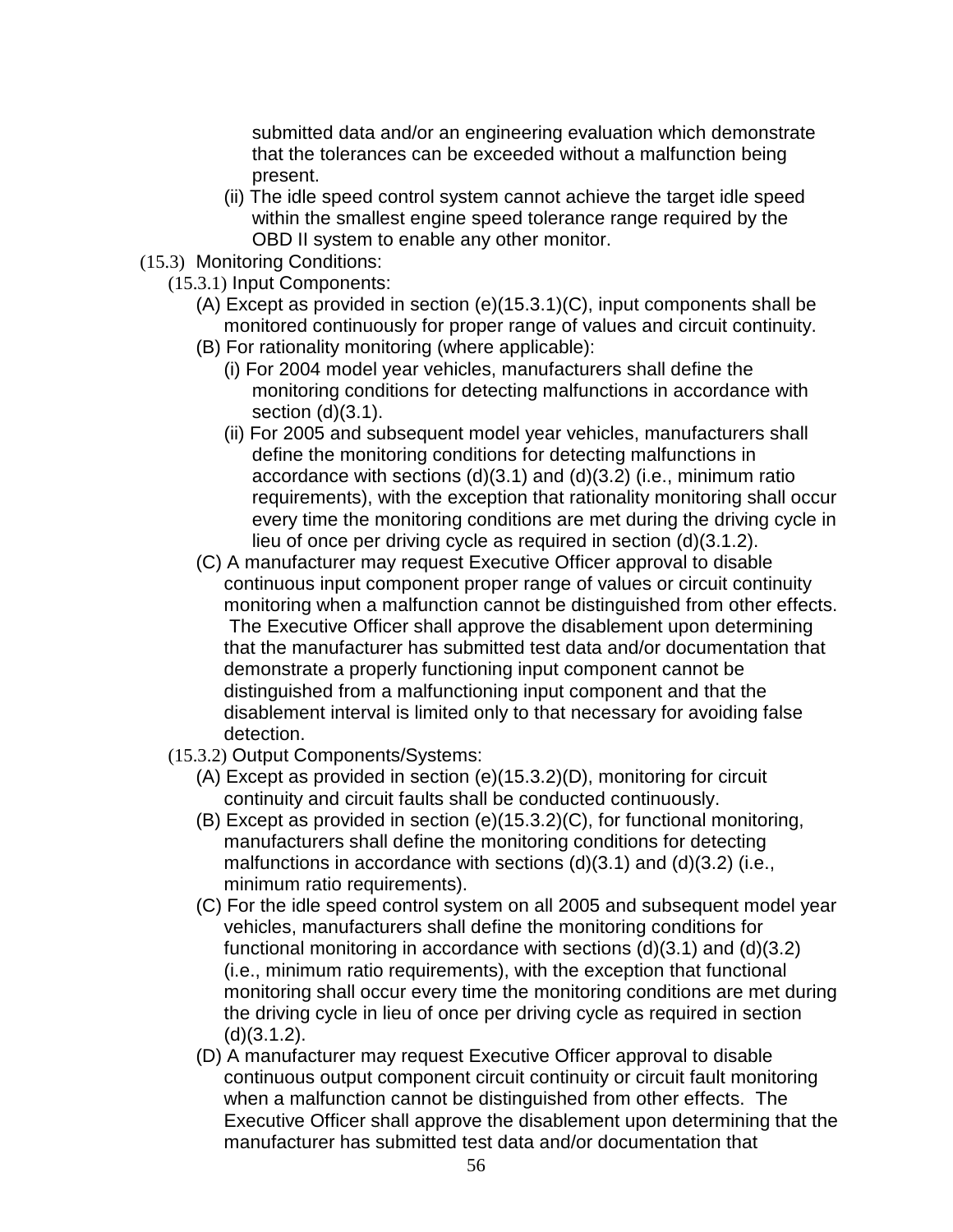demonstrate a properly functioning output component cannot be distinguished from a malfunctioning output component and that the disablement interval is limited only to that necessary for avoiding false detection.

- (15.4) MIL Illumination and Fault Code Storage:
	- (15.4.1) Except as provided in section (e)(15.4.2) below, general requirements for MIL illumination and fault code storage are set forth in section (d)(2).
	- (15.4.2) Exceptions to general requirements for MIL illumination. MIL illumination is not required in conjunction with storing a confirmed fault code for any comprehensive component if:
		- (A) the component or system, when malfunctioning, could not cause vehicle emissions to increase by:
			- (i) 25 percent or more for PC/LDT SULEV II vehicles, or
			- (ii) 15 percent or more for all other vehicles, and
		- (B) the component or system is not used as part of the diagnostic strategy for any other monitored system or component.
	- (15.4.3) For purposes of determining the emission increase in section (e)(15.4.2)(A), the manufacturer shall request Executive Officer approval of the test cycle/vehicle operating conditions for which the emission increase will be determined. Executive Officer approval shall be granted upon determining that the manufacturer has submitted data and/or engineering evaluation that demonstrate that the testing conditions represent in-use driving conditions where emissions are likely to be most affected by the malfunctioning component. For purposes of determining whether the specified percentages in section (e)(15.4.2)(A) are exceeded, if the approved testing conditions are comprised of an emission test cycle with an emission standard, the measured increase shall be compared to a percentage of the emission standard (e.g., if the increase is equal to or more than 15 percent of the emission standard for that test cycle). If the approved testing conditions are comprised of a test cycle or vehicle operating condition that does not have an emission standard, the measured increase shall be calculated as a percentage of the baseline test (e.g., if the increase from a back-to-back test sequence between normal and malfunctioning condition is equal to or more than 15 percent of the baseline test results from the normal condition).
- (16) OTHER EMISSION CONTROL OR SOURCE SYSTEM MONITORING
	- (16.1) Requirement: For other emission control or source systems that are: (1) not identified or addressed in sections (e)(1) through (e)(15) (e.g., hydrocarbon traps, homogeneous charge compression ignition (HCCI) controls, NOx storage devices, fuel-fired passenger compartment heaters, etc.), or (2) identified or addressed in section (e)(15) but not corrected or compensated for by the adaptive fuel control system (e.g., swirl control valves), manufacturers shall submit a plan for Executive Officer approval of the monitoring strategy, malfunction criteria, and monitoring conditions prior to introduction on a production vehicle intended for sale in California. Executive Officer approval shall be based on the effectiveness of the monitoring strategy, the malfunction criteria utilized, the monitoring conditions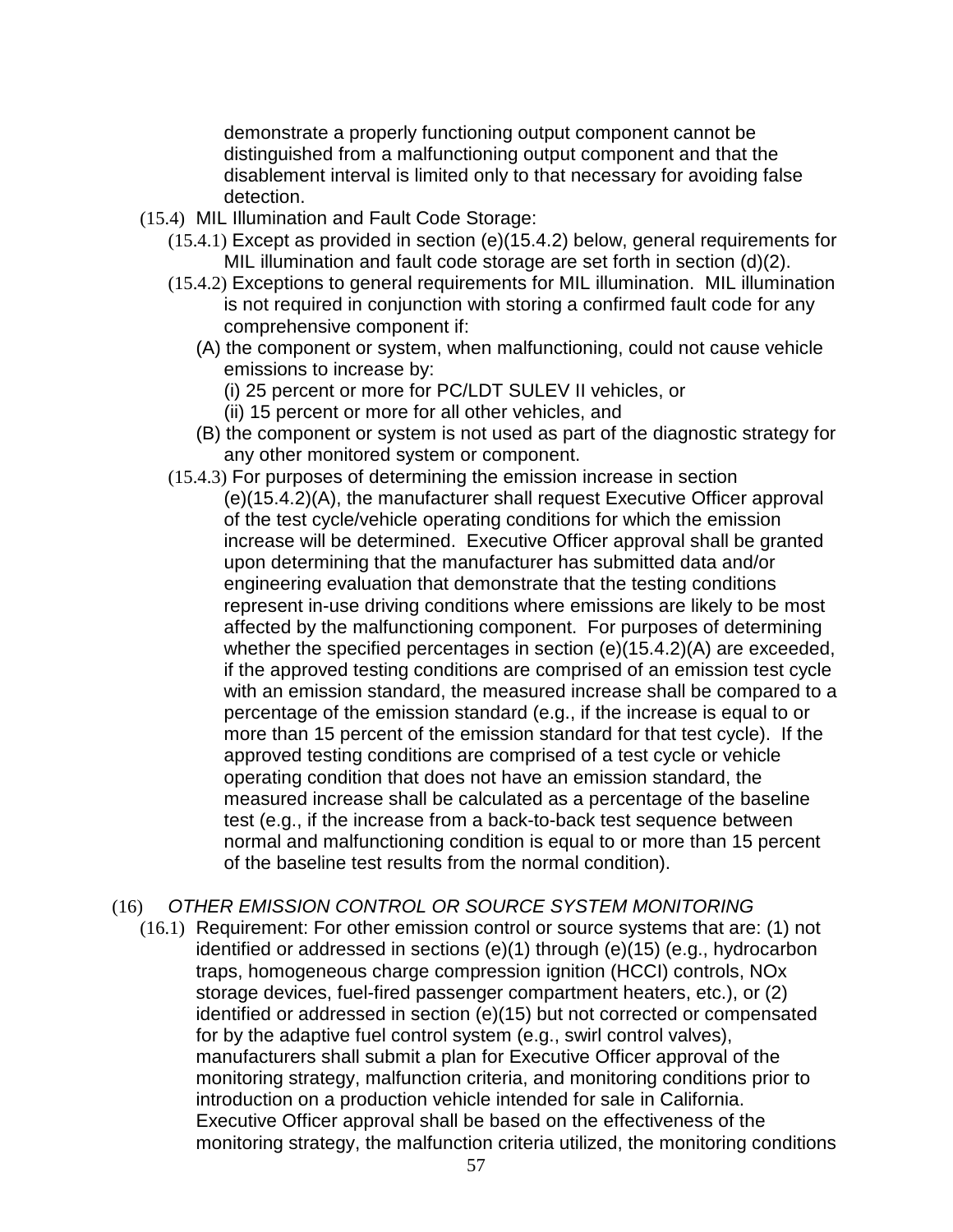required by the diagnostic, and, if applicable, the determination that the requirements of section (e)(16.3) below are satisfied.

- (16.2) For purposes of section (e)(16), emission source systems are components or devices that emit pollutants subject to vehicle evaporative and exhaust emission standards (e.g., NMOG, CO, NOx, PM, etc.) and include nonelectronic components and non-powertrain components (e.g., fuel-fired passenger compartment heaters, on-board reformers, etc.).
- (16.3) Except as provided below in this paragraph, for 2005 and subsequent model year vehicles that utilize emission control systems that alter intake air flow or cylinder charge characteristics by actuating valve(s), flap(s), etc. in the intake air delivery system (e.g., swirl control valve systems), the manufacturers, in addition to meeting the requirements of section (e)(16.1) above, may elect to have the OBD II system monitor the shaft to which all valves in one intake bank are physically attached in lieu of monitoring the intake air flow, cylinder charge, or individual valve(s)/flap(s) for proper functional response. For nonmetal shafts or segmented shafts, the monitor shall verify all shaft segments for proper functional response (e.g., by verifying the segment or portion of the shaft furthest from the actuator properly functions). For systems that have more than one shaft to operate valves in multiple intake banks, manufacturers are not required to add more than one set of detection hardware (e.g., sensor, switch, etc.) per intake bank to meet this requirement. Vehicles utilizing these emission control systems designed and certified for 2004 or earlier model year vehicles and carried over to the 2005 through 2009 model year shall not be required to meet the provisions of section (e)(16.3) until the engine or intake air delivery system is redesigned.

## (17) EXCEPTIONS TO MONITORING REQUIREMENTS

- (17.1) Except as provided in sections (e)(17.1.1) through (17.1.3) below, upon request of a manufacturer or upon the best engineering judgment of the ARB, the Executive Officer may revise the emission threshold for a malfunction on any diagnostic required in section (e) if the most reliable monitoring method developed requires a higher threshold to prevent significant errors of commission in detecting a malfunction.
	- (17.1.1) For PC/LDT SULEV II vehicles, the Executive Officer shall approve a malfunction criteria of 2.5 times the applicable FTP standards in lieu of 1.5 wherever required in section (e).
	- (17.1.2) For 2004 model year PC/LDT SULEV II vehicles only, the Executive Officer shall approve monitors with thresholds that exceed 2.5 times the applicable FTP standard if the manufacturer demonstrates that a higher threshold is needed given the state of development of the vehicle and that the malfunction criteria and monitoring approach and technology (e.g., fuel system limits, percent misfire, monitored catalyst volume, etc.) are at least as stringent as comparable ULEV (not ULEV II) vehicles.
	- (17.1.3) For vehicles certified to Federal Bin 3 or Bin 4 emission standards, manufacturers shall utilize the ULEV II vehicle NMOG and CO malfunction criteria (e.g., 1.5 times the Bin 3 or Bin 4 NMOG and CO standards) and the PC/LDT SULEV II vehicle NOx malfunction criteria (e.g., 2.5 times the Bin 3 or Bin 4 NOx standards).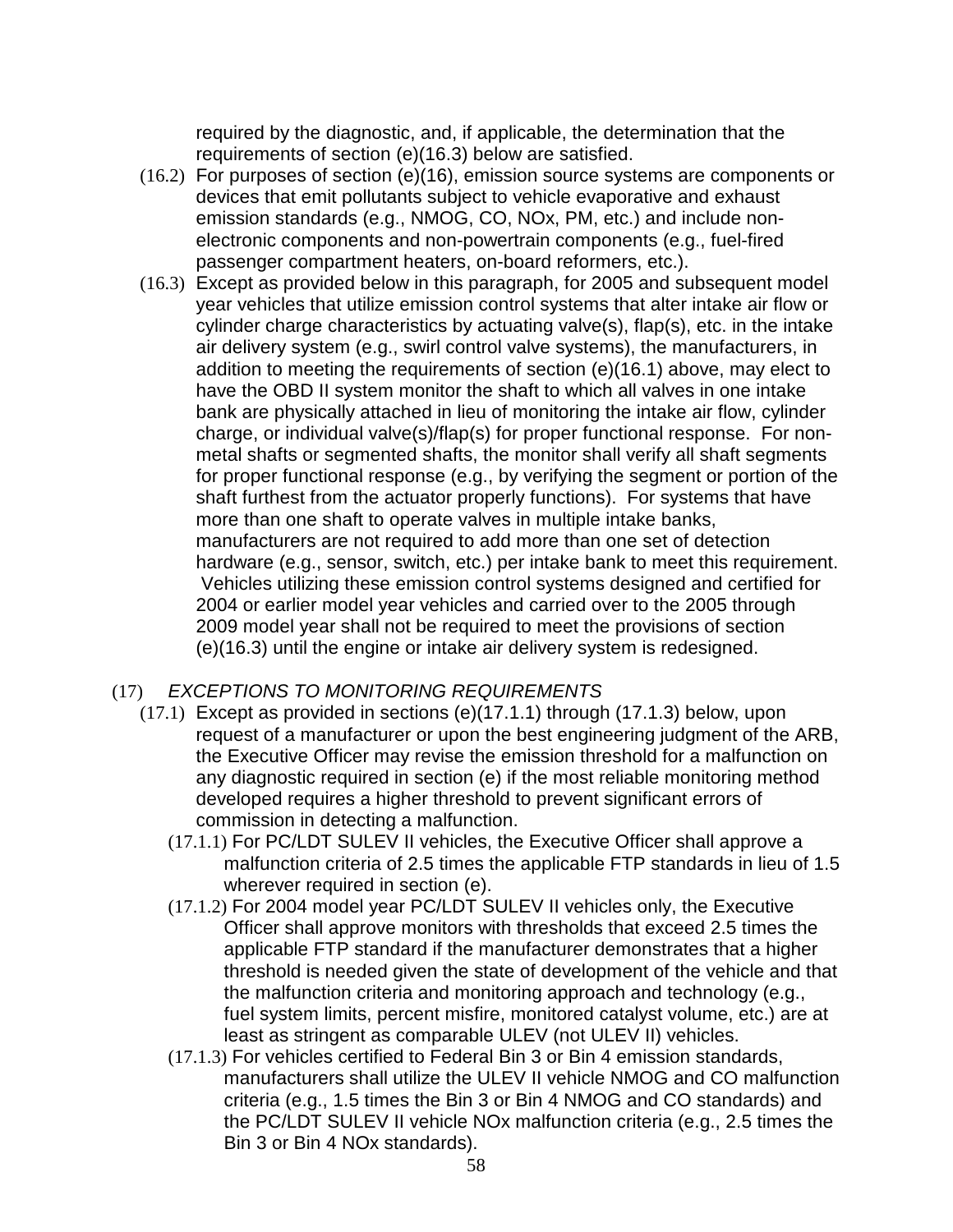- (17.1.4) For medium-duty vehicles certified to an engine dynamometer tailpipe emission standard, the manufacturer shall request Executive Officer approval of a malfunction criterion that is equivalent to that proposed for each monitor in section (e). The Executive Officer shall approve the request upon finding that the manufacturer has used good engineering judgment in determining the equivalent malfunction criterion and that the criterion will provide for similar timeliness in detection of malfunctioning components.
- (17.2) Whenever the requirements in section (e) of this regulation require a manufacturer to meet a specific phase-in schedule (e.g., (e)(11) cold start emission reduction strategy monitoring requires 30 percent in 2006 model year, 60 percent in 2007 model year, and 100 percent in 2008 model year):
	- (17.2.1) The phase-in percentages shall be based on the manufacturer's projected sales volume for all vehicles subject to the requirements of title 13, CCR section 1968.2 unless specifically stated otherwise in section (e).
	- (17.2.2) Manufacturers may use an alternate phase-in schedule in lieu of the required phase-in schedule if the alternate phase-in schedule provides for equivalent compliance volume as defined in section (c) except as specifically noted for the phase in of in-use monitor performance ratio monitoring conditions in section (d)(3.2).
	- (17.2.3) Small volume manufacturers may use an alternate phase-in schedule in accordance with section (e)(17.2.2) in lieu of the required phase-in schedule or may meet the requirement on all vehicles by the final year of the phase-in in lieu of meeting the specific phase-in requirements for each model year (e.g., in the example in section (e)(17.2), small volume manufacturers are required to meet 100 percent in the 2008 model year for cold start emission reduction strategy monitoring, but not 30 percent in the 2006 model year or 60 percent in the 2007 model year).
- (17.3) Manufacturers may request Executive Officer approval to disable an OBD II system monitor at ambient temperatures below twenty degrees Fahrenheit (20°F) (low ambient temperature conditions may be determined based on intake air or engine coolant temperature) or at elevations above 8000 feet above sea level. The Executive Officer shall approve the request upon determining that the manufacturer has provided data and/or an engineering evaluation that demonstrate that monitoring during the conditions would be unreliable. A manufacturer may further request, and the Executive Officer shall approve, that an OBD II system monitor be disabled at other ambient temperatures upon determining that the manufacturer has demonstrated with data and/or an engineering evaluation that misdiagnosis would occur at the ambient temperatures because of its effect on the component itself (e.g., component freezing).
- (17.4) Manufacturers may request Executive Officer approval to disable monitoring systems that can be affected by low fuel level or running out of fuel (e.g., misfire detection) when the fuel level is 15 percent or less of the nominal capacity of the fuel tank. The Executive Officer shall approve the request upon determining that the manufacturer has submitted data and/or an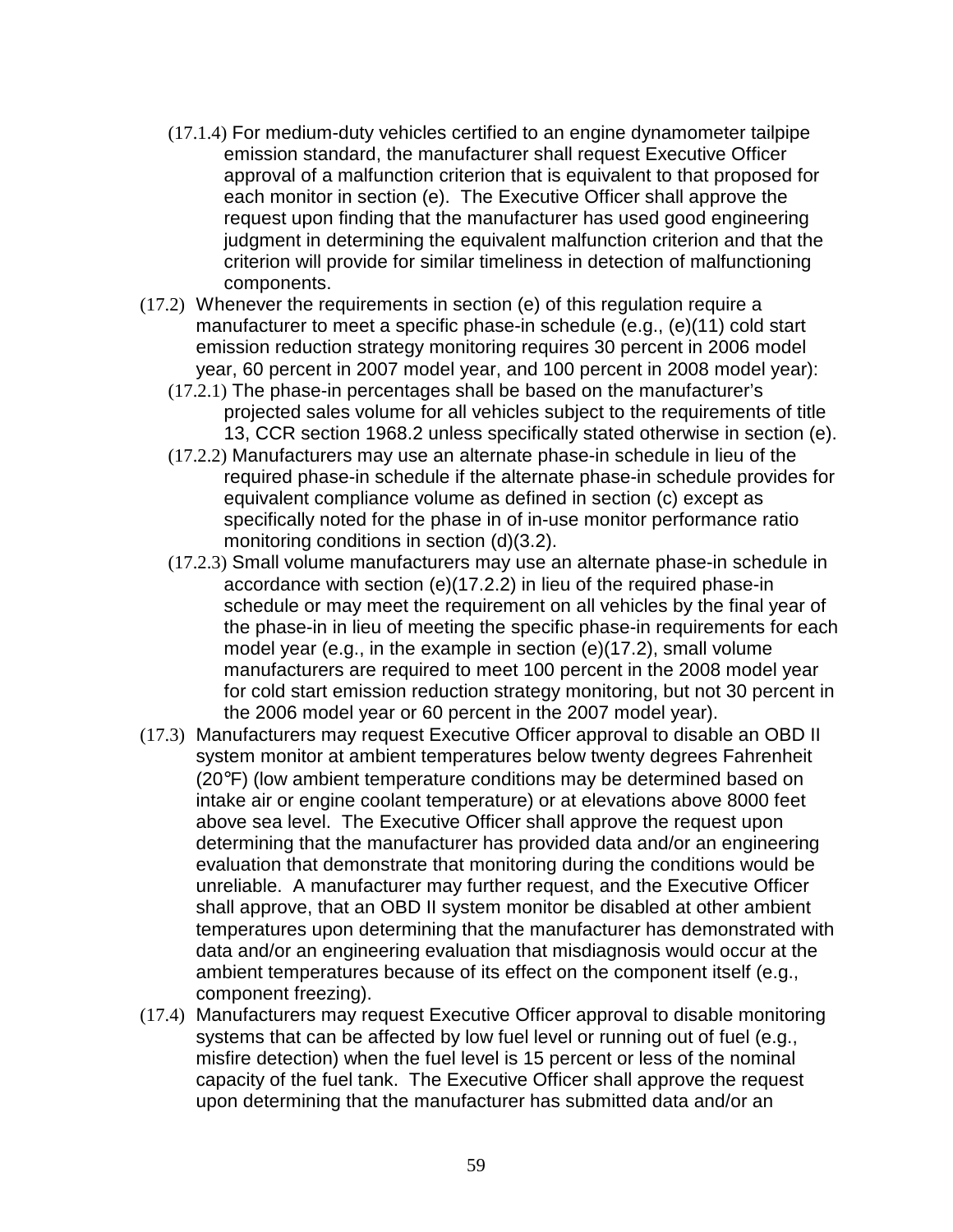engineering evaluation that demonstrate that monitoring at the fuel levels would be unreliable.

- (17.5) Manufacturers may disable monitoring systems that can be affected by vehicle battery or system voltage levels.
	- (17.5.1) For monitoring systems affected by low vehicle battery or system voltages, manufacturers may disable monitoring systems when the battery or system voltage is below 11.0 Volts. Manufacturers may request Executive Officer approval to utilize a voltage threshold higher than 11.0 Volts to disable system monitoring. The Executive Officer shall approve the request upon determining that the manufacturer has submitted data and/or an engineering evaluation that demonstrate that monitoring at the voltages would be unreliable and that either operation of a vehicle below the disablement criteria for extended periods of time is unlikely or the OBD II system monitors the battery or system voltage and will detect a malfunction at the voltage used to disable other monitors.
	- (17.5.2) For monitoring systems affected by high vehicle battery or system voltages, manufacturers may request Executive Officer approval to disable monitoring systems when the battery or system voltage exceeds a manufacturer-defined voltage. The Executive Officer shall approve the request upon determining that the manufacturer has submitted data and/or an engineering evaluation that demonstrate that monitoring above the manufacturer-defined voltage would be unreliable and that either the electrical charging system/alternator warning light is illuminated (or voltage gauge is in the "red zone") or that the OBD II system monitors the battery or system voltage and will detect a malfunction at the voltage used to disable other monitors.
- (17.6) A manufacturer may disable affected monitoring systems in vehicles designed to accommodate the installation of Power Take-Off (PTO) units (as defined in section (c)), provided disablement occurs only while the PTO unit is active, and the OBD II readiness status is cleared by the on-board computer (i.e., all monitors set to indicate "not complete") while the PTO unit is activated (see section (g)(4.1)). If the disablement occurs, the readiness status may be restored to its state prior to PTO activation when the disablement ends.
- (17.7) A manufacturer may request Executive Officer approval to disable affected monitoring systems in vehicles equipped with tire pressure monitoring systems that cause a vehicle to enter a default mode of operation (e.g., reduced top speed) when a tire pressure problem is detected. The Executive Officer shall approve the request upon determining that the manufacturer has submitted data and/or an engineering evaluation that demonstrate that the default mode can affect monitoring system performance, that the tire pressure monitoring system will likely result in action by the consumer to correct the problem, and that the disablement will not prevent or hinder effective testing in an Inspection and Maintenance program.
- (17.8) Whenever the requirements in section (e) of this regulation require monitoring "to the extent feasible", the manufacturer shall submit its proposed monitor(s) for Executive Officer approval. The Executive Officer shall approve the proposal upon determining that the proposed monitor(s) meets the criteria of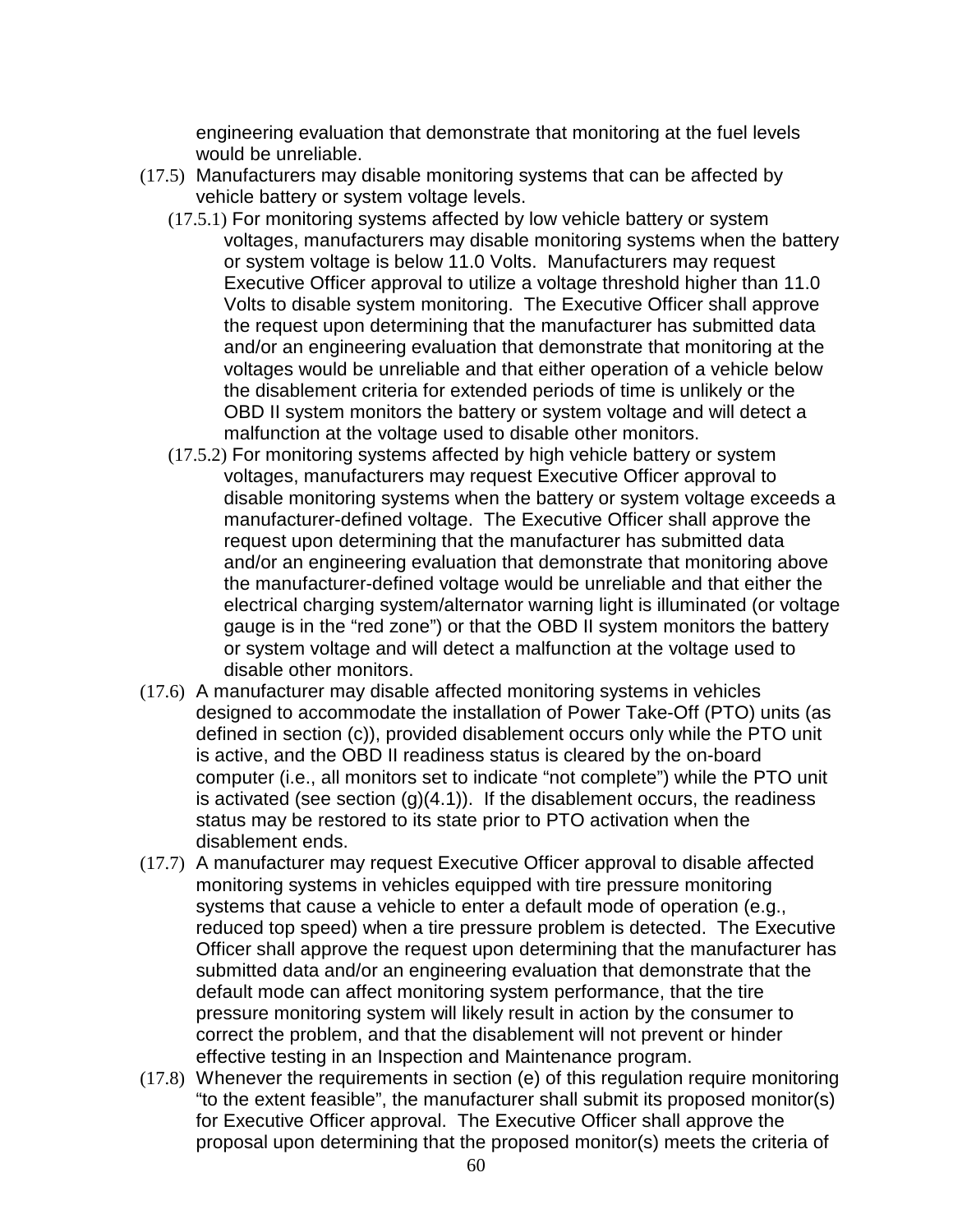"to the extent feasible" by considering the best available monitoring technology to the extent that it is known or should have been known to the manufacturer and given the limitations of the manufacturer's existing hardware, the extent and degree to which the monitoring requirements are met in full, the limitations of monitoring necessary to prevent significant errors of commission and omission, and the extent to which the manufacturer has considered and pursued alternative monitoring concepts to meet the requirements in full. The manufacturer's consideration and pursuit of alternative monitoring concepts shall include evaluation of other modifications to the proposed monitor(s), the monitored components themselves, and other monitors that use the monitored components (e.g., altering other monitors to lessen the sensitivity and reliance on the component or characteristic of the component subject to the proposed monitor(s)).

- (17.9) For 2004 model year vehicles certified to run on alternate fuels, manufacturers may request the Executive Officer to waive specific monitoring requirements in section (e) for which monitoring may not be reliable with respect to the use of alternate fuels. The Executive Officer shall grant the request upon determining that the manufacturer has demonstrated that the use of the alternate fuel could cause false illumination of the MIL even when using the best available monitoring technologies.
- (17.10) For 2004 model year vehicles only, wherever the requirements of section (e) reflect a substantive change from the requirements of title 13, CCR section 1968.1(b) for 2003 model year vehicles, the manufacturer may request Executive Officer approval to continue to use the requirements of section 1968.1 in lieu of the requirements of section (e). The Executive Officer shall approve the request upon determining that the manufacturer has submitted data and/or engineering evaluation that demonstrate that software or hardware changes would be required to comply with the requirements of section (e) and that the system complies with the requirements of section 1968.1(b).
- (f) MONITORING REQUIREMENTS FOR DIESEL/COMPRESSION-IGNITION ENGINES.
- (1) NON-METHANE HYDROCARBON (NMHC) CONVERTING CATALYST **MONITORING** 
	- (1.1) Requirement: The OBD II system shall monitor the NMHC converting catalyst(s) for proper NMHC conversion capability. For vehicles equipped with catalyzed PM filters that convert NMHC emissions, the catalyst function of the PM filter shall be monitored in accordance with the PM filter requirements in section (f)(9).
	- (1.2) Malfunction Criteria:
		- $(1.2.1)$  For purposes of section  $(f)(1)$ , each catalyst in a series configuration that converts NMHC shall be monitored either individually or in combination with others.
		- (1.2.2) Conversion Efficiency:
			- (A) The OBD II system shall detect an NMHC catalyst malfunction when the catalyst conversion capability decreases to the point that NMHC emissions exceed: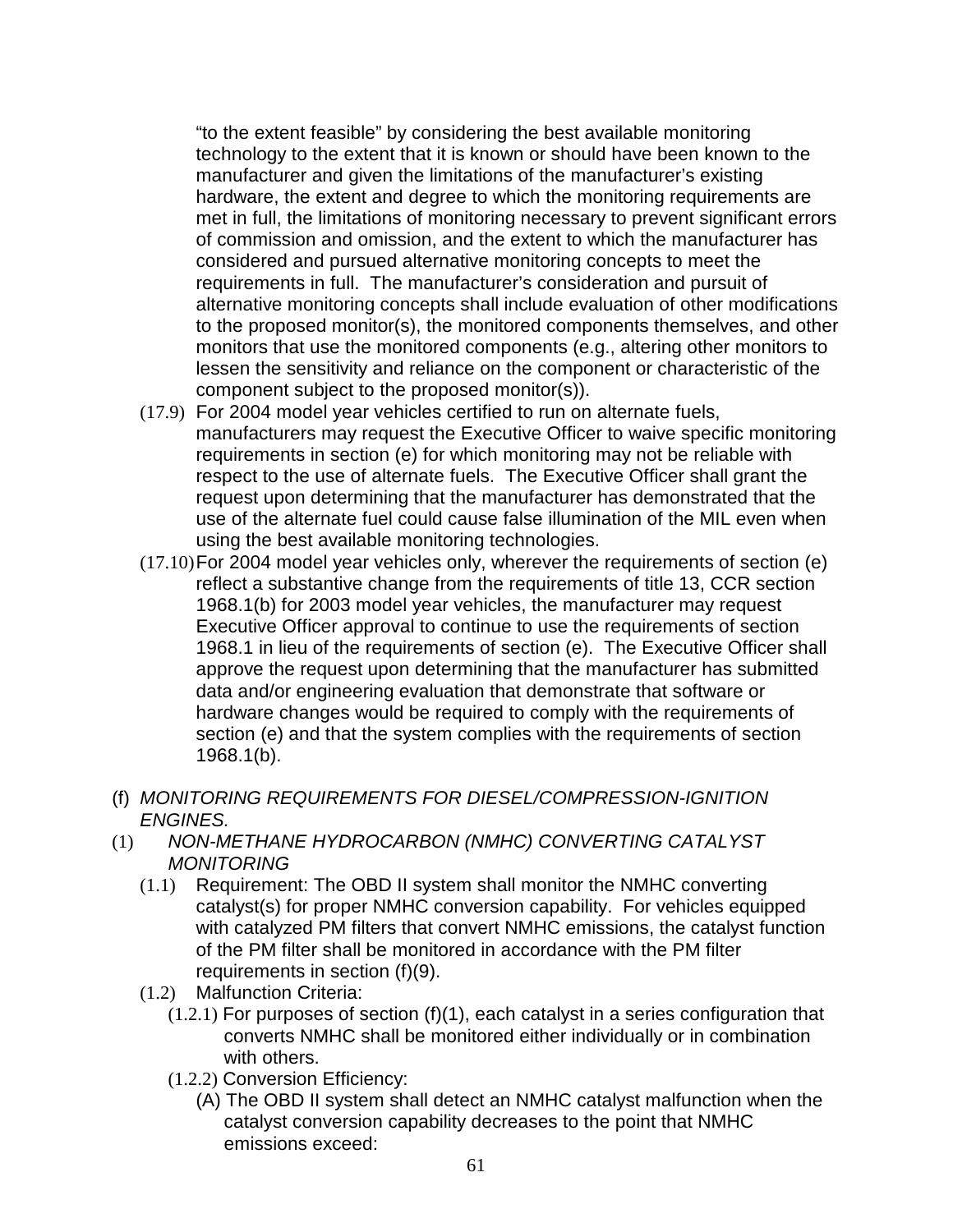- (i) For passenger cars, light-duty trucks, and MDPVs certified to a chassis dynamometer tailpipe emission standard:
	- a. 5.0 times the applicable FTP standards for 2004 through 2009 model year vehicles;
	- b. 3.0 times the applicable FTP standards for 2010 through 2012 model year vehicles; and
	- c. 1.75 times the applicable FTP standards for 2013 and subsequent model year vehicles.
- (ii) For medium-duty vehicles (including MDPVs) certified to an engine dynamometer tailpipe emission standard:
	- a. 2.5 times the applicable standards for 2007 through 2012 model year vehicles; and
	- b. 2.0 times the applicable standards for 2013 and subsequent model year vehicles.
- (B) Except as provided below in section (f)(1.2.2)(C), if no failure or deterioration of the catalyst NMHC conversion capability could result in NMHC emissions exceeding the applicable malfunction criteria of section (f)(1.2.2)(A), the OBD II system shall detect a malfunction when the catalyst has no detectable amount of NMHC conversion capability.
- (C) For 2004 through 2009 model year vehicles, a manufacturer may request to be exempted from the requirements for NMHC catalyst conversion efficiency monitoring. The Executive Officer shall approve the request upon determining that the manufacturer has demonstrated, through data and/or engineering evaluation, that the average FTP test NMHC conversion efficiency of the system is less than 30 percent (i.e., the cumulative NMHC emissions measured at the outlet of the catalyst are more than 70 percent of the cumulative engine-out NMHC emissions measured at the inlet of the catalyst(s)).
- (1.2.3) Other Aftertreatment Assistance Functions. Additionally, for 2010 and subsequent model year vehicles, the catalyst(s) shall be monitored for other aftertreatment assistance functions:
	- (A) For catalysts used to generate an exotherm to assist PM filter regeneration, the OBD II system shall detect a malfunction when the catalyst is unable to generate a sufficient exotherm to achieve regeneration of the PM filter.
	- (B) For catalysts used to generate a feedgas constituency to assist SCR systems (e.g., to increase  $NO<sub>2</sub>$  concentration upstream of an SCR system), the OBD II system shall detect a malfunction when the catalyst is unable to generate the necessary feedgas constituents for proper SCR system operation.
	- (C) For catalysts located downstream of a PM filter and used to convert NMHC emissions during PM filter regeneration, the OBD II system shall detect a malfunction when the catalyst has no detectable amount of NMHC conversion capability.
	- (D) For catalysts located downstream of an SCR system and used to prevent ammonia slip, the OBD II system shall detect a malfunction when the catalyst has no detectable amount of NMHC, CO, NOx, or PM conversion capability. Monitoring of the catalyst shall not be required if there is no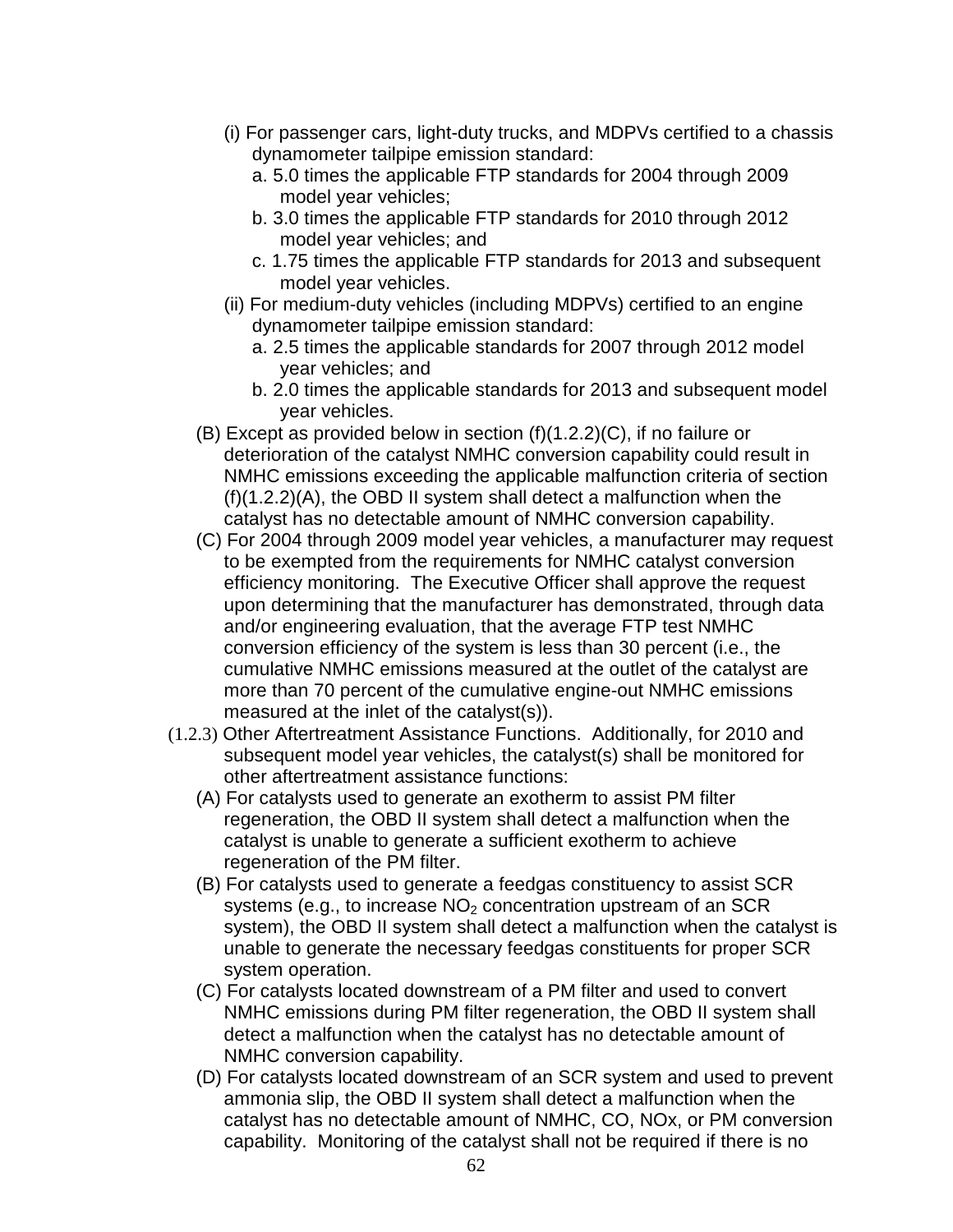measurable emission impact on the criteria pollutants (i.e., NMHC, CO, NOx, and PM) during any reasonable driving condition where the catalyst is most likely to affect criteria pollutants (e.g., during conditions most likely to result in ammonia generation or excessive reductant delivery).

- (1.2.4) Catalyst System Aging and Monitoring
	- (A) For purposes of determining the catalyst malfunction criteria in sections (f)(1.2.2) and (1.2.3) for individually monitored catalysts, the manufacturer shall use a catalyst(s) deteriorated to the malfunction criteria using methods established by the manufacturer to represent real world catalyst deterioration under normal and malfunctioning engine operating conditions. If the catalyst system contains catalysts in parallel (e.g., a two bank exhaust system where each bank has its own catalyst), the malfunction criteria shall be determined with the "parallel" catalysts equally deteriorated.
	- (B) For purposes of determining the catalyst malfunction criteria in sections (f)(1.2.2) and (1.2.3) for catalysts monitored in combination with others, the manufacturer shall submit a catalyst system aging and monitoring plan to the Executive Officer for review and approval. The plan shall include the description, emission control purpose, and location of each component, the monitoring strategy for each component and/or combination of components, and the method for determining the malfunction criteria of sections (f)(1.2.2) and (1.2.3) including the deterioration/aging process. If the catalyst system contains catalysts in parallel (e.g., a two bank exhaust system where each bank has its own catalyst), the malfunction criteria shall be determined with the "parallel" catalysts equally deteriorated. Executive Officer approval of the plan shall be based on the representativeness of the aging to real world catalyst system component deterioration under normal and malfunctioning engine operating conditions, the effectiveness of the method used to determine the malfunction criteria of section (f)(1.2), the ability of the component monitor(s) to pinpoint the likely area of malfunction and ensure the correct components are repaired/replaced in-use, and the ability of the component monitor(s) to accurately verify that each catalyst component is functioning as designed and as required in sections (f)(1.2.2) and (1.2.3).
- (1.3) Monitoring Conditions:
	- (1.3.1) Manufacturers shall define the monitoring conditions for malfunctions identified in sections (f)(1.2.2) and (1.2.3) in accordance with sections (d)(3.1) and (d)(3.2) (i.e., minimum ratio requirements). For purposes of tracking and reporting as required in section (d)(3.2.2), all monitors used to detect malfunctions identified in sections (f)(1.2.2) and (1.2.3) shall be tracked separately but reported as a single set of values as specified in section (d)(5.2.2).
- (1.4) MIL Illumination and Fault Code Storage:
	- (1.4.1) General requirements for MIL illumination and fault code storage are set forth in section (d)(2).
	- (1.4.2) The monitoring method for the catalyst(s) shall be capable of detecting all instances, except diagnostic self-clearing, when a catalyst fault code has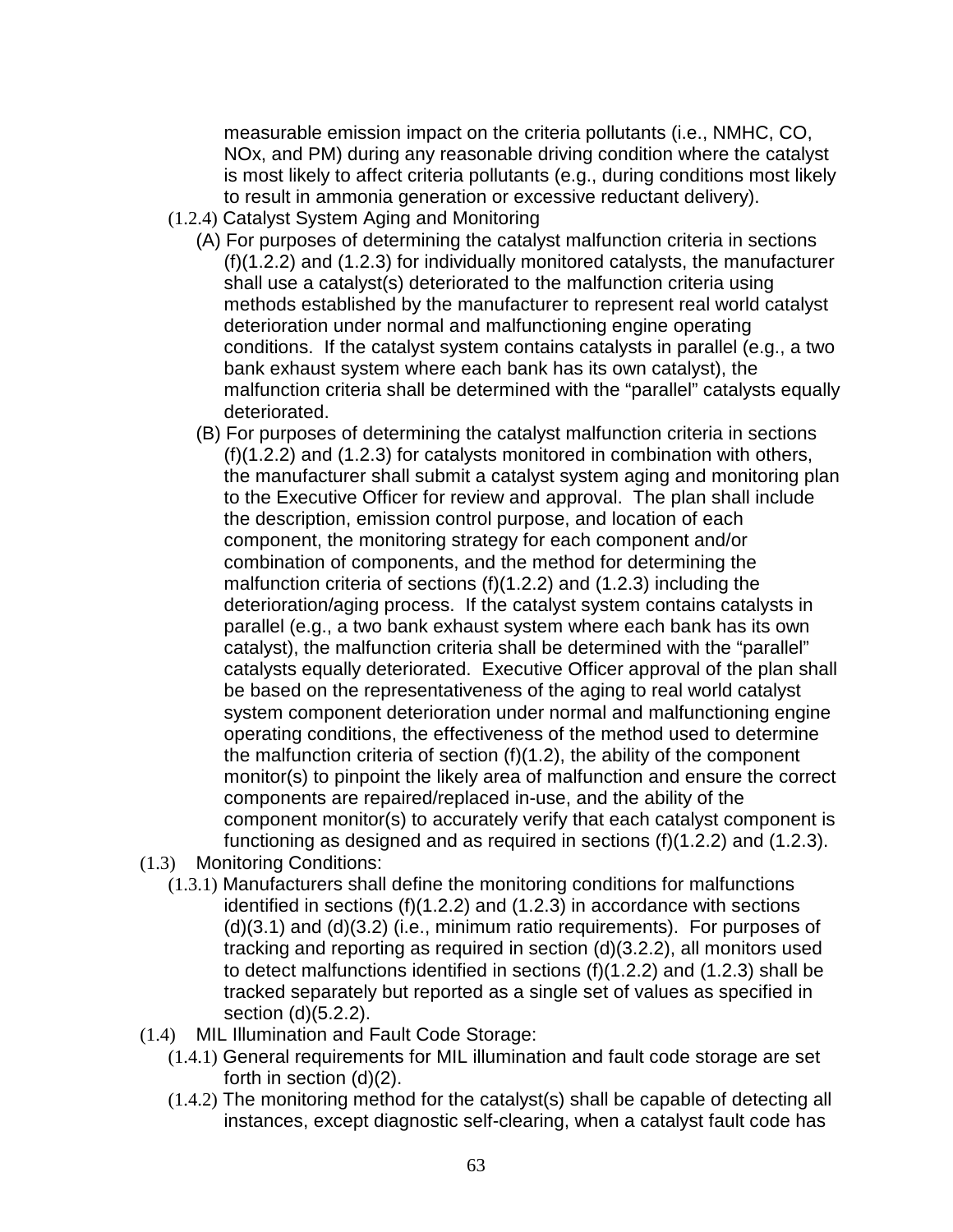been cleared but the catalyst has not been replaced (e.g., catalyst overtemperature histogram approaches are not acceptable).

- (2) OXIDES OF NITROGREN (NOx) CONVERTING CATALYST MONITORING
	- (2.1) Requirement: The OBD II system shall monitor the NOx converting catalyst(s) for proper conversion capability. For vehicles equipped with selective catalytic reduction (SCR) systems or other catalyst systems that utilize an active/intrusive reductant injection (e.g., active lean NOx catalysts utilizing diesel fuel injection), the OBD II system shall monitor the SCR or active/intrusive reductant injection system for proper performance. The individual electronic components (e.g., actuators, valves, sensors, heaters, pumps) in the SCR or active/intrusive reductant injection system shall be monitored in accordance with the comprehensive component requirements in section (f)(15).
	- (2.2) Malfunction Criteria:
		- (2.2.1) For purposes of section (f)(2), each catalyst in a series configuration that converts NOx shall be monitored either individually or in combination with others.
		- (2.2.2) Conversion Efficiency:
			- (A) The OBD II system shall detect a NOx catalyst malfunction when the catalyst conversion capability decreases to the point that NOx or NMHC emissions exceed:
				- (i) For passenger cars, light-duty trucks, and MDPVs certified to a chassis dynamometer tailpipe emission standard:
					- a. 3.0 times the applicable FTP standards for 2004 through 2009 model year vehicles;
					- b. 2.5 times the applicable FTP standards for 2010 through 2012 model year vehicles; and
					- c. 1.75 times the applicable FTP standards for 2013 and subsequent model year vehicles.
				- (ii) For medium-duty vehicles (including MDPVs) certified to an engine dynamometer tailpipe emission standard:
					- a. the applicable NOx standard by more than 0.5 g/bhp-hr (e.g., cause NOx emissions to exceed 0.7 g/bhp-hr if the emission standard is 0.2 g/bhp-hr) as measured from an applicable cycle emission test or 3.5 times the applicable NMHC standard for 2007 through 2009 model year vehicles;
					- b. the applicable NOx standard by more than 0.3 g/bhp-hr (e.g., cause NOx emissions to exceed 0.5 g/bhp-hr if the emission standard is 0.2 g/bhp-hr) as measured from an applicable cycle emission test or 2.5 times the applicable NMHC standard for 2010 through 2012 model year vehicles; and
					- c. the applicable NOx standard by more than 0.2 g/bhp-hr (e.g., cause NOx emissions to exceed 0.4 g/bhp-hr if the emission standard is 0.2 g/bhp-hr) as measured from an applicable cycle emission test or 2.0 times the applicable NMHC standard for 2013 and subsequent model year vehicles.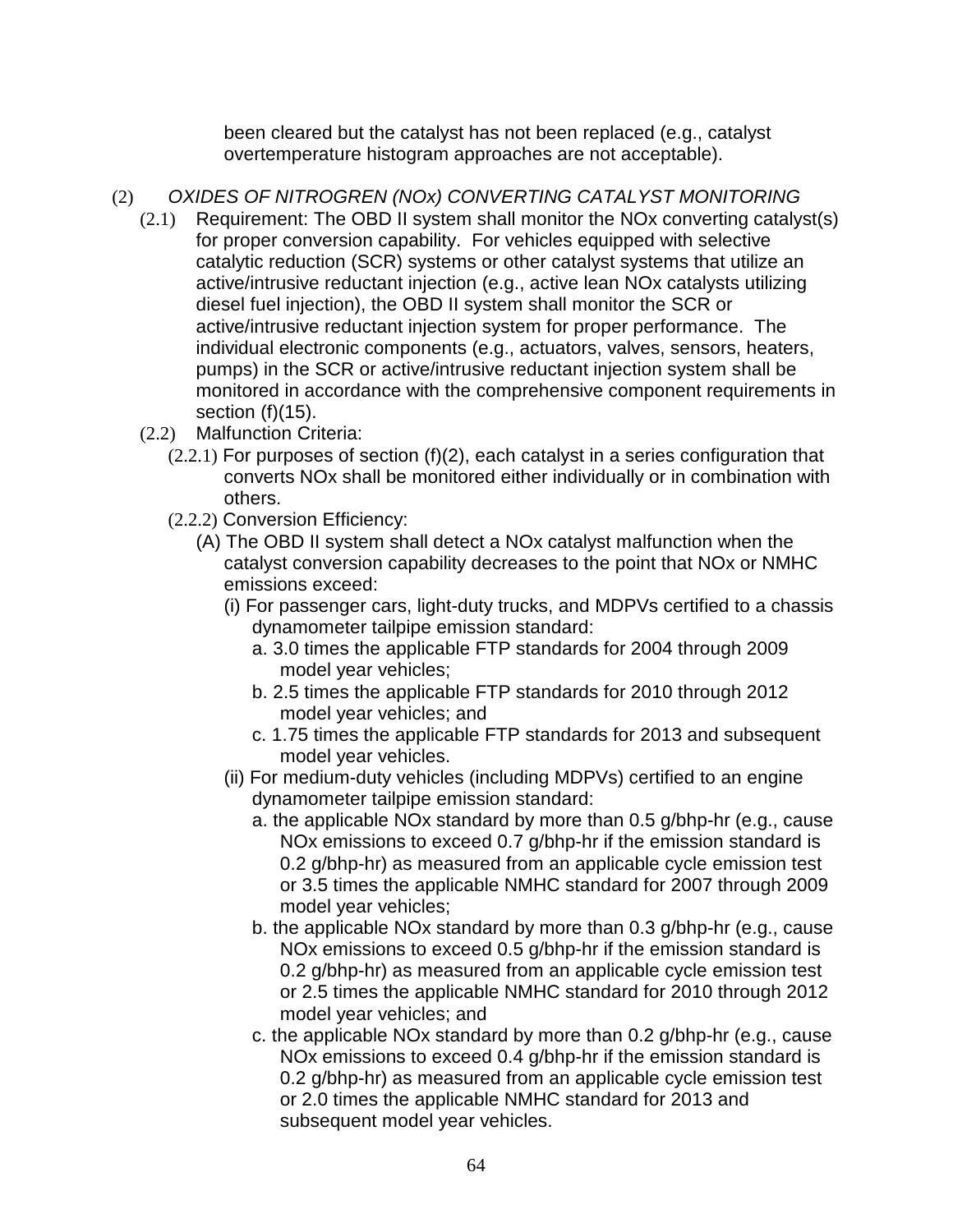- (B) Except as provided below in section (f)(2.2.2)(C), if no failure or deterioration of the catalyst NOx or NMHC conversion capability could result in NOx or NMHC emissions exceeding the applicable malfunction criteria of section (f)(2.2.2), the OBD II system shall detect a malfunction when the catalyst has no detectable amount of NOx or NMHC conversion capability.
- (C) For 2004 through 2009 model year vehicles, a manufacturer may request to be exempted from the requirements for NOx catalyst conversion efficiency monitoring. The Executive Officer shall approve the request upon determining that the manufacturer has demonstrated, through data and/or engineering evaluation, that the average FTP test NOx conversion efficiency of the system is less than 30 percent (i.e., the cumulative NOx emissions measured at the outlet of the catalyst are more than 70 percent of the cumulative engine-out NOx emissions measured at the inlet of the catalyst(s)).
- (2.2.3) Selective Catalytic Reduction (SCR) or Other Active/Intrusive Reductant Injection System Performance:
	- (A) Reductant Delivery Performance:
		- (i) For 2007 and subsequent model year vehicles, the OBD II system shall detect a system malfunction prior to any failure or deterioration of the system to properly regulate reductant delivery (e.g., urea injection, separate injector fuel injection, post injection of fuel, air assisted injection/mixing) that would cause a vehicle's NOx or NMHC emissions to exceed the applicable emission levels specified in sections  $(f)(2.2.2)(A)$ .
		- (ii) If no failure or deterioration of the reductant delivery system could result in a vehicle's NOx or NMHC emissions exceeding the applicable malfunction criteria specified in section (f)(2.2.3)(A)(i), the OBD II system shall detect a malfunction when the system has reached its control limits such that it is no longer able to deliver the desired quantity of reductant.
	- (B) If the catalyst system uses a reductant other than the fuel used for the engine or uses a reservoir/tank for the reductant that is separate from the fuel tank used for the engine, the OBD II system shall detect a malfunction when there is no longer sufficient reductant available to properly operate the reductant system (e.g., the reductant tank is empty).
	- (C) If the catalyst system uses a reservoir/tank for the reductant that is separate from the fuel tank used for the vehicle, the OBD II system shall detect a malfunction when an improper reductant is used in the reductant reservoir/tank (e.g., the reductant tank is filled with something other than the reductant).
	- (D) Feedback control: Except as provided for in section (f)(2.2.3)(E), if the vehicle is equipped with feedback control of the reductant injection, the OBD II system shall detect a malfunction:
		- (i) If the system fails to begin feedback control within a manufacturer specified time interval;
		- (ii) If a failure or deterioration causes open loop or default operation; or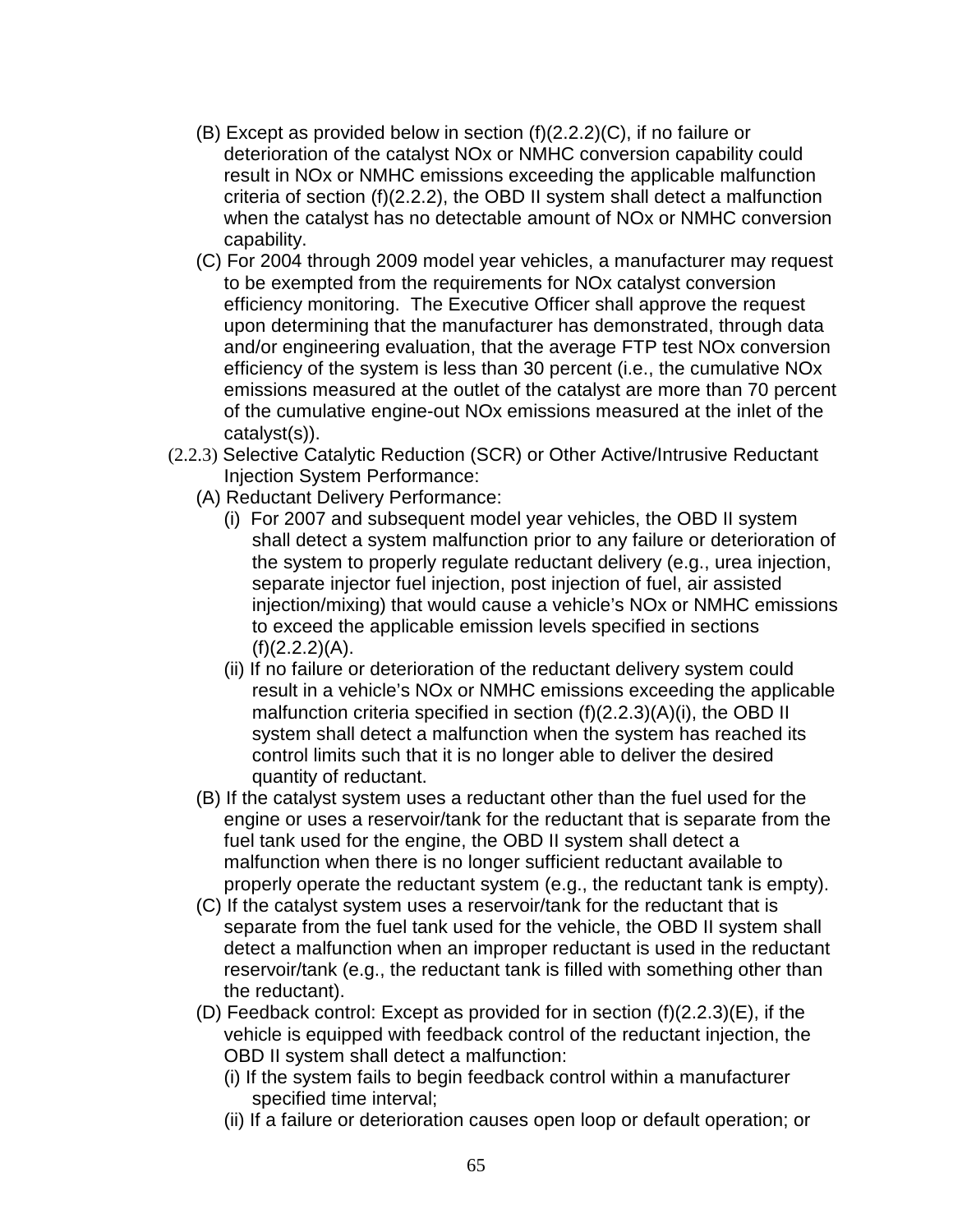- (iii) If feedback control has used up all of the adjustment allowed by the manufacturer and cannot achieve the feedback target.
- (E) A manufacturer may request Executive Officer approval to temporarily disable monitoring for the malfunction criteria specified in section (f)(2.2.3)(D)(iii) during conditions that a manufacturer cannot robustly distinguish between a malfunctioning system and a properly operating system. The Executive Officer shall approve the disablement upon the manufacturer submitting data and/or analysis demonstrating that the control system, when operating as designed on a vehicle with all emission controls working properly, routinely operates during these conditions with all of the adjustment allowed by the manufacturer used up.
- (F) In lieu of detecting the malfunctions specified in sections (f)(2.2.3)(D)(i) and (ii) with a reductant injection system-specific monitor, the OBD II system may monitor the individual parameters or components that are used as inputs for reductant injection feedback control provided that the monitors detect all malfunctions that meet the criteria in sections  $(f)(2.2.3)(D)(i)$  and (ii).
- (2.2.4) Catalyst System Aging and Monitoring
	- (A) For purposes of determining the catalyst malfunction criteria in section (f)(2.2.2) for individually monitored catalysts, the manufacturer shall use a catalyst deteriorated to the malfunction criteria using methods established by the manufacturer to represent real world catalyst deterioration under normal and malfunctioning engine operating conditions. If the catalyst system contains catalysts in parallel (e.g., a two bank exhaust system where each bank has its own catalyst), the malfunction criteria shall be determined with the "parallel" catalysts equally deteriorated.
	- (B) For purposes of determining the catalyst malfunction criteria in section (f)(2.2.2) for catalysts monitored in combination with others, the manufacturer shall submit a catalyst system aging and monitoring plan to the Executive Officer for review and approval. The plan shall include the description, emission control purpose, and location of each component, the monitoring strategy for each component and/or combination of components, and the method for determining the malfunction criteria of section (f)(2.2.2) including the deterioration/aging process. If the catalyst system contains catalysts in parallel (e.g., a two bank exhaust system where each bank has its own catalyst), the malfunction criteria shall be determined with the "parallel" catalysts equally deteriorated. Executive Officer approval of the plan shall be based on the representativeness of the aging to real world catalyst system component deterioration under normal and malfunctioning engine operating conditions, the effectiveness of the method used to determine the malfunction criteria of section (f)(2.2.2), the ability of the component monitor(s) to pinpoint the likely area of malfunction and ensure the correct components are repaired/replaced in-use, and the ability of the component monitor(s) to accurately verify that each catalyst component is functioning as designed and as required in section (f)(2.2.2).
- (2.3) Monitoring Conditions: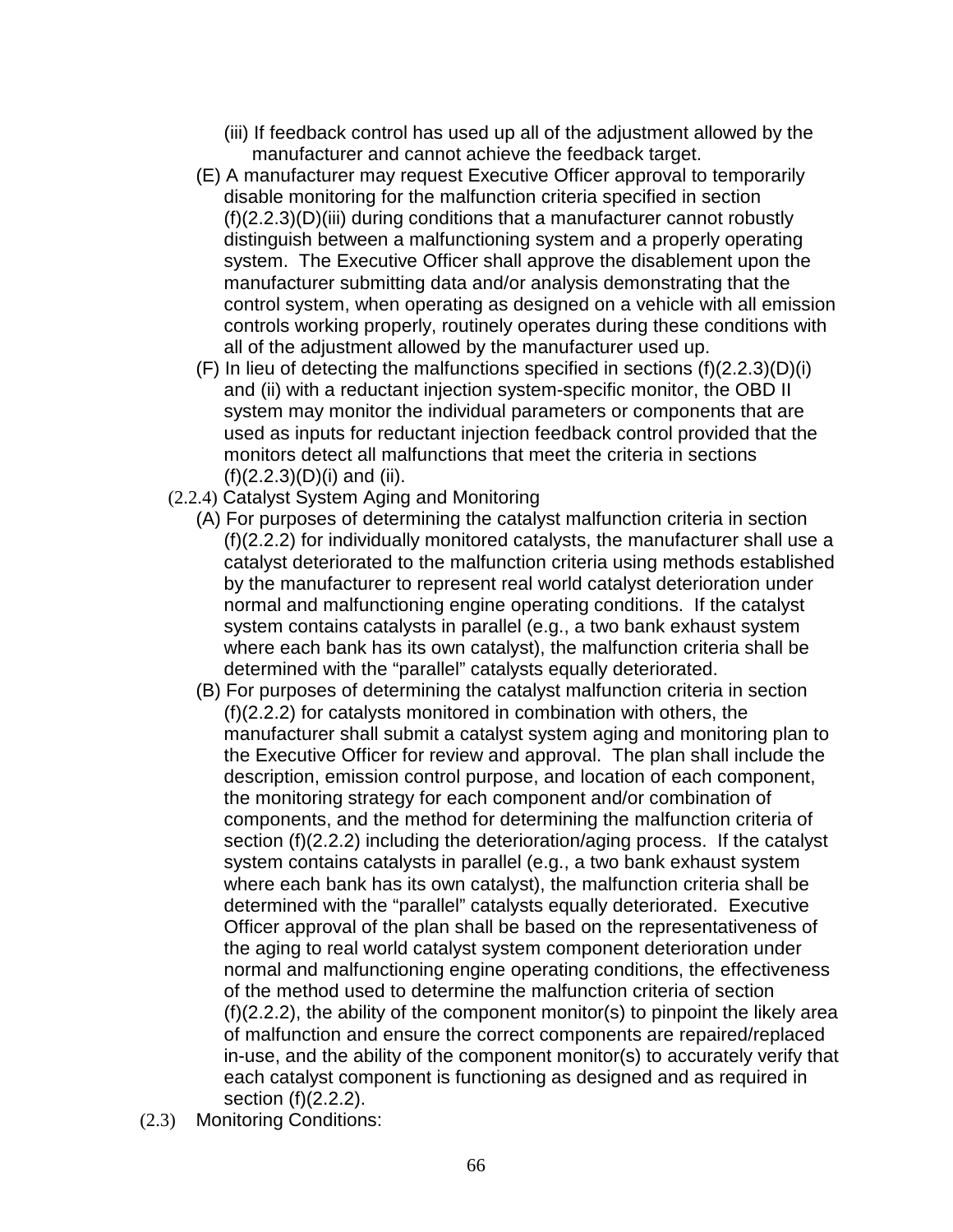- (2.3.1) Manufacturers shall define the monitoring conditions for malfunctions identified in section (f)(2.2.2) (i.e., catalyst efficiency) in accordance with sections (d)(3.1) and (d)(3.2) (i.e., minimum ratio requirements). For purposes of tracking and reporting as required in section (d)(3.2.2), all monitors used to detect malfunctions identified in section (f)(2.2.2) shall be tracked separately but reported as a single set of values as specified in section (d)(5.2.2).
- (2.3.2) The OBD II system shall monitor continuously for malfunctions identified in section (f)(2.2.3) (e.g., SCR performance).
- (2.4) MIL Illumination and Fault Code Storage:
	- (2.4.1) Except as provided below for reductant faults, general requirements for MIL illumination and fault code storage are set forth in section (d)(2).
	- (2.4.2) If the OBD II system is capable of discerning that a system fault is being caused by a empty reductant tank:
		- (A) The manufacturer may request Executive Officer approval to delay illumination of the MIL if the vehicle is equipped with an alternative indicator for notifying the vehicle operator of the malfunction. The Executive Officer shall approve the request upon determining the alternative indicator is of sufficient illumination and location to be readily visible under all lighting conditions and provides equivalent assurance that a vehicle operator will be promptly notified and that corrective action will be undertaken.
		- (B) If the vehicle is not equipped with an alternative indicator and the MIL illuminates, the MIL may be immediately extinguished and the corresponding fault codes erased once the OBD II system has verified that the reductant tank has been properly refilled and the MIL has not been illuminated for any other type of malfunction.
		- (C) The Executive Officer may approve other strategies that provide equivalent assurance that a vehicle operator will be promptly notified and that corrective action will be undertaken.
	- (2.4.3) The monitoring method for the catalyst(s) shall be capable of detecting all instances, except diagnostic self-clearing, when a catalyst fault code has been cleared but the catalyst has not been replaced (e.g., catalyst overtemperature histogram approaches are not acceptable).
- (3) MISFIRE MONITORING
	- (3.1) Requirement:
		- (3.1.1) The OBD II system shall monitor the engine for misfire causing excess emissions. The OBD II system shall be capable of detecting misfire occurring in one or more cylinders. To the extent possible without adding hardware for this specific purpose, the OBD II system shall also identify the specific misfiring cylinder.
		- (3.1.2) If more than one cylinder is misfiring, a separate fault code shall be stored indicating that multiple cylinders are misfiring. When identifying multiple cylinder misfire, the OBD II system is not required to also identify each of the misfiring cylinders individually through separate fault codes.
	- (3.2) Malfunction Criteria: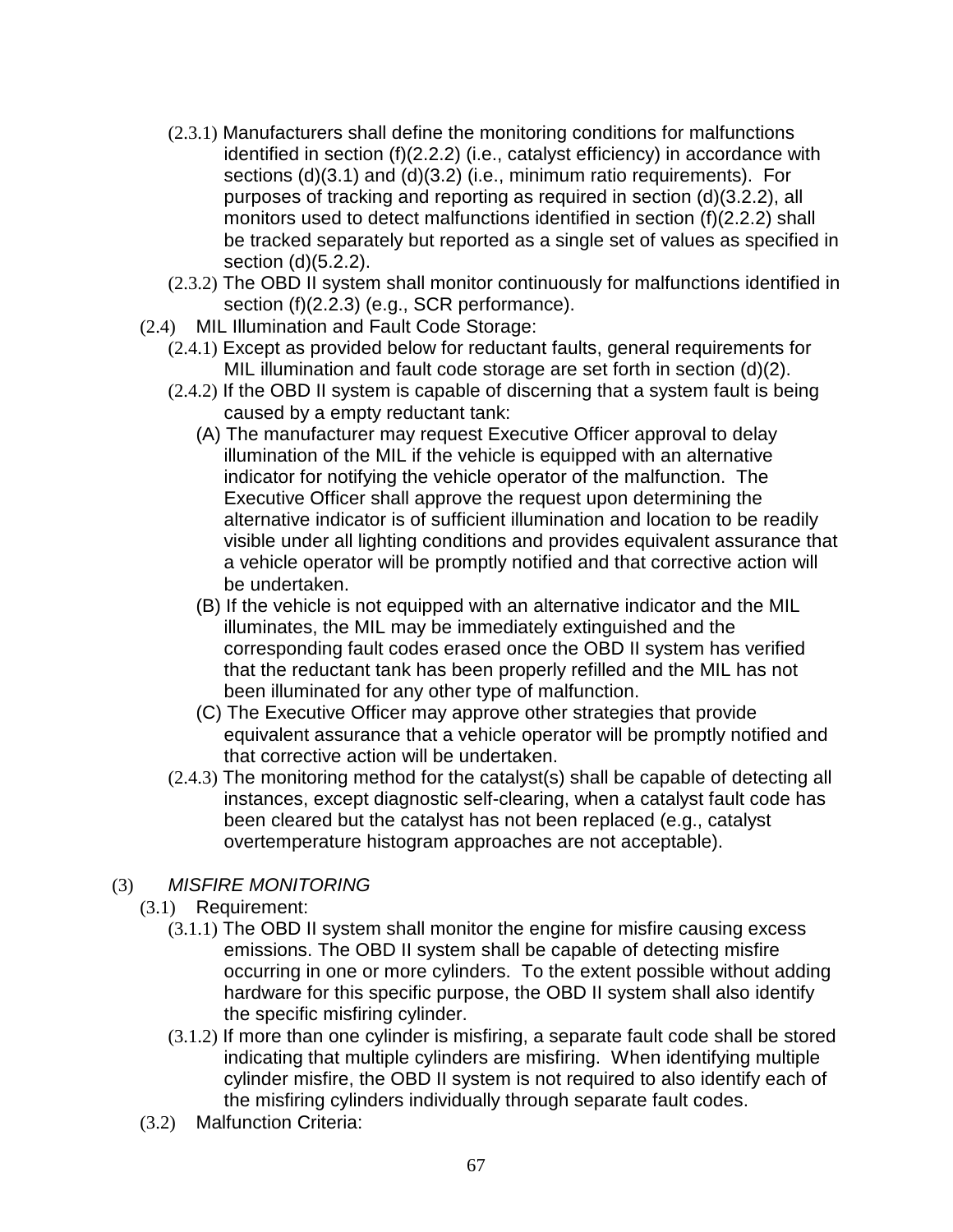- (3.2.1) The OBD II system shall detect a misfire malfunction when one or more cylinders are continuously misfiring.
- (3.2.2) Additionally, for 2010 and subsequent model year vehicles equipped with sensors that can detect combustion or combustion quality (e.g., for use in homogeneous charge compression ignition (HCCI) control systems):
	- (A) The OBD II system shall detect a misfire malfunction that would cause a vehicle's NMHC, CO, NOx, or PM emissions to exceed:
		- (i) For passenger cars, light-duty trucks, and MDPVs certified to a chassis dynamometer tailpipe emission standard, 1.5 times any of the applicable FTP standards.
		- (ii) For medium-duty vehicles (including MDPVs) certified to an engine dynamometer tailpipe emission standard, 2.0 times any of the applicable NMHC, CO, and NOx standards or 0.03 g/bhp-hr PM as measured from an applicable cycle emission test.
	- (B) Manufacturers shall determine the percentage of misfire evaluated in 1000 revolution increments that would cause NMHC, CO, NOx, or PM emissions from an emission durability demonstration vehicle to exceed the levels specified in section (f)(3.2.2)(A) if the percentage of misfire were present from the beginning of the test. To establish this percentage of misfire, the manufacturer shall utilize misfire events occurring at equally spaced, complete engine cycle intervals, across randomly selected cylinders throughout each 1000-revolution increment. If this percentage of misfire is determined to be lower than one percent, the manufacturer may set the malfunction criteria at one percent.
	- (C) Subject to Executive Officer approval, a manufacturer may employ other revolution increments. The Executive Officer shall grant approval upon determining that the manufacturer has demonstrated that the strategy would be equally effective and timely in detecting misfire.
- (3.2.3) A malfunction shall be detected if the percentage of misfire established in section (f)(3.2.2)(B) is exceeded regardless of the pattern of misfire events (e.g., random, equally spaced, continuous).
- (3.3) Monitoring Conditions:
	- (3.3.1) The OBD II system shall monitor for misfire during engine idle conditions at least once per driving cycle in which the monitoring conditions for misfire are met. A manufacturer shall submit monitoring conditions to the Executive Officer for approval. The Executive Officer shall approve manufacturer-defined monitoring conditions that are determined (based on manufacturer-submitted data and/or other engineering documentation) to: (i) be technically necessary to ensure robust detection of malfunctions (e.g., avoid false passes and false detection of malfunctions), (ii) require no more than 1000 cumulative engine revolutions, and (iii) do not require any single continuous idle operation of more than 15 seconds to make a determination that a malfunction is present (e.g., a decision can be made with data gathered during several idle operations of 15 seconds or less); or satisfy the requirements of (d)(3.1) with alternative engine operating conditions.
	- (3.3.2) Manufacturers may request Executive Officer approval to use alternate monitoring conditions (e.g., off-idle). The Executive Officer shall approve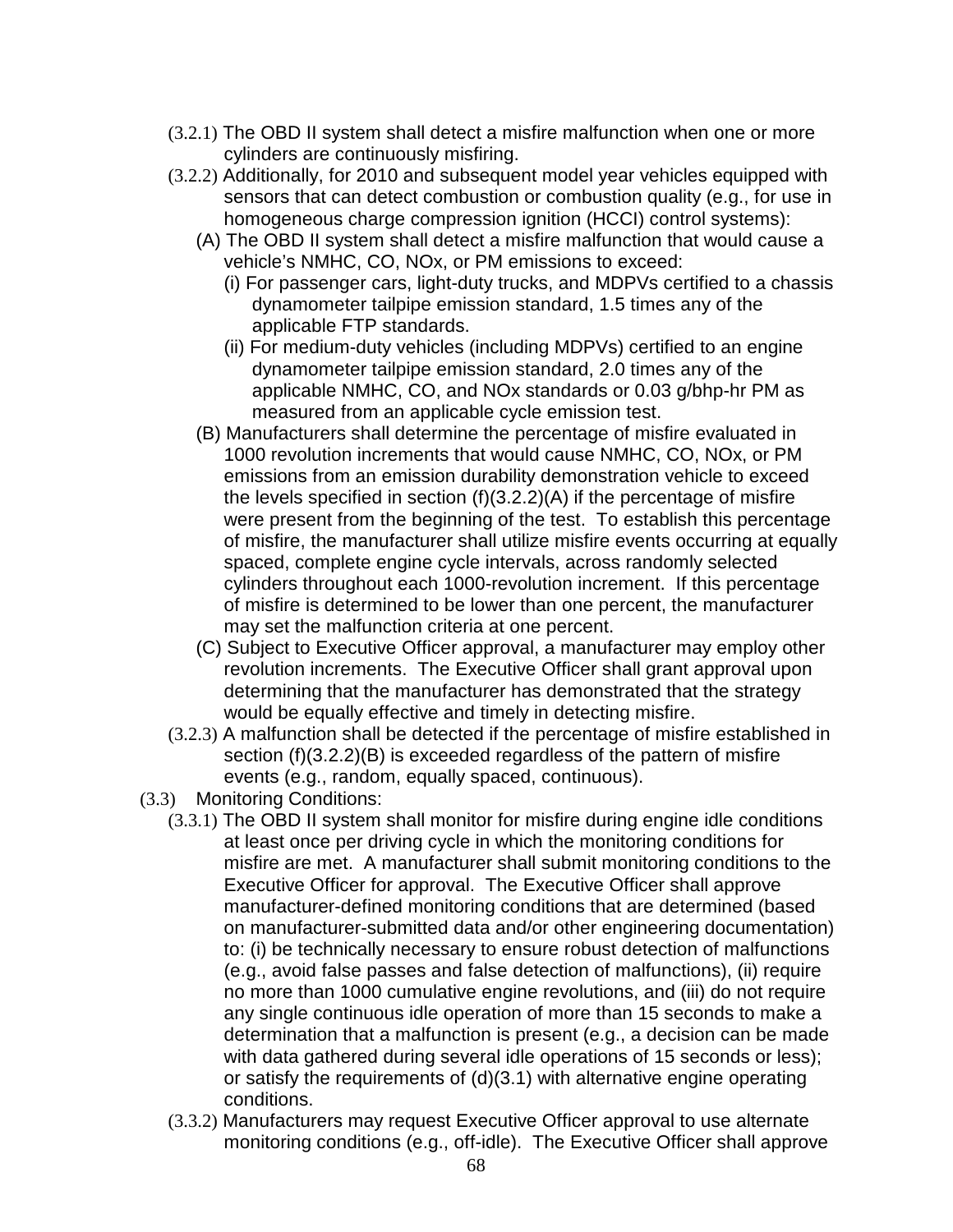alternate monitoring conditions that are determined (based on manufacturer-submitted data and/or other engineering documentation) to ensure equivalent robust detection of malfunctions and equivalent timeliness in detection of malfunctions.

- (3.3.3) Additionally, for 2010 and subsequent model year vehicles subject to  $(f)(3.2.2)$ :
	- (A) The OBD II system shall continuously monitor for misfire under all positive torque engine speeds and load conditions.
	- (B) If a monitoring system cannot detect all misfire patterns under all required engine speed and load conditions as required in section (f)(3.3.3)(A), the manufacturer may request Executive Officer approval to accept the monitoring system. In evaluating the manufacturer's request, the Executive Officer shall consider the following factors: the magnitude of the region(s) in which misfire detection is limited, the degree to which misfire detection is limited in the region(s) (i.e., the probability of detection of misfire events), the frequency with which said region(s) are expected to be encountered in-use, the type of misfire patterns for which misfire detection is troublesome, and demonstration that the monitoring technology employed is not inherently incapable of detecting misfire under required conditions (i.e., compliance can be achieved on other engines). The evaluation shall be based on the following misfire patterns: equally spaced misfire occurring on randomly selected cylinders, single cylinder continuous misfire, and paired cylinder (cylinders firing at the same crank angle) continuous misfire.
- (3.4) MIL Illumination and Fault Code Storage:
	- (3.4.1) General requirements for MIL illumination and fault code storage are set forth in section (d)(2).
	- (3.4.2) Additionally, for 2010 and subsequent model year vehicles subject to  $(f)(3.2.2)$ :
		- (A) Upon detection of the percentage of misfire specified in section (f)(3.2.2)(B), the following criteria shall apply for MIL illumination and fault code storage:
			- (i) A pending fault code shall be stored no later than after the fourth exceedance of the percentage of misfire specified in section (f)(3.2.2)(B) during a single driving cycle.
			- (ii) If a pending fault code is stored, the OBD II system shall illuminate the MIL and store a confirmed fault code within 10 seconds if the percentage of misfire specified in section (f)(3.2.2)(B) is again exceeded four times during: (a) the driving cycle immediately following the storage of the pending fault code, regardless of the conditions encountered during the driving cycle; or (b) on the next driving cycle in which similar conditions (see section (c)) to the engine conditions that occurred when the pending fault code was stored are encountered.
			- (iii) The pending fault code may be erased at the end of the next driving cycle in which similar conditions to the engine conditions that occurred when the pending fault code was stored have been encountered without an exceedance of the specified percentage of misfire. The pending code may also be erased if similar conditions are not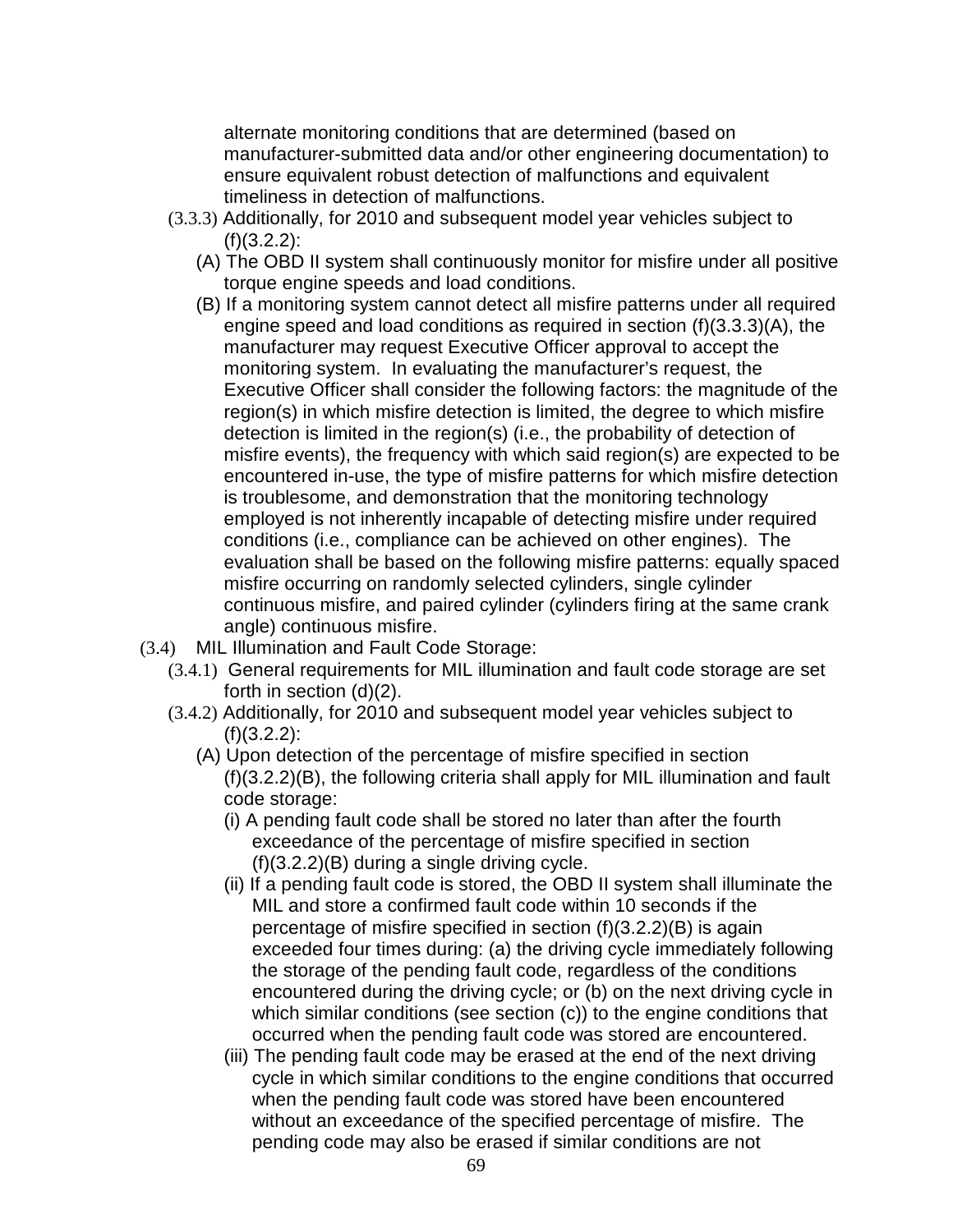encountered during the next 80 driving cycles immediately following initial detection of the malfunction.

- (B) Storage of freeze frame conditions.
	- (i) The OBD II system shall store and erase freeze frame conditions either in conjunction with storing and erasing a pending fault code or in conjunction with storing a confirmed fault code and erasing a confirmed fault code.
	- (ii) If freeze frame conditions are stored for a malfunction other than a misfire malfunction when a fault code is stored as specified in section (f)(3.4.2), the stored freeze frame information shall be replaced with freeze frame information regarding the misfire malfunction.
- (C) Storage of misfire conditions for similar conditions determination. Upon detection of misfire under section (f)(3.4.2), the OBD II system shall store the following engine conditions: engine speed, load, and warm-up status of the first misfire event that resulted in the storage of the pending fault code.
- (D) Extinguishing the MIL. The MIL may be extinguished after three sequential driving cycles in which similar conditions have been encountered without an exceedance of the specified percentage of misfire.

# (4) FUEL SYSTEM MONITORING

(4.1) Requirement:

The OBD II system shall monitor the fuel delivery system to determine its ability to comply with emission standards. The individual electronic components (e.g., actuators, valves, sensors, pumps) that are used in the fuel system and not specifically addressed in this section shall be monitored in accordance with the comprehensive component requirements in section  $(f)(15)$ .

- (4.2) Malfunction Criteria:
	- (4.2.1) Fuel system pressure control:
		- (A) The OBD II system shall detect a malfunction of the fuel system pressure control system (e.g., fuel, hydraulic fluid) prior to any failure or deterioration that would cause a vehicle's NMHC, CO, NOx, or PM emissions to exceed:
			- (i) For passenger cars, light-duty trucks, and MDPVs certified to a chassis dynamometer tailpipe emission standard:
				- a. 3.0 times the applicable FTP standards for 2004 through 2009 model year vehicles;
				- b. 2.0 times the applicable FTP standards for 2010 through 2012 model year vehicles; and
				- c. 1.5 times the applicable FTP NMHC, CO, or NOx standards or 2.0 times the applicable FTP PM standard for 2013 and subsequent model year vehicles.
			- (ii) For medium-duty vehicles (including MDPVs) certified to an engine dynamometer tailpipe emission standard:
				- a. 1.5 times any of the applicable NMHC, CO, and NOx standards or 0.03 g/bhp-hr PM as measured from an applicable cycle emission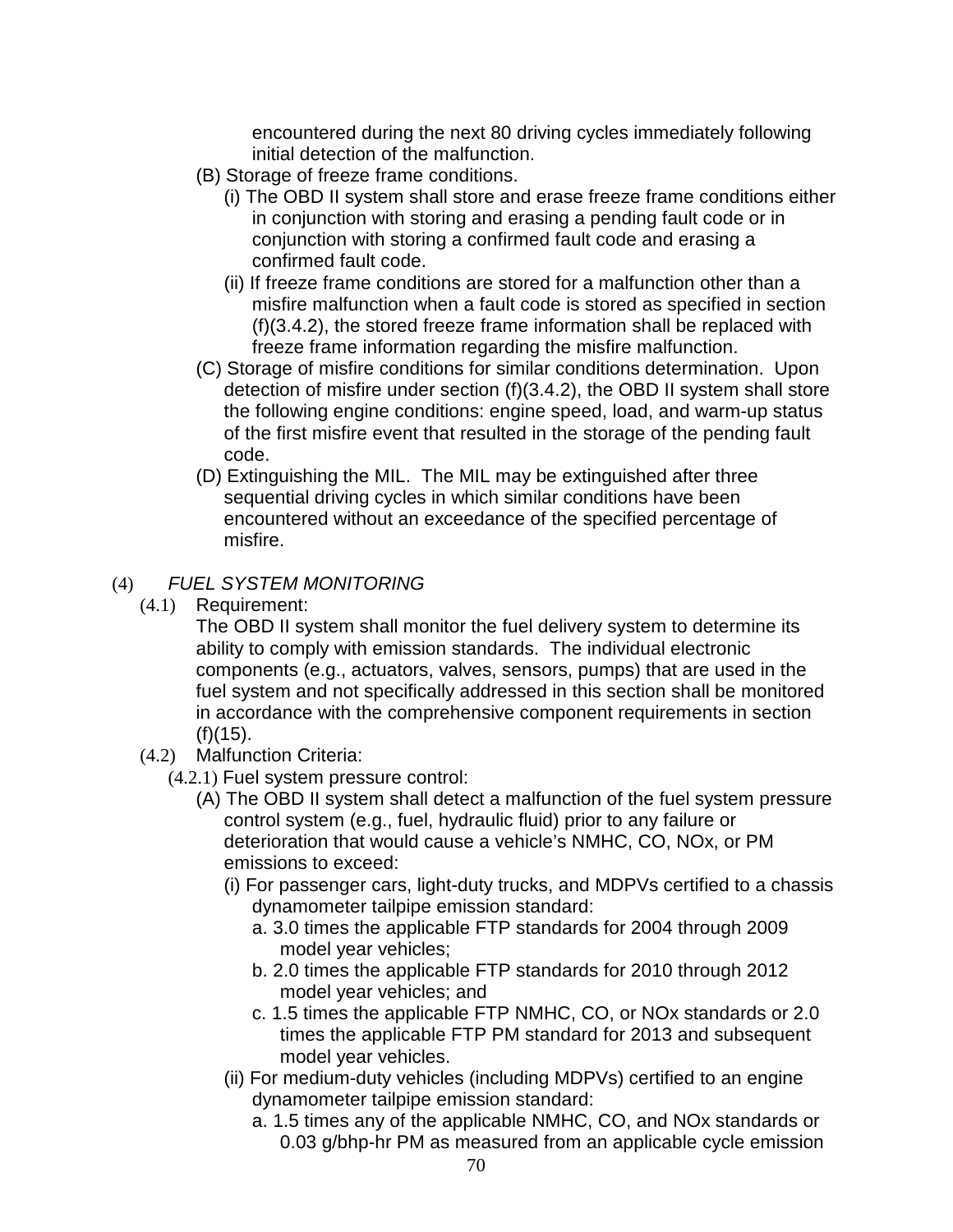test for 2007 and subsequent model year vehicles certified to an engine dynamometer tailpipe NOx emission standard of greater than 0.50 g/bhp-hr NOx;

- b. 2.5 times any of the applicable NMHC or CO standards, the applicable NOx standard by more than 0.3 g/bhp-hr (e.g., cause NOx emissions to exceed 0.5 g/bhp-hr if the emission standard is 0.2 g/bhp-hr) as measured from an applicable cycle emission test, or 0.03 g/bhp-hr PM as measured from an applicable cycle emission test for 2007 through 2012 model year vehicles certified to an engine dynamometer tailpipe NOx emission standard of less than or equal to 0.50 g/bhp-hr NOx; and
- c. 2.0 times any of the applicable NMHC or CO standards, the applicable NOx standard by more than 0.2 g/bhp-hr (e.g., cause NOx emissions to exceed 0.4 g/bhp-hr if the emission standard is 0.2 g/bhp-hr) as measured from an applicable cycle emission test, or 0.03 g/bhp-hr PM as measured from an applicable cycle emission test for 2013 and subsequent model year vehicles certified to an engine dynamometer tailpipe NOx emission standard of less than or equal to 0.50 g/bhp-hr NOx;
- (B) For vehicles in which no failure or deterioration of the fuel system pressure control could result in a vehicle's emissions exceeding the applicable malfunction criteria specified in section (f)(4.2.1)(A), the OBD II system shall detect a malfunction when the system has reached its control limits such that the commanded fuel system pressure cannot be delivered.
- (4.2.2) Injection quantity. Additionally, for all 2010 and subsequent model year vehicles, the fuel system shall be monitored for injection quantity:
	- (A) The OBD II system shall detect a malfunction of the fuel injection system when the system is unable to deliver the commanded quantity of fuel necessary to maintain a vehicle's NMHC, CO, NOx and PM emissions at or below:
		- (i) For passenger cars, light-duty trucks, and MDPVs certified to a chassis dynamometer tailpipe emission standard:
			- a. 3.0 times the applicable FTP standards for 2010 through 2012 model year vehicles; and
			- b. 1.5 times the applicable FTP NMHC, CO, or NOx standards or 2.0 times the applicable FTP PM standard for 2013 and subsequent model year vehicles.
		- (ii) For medium-duty vehicles (including MDPVs) certified to an engine dynamometer tailpipe emission standard, the applicable emission levels specified in sections (f)(4.2.1)(A)(ii).
	- (B) For vehicles in which no failure or deterioration of the fuel injection quantity could result in a vehicle's emissions exceeding the applicable malfunction criteria specified in section (f)(4.2.2)(A), the OBD II system shall detect a malfunction when the system has reached its control limits such that the commanded fuel quantity cannot be delivered.
- (4.2.3) Injection Timing. Additionally, for all 2010 and subsequent model year vehicles, the fuel system shall be monitored for injection timing: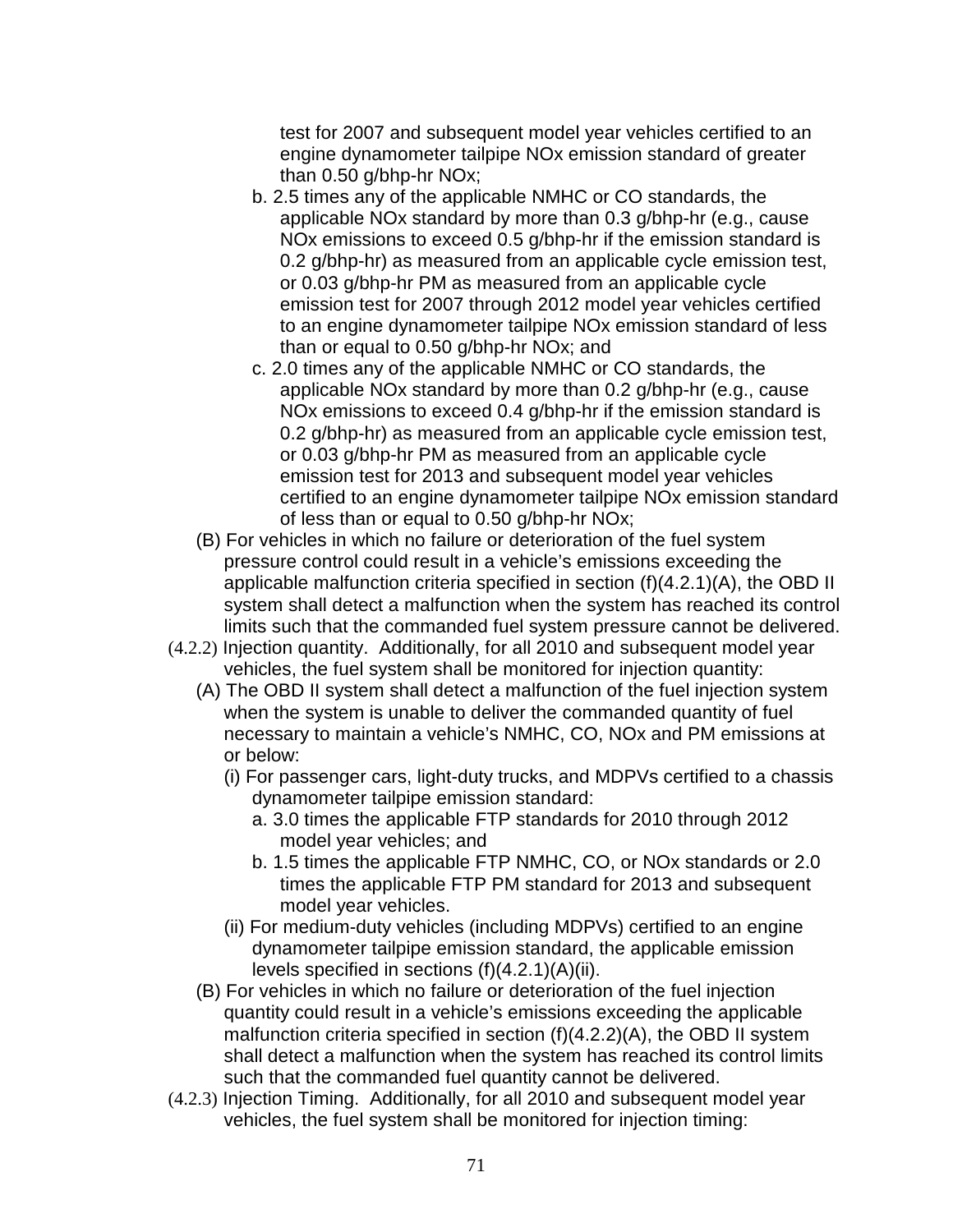- (A) The OBD II system shall detect a malfunction of the fuel injection system when the system is unable to deliver fuel at the proper crank angle/timing (e.g., injection timing too advanced or too retarded) necessary to maintain a vehicle's NMHC, CO, NOx, and PM emissions at or below the applicable emission levels specified in sections (f)(4.2.2)(A).
- (B) For vehicles in which no failure or deterioration of the fuel injection timing could result in a vehicle's emissions exceeding the applicable malfunction criteria specified in section (f)(4.2.3)(A), the OBD II system shall detect a malfunction when the system has reached its control limits such that the commanded fuel injection timing cannot be achieved.
- (4.2.4) Feedback control:
	- (A) Except as provided for in section (f)(4.2.4)(B), if the vehicle is equipped with feedback control of the fuel system (e.g., feedback control of pressure or pilot injection quantity), the OBD II system shall detect a malfunction:
		- (i) If the system fails to begin feedback control within a manufacturer specified time interval;
		- (ii) If a failure or deterioration causes open loop or default operation; or
		- (iii) If feedback control has used up all of the adjustment allowed by the manufacturer and cannot achieve the feedback target.
	- (B) A manufacturer may request Executive Officer approval to temporarily disable monitoring for the malfunction criteria specified in section (f)(4.2.4)(A)(iii) during conditions that a manufacturer cannot robustly distinguish between a malfunctioning system and a properly operating system. The Executive Officer shall approve the disablement upon the manufacturer submitting data and/or analysis demonstrating that the control system, when operating as designed on a vehicle with all emission controls working properly, routinely operates during these conditions with all of the adjustment allowed by the manufacturer used up.
	- (C) In lieu of detecting the malfunctions specified in sections (f)(4.2.4)(A)(i) and (ii) with a fuel system-specific monitor, the OBD II system may monitor the individual parameters or components that are used as inputs for fuel system feedback control provided that the monitors detect all malfunctions that meet the criteria in sections (f)(4.2.4)(A)(i) and (ii).
- (4.3) Monitoring Conditions:
	- (4.3.1) The OBD II system shall monitor continuously for malfunctions identified in sections (f)(4.2.1) and (f)(4.2.4) (i.e., fuel pressure control and feedback operation).
	- (4.3.2) Manufacturers shall define the monitoring conditions for malfunctions identified in sections (f)(4.2.2) and (f)(4.2.3) (i.e., injection quantity and timing) in accordance with sections  $(d)(3.1)$  and  $(d)(3.2)$  (i.e., minimum ratio requirements).
- (4.4) MIL Illumination and Fault Code Storage:
	- (4.4.1) General requirements for MIL illumination and fault code storage are set forth in section (d)(2).
	- (4.4.2) Additionally, for malfunctions identified in section (f)(4.2.1) (i.e., fuel pressure control) on all 2010 and subsequent model year vehicles: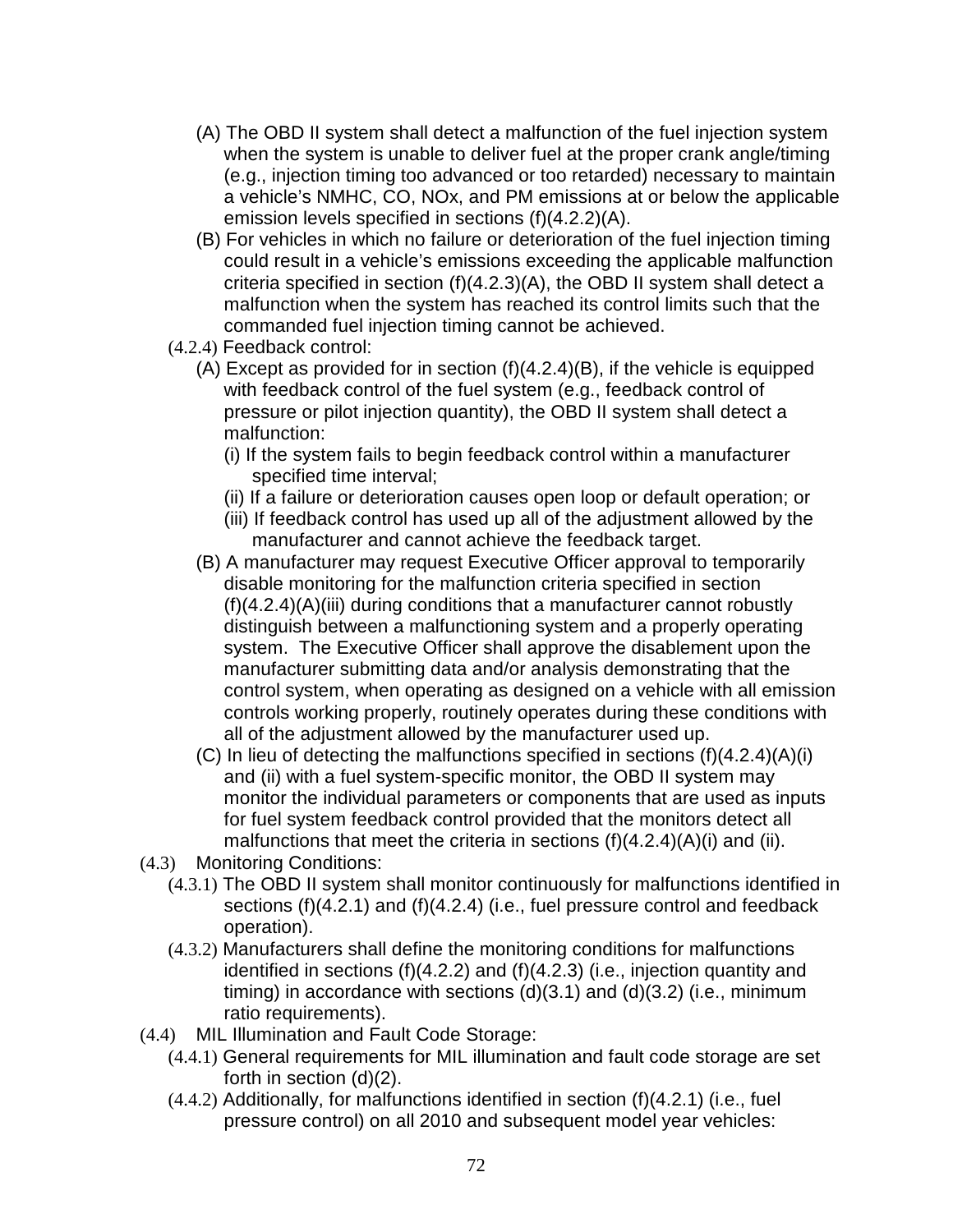- (A) A pending fault code shall be stored immediately upon the fuel system exceeding the malfunction criteria established pursuant to section  $(f)(4.2.1)$ .
- (B) Except as provided below, if a pending fault code is stored, the OBD II system shall immediately illuminate the MIL and store a confirmed fault code if a malfunction is again detected during either of the following two events: (a) the driving cycle immediately following the storage of the pending fault code, regardless of the conditions encountered during the driving cycle; or (b) on the next driving cycle in which similar conditions (see section (c)) to those that occurred when the pending fault code was stored are encountered.
- (C) The pending fault code may be erased at the end of the next driving cycle in which similar conditions have been encountered without an exceedance of the specified fuel system malfunction criteria. The pending code may also be erased if similar conditions are not encountered during the 80 driving cycles immediately after the initial detection of a malfunction for which the pending code was set.
- (D) Storage of freeze frame conditions.
	- (i) A manufacturer shall store and erase freeze frame conditions either in conjunction with storing and erasing a pending fault code or in conjunction with storing and erasing a confirmed fault code.
	- (ii) If freeze frame conditions are stored for a malfunction other than misfire (see section (f)(3)) or fuel system malfunction when a fault code is stored as specified in section (f)(4.4.2) above, the stored freeze frame information shall be replaced with freeze frame information regarding the fuel system malfunction.
- (E) Storage of fuel system conditions for determining similar conditions of operation. Upon detection of a fuel system malfunction under section (f)(4.4.2), the OBD II system shall store the engine speed, load, and warm-up status of the first fuel system malfunction that resulted in the storage of the pending fault code.
- (F) Extinguishing the MIL. The MIL may be extinguished after three sequential driving cycles in which similar conditions have been encountered without a malfunction of the fuel system.

# (5) EXHAUST GAS SENSOR MONITORING

- (5.1) Requirement:
	- (5.1.1) The OBD II system shall monitor all exhaust gas sensors (e.g., oxygen, air-fuel ratio, NOx) used for emission control system feedback (e.g., EGR control/feedback, SCR control/feedback, NOx adsorber control/feedback) or as a monitoring device for proper output signal, activity, response rate, and any other parameter that can affect emissions.
	- (5.1.2) For vehicles equipped with heated exhaust gas sensors, the OBD II system shall monitor the heater for proper performance.
- (5.2) Malfunction Criteria:
	- (5.2.1) Air-Fuel Ratio Sensors:
		- (A) For sensors located upstream of the exhaust aftertreatment: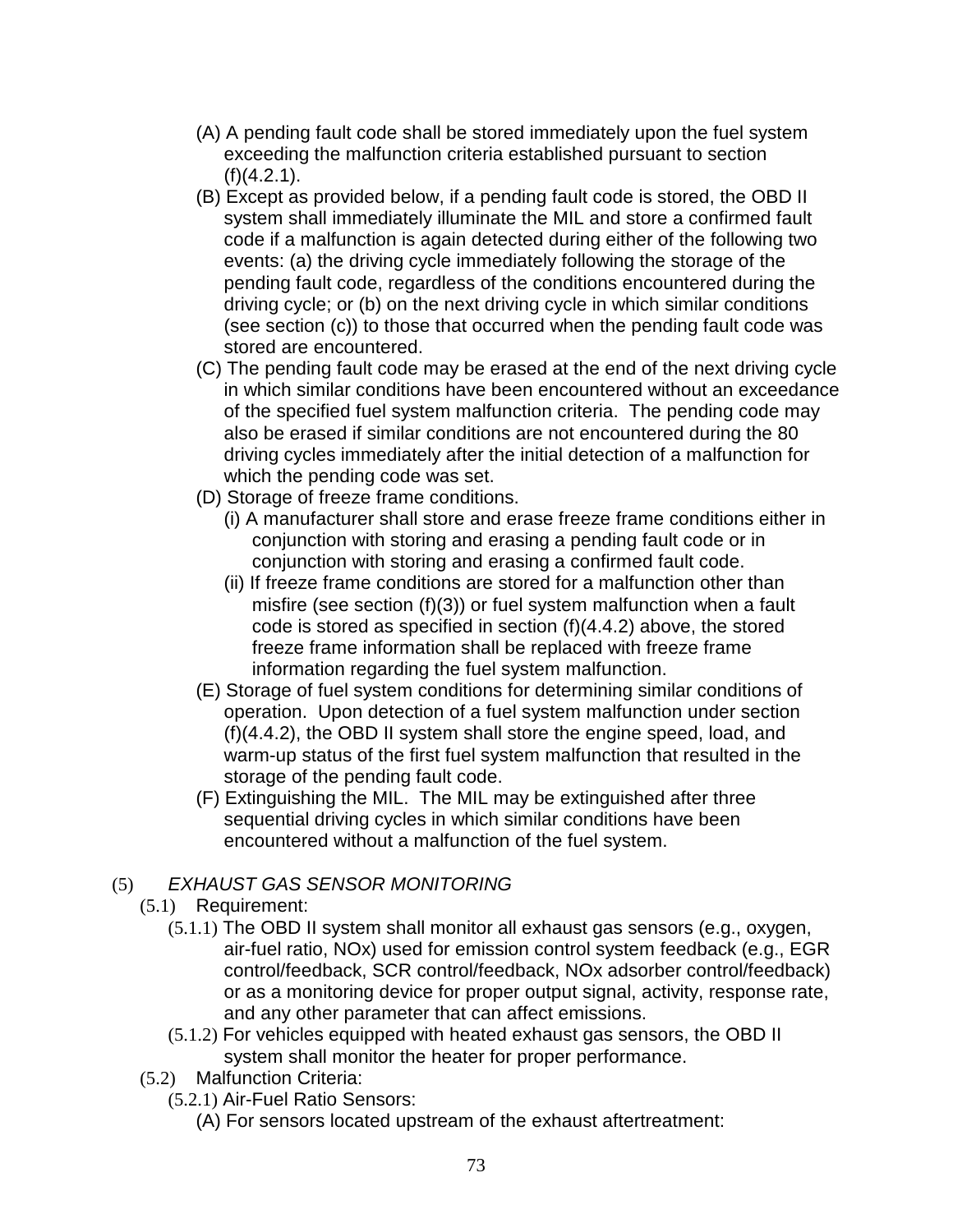- (i) Sensor performance faults: The OBD II system shall detect a malfunction prior to any failure or deterioration of the sensor voltage, resistance, impedance, current, response rate, amplitude, offset, or other characteristic(s) that would cause a vehicle's NMHC, CO, NOx, or PM emissions to exceed:
	- a. For passenger cars, light-duty trucks, and MDPVs certified to a chassis dynamometer tailpipe emission standard:
		- 1. 2.5 times the applicable FTP standards for 2004 through 2009 model year vehicles;
		- 2. 2.0 times the applicable FTP standards for 2010 through 2012 model year vehicles; and
		- 3. 1.5 times the applicable FTP NMHC, CO, or NOx standards or 2.0 times the applicable FTP PM standard for 2013 and subsequent model year vehicles.
	- b. For medium-duty vehicles (including MDPVs) certified to an engine dynamometer tailpipe emission standard:
		- 1. 1.5 times the applicable NMHC, CO, and NOx standards or 0.03 g/bhp-hr PM as measured from an applicable cycle emission test for 2007 and subsequent model year vehicles certified to an engine dynamometer tailpipe NOx emission standard of greater than 0.50 g/bhp-hr NOx;
		- 2. 2.5 times the applicable NMHC or CO standards, the applicable NOx standard by more than 0.3 g/bhp-hr (e.g., cause NOx emissions to exceed 0.5 g/bhp-hr if the emission standard is 0.2 g/bhp-hr) as measured from an applicable cycle emission test, or 0.03 g/bhp-hr PM as measured from an applicable cycle emission test for 2007 through 2012 model year vehicles certified to an engine dynamometer tailpipe NOx emission standard of less than or equal to 0.50 g/bhp-hr NOx; and
		- 3. 2.0 times the applicable NMHC or CO standards, the applicable NOx standard by more than 0.2 g/bhp-hr (e.g., cause NOx emissions to exceed 0.4 g/bhp-hr if the emission standard is 0.2 g/bhp-hr) as measured from an applicable cycle emission test, or 0.03 g/bhp-hr PM as measured from an applicable cycle emission test for 2013 and subsequent model year vehicles certified to an engine dynamometer tailpipe NOx emission standard of less than or equal to 0.50 g/bhp-hr NOx.
- (ii) Circuit faults: The OBD II system shall detect malfunctions of the sensor caused by either a lack of circuit continuity or out-of-range values.
- (iii) Feedback faults: The OBD II system shall detect a malfunction of the sensor when a sensor failure or deterioration causes an emission control system (e.g., EGR, SCR, or NOx adsorber) to stop using that sensor as a feedback input (e.g., causes default or open-loop operation).
- (iv) Monitoring capability: To the extent feasible, the OBD II system shall detect a malfunction of the sensor when the sensor output voltage, resistance, impedance, current, amplitude, activity, offset, or other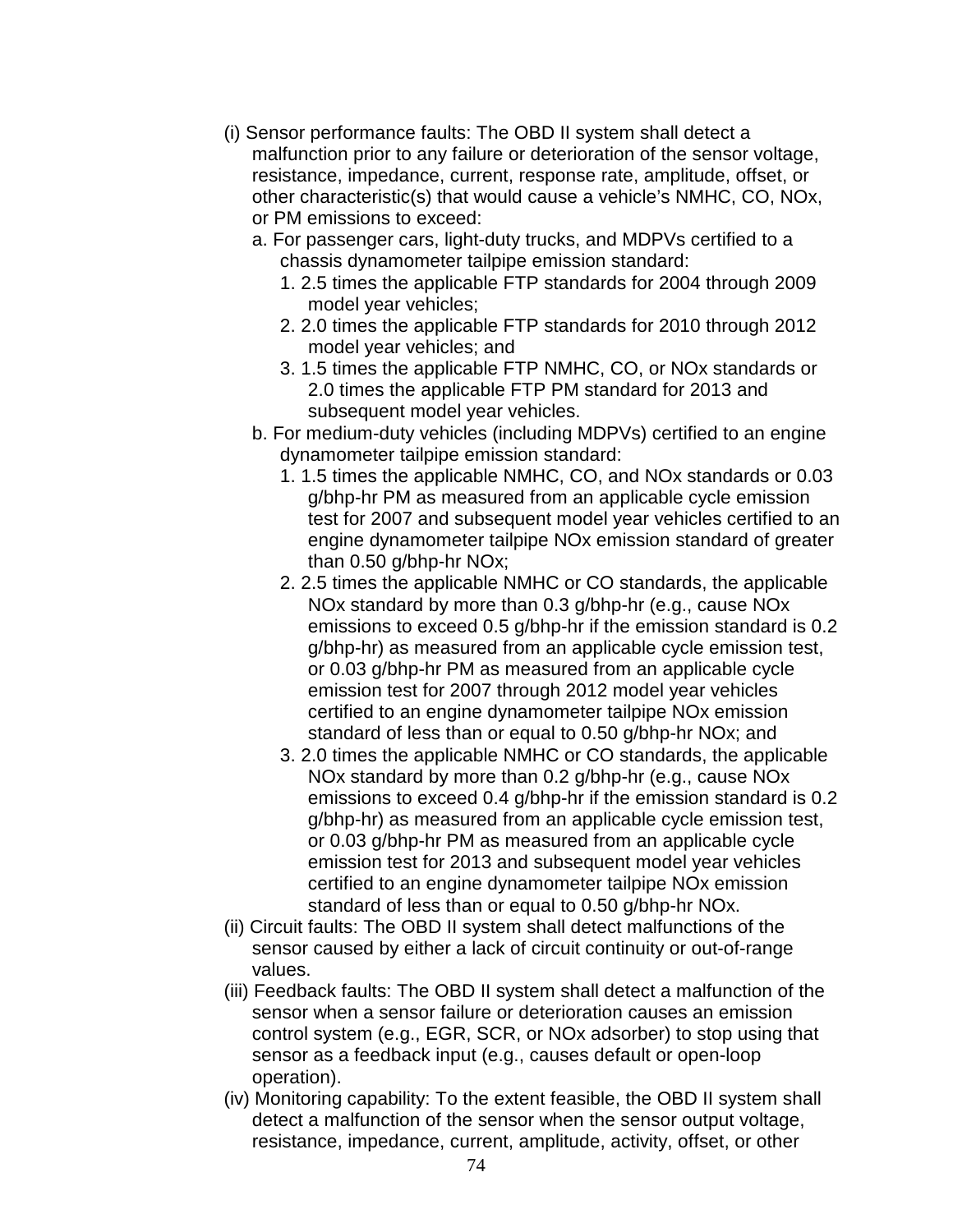characteristics are no longer sufficient for use as an OBD II system monitoring device (e.g., for catalyst, EGR, SCR, or NOx adsorber monitoring).

- (B) For sensors located downstream of the exhaust aftertreatment:
	- (i) Sensor performance faults: The OBD II system shall detect a malfunction prior to any failure or deterioration of the sensor voltage, resistance, impedance, current, response rate, amplitude, offset, or other characteristic(s) that would cause a vehicle's NMHC, CO, NOx, or PM emissions to exceed:
		- a. For passenger cars, light-duty trucks, and MDPVs certified to a chassis dynamometer tailpipe emission standard:
			- 1. 3.5 times the applicable FTP NMHC, CO, or NOx standards or 5.0 times the applicable FTP PM standard for 2004 through 2009 model year vehicles;
			- 2. 2.5 times the applicable FTP NMHC, CO, or NOx standards or 4.0 times the applicable FTP PM standard for 2010 through 2012 model year vehicles;
			- 3. 1.5 times the applicable FTP NMHC or CO standards, 1.75 times the applicable FTP NOx standard, or 2.0 times the applicable FTP PM standard for 2013 and subsequent model year vehicles.
		- b. For medium-duty vehicles (including MDPVs) certified to an engine dynamometer tailpipe emission standard:
			- 1. 2.5 times the applicable NMHC or CO standards, the applicable NOx standard by more than 0.5 g/bhp-hr (e.g., cause NOx emissions to exceed 0.7 g/bhp-hr if the emission standard is 0.2 g/bhp-hr) as measured from an applicable cycle emission test, or 0.05 g/bhp-hr PM as measured from an applicable cycle emission test for 2007 through 2009 model year vehicles certified to an engine dynamometer tailpipe NOx emission standard of greater than 0.50 g/bhp-hr NOx;
			- 2. 2.5 times the applicable NMHC or CO standards, the applicable NOx standard by more than 0.3 g/bhp-hr (e.g., cause NOx emissions to exceed 0.5 g/bhp-hr if the emission standard is 0.2 g/bhp-hr) as measured from an applicable cycle emission test, or 0.05 g/bhp-hr PM as measured from an applicable cycle emission test for 2007 through 2012 model year vehicles certified to an engine dynamometer tailpipe NOx emission standard of less than or equal to 0.50 g/bhp-hr NOx; and
			- 3. 2.0 times the applicable NMHC or CO standards, the applicable NOx standard by more than 0.2 g/bhp-hr (e.g., cause NOx emissions to exceed 0.4 g/bhp-hr if the emission standard is 0.2 g/bhp-hr) as measured from an applicable cycle emission test, or 0.03 g/bhp-hr PM as measured from an applicable cycle emission test for 2013 and subsequent model year vehicles certified to an engine dynamometer tailpipe NOx emission standard of less than or equal to 0.50 g/bhp-hr NOx.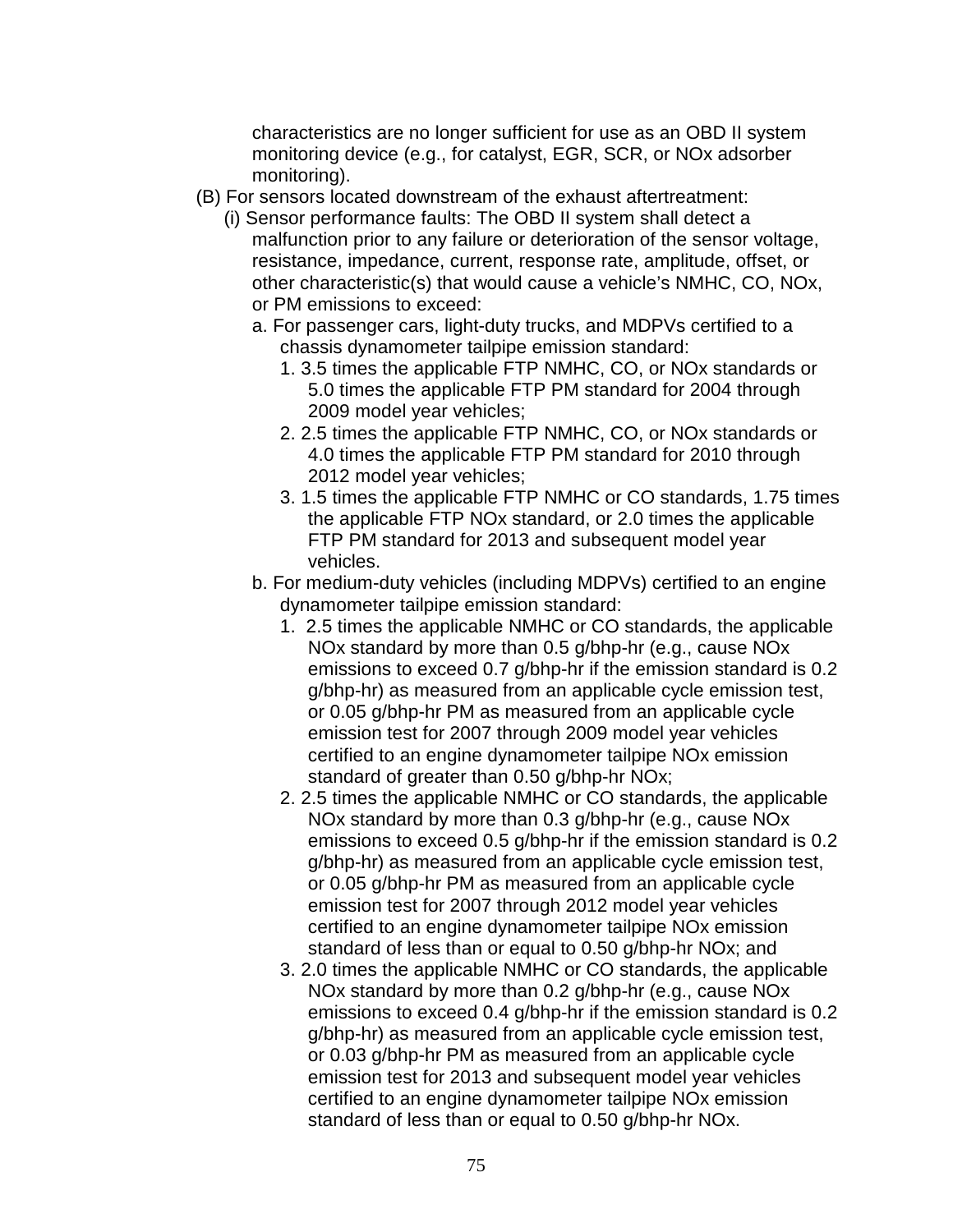- (ii) Circuit faults: The OBD II system shall detect malfunctions of the sensor caused by either a lack of circuit continuity or out-of-range values.
- (iii) Feedback faults: The OBD II system shall detect a malfunction of the sensor when a sensor failure or deterioration causes an emission control system (e.g., EGR, SCR, or NOx adsorber) to stop using that sensor as a feedback input (e.g., causes default or open-loop operation).
- (iv) Monitoring capability: To the extent feasible, the OBD II system shall detect a malfunction of the sensor when the sensor output voltage, resistance, impedance, current, amplitude, activity, offset, or other characteristics are no longer sufficient for use as an OBD II system monitoring device (e.g., for catalyst, EGR, SCR, or NOx adsorber monitoring).
- (5.2.2) NOx and PM sensors:
	- (A) Sensor performance faults: The OBD II system shall detect a malfunction prior to any failure or deterioration of the sensor voltage, resistance, impedance, current, response rate, amplitude, offset, or other characteristic(s) that would cause a vehicle's emissions to exceed:
		- (i) For passenger cars, light-duty trucks, and MDPVs certified to a chassis dynamometer tailpipe emission standard:
			- 1. 3.5 times the applicable FTP NMHC, CO, or NOx standards or 5.0 times the applicable FTP PM standard for 2004 through 2009 model year vehicles;
			- 2. 2.5 times the applicable FTP NMHC, CO, or NOx standards, or 4.0 times the applicable FTP PM standard for 2010 through 2012 model year vehicles;
			- 3. 1.5 times the applicable FTP NMHC or CO standards, 1.75 times the applicable FTP NOx standard, or 2.0 times the applicable FTP PM standard for 2013 and subsequent model year vehicles.
		- (ii) For medium-duty vehicles (including MDPVs) certified to an engine dynamometer tailpipe emission standard:
			- a. 2.5 times the applicable NMHC standards, the applicable NOx standard by more than 0.5 g/bhp-hr (e.g., cause NOx emissions to exceed 0.7 g/bhp-hr if the emission standard is 0.2 g/bhp-hr) as measured from an applicable cycle emission test or 0.05 g/bhp-hr PM as measured from an applicable cycle emission test for 2007 through 2009 model year vehicles;
			- b. 2.5 times the applicable NMHC standards, the applicable NOx standard by more than 0.3 g/bhp-hr (e.g., cause NOx emissions to exceed 0.5 g/bhp-hr if the emission standard is 0.2 g/bhp-hr) as measured from an applicable cycle emission test or 0.05 g/bhp-hr PM as measured from an applicable cycle emission test for 2010 through 2012 model year vehicles; and
			- c. 2.0 times the applicable NMHC standards, the applicable NOx standard by more than 0.2 g/bhp-hr (e.g., cause NOx emissions to exceed 0.4 g/bhp-hr if the emission standard is 0.2 g/bhp-hr) as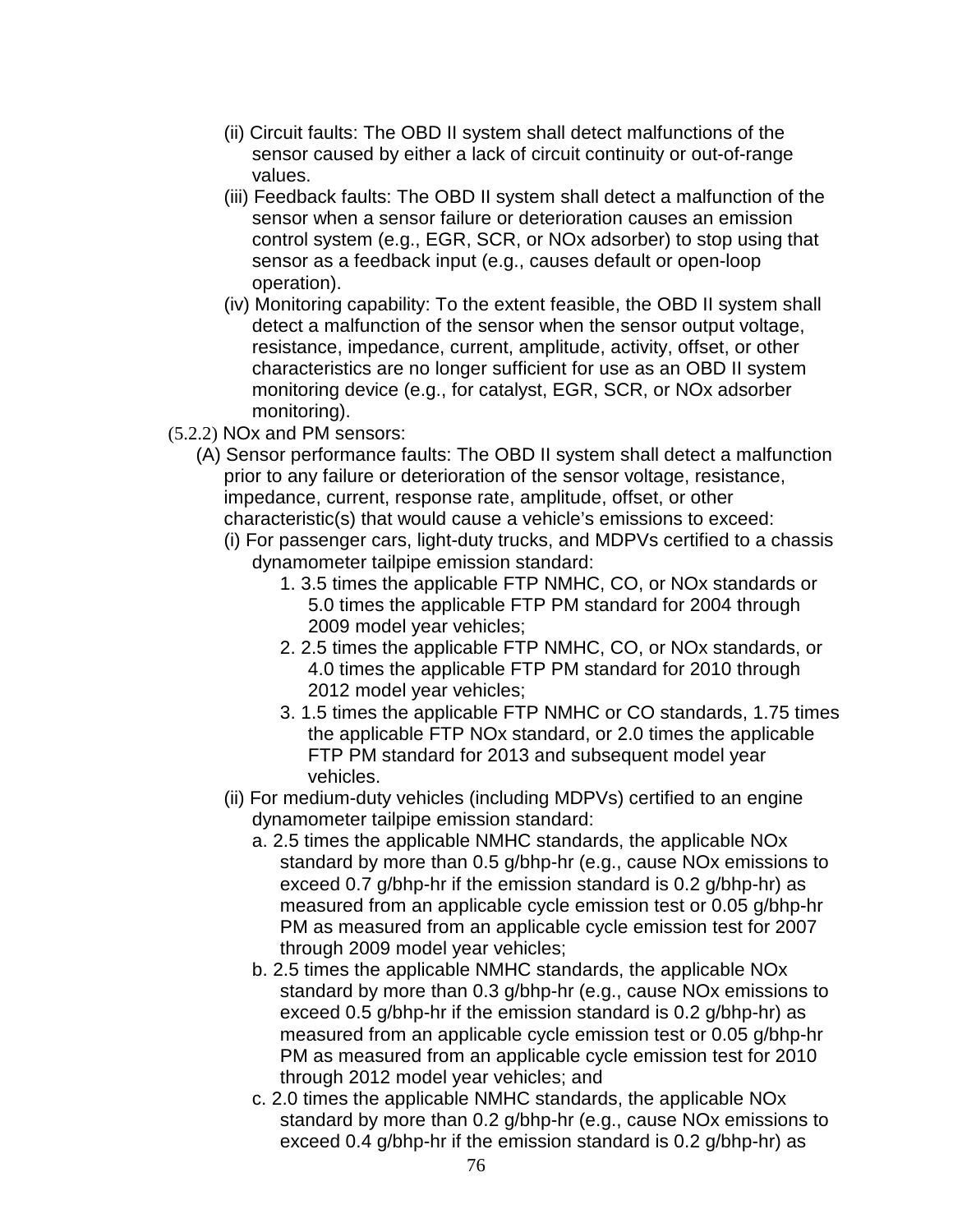measured from an applicable cycle emission test or 0.03 g/bhp-hr PM as measured from an applicable cycle emission test for 2013 and subsequent model year vehicles.

- (B) Circuit faults: The OBD II system shall detect malfunctions of the sensor caused by either a lack of circuit continuity or out-of-range values.
- (C) Feedback faults: The OBD II system shall detect a malfunction of the sensor when a sensor failure or deterioration causes an emission control system (e.g., EGR, SCR, or NOx adsorber) to stop using that sensor as a feedback input (e.g., causes default or open-loop operation).
- (D) Monitoring capability: To the extent feasible, the OBD II system shall detect a malfunction of the sensor when the sensor output voltage, resistance, impedance, current, amplitude, activity, offset, or other characteristics are no longer sufficient for use as an OBD II system monitoring device (e.g., for catalyst, EGR, PM filter, SCR, or NOx adsorber monitoring).
- (5.2.3) Other exhaust gas sensors:
	- (A) For other exhaust gas sensors, the manufacturer shall submit a monitoring plan to the Executive Officer for approval. The Executive Officer shall approve the request upon determining that the manufacturer has submitted data and an engineering evaluation that demonstrate that the monitoring plan is as reliable and effective as the monitoring plan required for air-fuel ratio sensors and NOx sensors under sections (f)(5.2.1) and (f)(5.2.2).
- (5.2.4) Sensor Heaters:
	- (A) The OBD II system shall detect a malfunction of the heater performance when the current or voltage drop in the heater circuit is no longer within the manufacturer's specified limits for normal operation (i.e., within the criteria required to be met by the component vendor for heater circuit performance at high mileage). Subject to Executive Officer approval, other malfunction criteria for heater performance malfunctions may be used upon the Executive Officer determining that the manufacturer has submitted data and/or an engineering evaluation that demonstrate the monitoring reliability and timeliness to be equivalent to the stated criteria in section  $(f)(5.2.4)(A)$ .
	- (B) The OBD II system shall detect malfunctions of the heater circuit including open or short circuits that conflict with the commanded state of the heater (e.g., shorted to 12 Volts when commanded to 0 Volts (ground)).
- (5.3) Monitoring Conditions:
	- (5.3.1) Exhaust Gas Sensors
		- (A) Manufacturers shall define the monitoring conditions for malfunctions identified in sections  $(f)(5.2.1)(A)(i)$ ,  $(5.2.1)(B)(i)$ , and  $(5.2.2)(A)$  (e.g., sensor performance faults) in accordance with sections (d)(3.1) and (d)(3.2) (i.e., minimum ratio requirements). For all 2010 and subsequent model year vehicles, for purposes of tracking and reporting as required in section (d)(3.2.2), all monitors used to detect malfunctions identified in sections (f)(5.2.1)(A)(i), (5.2.1)(B)(i), and (5.2.2)(A) shall be tracked separately but reported as a single set of values as specified in section  $(d)(5.2.2).$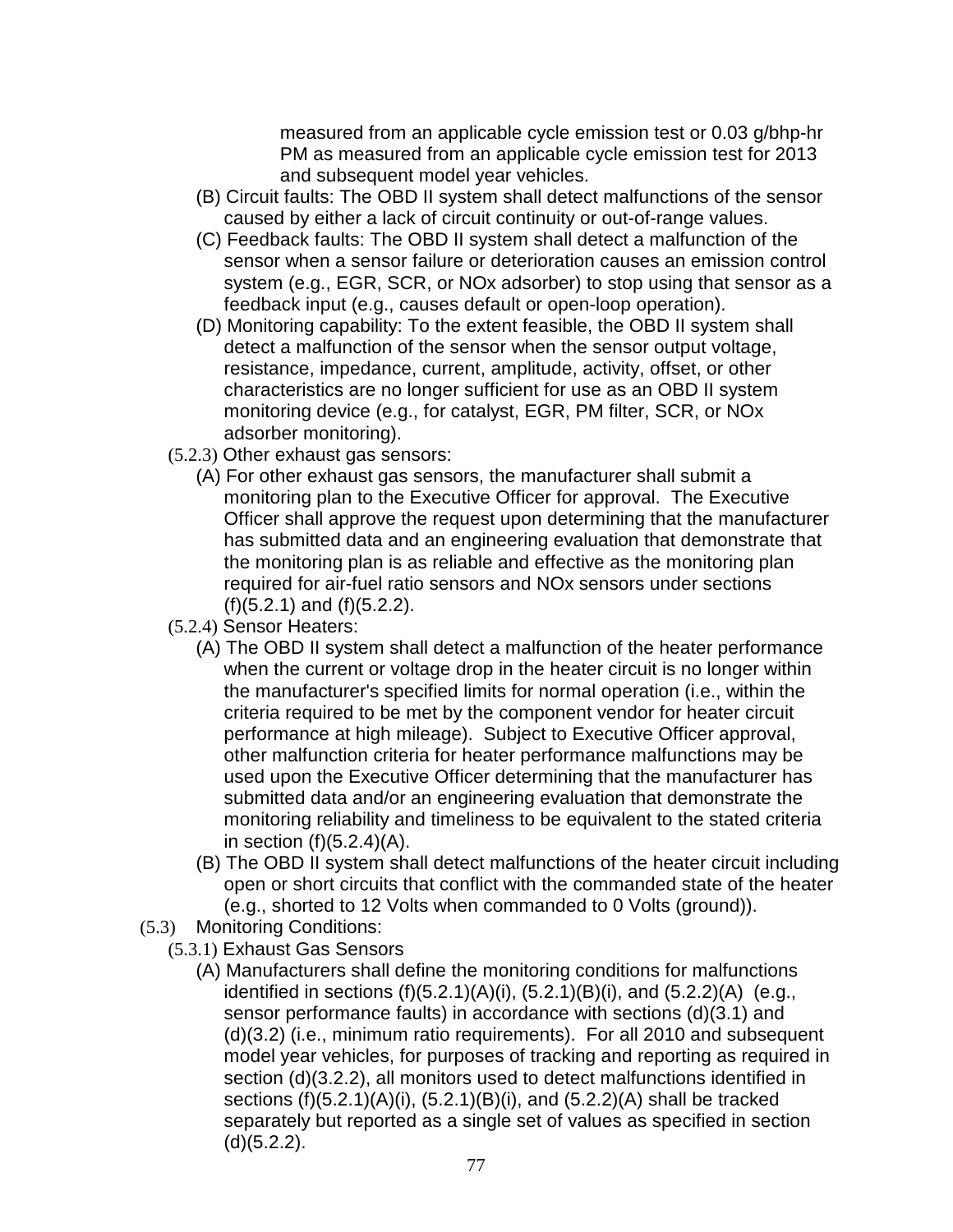- (B) Manufacturers shall define the monitoring conditions for malfunctions identified in sections  $(f)(5.2.1)(A)(iv)$ ,  $(5.2.1)(B)(iv)$ , and  $(5.2.2)(D)$  (e.g., monitoring capability) in accordance with sections (d)(3.1) and (d)(3.2) (i.e., minimum ratio requirements) with the exception that monitoring shall occur every time the monitoring conditions are met during the driving cycle in lieu of once per driving cycle as required in section (d)(3.1.2).
- (C) Except as provided in section (f)(5.3.1)(D), monitoring for malfunctions identified in sections (f)(5.2.1)(A)(ii), (5.2.1)(A)(iii), (5.2.1)(B)(ii),  $(5.2.1)(B)(iii)$ ,  $(5.2.2)(B)$ , and  $(5.2.2)(C)$  (i.e., circuit continuity, out-ofrange, and open-loop malfunctions) shall be conducted continuously.
- (D) A manufacturer may request Executive Officer approval to disable continuous exhaust gas sensor monitoring when an exhaust gas sensor malfunction cannot be distinguished from other effects (e.g., disable outof-range low monitoring during fuel cut conditions). The Executive Officer shall approve the disablement upon determining that the manufacturer has submitted test data and/or documentation that demonstrate a properly functioning sensor cannot be distinguished from a malfunctioning sensor and that the disablement interval is limited only to that necessary for avoiding false detection.
- (5.3.2) Sensor Heaters
	- (A) Manufacturers shall define monitoring conditions for malfunctions identified in section (f)(5.2.4)(A) (i.e., sensor heater performance) in accordance with sections (d)(3.1) and (d)(3.2) (i.e., minimum ratio requirements).
	- (B) Monitoring for malfunctions identified in section (f)(5.2.4)(B) (i.e., circuit malfunctions) shall be conducted continuously.
- (5.4) MIL Illumination and Fault Code Storage: General requirements for MIL illumination and fault code storage are set forth in section (d)(2).

# (6) EXHAUST GAS RECIRCULATION (EGR) SYSTEM MONITORING

- (6.1) Requirement: The OBD II system shall monitor the EGR system on vehicles so-equipped for low flow rate, high flow rate, and slow response malfunctions. For vehicles equipped with EGR coolers (e.g., heat exchangers), the OBD II system shall monitor the cooler for insufficient cooling malfunctions. The individual electronic components (e.g., actuators, valves, sensors) that are used in the EGR system shall be monitored in accordance with the comprehensive component requirements in section (f)(15).
- (6.2) Malfunction Criteria:
	- (6.2.1) Low Flow:
		- (A) The OBD II system shall detect a malfunction of the EGR system at or prior to a decrease from the manufacturer's specified EGR flow rate that would cause a vehicle's NMHC, CO, NOx, or PM emissions to exceed:
			- (i) For passenger cars, light-duty trucks, and MDPVs certified to a chassis dynamometer tailpipe emission standard:
				- a. 3.0 times the applicable FTP standards for 2004 through 2009 model year vehicles;
				- b. 2.5 times the applicable FTP standards for 2010 through 2012 model year vehicles; and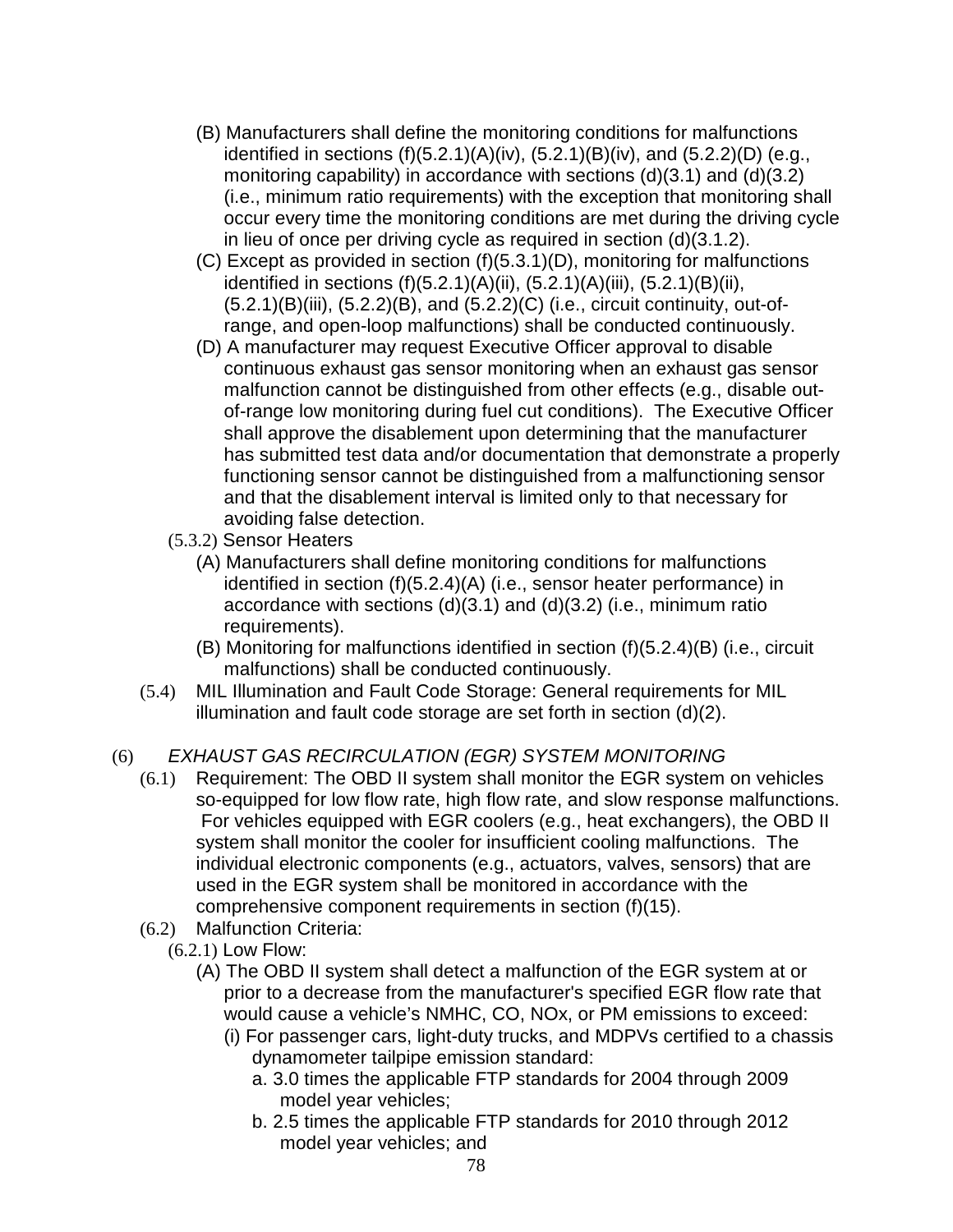- c. 1.5 times the applicable FTP NMHC, CO, or NOx standards or 2.0 times the applicable FTP PM standard for 2013 and subsequent model year vehicles.
- (ii) For medium-duty vehicles (including MDPVs) certified to an engine dynamometer tailpipe emission standard:
	- a. 1.5 times the applicable FTP standards for 2004 through 2006 model year vehicles;
	- b. 1.5 times the applicable NMHC, CO, and NOx standards or 0.03 g/bhp-hr PM as measured from an applicable cycle emission test for 2007 and subsequent model year vehicles certified to an engine dynamometer tailpipe NOx emission standard of greater than 0.50 g/bhp-hr NOx;
	- c. 2.5 times the applicable NMHC or CO standards, the applicable NOx standard by more than 0.3 g/bhp-hr (e.g., cause NOx emissions to exceed 0.5 g/bhp-hr if the emission standard is 0.2 g/bhp-hr) as measured from an applicable cycle emission test, or 0.03 g/bhp-hr PM as measured from an applicable cycle emission test for 2007 through 2012 model year vehicles certified to an engine dynamometer tailpipe NOx emission standard of less than or equal to 0.50 g/bhp-hr NOx; and
	- d. 2.0 times the applicable NMHC or CO standards, the applicable NOx standard by more than 0.2 g/bhp-hr (e.g., cause NOx emissions to exceed 0.4 g/bhp-hr if the emission standard is 0.2 g/bhp-hr) as measured from an applicable cycle emission test, or 0.03 g/bhp-hr PM as measured from an applicable cycle emission test for 2013 and subsequent model year vehicles certified to an engine dynamometer tailpipe NOx emission standard of less than or equal to 0.50 g/bhp-hr NOx.
- (B) For vehicles in which no failure or deterioration of the EGR system that causes a decrease in flow could result in a vehicle's emissions exceeding the malfunction criteria specified in section (f)(6.2.1)(A), the OBD II system shall detect a malfunction when the system has reached its control limits such that it cannot increase EGR flow to achieve the commanded flow rate.
- (6.2.2) High Flow:
	- (A) The OBD II system shall detect a malfunction of the EGR system, including a leaking EGR valve (i.e., exhaust gas flowing through the valve when the valve is commanded closed), at or prior to an increase from the manufacturer's specified EGR flow rate that would cause a vehicle's NMHC, CO, NOx, or PM emissions to exceed the applicable emission levels specified in sections (f)(6.2.1)(A):
	- (B) For vehicles in which no failure or deterioration of the EGR system that causes an increase in flow could result in a vehicle's emissions exceeding the malfunction criteria specified in section (f)(6.2.2)(A), the OBD II system shall detect a malfunction when the system has reached its control limits such that it cannot reduce EGR flow to achieve the commanded flow rate.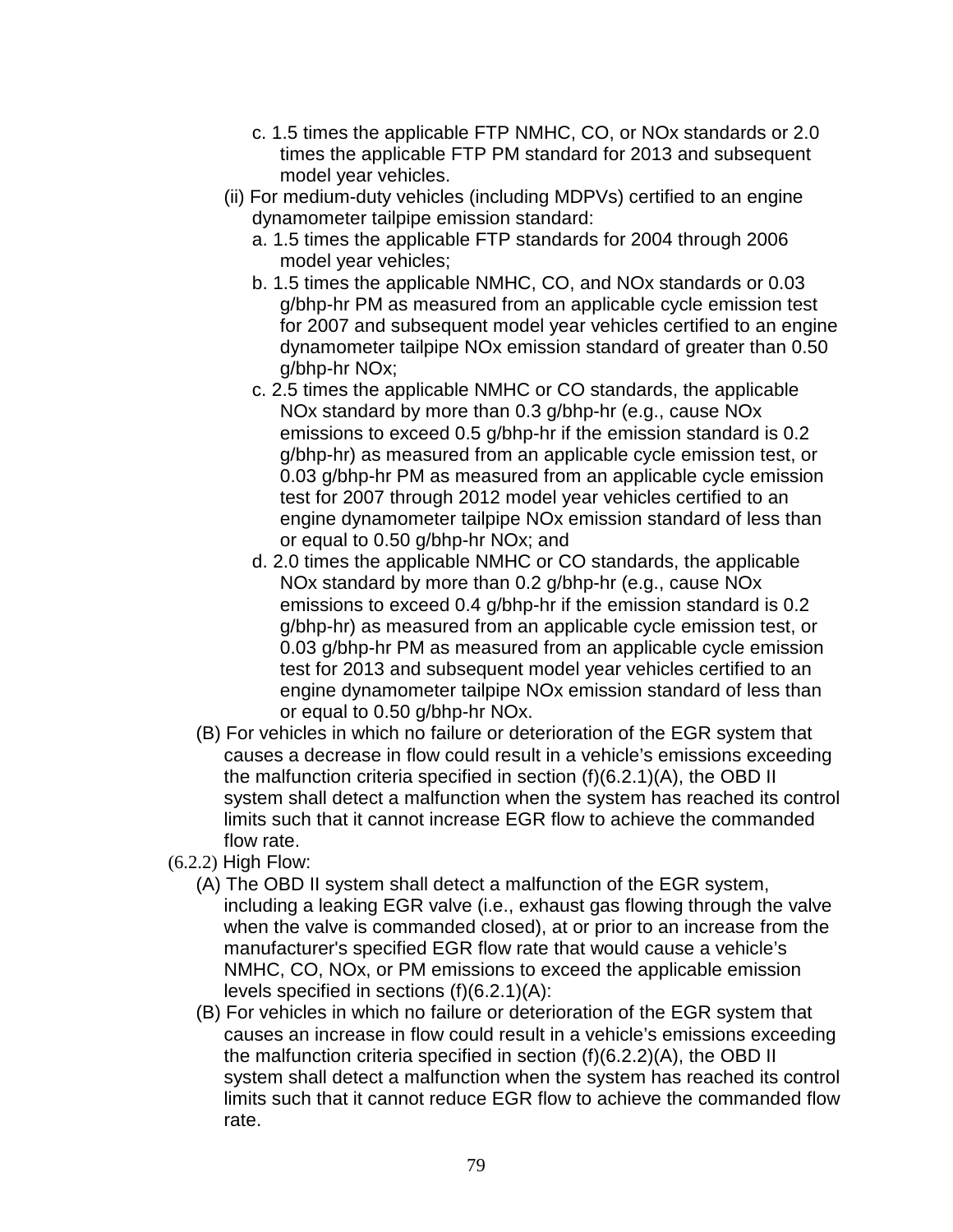- (6.2.3) Slow Response. Additionally, for 2010 and subsequent model year vehicles, the EGR system shall be monitored for slow response:
	- (A) The OBD II system shall detect a malfunction of the EGR system at or prior to any failure or deterioration in the capability of the EGR system to achieve the commanded flow rate within a manufacturer-specified time that would cause a vehicle's NMHC, CO, NOx, or PM emissions to exceed the applicable emission levels specified in sections (f)(6.2.1)(A).
	- (B) The OBD II system shall monitor the capability of the EGR system to respond to both a commanded increase in flow and a commanded decrease in flow.
- (6.2.4) Feedback control:
	- (A) Except as provided for in section (f)(6.2.4)(B), if the vehicle is equipped with feedback control of the EGR system (e.g., feedback control of flow, valve position, pressure differential across the valve via intake throttle or exhaust backpressure), the OBD II system shall detect a malfunction:
		- (i) If the system fails to begin feedback control within a manufacturer specified time interval;
		- (ii) If a failure or deterioration causes open loop or default operation; or
		- (iii) If feedback control has used up all of the adjustment allowed by the manufacturer and cannot achieve the feedback target.
	- (B) A manufacturer may request Executive Officer approval to temporarily disable monitoring for the malfunction criteria specified in section (f)(6.2.4)(A)(iii) during conditions that a manufacturer cannot robustly distinguish between a malfunctioning system and a properly operating system. The Executive Officer shall approve the disablement upon the manufacturer submitting data and/or analysis demonstrating that the control system, when operating as designed on a vehicle with all emission controls working properly, routinely operates during these conditions with all of the adjustment allowed by the manufacturer used up.
	- (C) In lieu of detecting the malfunctions specified in sections (f)(6.2.4)(A)(i) and (ii) with an EGR system-specific monitor, the OBD II system may monitor the individual parameters or components that are used as inputs for EGR system feedback control provided that the monitors detect all malfunctions that meet the criteria in sections  $(f)(6.2.4)(A)(i)$  and (ii).
- (6.2.5) EGR Cooler Performance:
	- (A) The OBD II system shall detect a malfunction of the EGR system cooler at or prior to a reduction from the manufacturer's specified cooling performance that would cause a vehicle's NMHC, CO, NOx, or PM emissions to exceed the applicable emission levels specified in sections  $(f)(6.2.1)(A)$ :
	- (B) For vehicles in which no failure or deterioration of the EGR system cooler could result in a vehicle's emissions exceeding the malfunction criteria specified in section (f)(6.2.5)(A), the OBD II system shall detect a malfunction when the system has no detectable amount of EGR cooling.
- (6.3) Monitoring Conditions:
	- (6.3.1) For malfunctions identified in sections (f)(6.2.1) and (f)(6.2.2) (i.e., EGR low and high flow), manufacturers shall define monitoring conditions: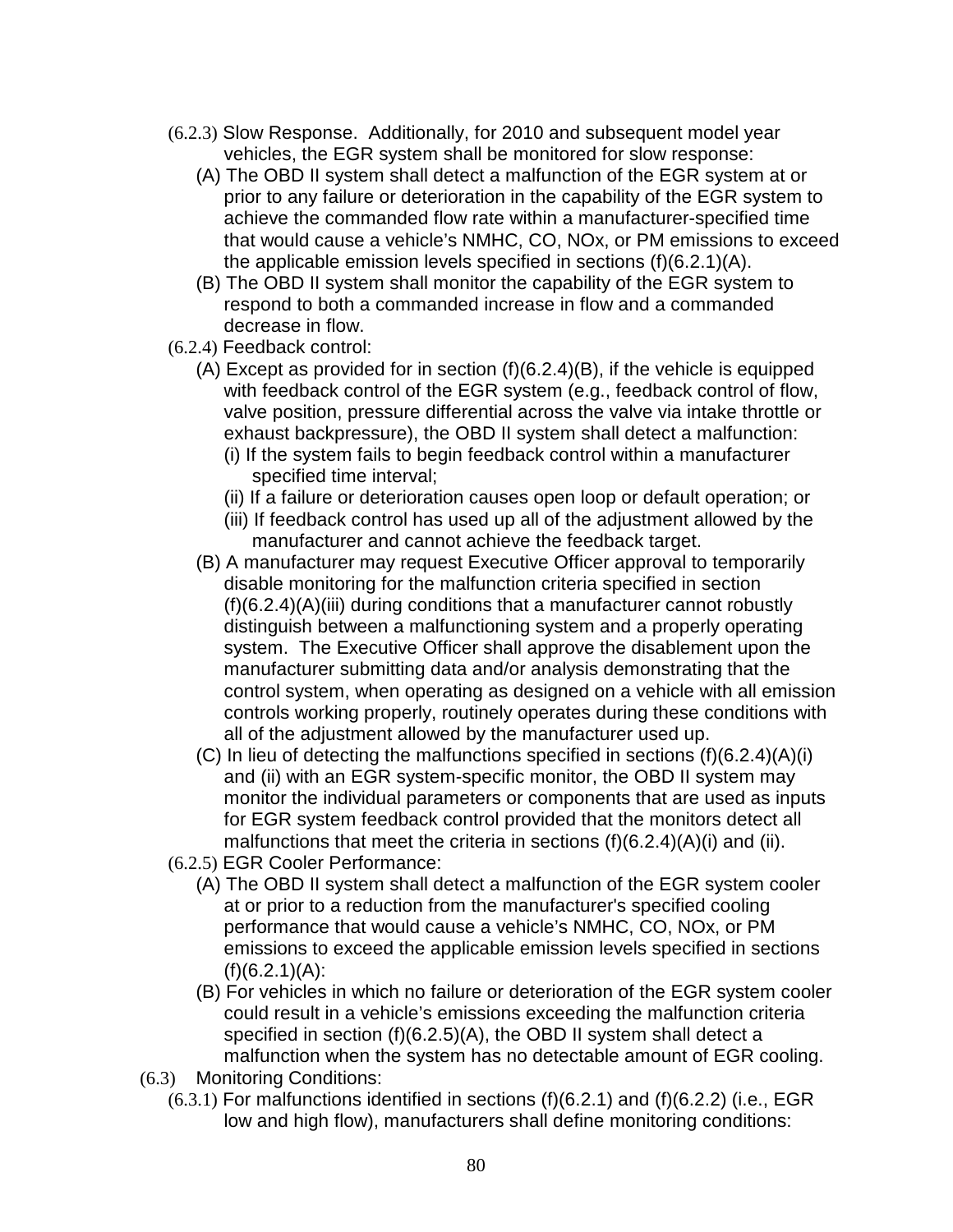- (A) For 2004 through 2009 model year vehicles, in accordance with sections (d)(3.1) and (d)(3.2) (i.e., minimum ratio requirements). For purposes of tracking and reporting as required in section (d)(3.2.2), all monitors used to detect malfunctions identified in sections (f)(6.2.1) and (f)(6.2.2) shall be tracked separately but reported as a single set of values as specified in section (d)(5.2.2);
- (B) Conducted continuously for all 2010 and subsequent model year vehicles.
- (6.3.2) Manufacturers shall define the monitoring conditions for malfunctions identified in section (f)(6.2.3) (i.e., slow response) in accordance with sections (d)(3.1) and (d)(3.2) (i.e., minimum ratio requirements), with the exception that monitoring shall occur every time the monitoring conditions are met during the driving cycle in lieu of once per driving cycle as required in section (d)(3.1.2). For purposes of tracking and reporting as required in section (d)(3.2.2), all monitors used to detect malfunctions identified in section (f)(6.2.3) shall be tracked separately but reported as a single set of values as specified in section (d)(5.2.2).
- (6.3.3) The OBD II system shall monitor continuously for malfunctions identified in section (f)(6.2.4) (i.e., EGR feedback control).
- (6.3.4) Manufacturers shall define the monitoring conditions for malfunctions identified in section (f)(6.2.5) (i.e., cooler performance) in accordance with sections (d)(3.1) and (d)(3.2) (i.e., minimum ratio requirements). For purposes of tracking and reporting as required in section (d)(3.2.2), all monitors used to detect malfunctions identified in section (f)(6.2.5) shall be tracked separately but reported as a single set of values as specified in section (d)(5.2.2).
- (6.3.5) Manufacturers may request Executive Officer approval to temporarily disable the EGR system check under specific conditions (e.g., when freezing may affect performance of the system). The Executive Officer shall approve the request upon determining that the manufacturer has submitted data and/or an engineering evaluation which demonstrate that a reliable check cannot be made when these conditions exist.
- (6.4) MIL Illumination and Fault Code Storage: General requirements for MIL illumination and fault code storage are set forth in section (d)(2).

# (7) BOOST PRESSURE CONTROL SYSTEM MONITORING

- (7.1) Requirement: For 2010 and subsequent model year vehicles, the OBD II system shall monitor the boost pressure control system (e.g., turbocharger) on vehicles so-equipped for under and over boost malfunctions. For vehicles equipped with variable geometry turbochargers (VGT), the OBD II system shall monitor the VGT system for slow response malfunctions. For vehicles equipped with charge air cooler systems, the OBD II system shall monitor the charge air cooler system for cooling system performance malfunctions. For 2004 and subsequent model year vehicles, the individual electronic components (e.g., actuators, valves, sensors) that are used in the boost pressure control system shall be monitored in accordance with the comprehensive component requirements in section (f)(15).
- (7.2) Malfunction Criteria:

(7.2.1) Underboost: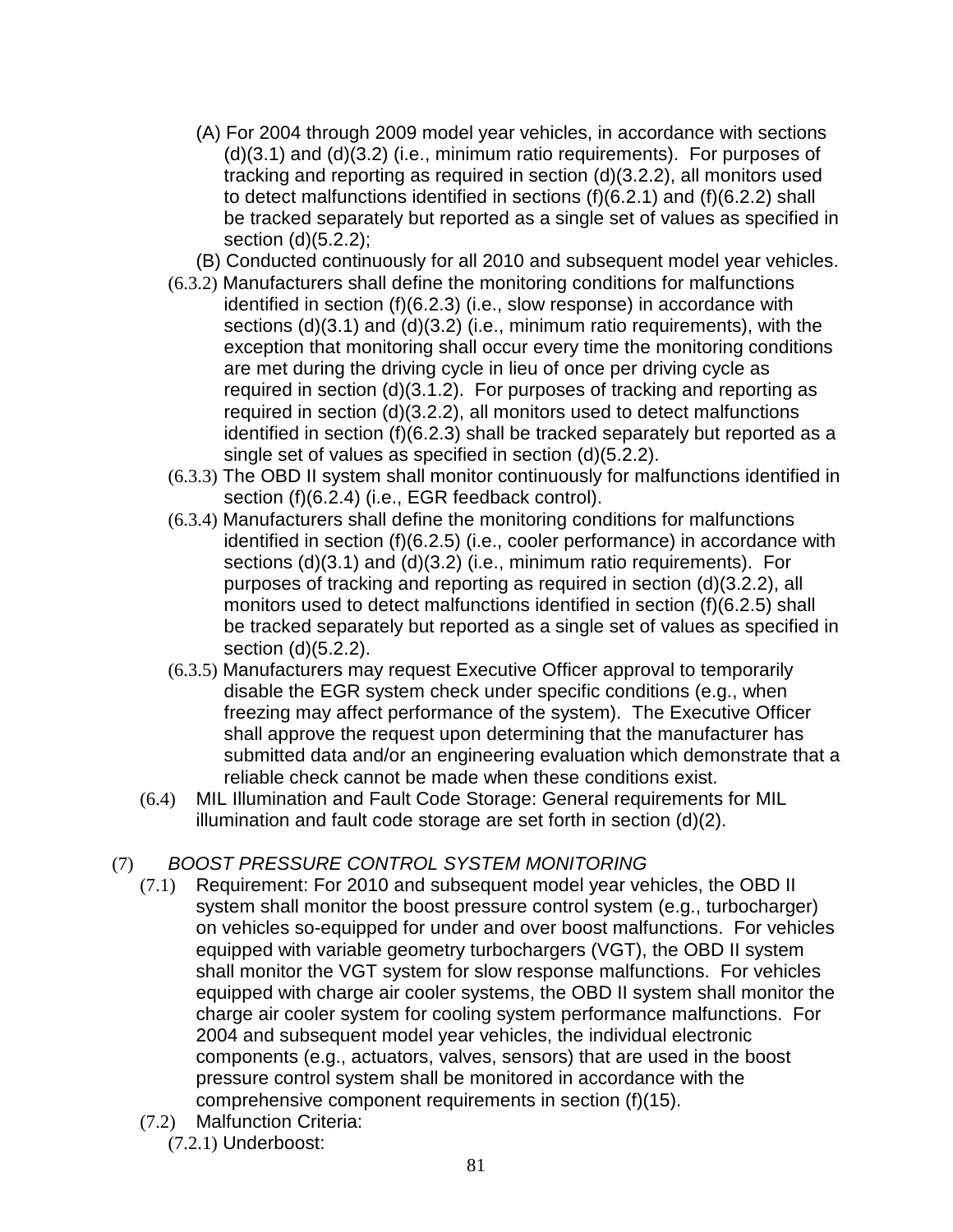- (A) The OBD II system shall detect a malfunction of the boost pressure control system at or prior to a decrease from the manufacturer's commanded boost pressure that would cause a vehicle's NMHC, CO, NOx, or PM emissions to exceed:
	- (i) For passenger cars, light-duty trucks, and MDPVs certified to a chassis dynamometer tailpipe emission standard:
		- a. 2.0 times the applicable FTP standards for 2010 through 2012 model year vehicles; and
		- b. 1.5 times the applicable FTP NMHC, CO, or NOx standards or 2.0 times the applicable FTP PM standard for 2013 and subsequent model year vehicles.
	- (ii) For medium-duty vehicles (including MDPVs) certified to an engine dynamometer tailpipe emission standard:
		- a. 2.5 times the applicable NMHC or CO standards, the applicable NOx standard by more than 0.3 g/bhp-hr (e.g., cause NOx emissions to exceed 0.5 g/bhp-hr if the emission standard is 0.2 g/bhp-hr) as measured from an applicable cycle emission test, or 0.03 g/bhp-hr PM as measured from an applicable cycle emission test for 2010 through 2012 model year vehicles; and
		- b. 2.0 times the applicable NMHC or CO standards, the applicable NOx standard by more than 0.2 g/bhp-hr (e.g., cause NOx emissions to exceed 0.4 g/bhp-hr if the emission standard is 0.2 g/bhp-hr) as measured from an applicable cycle emission test, or 0.03 g/bhp-hr PM as measured from an applicable cycle emission test for 2013 and subsequent model year vehicles.
- (B) For vehicles in which no failure or deterioration of the boost pressure control system that causes a decrease in boost could result in a vehicle's emissions exceeding the malfunction criteria specified in section (f)(7.2.1)(A), the OBD II system shall detect a malfunction when the system has reached its control limits such that it cannot increase boost to achieve the commanded boost pressure.
- (7.2.2) Overboost:
	- (A) The OBD II system shall detect a malfunction of the boost pressure control system at or prior to an increase from the manufacturer's commanded boost pressure that would cause a vehicle's NMHC, CO, NOx, or PM emissions to exceed the applicable emission levels specified in sections  $(f)(7.2.1)(A)$ .
	- (B) For vehicles in which no failure or deterioration of the boost pressure control system that causes an increase in boost could result in a vehicle's emissions exceeding the malfunction criteria specified in section (f)(7.2.2)(A), the OBD II system shall detect a malfunction when the system has reached its control limits such that it cannot decrease boost to achieve the commanded boost pressure.
- (7.2.3) VGT slow response:
	- (A) The OBD II system shall detect a malfunction at or prior to any failure or deterioration in the capability of the VGT system to achieve the commanded turbocharger geometry within a manufacturer-specified time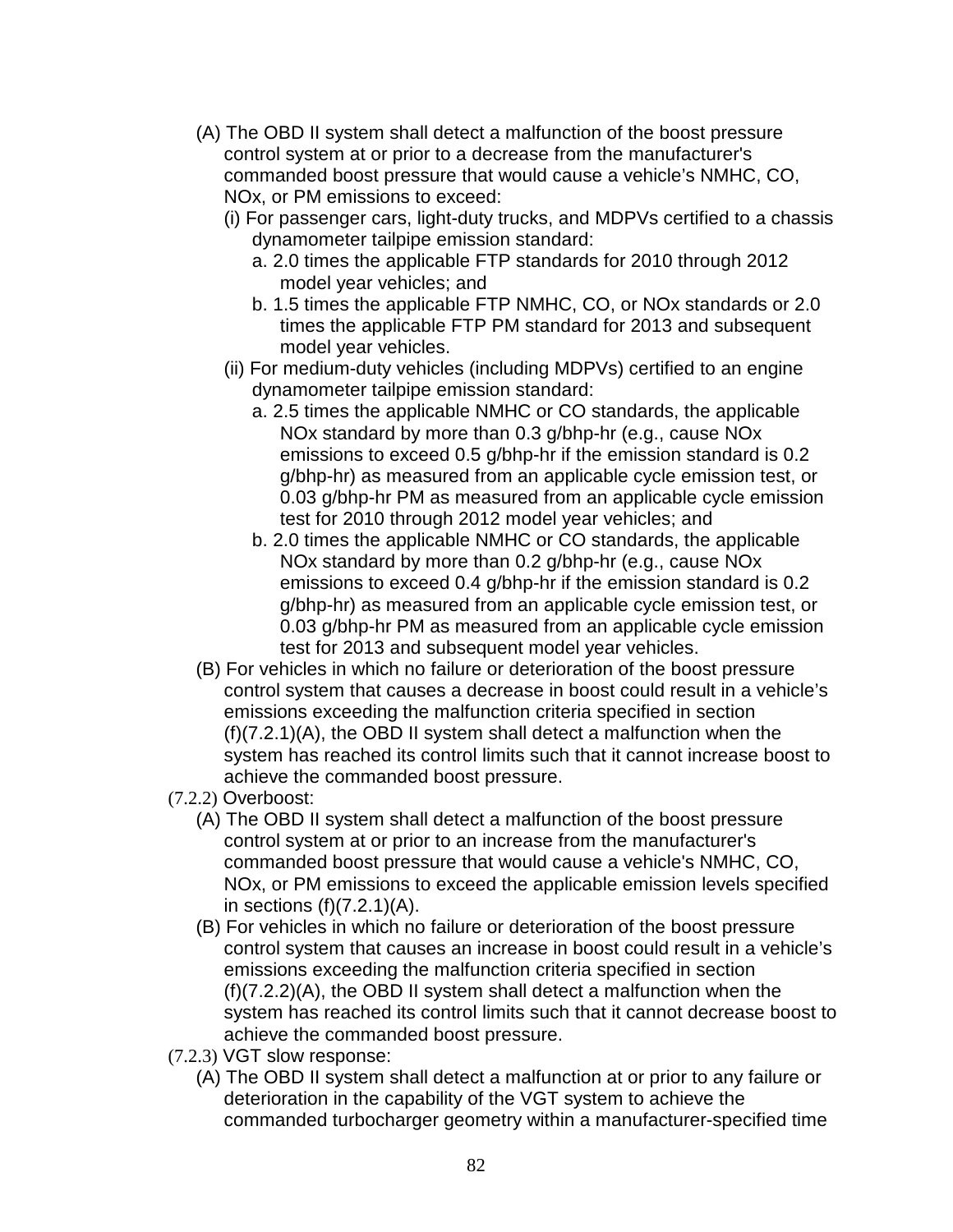that would cause a vehicle's NMHC, CO, NOx, or PM emissions to exceed the applicable emission levels specified in sections (f)(7.2.1)(A).

- (B) For vehicles in which no failure or deterioration of the VGT system response could result in a vehicle's emissions exceeding the malfunction criteria specified in section (f)(7.2.3)(A), the OBD II system shall detect a malfunction of the VGT system when proper functional response of the system to computer commands does not occur.
- (7.2.4) Charge Air Undercooling:
	- (A) The OBD II system shall detect a malfunction of the charge air cooling system at or prior to a decrease from the manufacturer's specified cooling rate that would cause a vehicle's NMHC, CO, NOx, or PM emissions to exceed the applicable emission levels specified in sections  $(f)(7.2.1)(A)$ .
	- (B) For vehicles in which no failure or deterioration of the charge air cooling system that causes a decrease in cooling performance could result in a vehicle's emissions exceeding the malfunction criteria specified in section (f)(7.2.4)(A), the OBD II system shall detect a malfunction when the system has no detectable amount of charge air cooling.
- (7.2.5) Feedback control:
	- (A) Except as provided for in section (f)(7.2.5)(B), if the vehicle is equipped with feedback control of the boost pressure system (e.g., control of VGT position, turbine speed, manifold pressure) the OBD II system shall detect a malfunction:
		- (i) If the system fails to begin feedback control within a manufacturer specified time interval;
		- (ii) If a failure or deterioration causes open loop or default operation; or
		- (iii) If feedback control has used up all of the adjustment allowed by the manufacturer and cannot achieve the feedback target.
	- (B) A manufacturer may request Executive Officer approval to temporarily disable monitoring for the malfunction criteria specified in section (f)(7.2.5)(A)(iii) during conditions that a manufacturer cannot robustly distinguish between a malfunctioning system and a properly operating system. The Executive Officer shall approve the disablement upon the manufacturer submitting data and/or analysis demonstrating that the control system, when operating as designed on a vehicle with all emission controls working properly, routinely operates during these conditions with all of the adjustment allowed by the manufacturer used up.
	- (C) In lieu of detecting the malfunctions specified in sections (f)(7.2.5)(A)(i) and (ii) with a boost pressure system-specific monitor, the OBD II system may monitor the individual parameters or components that are used as inputs for boost pressure system feedback control provided that the monitors detect all malfunctions that meet the criteria in sections (f)(7.2.5)(A)(i) and (ii).
- (7.3) Monitoring Conditions:
	- (7.3.1) The OBD II system shall monitor continuously for malfunctions identified in sections (f)(7.2.1), (7.2.2), and (7.2.5) (i.e., over and under boost, feedback control).
	- (7.3.2) Manufacturers shall define the monitoring conditions for malfunctions identified in section (f)(7.2.3) (i.e., VGT slow response) in accordance with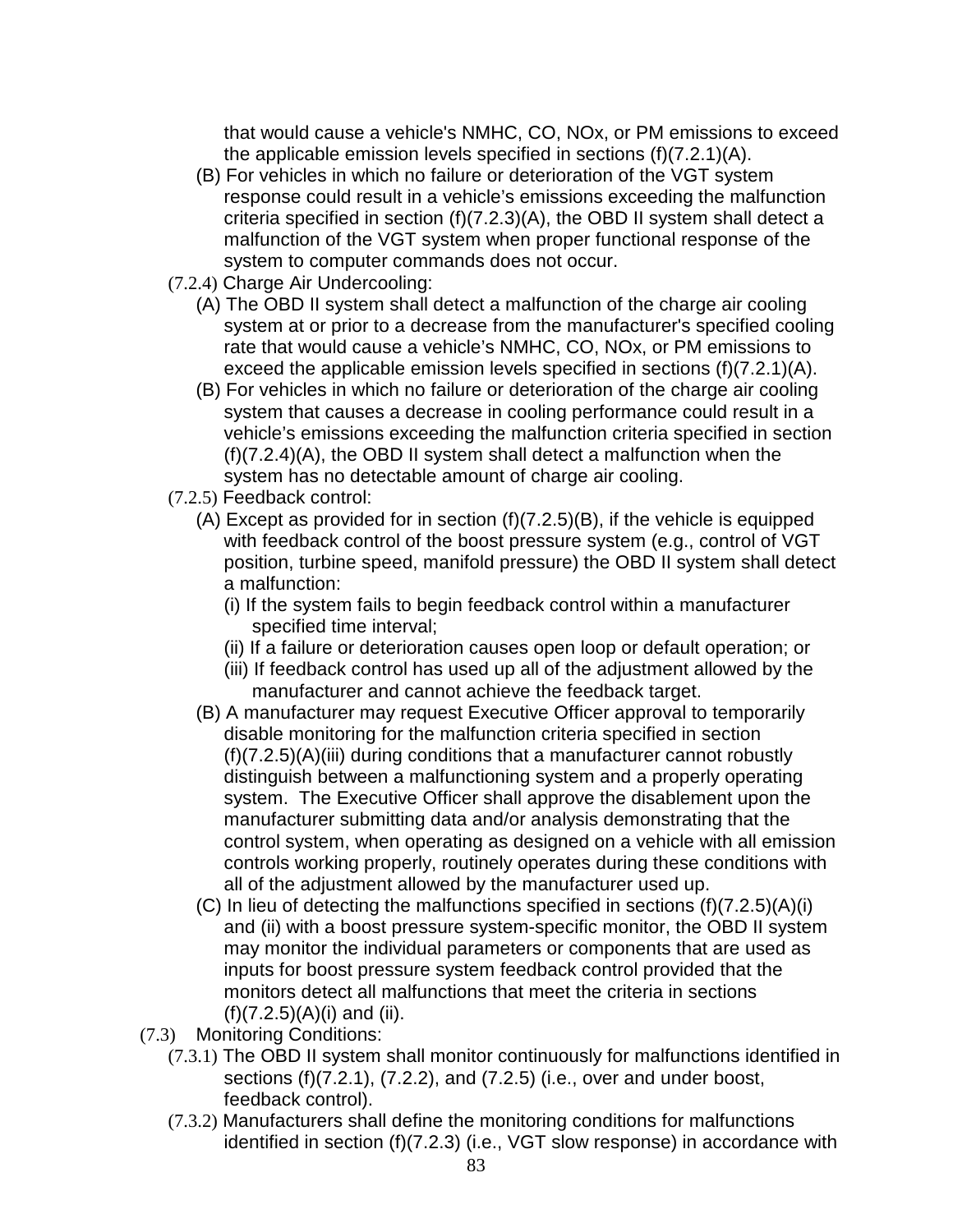sections (d)(3.1) and (d)(3.2) (i.e., minimum ratio requirements), with the exception that monitoring shall occur every time the monitoring conditions are met during the driving cycle in lieu of once per driving cycle as required in section (d)(3.1.2). For all 2010 and subsequent model year vehicles, for purposes of tracking and reporting as required in section (d)(3.2.2), all monitors used to detect malfunctions identified in section (f)(7.2.3) shall be tracked separately but reported as a single set of values as specified in section (d)(5.2.2).

- (7.3.3) Manufacturers shall define the monitoring conditions for malfunctions identified in section (f)(7.2.4) (i.e., charge air cooler performance) in accordance with sections (d)(3.1) and (d)(3.2) (i.e., minimum ratio requirements). For purposes of tracking and reporting as required in section (d)(3.2.2), all monitors used to detect malfunctions identified in section (f)(7.2.4) shall be tracked separately but reported as a single set of values as specified in section (d)(5.2.2).
- (7.4) MIL Illumination and Fault Code Storage: General requirements for MIL illumination and fault code storage are set forth in section (d)(2).

### (8) NOx ADSORBER MONITORING

- (8.1) Requirement: The OBD II system shall monitor the NOx adsorber on vehicles so-equipped for proper performance. For vehicles equipped with active/intrusive injection (e.g., in-exhaust fuel and/or air injection) to achieve desorption of the NOx adsorber, the OBD II system shall monitor the active/intrusive injection system for proper performance. The individual electronic components (e.g., injectors, valves, sensors) that are used in the active/intrusive injection system shall be monitored in accordance with the comprehensive component requirements in section (f)(15).
- (8.2) Malfunction Criteria:
	- (8.2.1) NOx adsorber capability:
		- (A) The OBD II system shall detect a NOx adsorber system malfunction when the NOx adsorber capability decreases to the point that would cause a vehicle's NOx or NMHC emissions to exceed:
			- (i) For passenger cars, light-duty trucks, and MDPVs certified to a chassis dynamometer tailpipe emission standard:
				- a. 3.0 times the applicable FTP standards for 2004 through 2009 model year vehicles;
				- b. 2.5 times the applicable FTP standards for 2010 through 2012 model year vehicles; and
				- c. 1.75 times the applicable FTP standards for 2013 and subsequent model year vehicles.
			- (ii) For medium-duty vehicles (including MDPVs) certified to an engine dynamometer tailpipe emission standard:
				- a. the applicable NOx standard by more than 0.5 g/bhp-hr (e.g., cause NOx emissions to exceed 0.7 g/bhp-hr if the emission standard is 0.2 g/bhp-hr) as measured from an applicable cycle emission test or 3.5 times the applicable NMHC standard for 2007 through 2009 model year vehicles;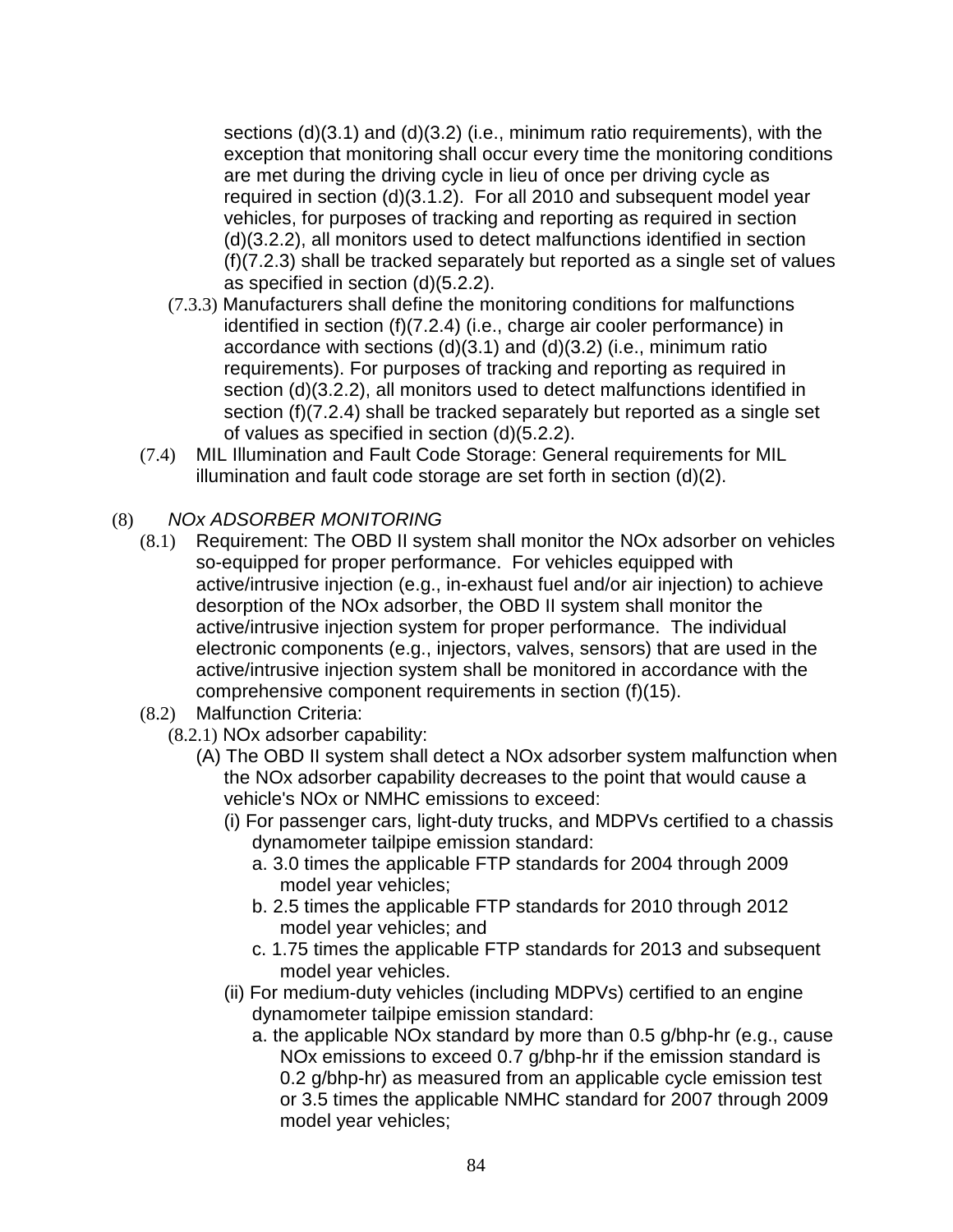- b. the applicable NOx standard by more than 0.3 g/bhp-hr (e.g., cause NOx emissions to exceed 0.5 g/bhp-hr if the emission standard is 0.2 g/bhp-hr) as measured from an applicable cycle emission test or 2.5 times the applicable NMHC standard for 2010 through 2012 model year vehicles; and
- c. the applicable NOx standard by more than 0.2 g/bhp-hr (e.g., cause NO<sub>x</sub> emissions to exceed 0.4 g/bhp-hr if the emission standard is 0.2 g/bhp-hr) as measured from an applicable cycle emission test or 2.0 times the applicable NMHC standard for 2013 and subsequent model year vehicles.
- (B) If no failure or deterioration of the NOx adsorber capability could result in a vehicle's NOx emissions exceeding the applicable malfunction criteria specified in section (f)(8.2.1)(A), the OBD II system shall detect a malfunction when the system has no detectable amount of NOx adsorber capability.
- (8.2.2) For systems that utilize active/intrusive injection (e.g., in-cylinder post fuel injection, in-exhaust air-assisted fuel injection) to achieve desorption of the NOx adsorber, the OBD II system shall detect a malfunction if any failure or deterioration of the injection system's ability to properly regulate injection causes the system to be unable to achieve desorption of the NOx adsorber.
- (8.2.3) Feedback control:
	- (A) Except as provided for in section (f)(8.2.3)(B), if the vehicle is equipped with feedback control of the NOx adsorber or active/intrusive injection system (e.g., feedback control of injection quantity, time), the OBD II system shall detect a malfunction:
		- (i) If the system fails to begin feedback control within a manufacturer specified time interval;
		- (ii) If a failure or deterioration causes open loop or default operation; or
		- (iii) If feedback control has used up all of the adjustment allowed by the manufacturer and cannot achieve the feedback target.
	- (B) A manufacturer may request Executive Officer approval to temporarily disable monitoring for the malfunction criteria specified in section (f)(8.2.3)(A)(iii) during conditions that a manufacturer cannot robustly distinguish between a malfunctioning system and a properly operating system. The Executive Officer shall approve the disablement upon the manufacturer submitting data and/or analysis demonstrating that the control system, when operating as designed on a vehicle with all emission controls working properly, routinely operates during these conditions with all of the adjustment allowed by the manufacturer used up.
	- (C) In lieu of detecting the malfunctions specified in sections (f)(8.2.3)(A)(i) and (ii) with a NOx adsorber-specific monitor, the OBD II system may monitor the individual parameters or components that are used as inputs for NOx adsorber or active/intrusive injection system feedback control provided that the monitors detect all malfunctions that meet the criteria in sections  $(f)(8.2.3)(A)(i)$  and  $(ii)$ .
- (8.3) Monitoring Conditions: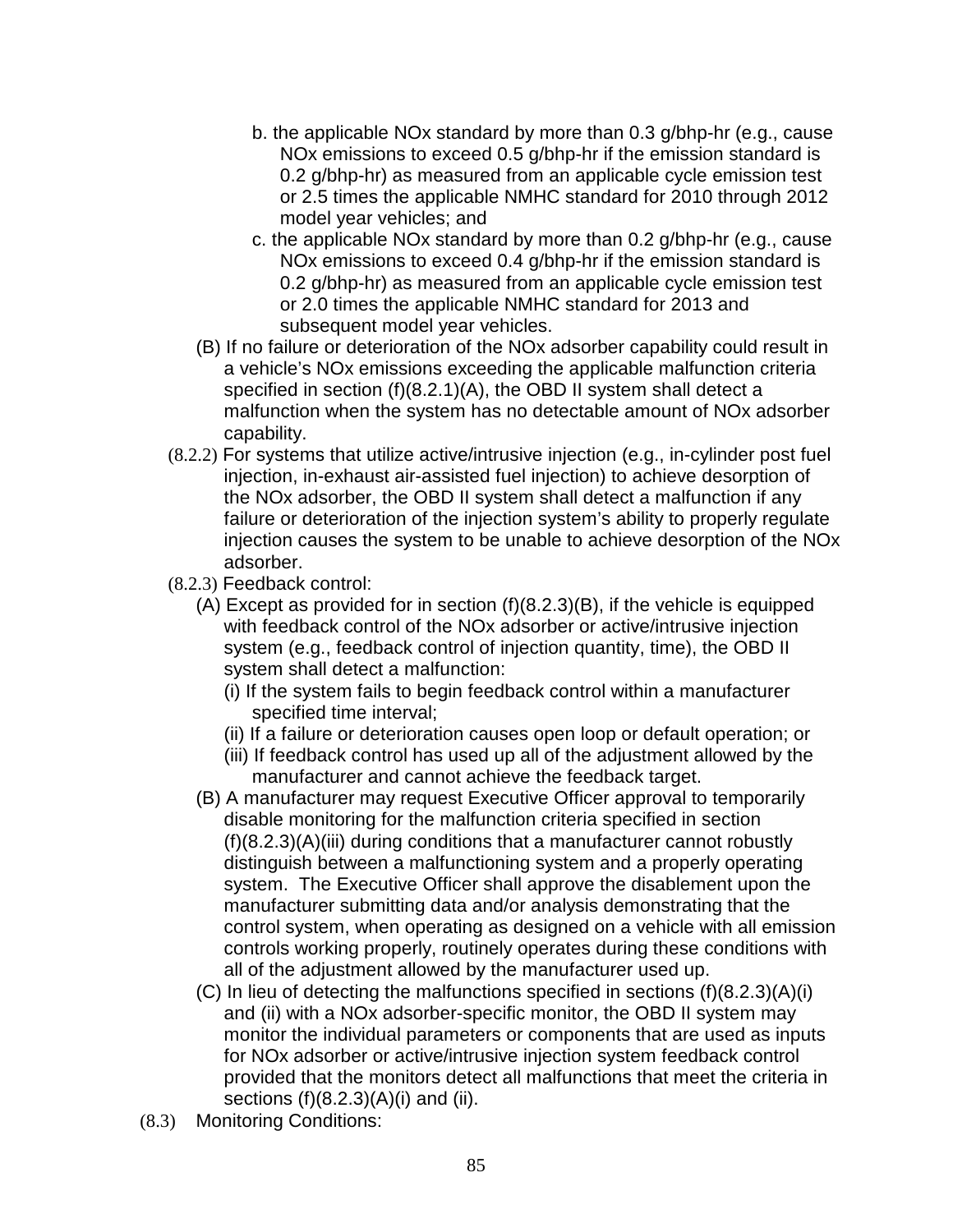- (8.3.1) Manufacturers shall define the monitoring conditions for malfunctions identified in section (f)(8.2.1) (i.e., adsorber capability) in accordance with sections (d)(3.1) and (d)(3.2) (i.e., minimum ratio requirements). For purposes of tracking and reporting as required in section (d)(3.2.2), all monitors used to detect malfunctions identified in sections (f)(8.2.1) shall be tracked separately but reported as a single set of values as specified in section (d)(5.2.2).
- (8.3.2) The OBD II system shall monitor continuously for malfunctions identified in sections (f)(8.2.2) and (8.2.3) (e.g., injection function, feedback control).
- (8.4) MIL Illumination and Fault Code Storage: General requirements for MIL illumination and fault code storage are set forth in section (d)(2).

# (9) PARTICULATE MATTER (PM) FILTER MONITORING

- (9.1) Requirement: The OBD II system shall monitor the PM filter on vehicles soequipped for proper performance. For vehicles equipped with active regeneration systems that utilize an active/intrusive injection (e.g., in-exhaust fuel injection, in-exhaust fuel/air burner), the OBD II system shall monitor the active/intrusive injection system for proper performance. The individual electronic components (e.g., injectors, valves, sensors) that are used in the active/intrusive injection system shall be monitored in accordance with the comprehensive component requirements in section (f)(15).
- (9.2) Malfunction Criteria:
	- (9.2.1) Filtering Performance:
		- (A) The OBD II system shall detect a malfunction prior to a decrease in the filtering capability of the PM filter that would cause a vehicle's PM emissions to exceed:
			- (i) For passenger cars, light-duty trucks, and MDPVs certified to a chassis dynamometer tailpipe emission standard:
				- a. 5.0 times the applicable FTP standard for 2004 through 2009 model year vehicles;
				- b. 4.0 times the applicable FTP standard for 2010 through 2012 model year vehicles; and
				- c. 1.75 times the applicable FTP standard for 2013 and subsequent model year vehicles.
			- (ii) For medium-duty vehicles (including MDPVs) certified to an engine dynamometer tailpipe emission standard:
				- a. 0.09 g/bhp-hr PM as measured from an applicable cycle emission test for 2004 through 2009 model year vehicles;
				- b. 0.05 g/bhp-hr PM as measured from an applicable cycle emission test for 2010 through 2012 model year vehicles; and
				- c. 0.03 g/bhp-hr PM as measured from an applicable cycle emission test for 2013 and subsequent model year vehicles.
		- (B) If no failure or deterioration of the PM filtering performance could result in a vehicle's PM emissions exceeding the applicable malfunction criteria specified in section (f)(9.2.1)(A), the OBD II system shall detect a malfunction when no detectable amount of PM filtering occurs.
	- (9.2.2) Frequent Regeneration: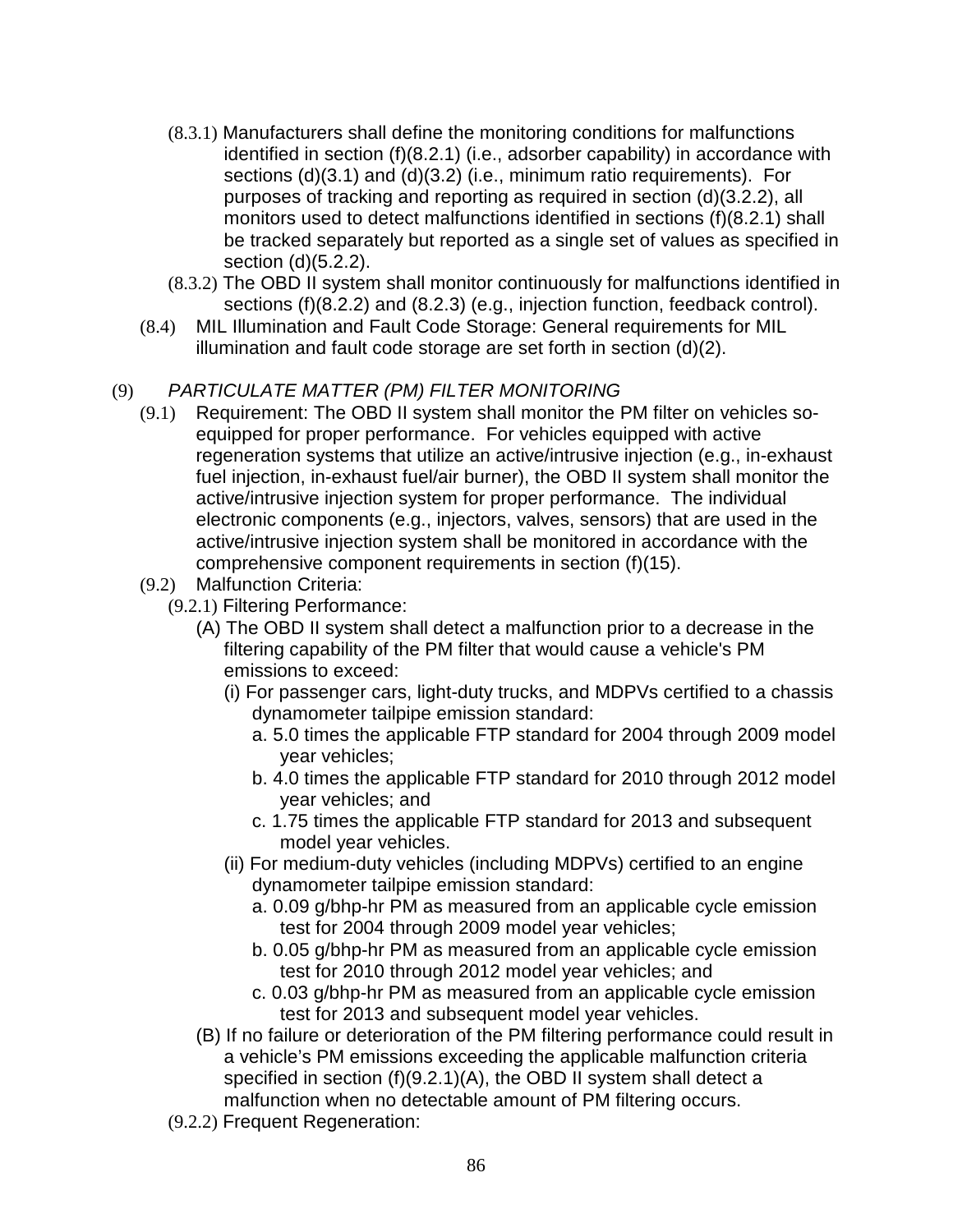- (A) For 2010 and subsequent model year vehicles, the OBD II system shall detect a malfunction when PM filter regeneration occurs more frequently than (i.e., occurs more often than) the manufacturer's specified regeneration frequency such that it would cause a vehicle's emissions to exceed:
	- (i) For passenger cars, light-duty trucks, and MDPVs certified to a chassis dynamometer tailpipe emission standard:
		- a. 3.0 times the applicable FTP NMHC, CO, or NOx standards for 2010 through 2012 model year vehicles; and
		- b. 1.5 times the applicable FTP NMHC, CO, or NOx standards for 2013 and subsequent model year vehicles.
	- (ii) For medium-duty vehicles (including MDPVs) certified to an engine dynamometer tailpipe emission standard:
		- a. 2.5 times the applicable NMHC standards or the applicable NOx standard by more than 0.3 g/bhp-hr (e.g., cause NOx emissions to exceed 0.5 g/bhp-hr if the emission standard is 0.2 g/bhp-hr) as measured from an applicable cycle emission test for 2010 through 2012 model year vehicles; and
		- b. 2.0 times the applicable NMHC standards or the applicable NOx standard by more than 0.2 g/bhp-hr (e.g., cause NOx emissions to exceed 0.4 g/bhp-hr if the emission standard is 0.2 g/bhp-hr) as measured from an applicable cycle emission test for 2013 and subsequent model year vehicles.
- (B) If no failure or deterioration causes an increase in the PM filter regeneration frequency that could result in a vehicle's NMHC, CO, or NOx emissions exceeding the applicable malfunction criteria specified in section (f)(9.2.2)(A), the OBD II system shall detect a malfunction when the PM filter regeneration frequency exceeds the manufacturer's specified design limits for allowable regeneration frequency.
- (9.2.3) Incomplete regeneration: For 2010 and subsequent model year vehicles, the OBD II system shall detect a regeneration malfunction when the PM filter does not properly regenerate under manufacturer-defined conditions where regeneration is designed to occur.
- (9.2.4) NMHC conversion: For 2010 and subsequent model year vehicles with catalyzed PM filters that convert NMHC emissions, the OBD II system shall monitor the catalyst function of the PM filter and detect a malfunction when the NMHC conversion capability decreases to the point that NMHC emissions exceed the applicable emission levels specified in section (f)(9.2.2)(A). If no failure or deterioration of the NMHC conversion capability could result in a vehicle's NMHC emissions exceeding these emission levels, the OBD II system shall detect a malfunction when the system has no detectable amount of NMHC conversion capability.
- (9.2.5) Missing substrate: The OBD II system shall detect a malfunction if either the PM filter substrate is completely destroyed, removed, or missing, or if the PM filter assembly is replaced with a muffler or straight pipe.
- (9.2.6) Active/Intrusive Injection: For systems that utilize active/intrusive injection (e.g., in-cylinder post fuel injection, in-exhaust air-assisted fuel injection) to achieve regeneration of the PM filter, the OBD II system shall detect a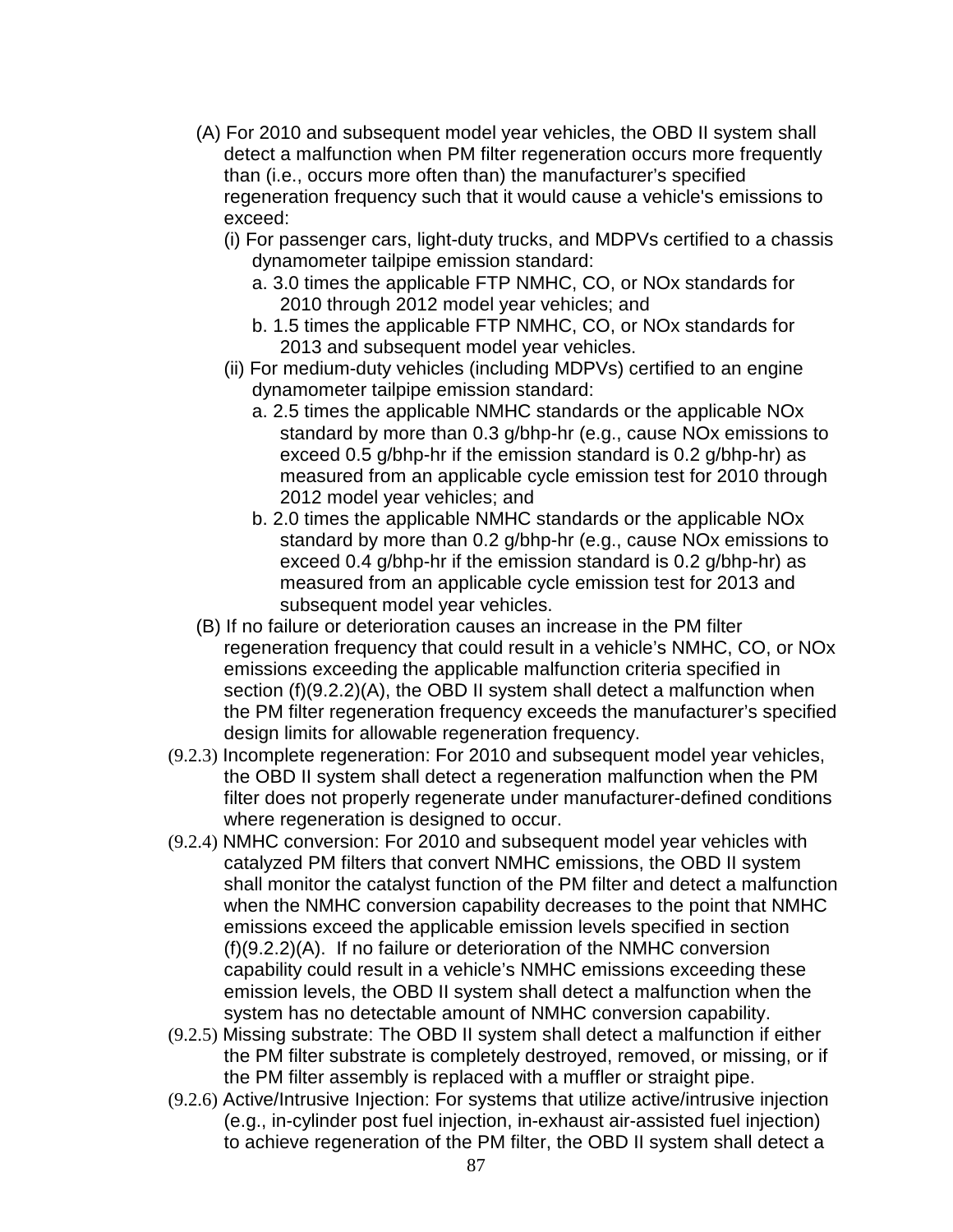malfunction if any failure or deterioration of the injection system's ability to properly regulate injection causes the system to be unable to achieve regeneration of the PM filter.

- (9.2.7) Feedback Control:
	- (A) Except as provided for in section (f)(9.2.7)(B), if the vehicle is equipped with feedback control of the PM filter regeneration (e.g., feedback control of oxidation catalyst inlet temperature, PM filter inlet or outlet temperature, in-cylinder or in-exhaust fuel injection), the OBD II system shall detect a malfunction:
		- (i) If the system fails to begin feedback control within a manufacturer specified time interval;
		- (ii) If a failure or deterioration causes open loop or default operation; or
		- (iii) If feedback control has used up all of the adjustment allowed by the manufacturer and cannot achieve the feedback target.
	- (B) A manufacturer may request Executive Officer approval to temporarily disable monitoring for the malfunction criteria specified in section (f)(9.2.7)(A)(iii) during conditions that a manufacturer cannot robustly distinguish between a malfunctioning system and a properly operating system. The Executive Officer shall approve the disablement upon the manufacturer submitting data and/or analysis demonstrating that the control system, when operating as designed on a vehicle with all emission controls working properly, routinely operates during these conditions with all of the adjustment allowed by the manufacturer used up.
	- (C) In lieu of detecting the malfunctions specified in sections (f)(9.2.7)(A)(i) and (ii) with a PM filter-specific monitor, the OBD II system may monitor the individual parameters or components that are used as inputs for PM filter regeneration feedback control provided that the monitors detect all malfunctions that meet the criteria in sections (f)(9.2.7)(A)(i) and (ii).
- (9.3) Monitoring Conditions: Manufacturers shall define the monitoring conditions for malfunctions identified in sections (f)(9.2.1) through (9.2.7) in accordance with sections (d)(3.1) and (d)(3.2) (i.e., minimum ratio requirements), with the exception that monitoring shall occur every time the monitoring conditions are met during the driving cycle in lieu of once per driving cycle as required in section (d)(3.1.2). For all 2010 and subsequent model year vehicles, for purposes of tracking and reporting as required in section (d)(3.2.2), all monitors used to detect malfunctions identified in section (f)(9.2.1) shall be tracked separately but reported as a single set of values as specified in section (d)(5.2.2).
- (9.4) MIL Illumination and Fault Code Storage: General requirements for MIL illumination and fault code storage are set forth in section (d)(2).

# (10) CRANKCASE VENTILATION (CV) SYSTEM MONITORING

- (10.1) Requirement: Manufacturers shall monitor the CV system on vehicles so-equipped for system integrity. Vehicles not subject to crankcase emission control requirements shall be exempt from monitoring of the CV system.
- (10.2) Malfunction Criteria:
	- (10.2.1) For the purposes of section (f)(10), "CV system" is defined as any form of crankcase ventilation system, regardless of whether it utilizes positive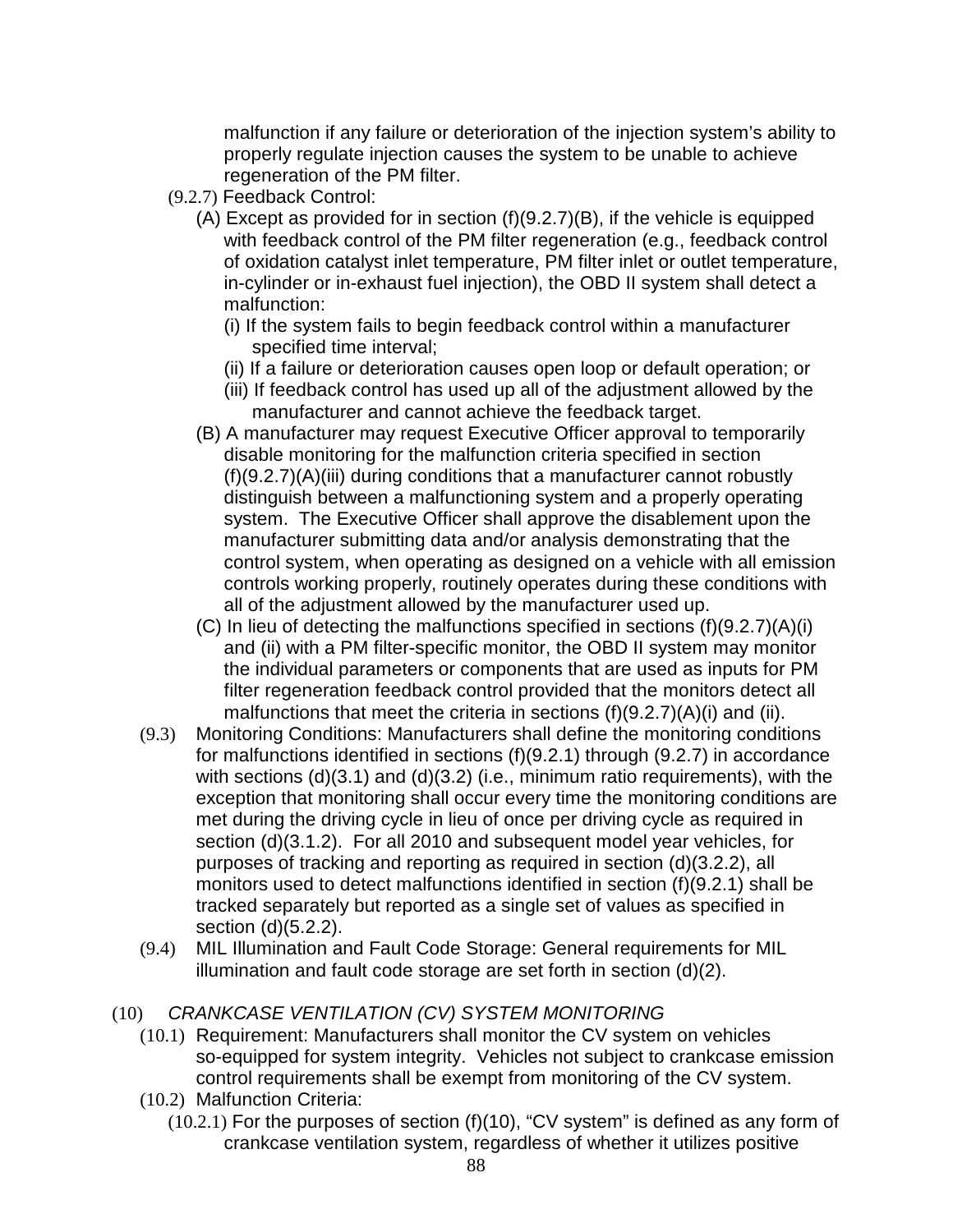pressure or whether it vents to the atmosphere, the intake, or the exhaust. "CV valve" is defined as any form of valve, orifice, or filter/separator used to restrict, control, or alter the composition (e.g., remove oil vapor or particulate matter) of the crankcase vapor flow. Further, any additional external CV system tubing or hoses used to equalize crankcase pressure or to provide a ventilation path between various areas of the engine (e.g., crankcase and valve cover) are considered part of the CV system "between the crankcase and the CV valve" and subject to the malfunction criteria in section (f)(10.2.2) below.

- (10.2.2) Except as provided below, the OBD II system shall detect a malfunction of the CV system when a disconnection of the system occurs between either the crankcase and the CV valve, or between the CV valve and the intake ducting.
- (10.2.3) If disconnection in the system results in a rapid loss of oil or other overt indication of a CV system malfunction such that the vehicle operator is certain to respond and have the vehicle repaired, the Executive Officer shall exempt the manufacturer from detection of that disconnection.
- (10.2.4) Detection of a disconnection is not required if the disconnection cannot be made without first disconnecting a monitored portion of the system (e.g., the CV system is designed such that the CV valve is fastened directly to the crankcase in a manner which makes it significantly more difficult to remove the valve from the crankcase before disconnecting the line between the valve and the intake ducting (taking aging effects into consideration) and the line between the valve and the intake ducting is monitored for disconnection).
- (10.2.5) Subject to Executive Officer approval, system designs that utilize tubing between the valve and the crankcase shall also be exempted from the monitoring requirement for detection of disconnection between the crankcase and the CV valve. The manufacturer shall file a request and submit data and/or engineering evaluation in support of the request. The Executive Officer shall approve the request upon determining that the connections between the valve and the crankcase are: (i) resistant to deterioration or accidental disconnection, (ii) significantly more difficult to disconnect than the line between the valve and the intake ducting, and (iii) not subject to disconnection per manufacturer's maintenance, service, and/or repair procedures for non-CV system repair work.
- (10.2.6) Manufacturers are not required to detect disconnections that are unlikely to occur due to a CV system design that is integral to the induction system (e.g., internal machined passages rather than tubing or hoses).
- (10.2.7) For medium-duty vehicles with engines certified on an engine dynamometer having an open CV system (i.e., a system that releases crankcase emissions to the atmosphere without routing them to the intake ducting or to the exhaust upstream of the aftertreatment), the manufacturer shall submit a plan for Executive Officer approval of the monitoring strategy, malfunction criteria, and monitoring conditions prior to OBD certification. Executive Officer approval shall be based on the effectiveness of the monitoring strategy to (i) monitor the performance of the CV system to the extent feasible with respect to the malfunction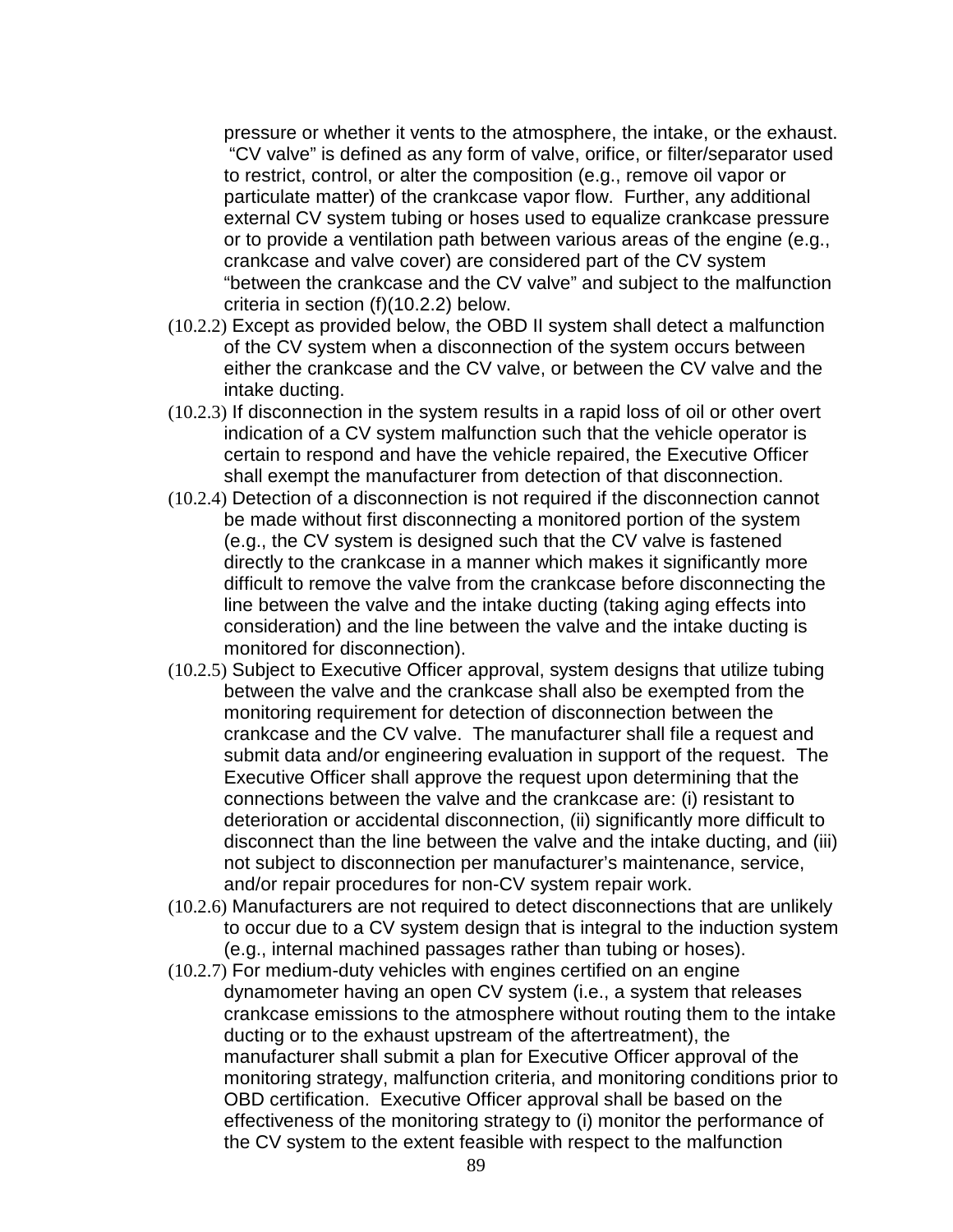criteria in section (f)(10.2.1) through (f)(10.2.4) and the monitoring conditions required by the diagnostic, and (ii) monitor the ability of the CV system to control crankcase vapor emitted to the atmosphere relative to the manufacturer's design and performance specifications for a properly functioning system (e.g., if the system is equipped with a filter to reduce crankcase emissions to the atmosphere, the OBD II system shall monitor the integrity of the filter).

- (10.3) Monitoring Conditions: Manufacturers shall define the monitoring conditions for malfunctions identified in section (f)(10.2) in accordance with sections  $(d)(3.1)$  and  $(d)(3.2)$  (i.e., minimum ratio requirements).
- (10.4) MIL Illumination and Fault Code Storage: General requirements for MIL illumination and fault code storage are set forth in section (d)(2). The stored fault code need not specifically identify the CV system (e.g., a fault code for EGR or intake air mass flow rationality monitoring can be stored) if the manufacturer demonstrates that additional monitoring hardware would be necessary to make this identification and provided that the manufacturer's diagnostic and repair procedures for the detected malfunction include directions to check the integrity of the CV system.

#### (11) ENGINE COOLING SYSTEM MONITORING

- (11.1) Requirement:
	- (11.1.1) The OBD II system shall monitor the thermostat on vehicles so-equipped for proper operation.
	- (11.1.2) The OBD II system shall monitor the engine coolant temperature (ECT) sensor for circuit continuity, out-of-range values, and rationality faults.
- (11.2) Malfunction Criteria:
	- (11.2.1) Thermostat
		- (A) The OBD II system shall detect a thermostat malfunction (e.g., leaking or early-to-open thermostat) if, within an Executive Officer approved time interval after starting the engine, either of the following two conditions occur:
			- (i) The coolant temperature does not reach the highest temperature required by the OBD II system to enable other diagnostics;
			- (ii) The coolant temperature does not reach a warmed-up temperature within 20 degrees Fahrenheit of the manufacturer's nominal thermostat regulating temperature. Subject to Executive Officer approval, a manufacturer may utilize lower temperatures for this criterion upon the Executive Officer determining that the manufacturer has demonstrated that the fuel, injection timing, and/or other coolant temperature-based modifications to the engine control strategies would not cause an emission increase of 50 or more percent of any of the applicable standards.
		- (B) Executive Officer approval of the time interval after engine start shall be granted upon determining that the data and/or engineering evaluation submitted by the manufacturer supports the specified times.
		- (C) With Executive Officer approval, a manufacturer may use alternate malfunction criteria and/or monitoring conditions (see section (f)(11.3)) that are a function of temperature at engine start on vehicles that do not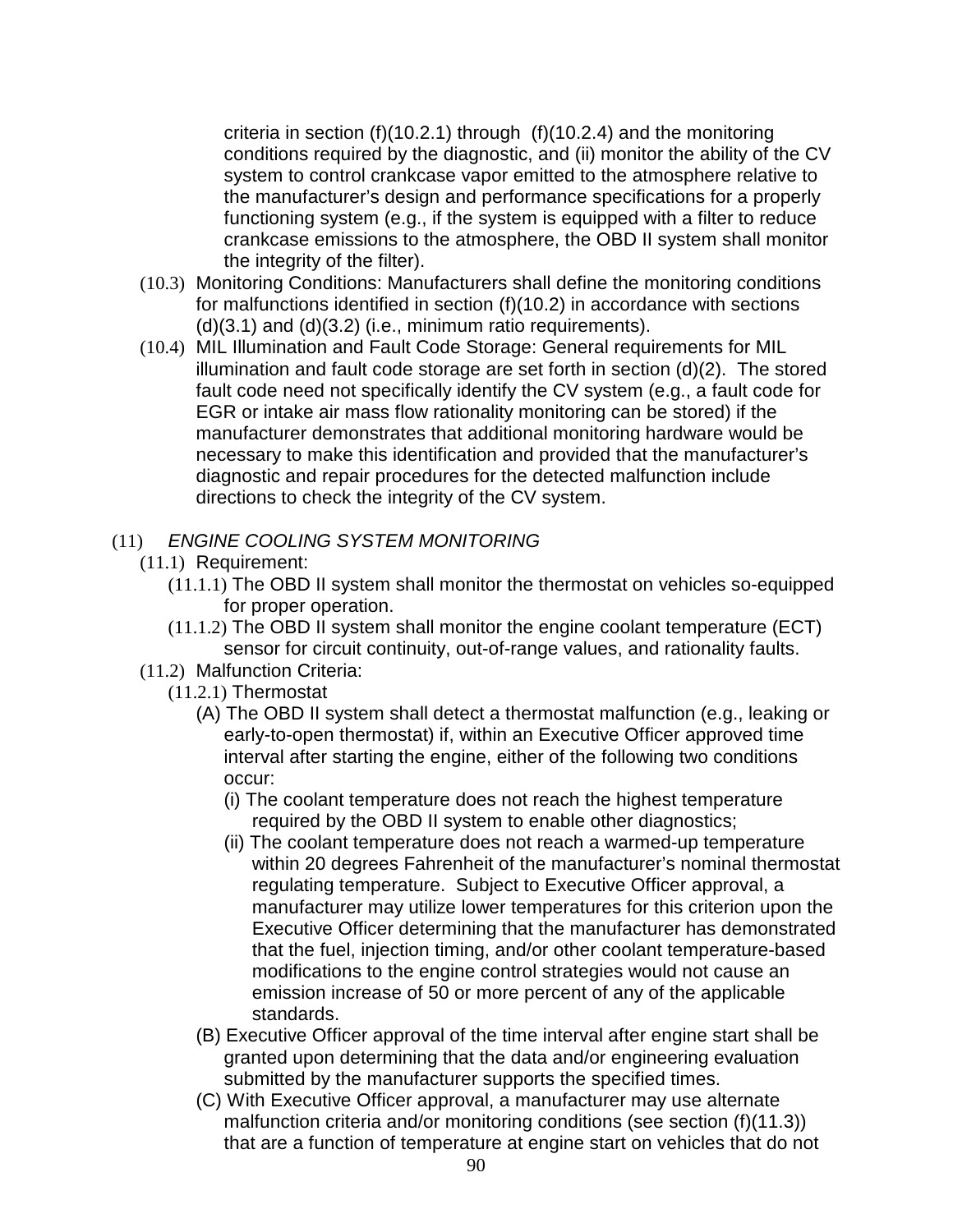reach the temperatures specified in the malfunction criteria when the thermostat is functioning properly. Executive Officer approval shall be granted upon determining that the manufacturer has submitted data that demonstrate that a properly operating system does not reach the specified temperatures, that the monitor is capable of meeting the specified malfunction criteria at engine start temperatures greater than 50 degrees Fahrenheit, and that the overall effectiveness of the monitor is comparable to a monitor meeting these thermostat monitoring requirements at lower temperatures.

- (D) With Executive Officer approval, manufacturers may omit this monitor. Executive Officer approval shall be granted upon determining that the manufacturer has demonstrated that a malfunctioning thermostat cannot cause a measurable increase in emissions during any reasonable driving condition nor cause any disablement of other monitors.
- (11.2.2) ECT Sensor
	- (A) Circuit Continuity. The OBD II system shall detect a malfunction when a lack of circuit continuity or out-of-range value occurs.
	- (B) Time to Reach Closed-Loop Enable Temperature.
		- (i) The OBD II system shall detect a malfunction if the ECT sensor does not achieve the stabilized minimum temperature which is needed to begin closed-loop or feedback operation of emission-related engine controls (e.g., feedback control of fuel pressure, EGR flow, boost pressure) within an Executive Officer approved time interval after starting the engine. The time interval shall be a function of starting ECT and/or a function of intake or ambient temperature.
		- (ii) Executive Officer approval of the time interval shall be granted upon determining that the data and/or engineering evaluation submitted by the manufacturer supports the specified times.
		- (iii) The Executive Officer shall exempt manufacturers from the requirement of section (f)(11.2.2)(B) if the manufacturer does not utilize ECT to enable closed loop or feedback operation of emissionrelated engine controls.
	- (C) Stuck in Range Below the Highest Minimum Enable Temperature. To the extent feasible when using all available information, the OBD II system shall detect a malfunction if the ECT sensor inappropriately indicates a temperature below the highest minimum enable temperature required by the OBD II system to enable other diagnostics (e.g., an OBD II system that requires ECT to be greater than 140 degrees Fahrenheit to enable a diagnostic must detect malfunctions that cause the ECT sensor to inappropriately indicate a temperature below 140 degrees Fahrenheit). Manufacturers are exempted from this requirement for temperature regions in which the monitors required under sections (f)(11.2.1) or (f)(11.2.2)(B) will detect ECT sensor malfunctions as defined in section  $(f)(11.2.2)(C)$ .
	- (D) Stuck in Range Above the Lowest Maximum Enable Temperature.
		- (i) To the extent feasible when using all available information, the OBD II system shall detect a malfunction if the ECT sensor inappropriately indicates a temperature above the lowest maximum enable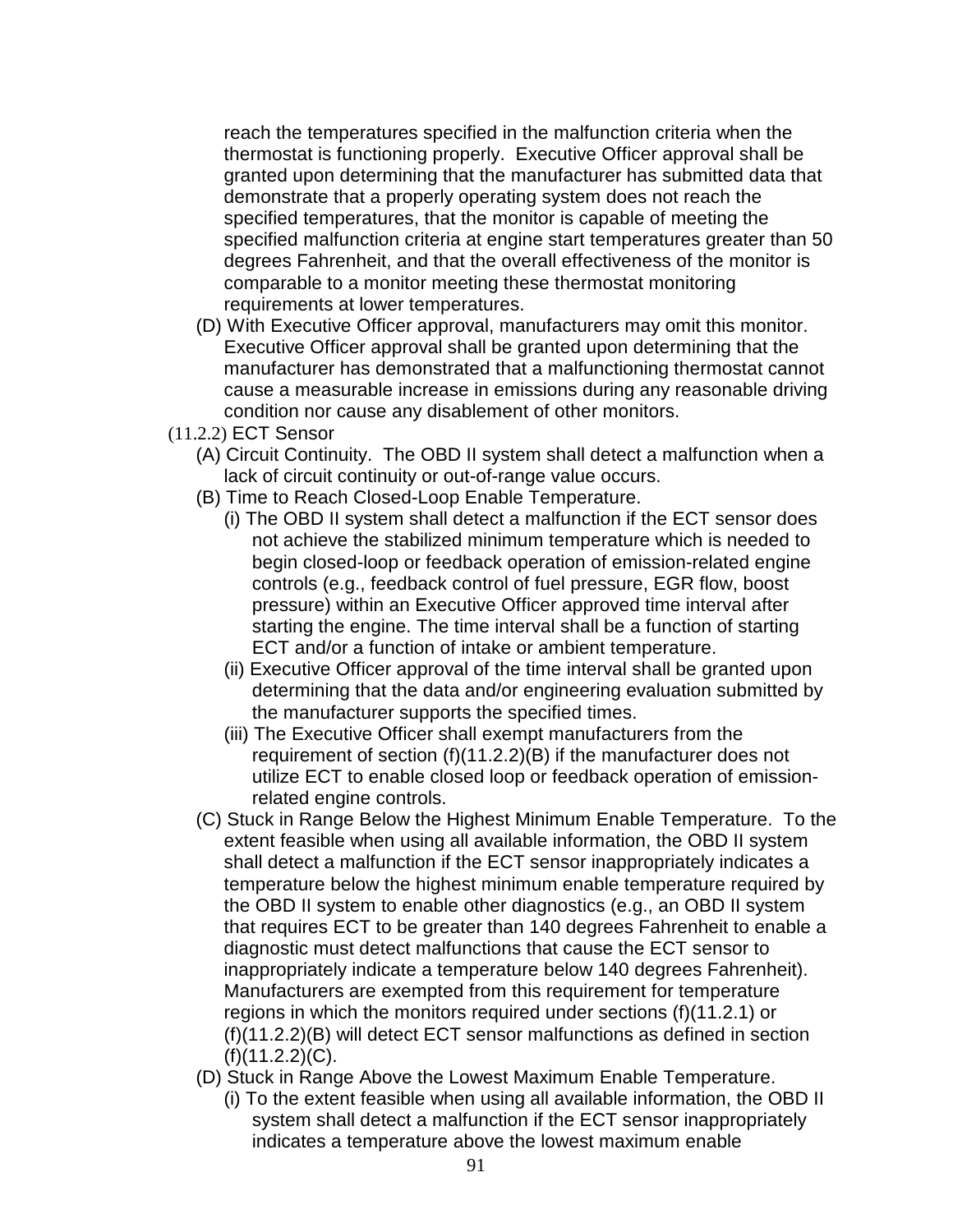temperature required by the OBD II system to enable other diagnostics (e.g., an OBD II system that requires ECT to be less than 90 degrees Fahrenheit at engine start to enable a diagnostic must detect malfunctions that cause the ECT sensor to inappropriately indicate a temperature above 90 degrees Fahrenheit).

- (ii) Manufacturers are exempted from this requirement for temperature regions in which the monitors required under sections (f)(11.2.1), (f)(11.2.2)(B), or (f)(11.2.2)(C) (i.e., ECT sensor or thermostat malfunctions) will detect ECT sensor malfunctions as defined in section (f)(11.2.2)(D) or in which the MIL will be illuminated under the requirements of section (d)(2.2.3) for default mode operation (e.g., overtemperature protection strategies).
- (iii) For 2006 and subsequent model year applications, manufacturers are also exempted from the requirements of section (f)(11.2.2)(D) for temperature regions where the temperature gauge indicates a temperature in the red zone (engine overheating zone) or an overtemperature warning light is illuminated for vehicles that have a temperature gauge or warning light on the instrument panel and utilize the same ECT sensor for input to the OBD II system and the temperature gauge/warning light.
- (11.3) Monitoring Conditions:
	- (11.3.1) Thermostat
		- (A) Manufacturers shall define the monitoring conditions for malfunctions identified in section (f)(11.2.1)(A) in accordance with section (d)(3.1) except as provided for in section (f)(11.3.1)(D). Additionally, except as provided for in sections (f)(11.3.1)(B) and (C), monitoring for malfunctions identified in section (f)(11.2.1)(A) shall be conducted once per driving cycle on every driving cycle in which the ECT sensor indicates, at engine start, a temperature lower than the temperature established as the malfunction criteria in section (f)(11.2.1)(A).
		- (B) Manufacturers may disable thermostat monitoring at ambient temperatures below 20 degrees Fahrenheit.
		- (C) Manufacturers may request Executive Officer approval to suspend or disable thermostat monitoring if the vehicle is subjected to conditions which could lead to false diagnosis (e.g., vehicle operation at idle for more than 50 percent of the warm-up time, hot restart conditions, etc.). In general, the Executive Officer shall not approve disablement of the monitor on engine starts where the ECT at engine start is more than 35 degrees Fahrenheit lower than the thermostat malfunction threshold temperature determined under section (f)(11.2.1)(A). The Executive Officer shall approve the request upon determining that the manufacturer has provided data and/or engineering analysis that demonstrate the need for the request.
		- (D) With respect to defining enable conditions that are encountered during the FTP or Unified cycle as required in (d)(3.1.1) for malfunctions identified in section (f)(11.2.1)(A), the FTP cycle shall refer to on-road driving following the FTP cycle in lieu of testing on a chassis or engine dynamometer.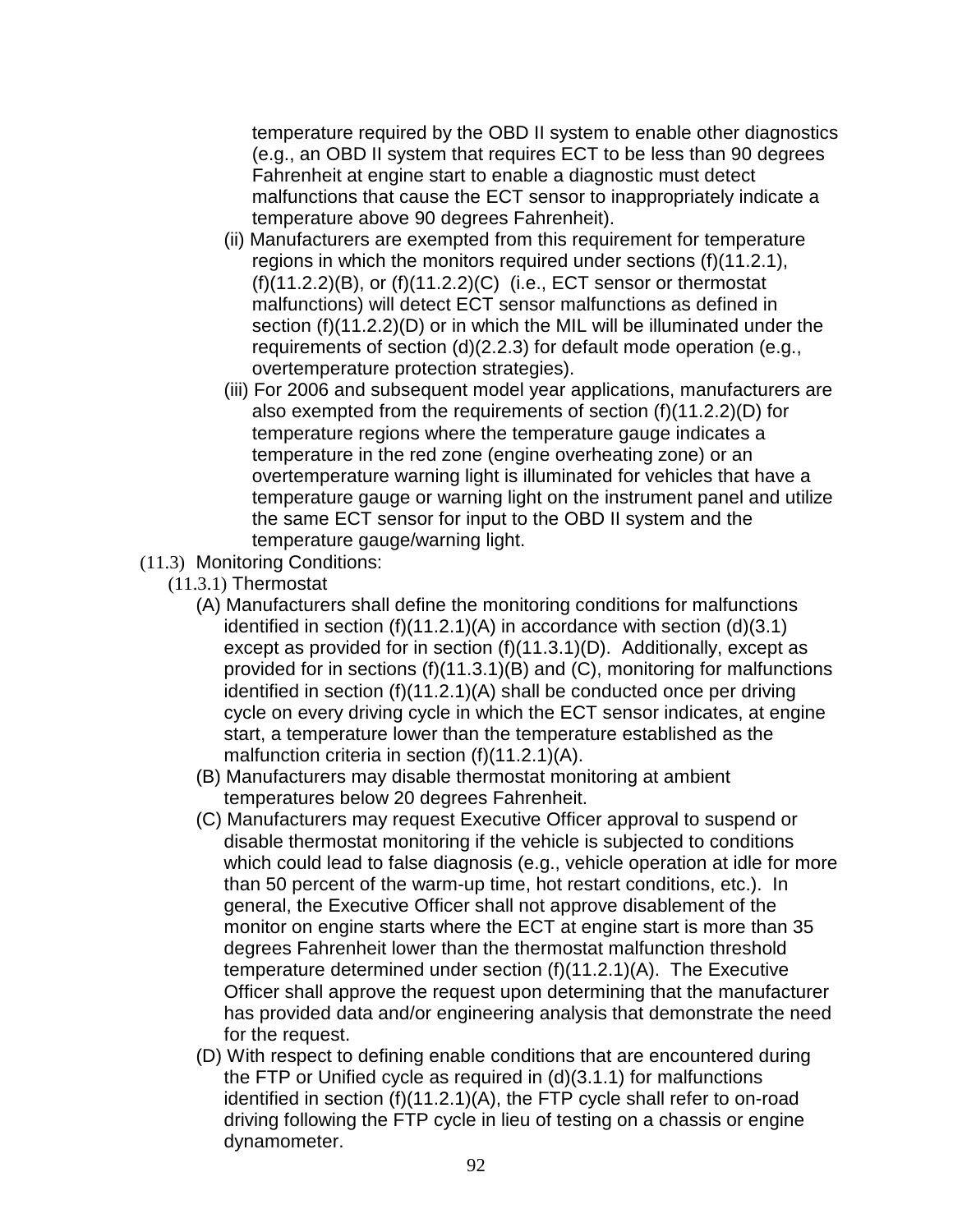- (11.3.2) ECT Sensor
	- (A) Except as provided below in section (f)(11.3.2)(E), monitoring for malfunctions identified in section (f)(11.2.2)(A) (i.e., circuit continuity and out-of-range) shall be conducted continuously.
	- (B) Manufacturers shall define the monitoring conditions for malfunctions identified in section (f)(11.2.2)(B) in accordance with section (d)(3.1). Additionally, except as provided for in section (f)(11.3.2)(D), monitoring for malfunctions identified in section (f)(11.2.2)(B) shall be conducted once per driving cycle on every driving cycle in which the ECT sensor indicates a temperature lower than the closed-loop enable temperature at engine start (i.e., all engine start temperatures greater than the ECT sensor outof-range low temperature and less than the closed-loop enable temperature).
	- (C) Manufacturers shall define the monitoring conditions for malfunctions identified in sections (f)(11.2.2)(C) and (D) in accordance with sections  $(d)(3.1)$  and  $(d)(3.2)$  (i.e., minimum ratio requirements).
	- (D) Manufacturers may suspend or delay the time to reach closed-loop enable temperature diagnostic if the vehicle is subjected to conditions which could lead to false diagnosis (e.g., vehicle operation at idle for more than 50 to 75 percent of the warm-up time).
	- (E) A manufacturer may request Executive Officer approval to disable continuous ECT sensor monitoring when an ECT sensor malfunction cannot be distinguished from other effects. The Executive Officer shall approve the disablement upon determining that the manufacturer has submitted test data and/or engineering evaluation that demonstrate a properly functioning sensor cannot be distinguished from a malfunctioning sensor and that the disablement interval is limited only to that necessary for avoiding false detection.
- (11.4) MIL Illumination and Fault Code Storage: General requirements for MIL illumination and fault code storage are set forth in section (d)(2).

# (12) COLD START EMISSION REDUCTION STRATEGY MONITORING

- (12.1) Requirement:
	- (12.1.1) For all 2010 and subsequent model year vehicles, if a vehicle incorporates a specific engine control strategy to reduce cold start emissions, the OBD II system shall monitor the commanded elements for proper function (e.g., injection timing, increased engine idle speed, increased engine load via intake or exhaust throttle activation) while the control strategy is active to ensure proper operation of the control strategy.
- (12.2) Malfunction Criteria: The OBD II system shall, to the extent feasible, detect a malfunction if either of the following occurs:
	- (12.2.1) Any single commanded element does not properly respond to the commanded action while the cold start strategy is active. For purposes of this section, "properly respond" is defined as when the element responds:
		- (A) by a robustly detectable amount by the monitor; and
		- (B) in the direction of the desired command; and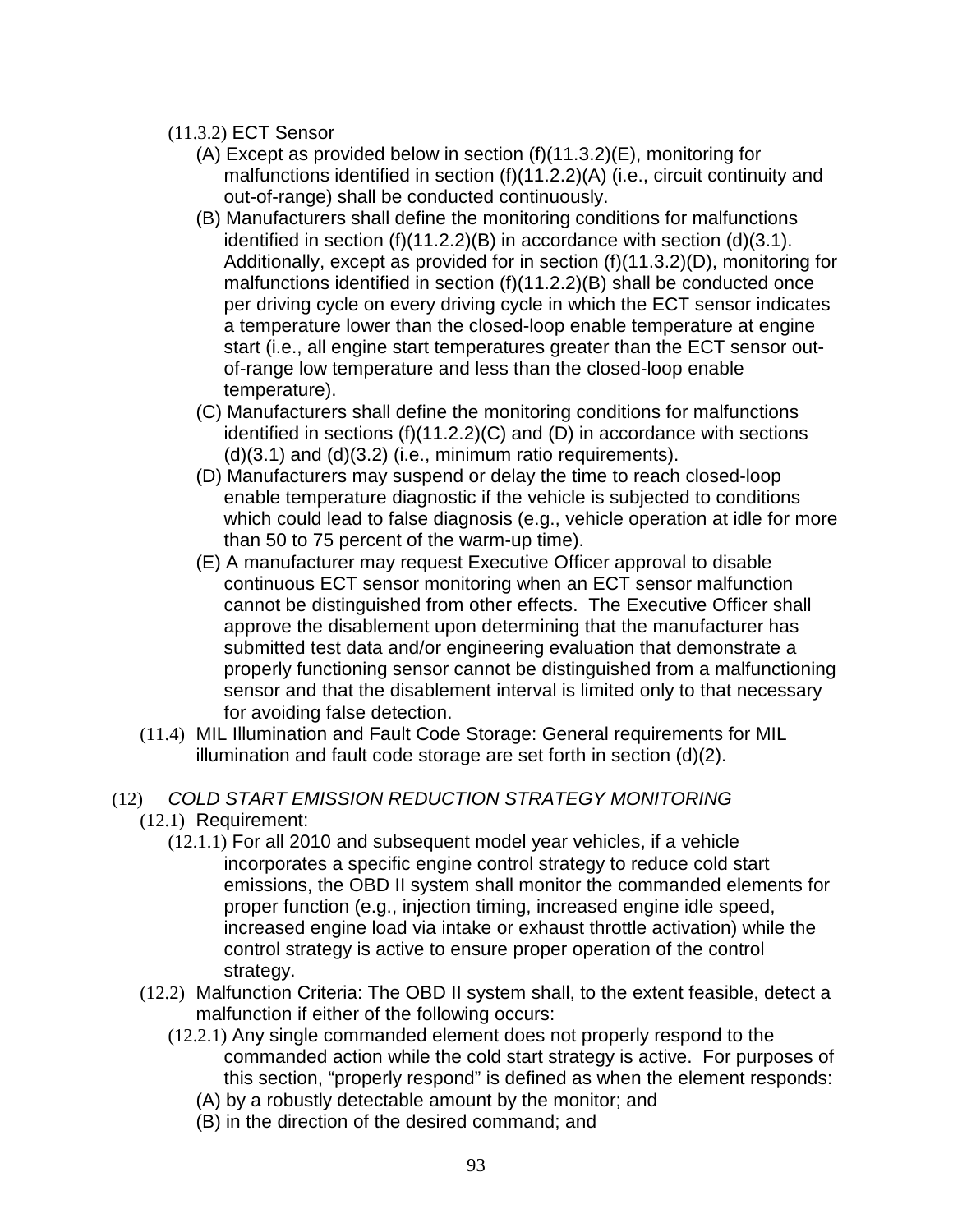- (C) above and beyond what the element would achieve on start-up without the cold start strategy active (e.g., if the cold start strategy commands a higher idle engine speed, a fault must be detected if no detectable amount of engine speed increase above what the system would achieve without the cold start strategy active);
- (12.2.2) Any failure or deterioration of the cold start emission reduction control strategy that would cause a vehicle's NMHC, CO, NOx, or PM emissions to exceed:
	- (A) For passenger cars, light-duty trucks, and MDPVs certified to a chassis dynamometer tailpipe emission standard:
		- (i) 2.5 times the applicable FTP standards for 2010 through 2012 model year vehicles; and
		- (ii) 1.5 times the applicable FTP NMHC, CO, or NOx standards or 2.0 times the applicable FTP PM standard for 2013 and subsequent model year vehicles.
	- (B) For medium-duty vehicles (including MDPVs) certified to an engine dynamometer tailpipe emission standard:
		- (i) 2.0 times the applicable NMHC or CO standards, the applicable NOx standard by more than 0.2 g/bhp-hr (e.g., cause NOx emissions to exceed 0.4 g/bhp-hr if the emission standard is 0.2 g/bhp-hr) as measured from an applicable cycle emission test, or 0.03 g/bhp-hr PM as measured from an applicable cycle emission test for 2013 and subsequent model year vehicles.
- (12.2.3) For section (f)(12.2.2), the OBD II system shall either monitor the combined effect of the elements of the system as a whole or the individual elements (e.g., increased engine speed, increased engine load from restricting an exhaust throttle) for failures that cause emissions to exceed the applicable emission levels specified in section (f)(12.2.2).
- (12.3) Monitoring Conditions: Manufacturers shall define the monitoring conditions for malfunctions identified in section (f)(12.2) in accordance with sections  $(d)(3.1)$  and  $(d)(3.2)$  (i.e., minimum ratio requirements).
- (12.4) MIL Illumination and Fault Code Storage: General requirements for MIL illumination and fault code storage are set forth in section (d)(2).
- (13) VARIABLE VALVE TIMING AND/OR CONTROL (VVT) SYSTEM MONITORING
	- (13.1) Requirement: On all 2006 and subsequent model year applications, the OBD II system shall monitor the VVT system on vehicles so-equipped for target error and slow response malfunctions. The individual electronic components (e.g., actuators, valves, sensors, etc.) that are used in the VVT system shall be monitored in accordance with the comprehensive components requirements in section (f)(15).
	- (13.2) Malfunction Criteria:
		- (13.2.1) Target Error: The OBD II system shall detect a malfunction prior to any failure or deterioration in the capability of the VVT system to achieve the commanded valve timing and/or control within a crank angle or lift tolerance that would cause a vehicle's NMHC, CO, NOx, or PM emissions to exceed: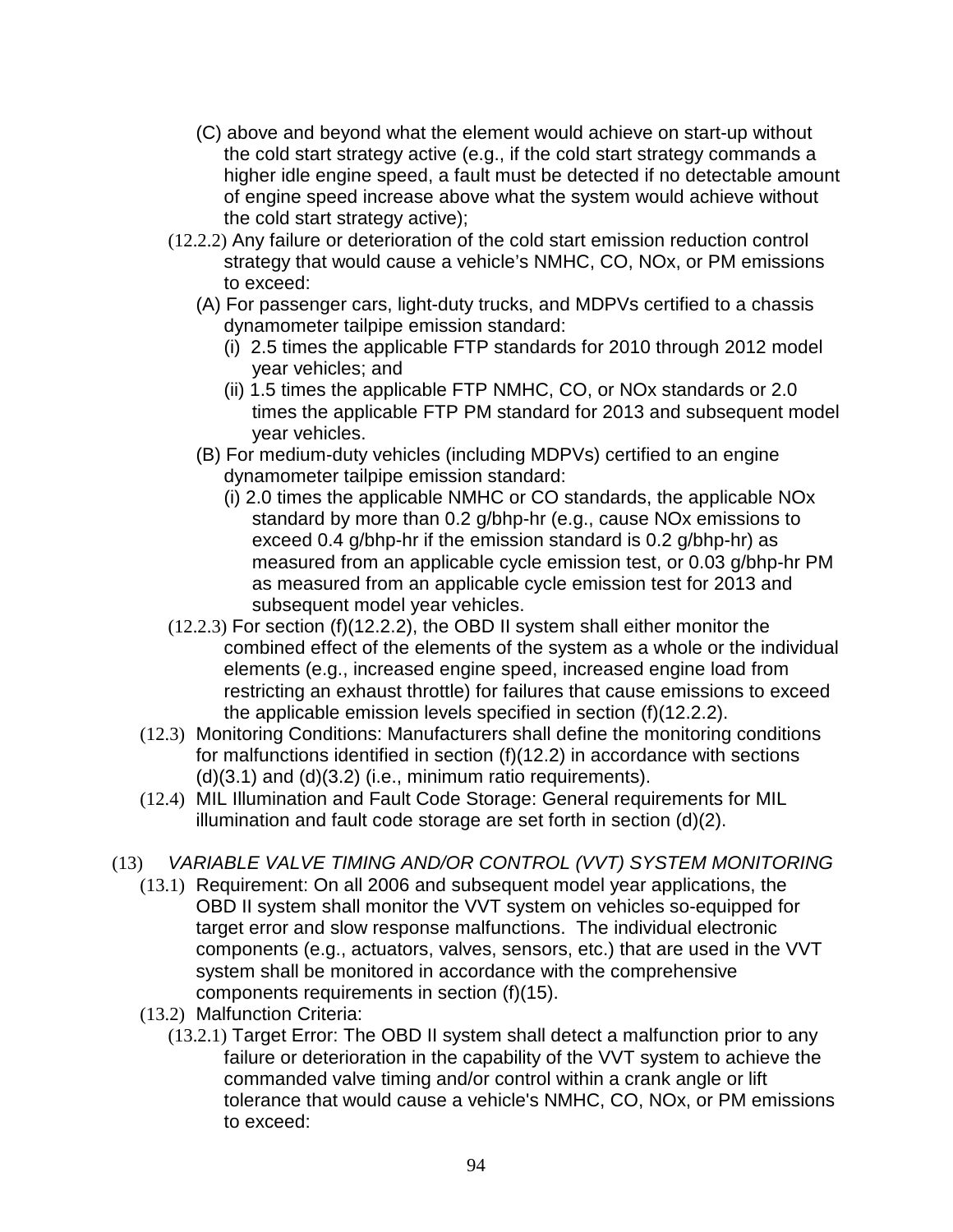- (A) For passenger cars, light-duty trucks, and MDPVs certified to a chassis dynamometer tailpipe emission standard:
	- (i) 3.0 times the applicable FTP standards for 2006 through 2009 model year vehicles;
	- (ii) 2.5 times the applicable FTP standards for 2010 through 2012 model year vehicles; and
	- (iii) 1.5 times the applicable FTP NMHC, CO, or NOx standards or 2.0 times the applicable FTP PM standard for 2013 and subsequent model year vehicles.
- (B) For medium-duty vehicles (including MDPVs) certified to an engine dynamometer tailpipe emission standard:
	- (i) 1.5 times the applicable NMHC, CO, and NOx standards or 0.03 g/bhphr PM as measured from an applicable cycle emission test for 2006 and subsequent model year vehicles certified to an engine dynamometer tailpipe NOx emission standard of greater than 0.50 g/bhp-hr NOx;
	- (ii) 2.5 times the applicable NMHC or CO standards, the applicable NOx standard by more than 0.3 g/bhp-hr (e.g., cause NOx emissions to exceed 0.5 g/bhp-hr if the emission standard is 0.2 g/bhp-hr) as measured from an applicable cycle emission test, or 0.03 g/bhp-hr PM as measured from an applicable cycle emission test for 2006 through 2012 model year vehicles certified to an engine dynamometer tailpipe NOx emission standard of less than or equal to 0.50 g/bhp-hr NOx; and
	- (iii) 2.0 times the applicable NMHC or CO standards, the applicable NOx standard by more than 0.2 g/bhp-hr (e.g., cause NOx emissions to exceed 0.4 g/bhp-hr if the emission standard is 0.2 g/bhp-hr) as measured from an applicable cycle emission test, or 0.03 g/bhp-hr PM as measured from an applicable cycle emission test for 2013 and subsequent model year vehicles certified to an engine dynamometer tailpipe NOx emission standard of less than or equal to 0.50 g/bhp-hr NOx.
- (13.2.2) Slow Response: The OBD II system shall detect a malfunction prior to any failure or deterioration in the capability of the VVT system to achieve the commanded valve timing and/or control within a time that would cause a vehicle's emissions to exceed the applicable emission levels specified in sections (f)(13.2.1).
- (13.2.3) For vehicles in which no failure or deterioration of the VVT system could result in a vehicle's emissions exceeding the levels specified in sections (f)(13.2.1), the VVT system shall be monitored for proper functional response in accordance with the malfunction criteria in section (f)(15.2).
- (13.3) Monitoring Conditions: Manufacturers shall define the monitoring conditions for VVT system malfunctions identified in section (f)(13.2) in accordance with sections (d)(3.1) and (d)(3.2) (i.e., minimum ratio requirements), with the exception that monitoring shall occur every time the monitoring conditions are met during the driving cycle in lieu of once per driving cycle as required in section (d)(3.1.2). Additionally, manufacturers shall track and report VVT system monitor performance under section (d)(3.2.2). For purposes of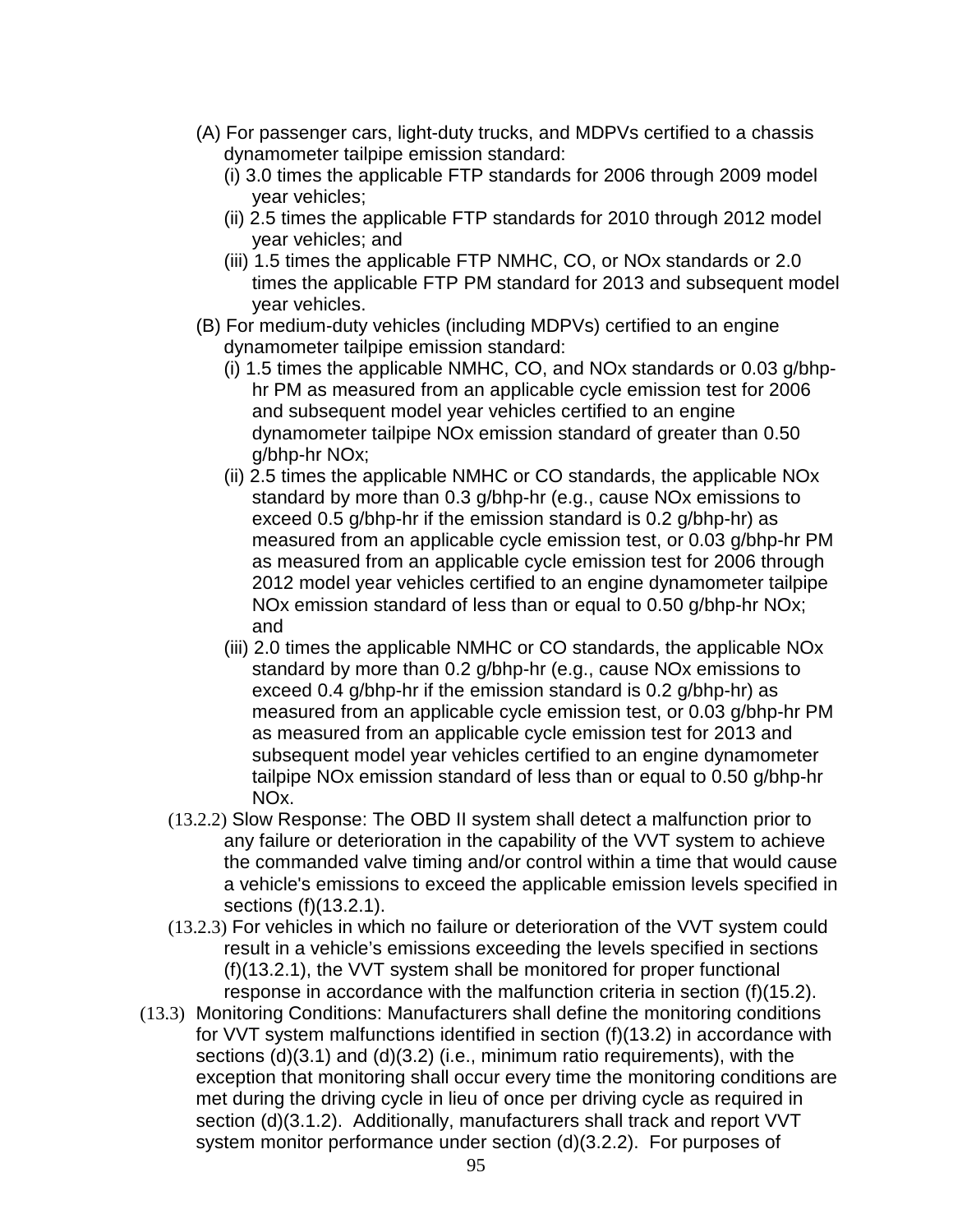tracking and reporting as required in section (d)(3.2.2), all monitors used to detect malfunctions identified in section (f)(13.2) shall be tracked separately but reported as a single set of values as specified in section (d)(5.2.2).

- (13.4) MIL Illumination and Fault Code Storage: General requirements for MIL illumination and fault code storage are set forth in section (d)(2).
- (14) [RESERVED]
- (15) COMPREHENSIVE COMPONENT MONITORING
	- (15.1) Requirement:
		- $(15.1.1)$  Except as provided in sections  $(f)(15.1.3)$ ,  $(f)(15.1.4)$ , and  $(f)(16)$ , the OBD II system shall monitor for malfunction any electronic powertrain component/system not otherwise described in sections (f)(1) through (f)(14) that either provides input to (directly or indirectly) or receives commands from the on-board computer(s), and: (1) can affect emissions during any reasonable in-use driving condition, or (2) is used as part of the diagnostic strategy for any other monitored system or component.
			- (A) Input Components: Input components required to be monitored may include the vehicle speed sensor, crank angle sensor, pedal position sensor, mass air flow sensor, cam position sensor, fuel pressure sensor, intake air temperature sensor, exhaust temperature sensor, and transmission electronic components such as sensors, modules, and solenoids which provide signals to the powertrain control system.
			- (B) Output Components/Systems: Output components/systems required to be monitored may include the idle governor, fuel injectors, automatic transmission solenoids or controls, turbocharger electronic components, the wait-to-start lamp, and cold start aids (e.g., glow plugs, intake air heaters).
		- (15.1.2) For purposes of criteria (1) in section (f)(15.1.1) above, the manufacturer shall determine whether a powertrain input or output component/system can affect emissions. If the Executive Officer reasonably believes that a manufacturer has incorrectly determined that a component/system cannot affect emissions, the Executive Officer shall require the manufacturer to provide emission data showing that the component/system, when malfunctioning and installed in a suitable test vehicle, does not have an emission effect. The Executive Officer may request emission data for any reasonable driving condition.
		- (15.1.3) Manufacturers shall monitor for malfunction electronic powertrain input or output components/systems associated with an electronic transfer case, electronic power steering system, two speed axle, or other components that are driven by the engine and not related to the control of fueling, air handling, or emissions only if the component or system is used as part of the diagnostic strategy for any other monitored system or component.
		- (15.1.4) Except as specified for hybrids in section (f)(15.1.5), manufacturers shall monitor for malfunction electronic powertrain input or output components/systems associated with components that only affect emissions by causing additional electrical load to the engine and are not related to the control of fueling, air handling, or emissions only if the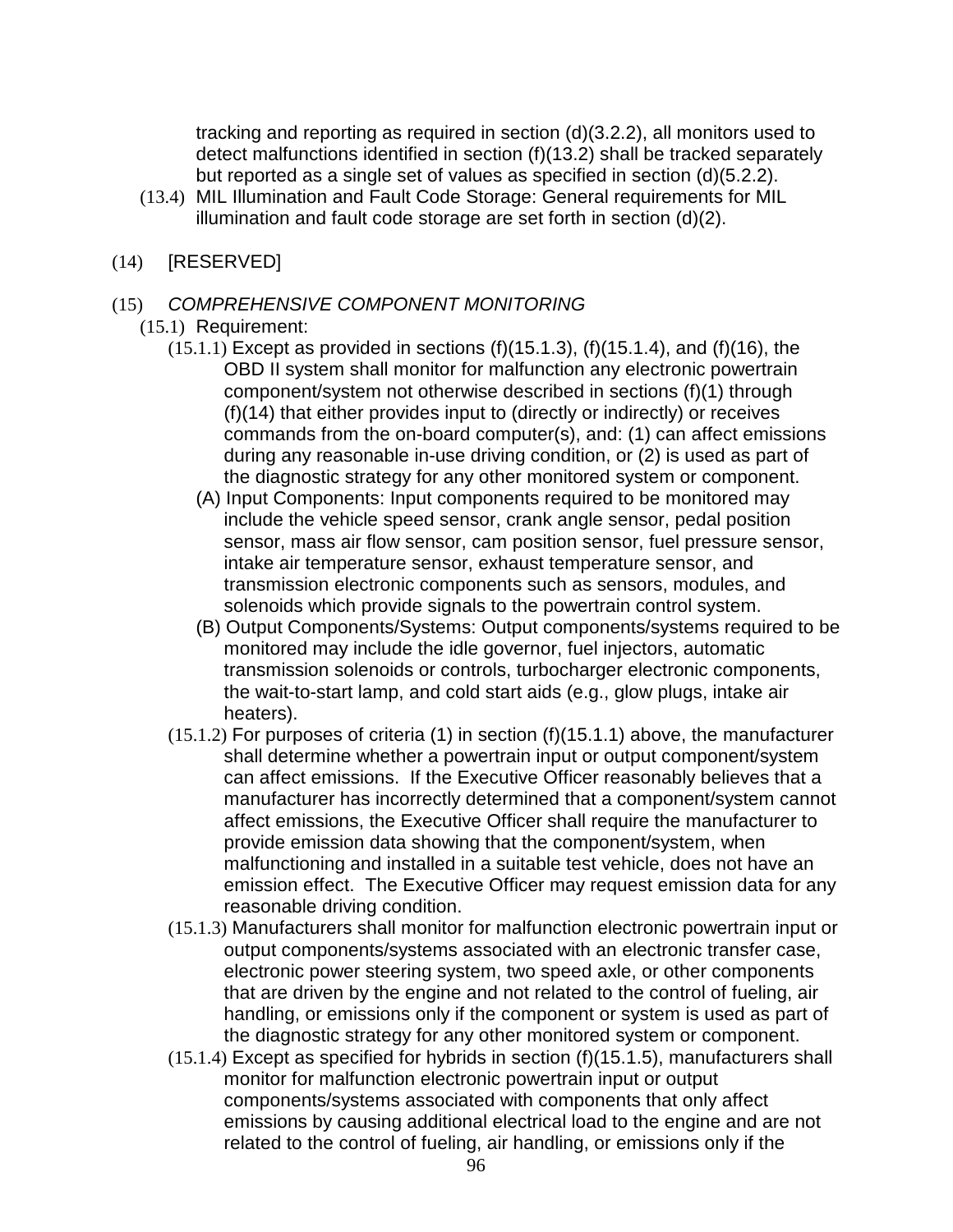component or system is used as part of the diagnostic strategy for any other monitored system or component.

- (15.1.5) For hybrids, manufacturers shall submit a plan to the Executive Officer for approval of the hybrid components determined by the manufacturer to be subject to monitoring in section (f)(15.1.1). In general, the Executive Officer shall approve the plan if it includes monitoring of all components/systems used as part of the diagnostic strategy for any other monitored system or component, monitoring of all energy input devices to the electrical propulsion system, monitoring of battery and charging system performance, monitoring of electric motor performance, and monitoring of regenerative braking performance.
- (15.2) Malfunction Criteria:
	- (15.2.1) Input Components:
		- (A) The OBD II system shall detect malfunctions of input components caused by a lack of circuit continuity, out-of-range values, and, where feasible, rationality faults. To the extent feasible, the rationality fault diagnostics shall verify that a sensor output is neither inappropriately high nor inappropriately low (e.g., "two-sided" diagnostics).
		- (B) To the extent feasible, rationality faults shall be separately detected and store different fault codes than the respective lack of circuit continuity and out of range diagnostics. Additionally, input component lack of circuit continuity and out of range faults shall be separately detected and store different fault codes for each distinct malfunction (e.g., out-of-range low, out-of-range high, open circuit, etc.). Manufacturers are not required to store separate fault codes for lack of circuit continuity faults that cannot be distinguished from other out-of-range circuit faults.
	- (15.2.2) Output Components/Systems:
		- (A) The OBD II system shall detect a malfunction of an output component/system when proper functional response of the component and system to computer commands does not occur. If a functional check is not feasible, the OBD II system shall detect malfunctions of output components/systems caused by a lack of circuit continuity or circuit fault (e.g., short to ground or high voltage). For output component lack of circuit continuity faults and circuit faults, manufacturers are not required to store different fault codes for each distinct malfunction (e.g., open circuit, shorted low, etc.). Manufacturers are not required to activate an output component/system when it would not normally be active for the purposes of performing functional monitoring of output components/systems as required in section (f)(15).
		- (B) The idle fuel control system shall be monitored for proper functional response to computer commands. A malfunction shall be detected when either of the following conditions occur:
			- (i) The idle fuel control system cannot achieve the target idle speed or fuel injection quantity within +/- 30 percent of the manufacturer-specified fuel quantity and engine speed tolerances.
			- (ii) The idle fuel control system cannot achieve the target idle speed or fuel injection quantity within the smallest engine speed or fueling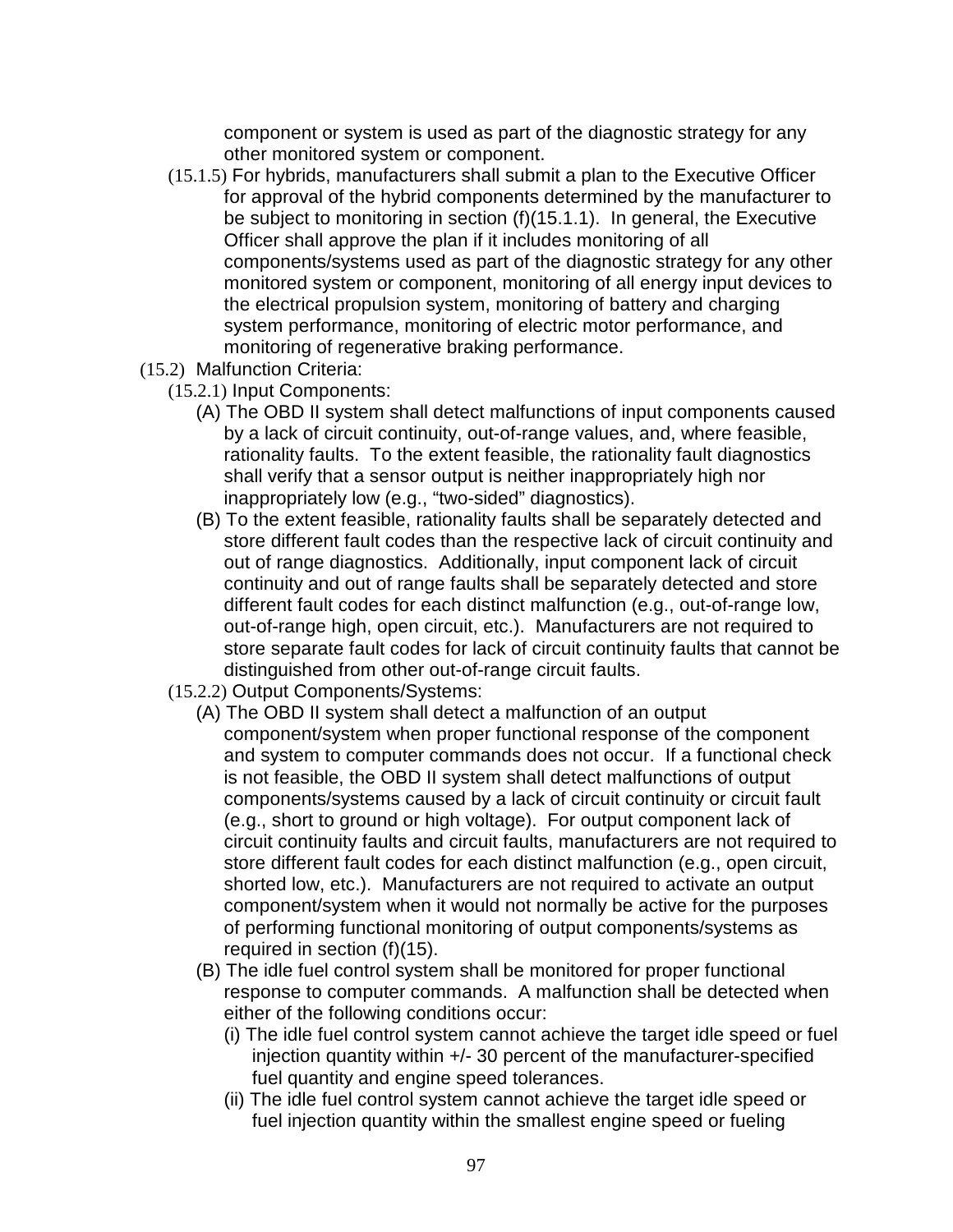quantity tolerance range required by the OBD II system to enable any other monitor.

- (C) Glow plugs/intake air heaters shall be monitored for proper functional response to computer commands. The glow plug/intake air heater circuit(s) shall be monitored for proper current and voltage drop. The Executive Officer shall approve other monitoring strategies based on manufacturer's data and/or engineering analysis demonstrating equally reliable and timely detection of malfunctions. If a manufacturer demonstrates that a single glow plug failure cannot cause a measurable increase in emissions during any reasonable driving condition, the manufacturer shall detect a malfunction for the minimum number of glow plugs needed to cause an emission increase. Further, to the extent feasible on existing engine designs (without adding additional hardware for this purpose) and on all new design engines, the stored fault code shall identify the specific malfunctioning glow plug(s). For 2010 and subsequent model year vehicles, manufacturers shall detect a malfunction when a single glow plug/intake air heater no longer operates within the manufacturer's specified limits for normal operation (e.g., within specifications established by the manufacturer with the part supplier for acceptable part performance at high mileage).
- (D) The wait-to-start lamp circuit shall be monitored for malfunctions that cause the lamp to fail to illuminate when commanded on (e.g., burned out bulb).
- (E) For 2013 and subsequent model year vehicles that utilize fuel control system components (e.g., injectors, fuel pump) that have tolerance compensation features implemented in hardware or software during production or repair procedures (e.g., individually coded injectors for flow characteristics that are programmed into an electronic control unit to compensate for injector to injector tolerances, fuel pumps that use in-line resistors to correct for differences in fuel pump volume output), the components shall be monitored to ensure the proper compensation is being used. The system shall detect a fault if the compensation being used by the control system does not match the compensation designated for the installed component (e.g., the flow characteristic coding designated on a specific injector does not match the compensation being used by the fuel control system for that injector). If a manufacturer demonstrates that a single component (e.g., injector) using the wrong compensation cannot cause a measurable increase in emissions during any reasonable driving condition, the manufacturer shall detect a malfunction for the minimum number of components using the wrong compensation needed to cause an emission increase. Further, the stored fault code shall identify the specific component that does not match the compensation.
- (15.3) Monitoring Conditions:
	- (15.3.1) Input Components:
		- (A) Except as provided in section (f)(15.3.1)(C), input components shall be monitored continuously for proper range of values and circuit continuity.
		- (B) For rationality monitoring (where applicable), manufacturers shall define the monitoring conditions for detecting malfunctions in accordance with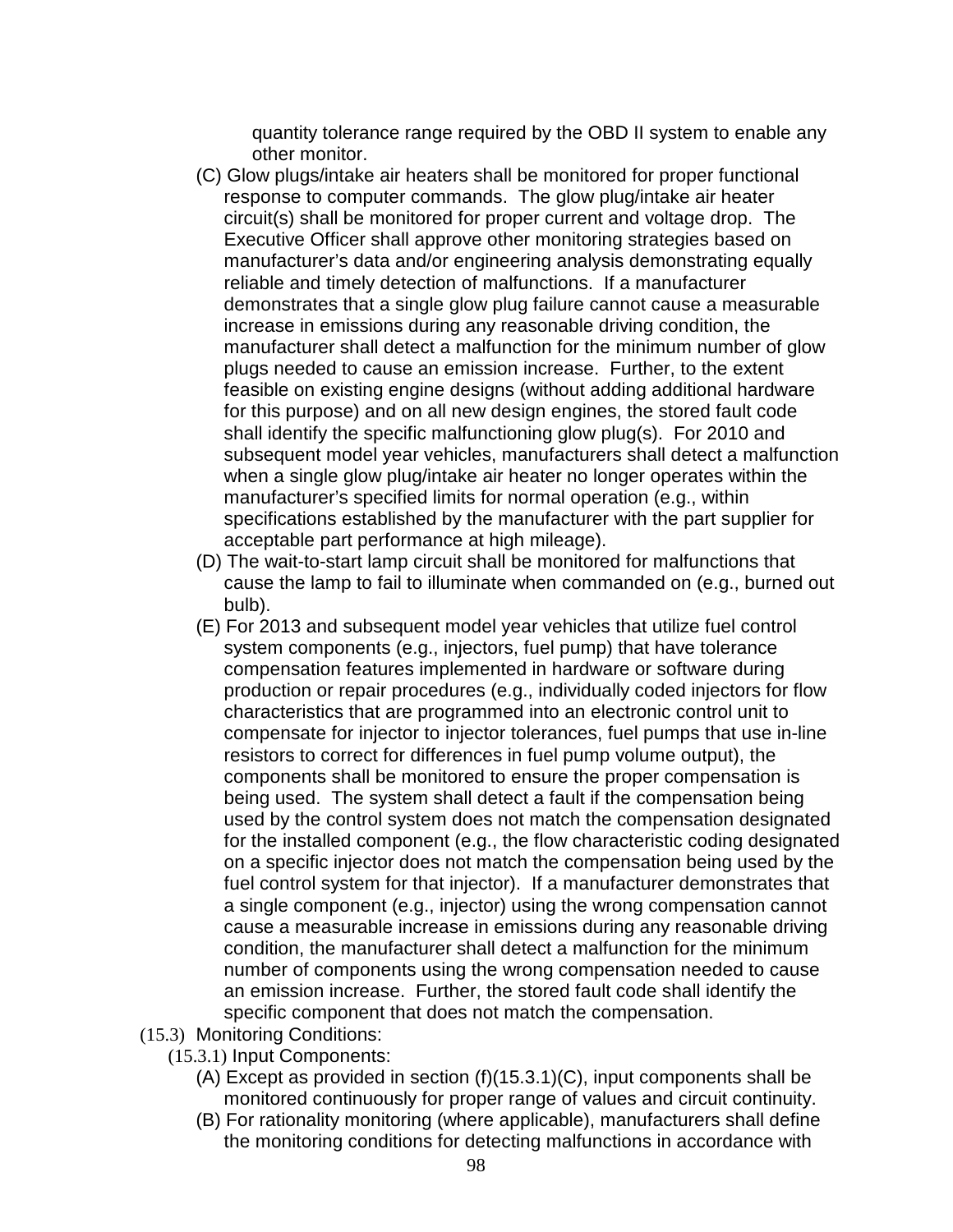sections (d)(3.1) and (d)(3.2) (i.e., minimum ratio requirements), with the exception that rationality monitoring shall occur every time the monitoring conditions are met during the driving cycle in lieu of once per driving cycle as required in section (d)(3.1.2).:

- (C) A manufacturer may request Executive Officer approval to disable continuous input component proper range of values or circuit continuity monitoring when a malfunction cannot be distinguished from other effects. The Executive Officer shall approve the disablement upon determining that the manufacturer has submitted test data and/or documentation that demonstrate a properly functioning input component cannot be distinguished from a malfunctioning input component and that the disablement interval is limited only to that necessary for avoiding false detection.
- (15.3.2) Output Components/Systems:
	- (A) Except as provided in section (f)(15.3.2)(D), monitoring for circuit continuity and circuit faults shall be conducted continuously.
	- (B) Except as provided in section (f)(15.3.2)(C), for functional monitoring, manufacturers shall define the monitoring conditions for detecting malfunctions in accordance with sections (d)(3.1) and (d)(3.2) (i.e., minimum ratio requirements).
	- (C) For the idle fuel control system, manufacturers shall define the monitoring conditions for functional monitoring in accordance with sections (d)(3.1) and (d)(3.2) (i.e., minimum ratio requirements), with the exception that functional monitoring shall occur every time the monitoring conditions are met during the driving cycle in lieu of once per driving cycle as required in section (d)(3.1.2).
	- (D) A manufacturer may request Executive Officer approval to disable continuous output component circuit continuity or circuit fault monitoring when a malfunction cannot be distinguished from other effects. The Executive Officer shall approve the disablement upon determining that the manufacturer has submitted test data and/or documentation that demonstrate a properly functioning output component cannot be distinguished from a malfunctioning output component and that the disablement interval is limited only to that necessary for avoiding false detection.
- (15.4) MIL Illumination and Fault Code Storage:
	- (15.4.1) Except as provided in section (f)(15.4.2) below, general requirements for MIL illumination and fault code storage are set forth in section (d)(2).
	- (15.4.2) Exceptions to general requirements for MIL illumination. MIL illumination is not required in conjunction with storing a confirmed fault code for any comprehensive component if:
		- (A) the component or system, when malfunctioning, could not cause vehicle emissions to increase by:
			- (i) 25 percent or more for PC/LDT SULEV II vehicles, or
			- (ii) 15 percent or more for all other vehicles, and
		- (B) the component or system is not used as part of the diagnostic strategy for any other monitored system or component.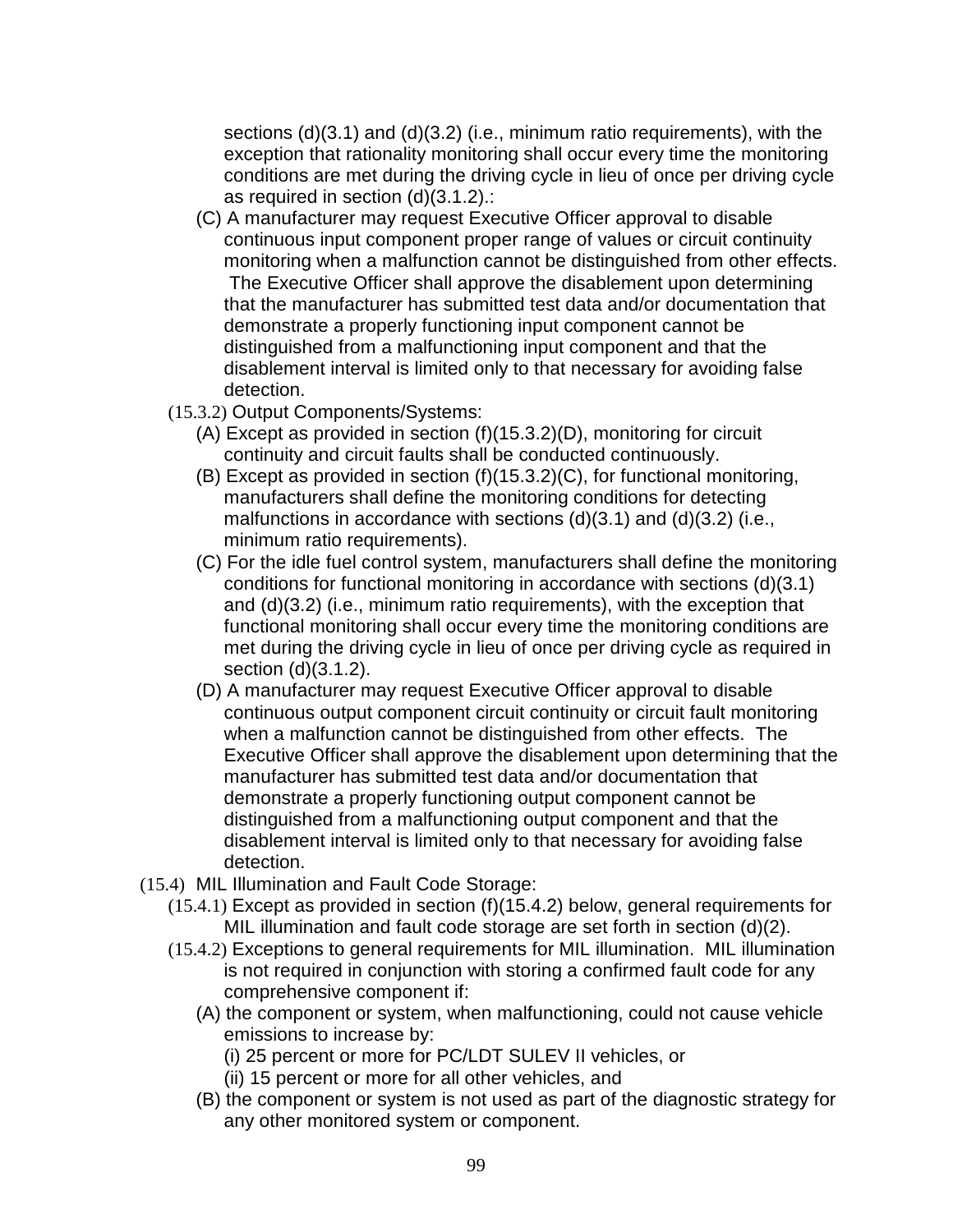(15.4.3) For purposes of determining the emission increase in section (f)(15.4.2)(A), the manufacturer shall request Executive Officer approval of the test cycle/vehicle operating conditions for which the emission increase will be determined. Executive Officer approval shall be granted upon determining that the manufacturer has submitted data and/or engineering evaluation that demonstrate that the testing conditions represent in-use driving conditions where emissions are likely to be most affected by the malfunctioning component. For purposes of determining whether the specified percentages in section (f)(15.4.2)(A) are exceeded, if the approved testing conditions are comprised of an emission test cycle with an emission standard, the measured increase shall be compared to a percentage of the emission standard (e.g., if the increase is equal to or more than 15 percent of the emission standard for that test cycle). If the approved testing conditions are comprised of a test cycle or vehicle operating condition that does not have an emission standard, the measured increase shall be calculated as a percentage of the baseline test (e.g., if the increase from a back-to-back test sequence between normal and malfunctioning condition is equal to or more than 15 percent of the baseline test results from the normal condition).

#### (16) OTHER EMISSION CONTROL OR SOURCE SYSTEM MONITORING

- (16.1) Requirement: For other emission control or source systems that are not identified or addressed in sections (f)(1) through (f)(15) (e.g., homogeneous charge compression ignition (HCCI) controls, hydrocarbon traps, fuel-fired passenger compartment heaters), manufacturers shall submit a plan for Executive Officer approval of the monitoring strategy, malfunction criteria, and monitoring conditions prior to introduction on a production vehicle intended for sale in California. Executive Officer approval shall be based on the effectiveness of the monitoring strategy, the malfunction criteria utilized, and the monitoring conditions required by the diagnostic.
- (16.2) For purposes of section (f)(16), emission source systems are components or devices that emit pollutants subject to vehicle evaporative and exhaust emission standards (e.g., NMOG, CO, NOx, PM) and include non-electronic components and non-powertrain components (e.g., fuel-fired passenger compartment heaters, on-board reformers).
- (16.3) Except as provided below in this paragraph, for 2005 and subsequent model year vehicles that utilize emission control systems that alter intake air flow or cylinder charge characteristics by actuating valve(s), flap(s), etc. in the intake air delivery system (e.g., swirl control valve systems), the manufacturers, in addition to meeting the requirements of section (f)(16.1) above, may elect to have the OBD II system monitor the shaft to which all valves in one intake bank are physically attached in lieu of monitoring the intake air flow, cylinder charge, or individual valve(s)/flap(s) for proper functional response. For nonmetal shafts or segmented shafts, the monitor shall verify all shaft segments for proper functional response (e.g., by verifying the segment or portion of the shaft furthest from the actuator properly functions). For systems that have more than one shaft to operate valves in multiple intake banks, manufacturers are not required to add more than one set of detection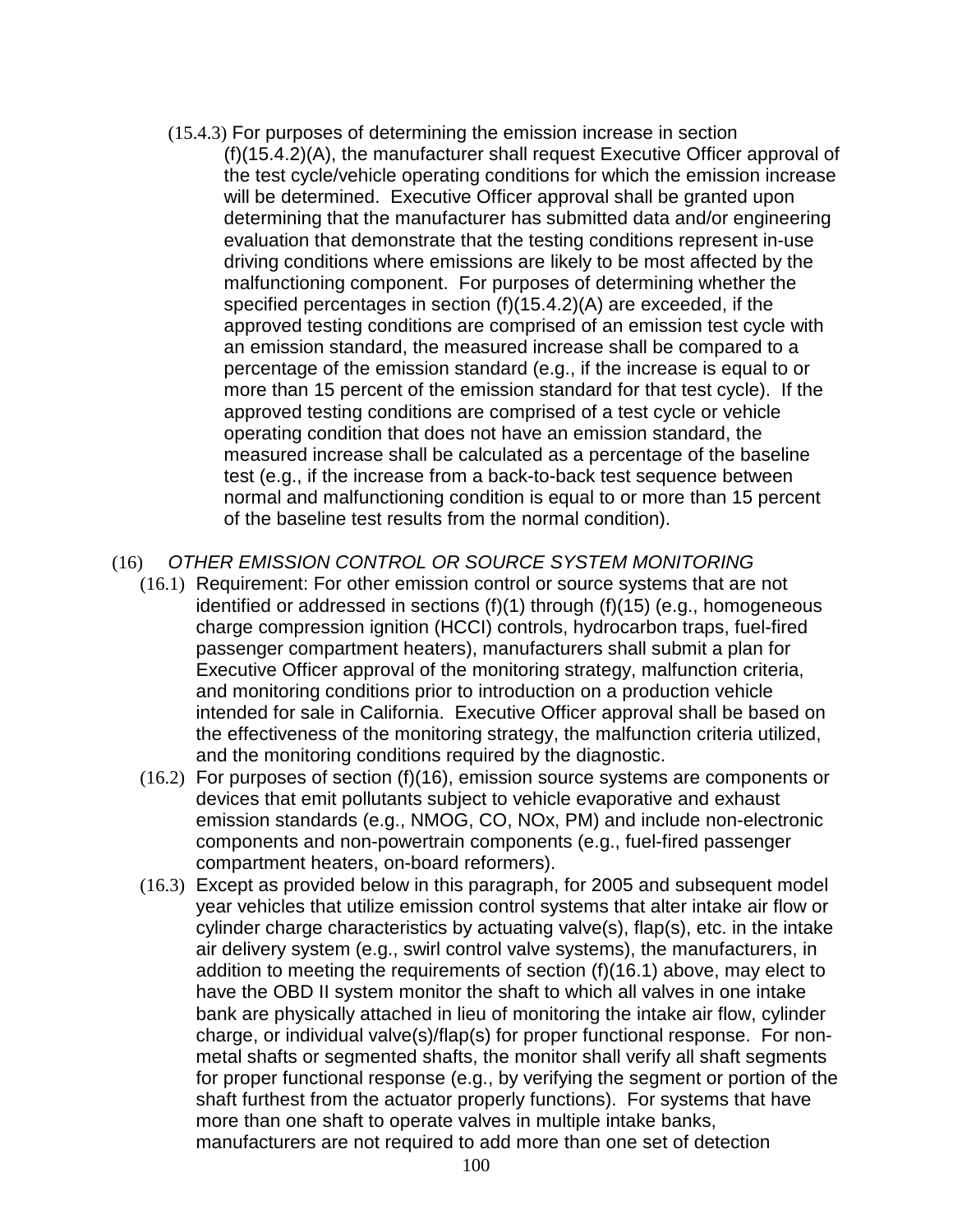hardware (e.g., sensor, switch, etc.) per intake bank to meet this requirement. Vehicles utilizing these emission control systems designed and certified for 2004 or earlier model year vehicles and carried over to the 2005 through 2009 model year shall not be required to meet the provisions of section (f)(16.3) until the engine or intake air delivery system is redesigned.

## (17) EXCEPTIONS TO MONITORING REQUIREMENTS

- (17.1) Except as provided in sections (f)(17.1.1) through (17.1.4) below, upon request of a manufacturer or upon the best engineering judgment of the ARB, the Executive Officer may revise the emission threshold for a malfunction on any diagnostic required in section (f) for medium-duty vehicles if the most reliable monitoring method developed requires a higher threshold to prevent significant errors of commission in detecting a malfunction. Additionally, for 2007 through 2009 model year light-duty vehicles and 2007 through 2012 model year medium-duty vehicles, the Executive Officer may revise the PM filter malfunction criteria of section (f)(9.2.1) to exclude detection of specific failure modes (e.g., combined failure of partially melted and partially cracked substrates) if the most reliable monitoring method developed requires the exclusion of specific failure modes to prevent significant errors of commission in detecting a malfunction.
	- (17.1.1) For PC/LDT SULEV II vehicles, the Executive Officer shall approve a malfunction criterion of 2.5 times the applicable FTP standards in lieu of 1.5 or 1.75 wherever required in section (f).
	- (17.1.2) For vehicles certified to Federal Bin 3 or Bin 4 emission standards, manufacturers shall utilize the ULEV II vehicle NMOG and CO malfunction criteria (e.g., 1.5 times the Bin 3 or Bin 4 NMOG and CO standards) and the PC/LDT SULEV II vehicle NOx malfunction criteria (e.g., 2.5 times the Bin 3 or Bin 4 NOx standards).
	- (17.1.3) For medium-duty diesel vehicles (including MDPVs) certified to an engine dynamometer tailpipe emission standard, the Executive Officer shall approve a malfunction criteria of "the applicable PM standard plus 0.02 g/bhp-hr PM (e.g., unable to maintain PM emissions at or below 0.03 g/bhp-hr if the emission standard is 0.01 g/bhp-hr) as measured from an applicable cycle emission test" in lieu of "0.03 g/bhp-hr PM as measured from an applicable cycle emission test" wherever required in section (f). The Executive Officer shall also approve a malfunction criteria of "the applicable PM standard plus 0.04 g/bhp-hr PM (e.g., unable to maintain PM emissions at or below 0.05 g/bhp-hr if the emission standard is 0.01 g/bhp-hr) as measured from an applicable cycle emission test" in lieu of "0.05 g/bhp-hr PM as measured from an applicable cycle emission test" wherever required in section (f).
	- (17.1.4) For 2007 through 2009 medium-duty diesel vehicles (including MDPVs) certified to an engine dynamometer FTP tailpipe PM emission standard of greater than or equal 0.08 g/bhp-hr, the Executive Officer shall approve a malfunction of criteria of 1.5 times the applicable PM standard in lieu of the applicable PM malfunction criteria required for any monitor in section (f).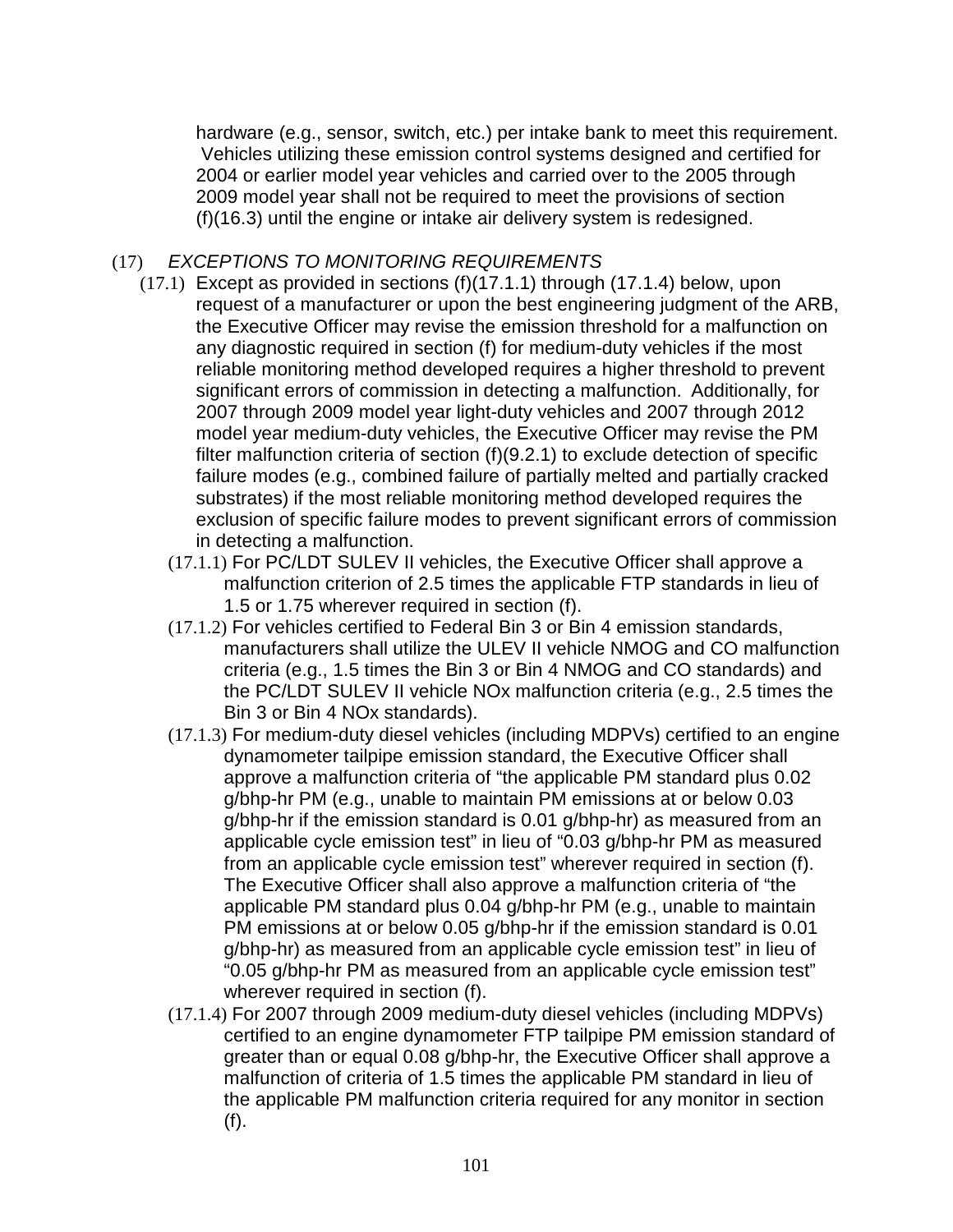- (17.1.5) For medium-duty diesel vehicles (except MDPVs) certified to a chassis dynamometer tailpipe emission standard, the monitoring requirements and malfunction criteria in section (f) applicable to medium-duty diesel vehicles certified to an engine dynamometer tailpipe emission standard shall apply. However, the manufacturer shall request Executive Officer approval of manufacturer-proposed medium-duty chassis dynamometerbased malfunction criteria in lieu of the engine dynamometer-based malfunction criteria required for each monitor in section (f). The Executive Officer shall approve the request upon finding that:
	- (A) the manufacturer has used good engineering judgment in determining the malfunction criteria,
	- (B) the malfunction criteria will provide for similar timeliness in detection of malfunctioning components with respect to detection of malfunctions on medium-duty diesel vehicles certified to an engine dynamometer tailpipe emission standard,
	- (C) the malfunction criteria are set as stringently as technologically feasible with respect to indicating a malfunction at the lowest possible tailpipe emission levels (but not lower than 1.5 times the chassis dynamometer tailpipe emission standard the vehicle is certified to), considering the best available monitoring technology to the extent that it is known or should have been known to the manufacturer,
	- (D) the malfunction criteria will prevent detection of a malfunction when the monitored component is within the performance specifications for components aged to the end of the full useful life, and
	- (E) the manufacturer has provided emission data showing the emission levels at which the malfunctions are detected.
- (17.2) Whenever the requirements in section (f) of this regulation require a manufacturer to meet a specific phase-in schedule:
	- (17.2.1) The phase-in percentages shall be based on the manufacturer's projected sales volume for all vehicles subject to the requirements of title 13, CCR section 1968.2 unless specifically stated otherwise in section (f).
	- (17.2.2) Manufacturers may use an alternate phase-in schedule in lieu of the required phase-in schedule if the alternate phase-in schedule provides for equivalent compliance volume as defined in section (c) except as specifically noted for the phase in of in-use monitor performance ratio monitoring conditions in section (d)(3.2).
	- (17.2.3) Small volume manufacturers may use an alternate phase-in schedule in accordance with section (f)(17.2.2) in lieu of the required phase-in schedule or may meet the requirement on all vehicles by the final year of the phase-in in lieu of meeting the specific phase-in requirements for each model year.
- (17.3) Manufacturers may request Executive Officer approval to disable an OBD II system monitor at ambient temperatures below twenty degrees Fahrenheit (20°F) (low ambient temperature conditions may be determined based on intake air or engine coolant temperature) or at elevations above 8000 feet above sea level. The Executive Officer shall approve the request upon determining that the manufacturer has provided data and/or an engineering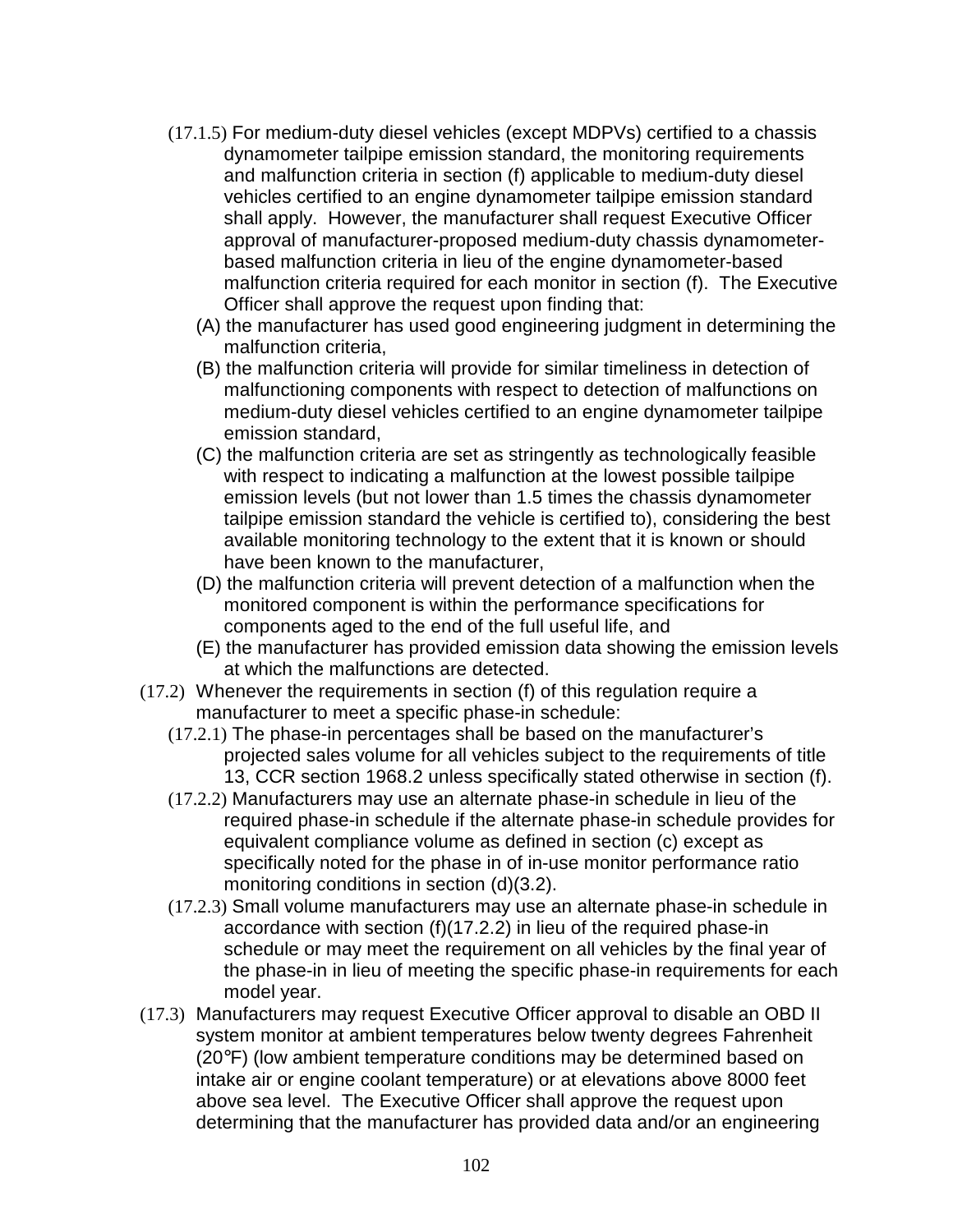evaluation that demonstrate that monitoring during the conditions would be unreliable. A manufacturer may further request, and the Executive Officer shall approve, that an OBD II system monitor be disabled at other ambient temperatures upon determining that the manufacturer has demonstrated with data and/or an engineering evaluation that misdiagnosis would occur at the ambient temperatures because of its effect on the component itself (e.g., component freezing).

- (17.4) Manufacturers may request Executive Officer approval to disable monitoring systems that can be affected by low fuel level or running out of fuel (e.g., misfire detection) when the fuel level is 15 percent or less of the nominal capacity of the fuel tank. The Executive Officer shall approve the request upon determining that the manufacturer has submitted data and/or an engineering evaluation that demonstrate that monitoring at the fuel levels would be unreliable.
- (17.5) Manufacturers may disable monitoring systems that can be affected by vehicle battery or system voltage levels.
	- (17.5.1) For monitoring systems affected by low vehicle battery or system voltages, manufacturers may disable monitoring systems when the battery or system voltage is below 11.0 Volts. Manufacturers may request Executive Officer approval to utilize a voltage threshold higher than 11.0 Volts to disable system monitoring. The Executive Officer shall approve the request upon determining that the manufacturer has submitted data and/or an engineering evaluation that demonstrate that monitoring at the voltages would be unreliable and that either operation of a vehicle below the disablement criteria for extended periods of time is unlikely or the OBD II system monitors the battery or system voltage and will detect a malfunction at the voltage used to disable other monitors.
	- (17.5.2) For monitoring systems affected by high vehicle battery or system voltages, manufacturers may request Executive Officer approval to disable monitoring systems when the battery or system voltage exceeds a manufacturer-defined voltage. The Executive Officer shall approve the request upon determining that the manufacturer has submitted data and/or an engineering evaluation that demonstrate that monitoring above the manufacturer-defined voltage would be unreliable and that either the electrical charging system/alternator warning light is illuminated (or voltage gauge is in the "red zone") or that the OBD II system monitors the battery or system voltage and will detect a malfunction at the voltage used to disable other monitors.
- (17.6) A manufacturer may disable affected monitoring systems in vehicles designed to accommodate the installation of Power Take-Off (PTO) units (as defined in section (c)), provided disablement occurs only while the PTO unit is active, and the OBD II readiness status is cleared by the on-board computer (i.e., all monitors set to indicate "not complete") while the PTO unit is activated (see section  $(g)(4.1)$  below). If the disablement occurs, the readiness status may be restored to its state prior to PTO activation when the disablement ends.
- (17.7) Whenever the requirements in section (f) of this regulation require monitoring "to the extent feasible", the manufacturer shall submit its proposed monitor(s)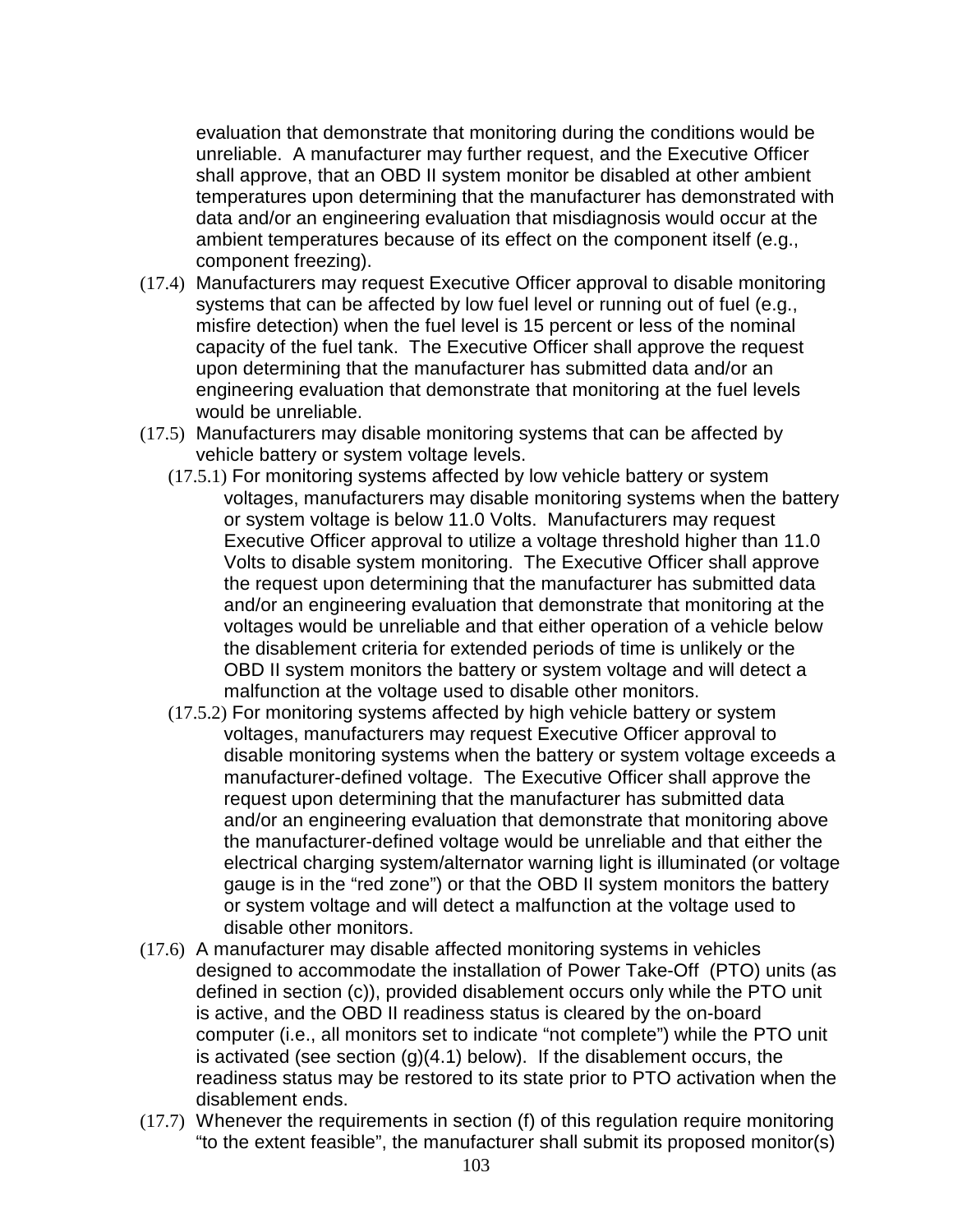for Executive Officer approval. The Executive Officer shall approve the proposal upon determining that the proposed monitor(s) meets the criteria of "to the extent feasible" by considering the best available monitoring technology to the extent that it is known or should have been known to the manufacturer and given the limitations of the manufacturer's existing hardware, the extent and degree to which the monitoring requirements are met in full, the limitations of the monitoring necessary to prevent significant errors of commission and omission, and the extent to which the manufacturer has considered and pursued alternative monitoring concepts to meet the requirements in full. The manufacturer's consideration and pursuit of alternative monitoring concepts shall include evaluation of other modifications to the proposed monitor(s), the monitored components themselves, and other monitors that use the monitored components (e.g., altering other monitors to lessen the sensitivity and reliance on the component or characteristic of the component subject to the proposed monitor(s)).

# (g) STANDARDIZATION REQUIREMENTS.

(1) Reference Documents:

The following Society of Automotive Engineers (SAE) and International Organization for Standardization (ISO) documents are incorporated by reference into this regulation:

- (1.1) SAE J1930 "Electrical/Electronic Systems Diagnostic Terms, Definitions, Abbreviations, and Acronyms – Equivalent to ISO/TR 15031-2:April 30, 2002", April 2002 (SAE J1930).
- (1.2) SAE J1962 "Diagnostic Connector Equivalent to ISO/DIS 15031- 3:December 14, 2001", April 2002 (SAE J1962).
- (1.3) SAE J1978 "OBD II Scan Tool Equivalent to ISO/DIS 15031-4:December 14, 2001", April 2002 (SAE J1978).
- (1.4) SAE J1979 "E/E Diagnostic Test Modes", May 2007 (SAE J1979).
- (1.5) SAE J1850 "Class B Data Communications Network Interface", May 2001 (SAE 1850).
- (1.6) SAE J2012 "Diagnostic Trouble Code Definitions Equivalent to ISO/DIS 15031-6:April 30, 2002", April 2002 (SAE J2012).
- (1.7) ISO 9141-2:1994 "Road Vehicles-Diagnostic Systems-CARB Requirements for Interchange of Digital Information", February 1994 (ISO 9141-2).
- (1.8) ISO 14230-4:2000 "Road Vehicles-Diagnostic Systems-KWP 2000 Requirements for Emission-related Systems", June 2000 (ISO 14230-4).
- (1.9) ISO 15765-4:2005 "Road vehicles-Diagnostics on Controller Area Network (CAN) - Part 4: Requirements for emissions-related systems", January 2005 (ISO 15765-4).
- (1.10) SAE J1939 January 2005 -"Recommended Practice for a Serial Control and Communications Vehicle Network" and the associated subparts included in SAE HS-1939, "Truck and Bus Control and Communications Network Standards Manual", 2005 Edition (SAE J1939).
	- (1.10.1) SAE J1939-73 "Application Layer Diagnostics", September 2006.
- (1.11) SAE J1699-3 "OBD II Compliance Test Cases", May 2006 (SAE J1699-3).
- (1.12) SAE J2534-1 "Recommended Practice for Pass-Thru Vehicle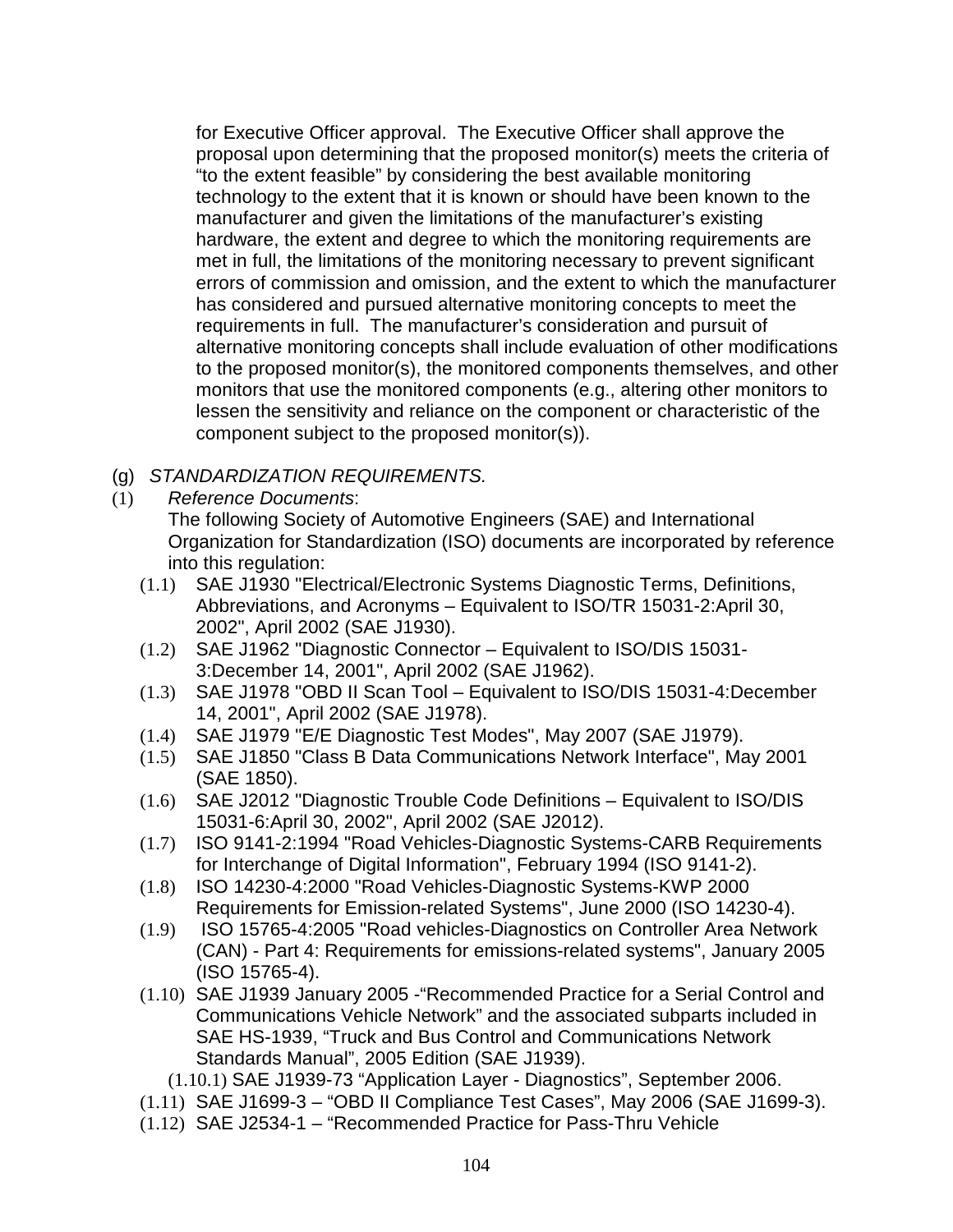Programming", December 2004 (SAE J2534-1).

## (2) Diagnostic Connector:

A standard data link connector conforming to SAE J1962 specifications (except as specified in section (g)(2.3)) shall be incorporated in each vehicle.

- (2.1) The connector shall be located in the driver's side foot-well region of the vehicle interior in the area bound by the driver's side of the vehicle and the driver's side edge of the center console (or the vehicle centerline if the vehicle does not have a center console) and at a location no higher than the bottom of the steering wheel when in the lowest adjustable position. The connector may not be located on or in the center console (i.e., neither on the horizontal faces near the floor-mounted gear selector, parking brake lever, or cupholders nor on the vertical faces near the car stereo, climate system, or navigation system controls). The location of the connector shall be capable of being easily identified by a "crouched" technician entering the vehicle from the driver's side.
- (2.2) If the connector is covered, the cover must be removable by hand without the use of any tools and be labeled to aid technicians in identifying the location of the connector. Access to the diagnostic connector may not require opening or the removal of any storage accessory (e.g., ashtray, coinbox, etc.). The label shall be submitted to the Executive Officer for review and approval, at or before the time the manufacturer submits its certification application. The Executive Officer shall approve the label upon determining that it clearly identifies that the connector is located behind the cover and is consistent with language and/or symbols commonly used in the automotive industry.
- (2.3) Any pins in the connector that provide electrical power shall be properly fused to protect the integrity and usefulness of the connector for diagnostic purposes and may not exceed 20.0 Volts DC regardless of the nominal vehicle system or battery voltage (e.g., 12V, 24V, 42V, etc.).
- (3) Communications to a Scan Tool:

Manufacturers shall use one of the following standardized protocols for communication of all required emission related messages from on-board to offboard network communications to a scan tool meeting SAE J1978 specifications:

- (3.1) SAE J1850. All required emission related messages using this protocol shall use the Cyclic Redundancy Check and the three byte header, may not use inter-byte separation or checksums, and may not require a minimum delay of 100 ms between SAE J1978 scan tool requests. This protocol may not be used on any 2008 or subsequent model year vehicle.
- (3.2) ISO 9141-2. This protocol may not be used on any 2008 or subsequent model year vehicle.
- (3.3) ISO 14230-4. This protocol may not be used on any 2008 or subsequent model year vehicle.
- (3.4) ISO 15765-4. This protocol shall be allowed on any 2003 and subsequent model year vehicle and required on all 2008 and subsequent model year vehicles. All required emission-related messages using this protocol shall use a 500 kbps baud rate.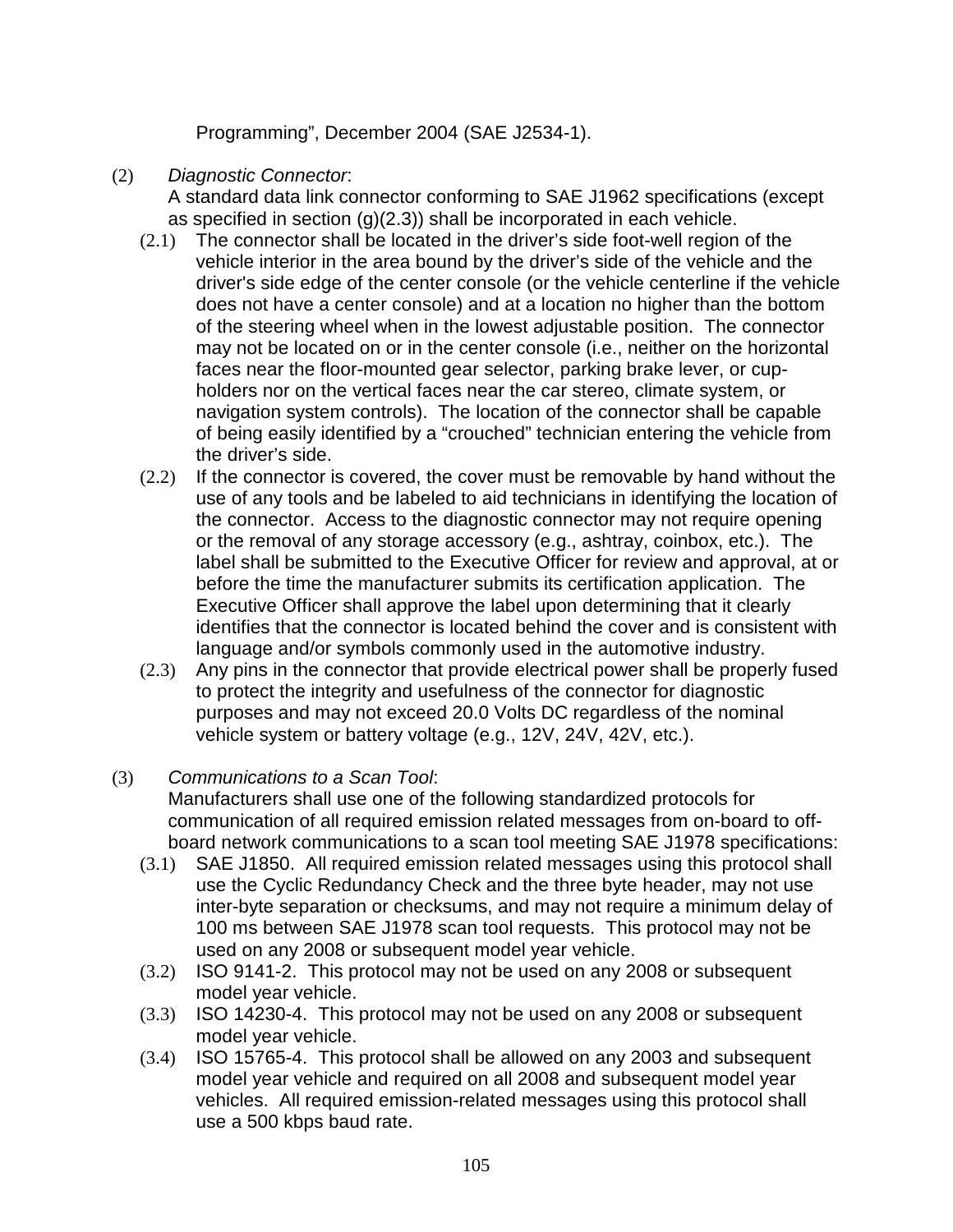## (4) Required Emission Related Functions:

The following standardized functions shall be implemented in accordance with the specifications in SAE J1979 to allow for access to the required information by a scan tool meeting SAE J1978 specifications:

- (4.1) Readiness Status: In accordance with SAE J1979 specifications, the OBD II system shall indicate "complete" or "not complete" since the fault memory was last cleared for each of the installed monitored components and systems identified in sections  $(e)(1)$  through  $(e)(8)$ ,  $(e)(15)$ ,  $(f)(1)$  through  $(f)(4)$ ,  $(f)(6)$ , (f)(8), and (f)(15). All 2010 and subsequent model year diesel vehicles shall additionally indicate the appropriate readiness status for monitors identified in sections (f)(5), (f)(7), and (f)(9). All 2010 subsequent model year vehicles equipped with VVT system monitoring and subject to the test results requirements specified in section  $(g)(4.5.4)(C)$  shall additionally indicate the appropriate readiness status for VVT system monitors identified in sections (e)(13) and (f)(13). All components or systems that are monitored continuously shall always indicate "complete". Those components or systems that are not subject to continuous monitoring shall immediately indicate "complete" upon the respective diagnostic(s) being fully executed and determining that the component or system is not malfunctioning. A component or system shall also indicate "complete" if after the requisite number of decisions necessary for determining MIL status have been fully executed, the monitor indicates a malfunction for the component or system. The status for each of the monitored components or systems shall indicate "not complete" whenever fault memory has been cleared or erased by a means other than that allowed in section (d)(2). Normal vehicle shut down (i.e., key off, engine off) may not cause the status to indicate "not complete".
	- (4.1.1) Subject to Executive Officer approval, if monitoring is disabled for a multiple number of driving cycles due to the continued presence of extreme operating conditions (e.g., cold ambient temperatures, high altitudes, etc), readiness status for the subject monitoring system may be set to indicate "complete" without monitoring having been completed. Executive Officer approval shall be based on the conditions for monitoring system disablement and the number of driving cycles specified without completion of monitoring before readiness is indicated as "complete".
	- (4.1.2) For the evaporative system monitor:
		- (A) Except as provided below in section (g)(4.1.2)(B), the readiness status shall be set in accordance with section  $(g)(4.1)$  when both the functional check of the purge valve and the leak detection monitor of the orifice size specified in either section (e)(4.2.2)(B) or (C) (e.g., 0.040 inch or 0.020 inch) indicate that they are complete.
		- (B) For vehicles that utilize a 0.090 inch (in lieu of 0.040 inch) leak detection monitor in accordance with section (e)(4.2.5), the readiness status shall be set in accordance with section  $(g)(4.1)$  when both the functional check of the purge valve and the leak detection monitor of the orifice size specified in section (e)(4.2.2)(C) (e.g., 0.020 inch) indicate that they are complete.
	- (4.1.3) If the manufacturer elects to additionally indicate readiness status through the MIL in the key on, engine off position as provided for in section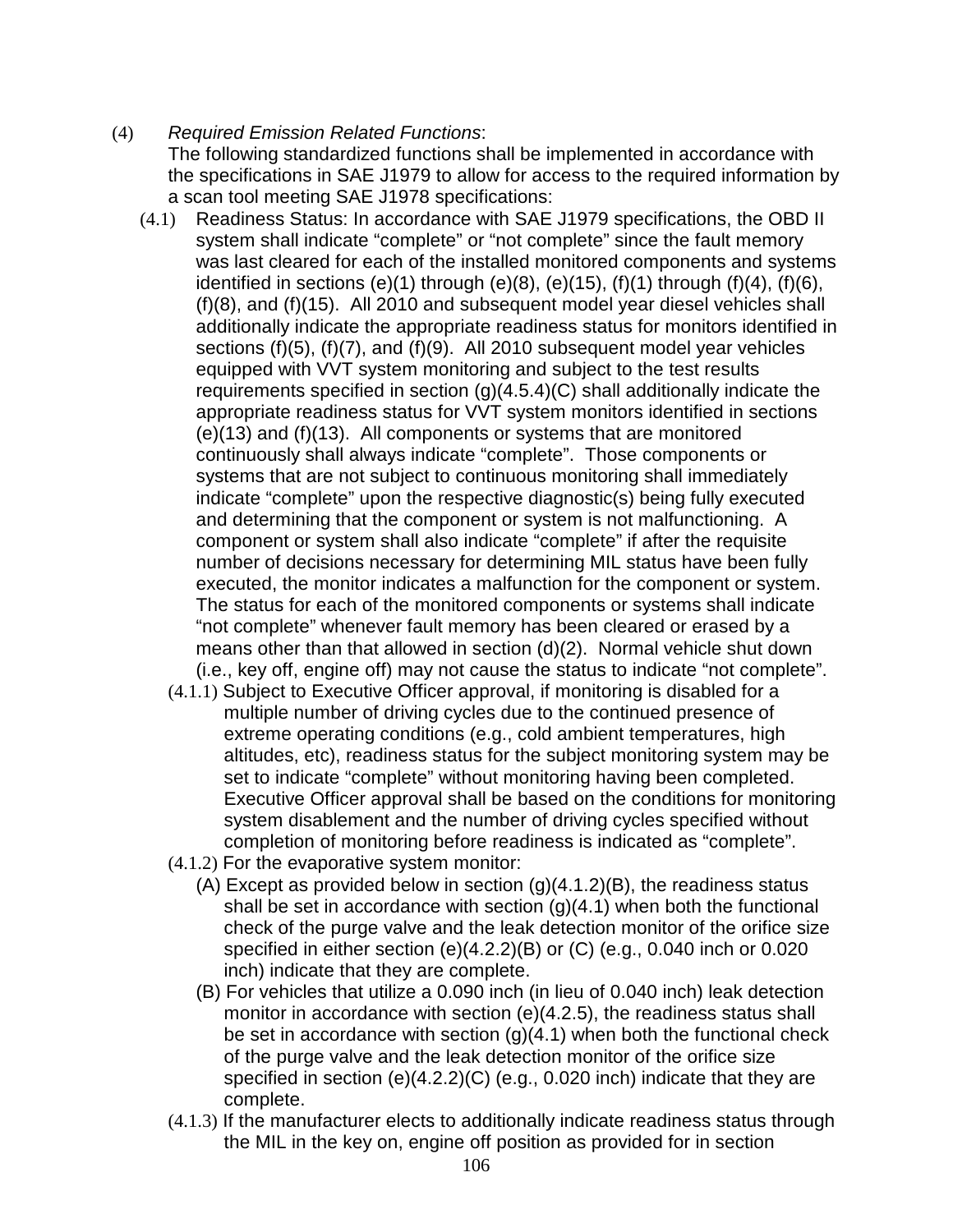(d)(2.1.3), the readiness status shall be indicated in the following manner: If the readiness status for all monitored components or systems is "complete", the MIL shall remain continuously illuminated in the key on, engine off position for at least 15-20 seconds. If the readiness status for one or more of the monitored components or systems is "not complete", after 15-20 seconds of operation in the key on, engine off position with the MIL illuminated continuously, the MIL shall blink once per second for 5-10 seconds. The data stream value for MIL status (section (g)(4.2)) shall indicate "commanded off" during this sequence unless the MIL has also been "commanded on" for a detected fault.

- (4.2) Data Stream: The following signals shall be made available on demand through the standardized data link connector in accordance with SAE J1979 specifications. The actual signal value shall always be used instead of a default or limp home value.
	- (4.2.1) For all vehicles: calculated load value, number of stored confirmed fault codes, engine coolant temperature, engine speed, absolute throttle position (if equipped with a throttle), vehicle speed, OBD requirements to which the engine is certified (e.g., California OBD II, EPA OBD, European OBD, non-OBD) and MIL status (i.e., commanded-on or commanded-off).
	- (4.2.2) For all vehicles so equipped: fuel control system status (e.g., open loop, closed loop, etc.), fuel trim, fuel pressure, ignition timing advance, intake air temperature, manifold absolute pressure, air flow rate from mass air flow sensor, secondary air status (upstream, downstream, or atmosphere), oxygen sensor output, air/fuel ratio sensor output.
	- (4.2.3) For all 2005 and subsequent model year vehicles using the ISO 15765-4 protocol for the standardized functions required in section (g), the following signals shall also be made available: absolute load, fuel level (if used to enable or disable any other diagnostics), relative throttle position (if equipped with a throttle), barometric pressure (directly measured or estimated), engine control module system voltage, commanded equivalence ratio, catalyst temperature (if directly measured or estimated for purposes of enabling the catalyst monitor(s)), monitor status (i.e., disabled for the rest of this driving cycle, complete this driving cycle, or not complete this driving cycle) since last engine shut-off for each monitor used for readiness status, time elapsed since engine start, distance traveled while MIL activated, distance traveled since fault memory last cleared, and number of warm-up cycles since fault memory last cleared.
	- (4.2.4) For all 2005 and subsequent model year vehicles so equipped and using the ISO 15765-4 protocol for the standardized functions required in section (g): ambient air temperature, evaporative system vapor pressure, commanded purge valve duty cycle/position, commanded EGR valve duty cycle/position, EGR error between actual and commanded, PTO status (active or not active), redundant absolute throttle position (for electronic throttle or other systems that utilize two or more sensors), absolute pedal position, redundant absolute pedal position, and commanded throttle motor position.
	- (4.2.5) Additionally, for all 2010 and subsequent model year vehicles with a diesel engine: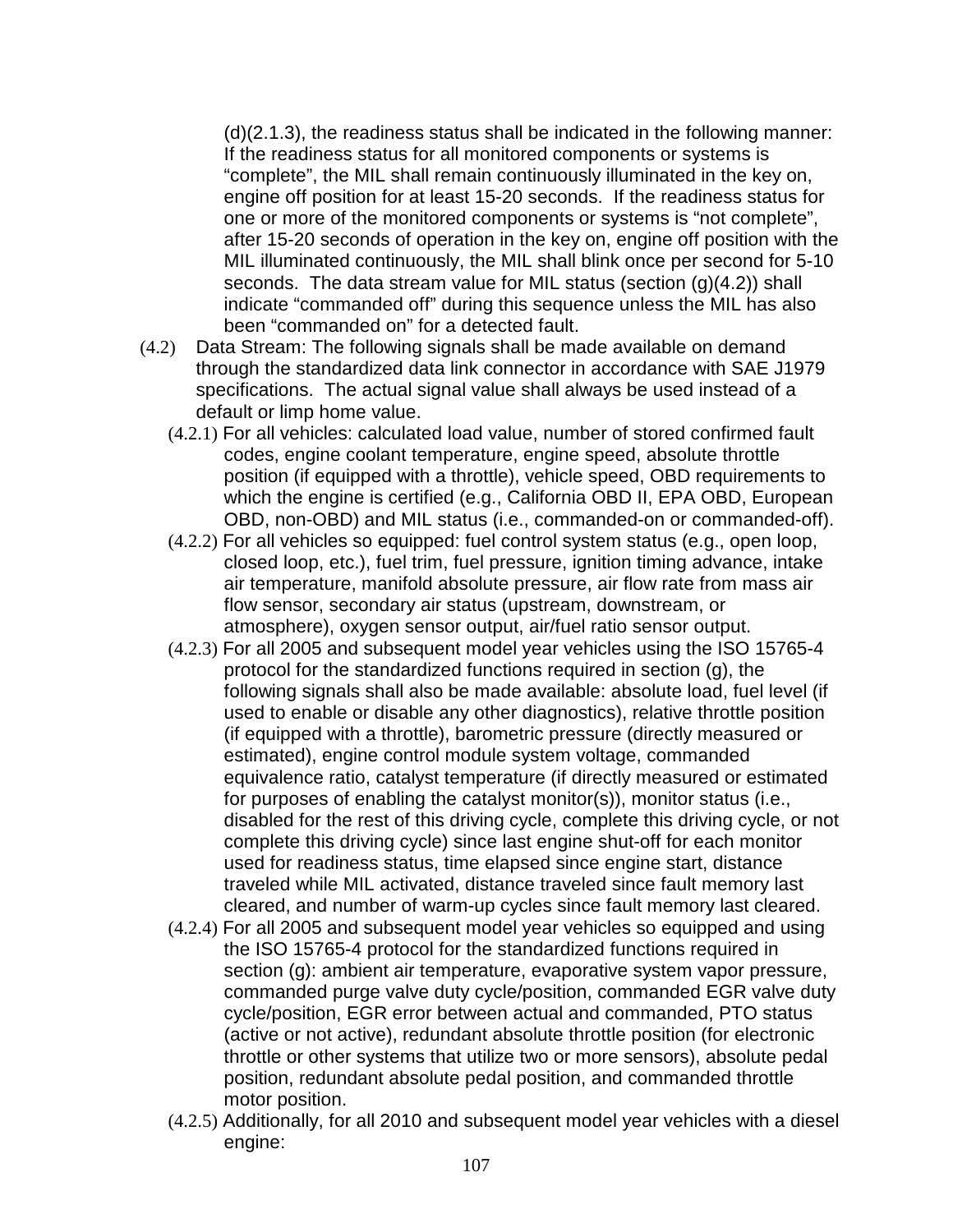- (A) Calculated load (engine torque as a percentage of maximum torque available at the current engine speed), driver's demand engine torque (as a percentage of maximum engine torque), actual engine torque (as a percentage of maximum engine torque), engine oil temperature (if used for emission control or any OBD diagnostics), time elapsed since engine start; and
- (B) Fuel level (if used to enable or disable any other diagnostics), barometric pressure (directly measured or estimated), engine control module system voltage; and
- (C) Monitor status (i.e., disabled for the rest of this driving cycle, complete this driving cycle, or not complete this driving cycle) since last engine shutoff for each monitor used for readiness status, distance traveled (or engine run time for engines not utilizing vehicle speed information) while MIL activated, distance traveled (or engine run time for engines not utilizing vehicle speed information) since fault memory last cleared, and number of warm-up cycles since fault memory last cleared; and
- (D) For all engines so equipped: absolute throttle position, relative throttle position, fuel injection timing, intake manifold temperature, intercooler temperature, ambient air temperature, commanded EGR valve duty cycle/position, actual EGR valve duty cycle/position, EGR error between actual and commanded, PTO status (active or not active), absolute pedal position, redundant absolute pedal position, commanded throttle motor position, fuel rate, boost pressure, commanded/target boost pressure, turbo inlet air temperature, fuel rail pressure, commanded fuel rail pressure, PM filter inlet pressure, PM filter inlet temperature, PM filter outlet pressure, PM filter outlet temperature, PM filter delta pressure, exhaust pressure sensor output, exhaust gas temperature sensor output, injection control pressure, commanded injection control pressure, turbocharger/turbine speed, variable geometry turbo position, commanded variable geometry turbo position, turbocharger compressor inlet temperature, turbocharger compressor inlet pressure, turbocharger turbine inlet temperature, turbocharger turbine outlet temperature, wastegate valve position, glow plug lamp status, PM sensor output, and NOx sensor output;
- (E) Additionally, for all 2010 and subsequent model year medium-duty vehicles with a diesel engine certified on an engine dynamometer: NOx NTE control area status (i.e., inside control area, outside control area, inside manufacturer-specific NOx NTE carve-out area, or NTE deficiency for NOx active area) and PM NTE control area status (i.e., inside control area, outside control area, inside manufacturer-specific PM NTE carve-out area, or NTE deficiency for PM active area).
- (4.3) Freeze Frame.
	- (4.3.1) "Freeze frame" information required to be stored pursuant to sections (d)(2.2.7), (e)(3.4.3), (e)(6.4.4), (f)(3.4.2)(B), and (f)(4.4.2)(D) shall be made available on demand through the standardized data link connector in accordance with SAE J1979 specifications.
	- (4.3.2) "Freeze frame" conditions must include the fault code which caused the data to be stored and all of the signals required in section (g)(4.2.1)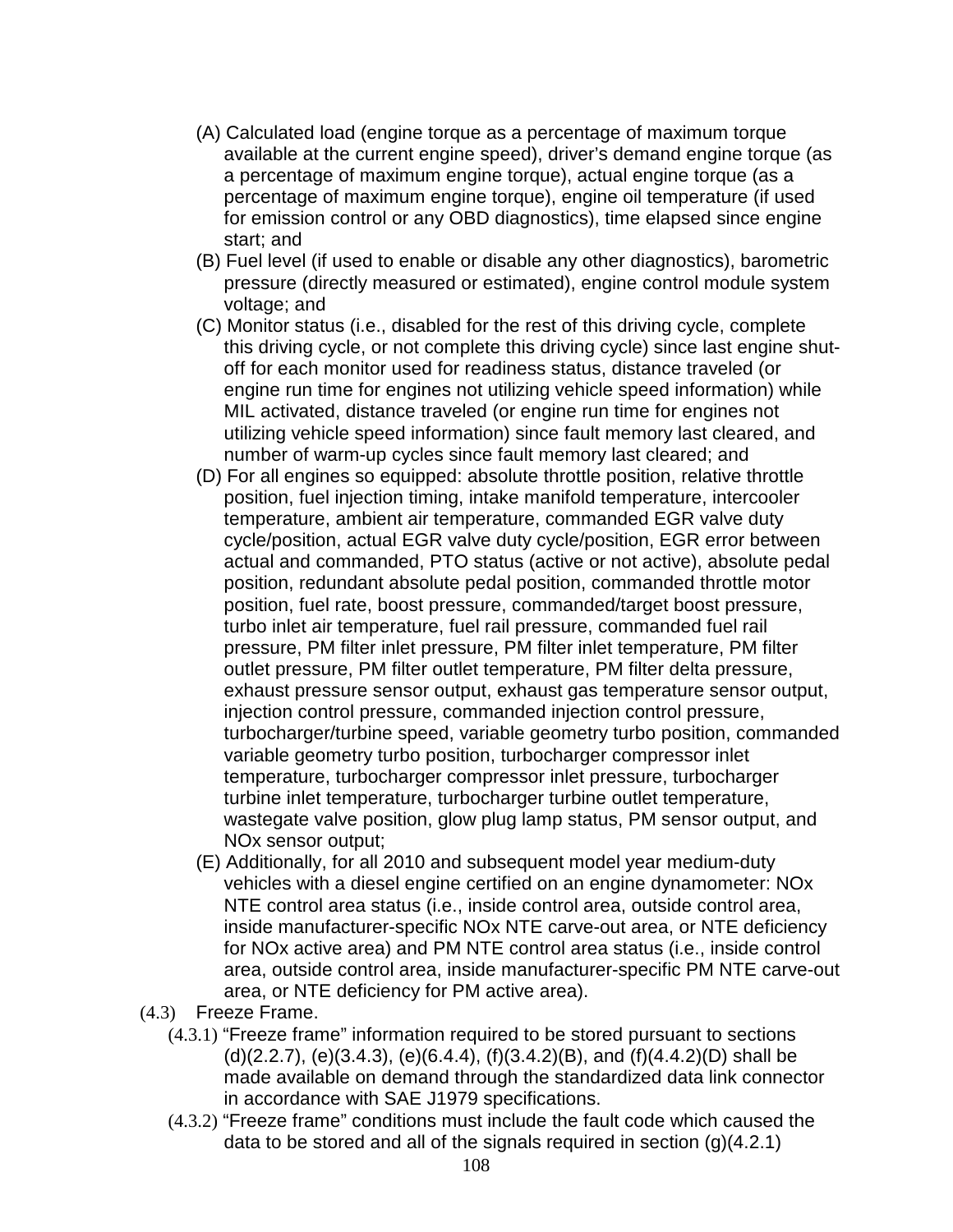except number of stored confirmed fault codes, OBD requirements to which the engine is certified, MIL status, and absolute throttle position in accordance with (g)(4.3.3). Freeze frame conditions shall also include all of the signals required on the vehicle in sections (g)(4.2.2) through (g)(4.2.5)(D) that are used for diagnostic or control purposes in the specific diagnostic or emission-critical powertrain control unit that stored the fault code except: oxygen sensor output, air/fuel ratio sensor output, catalyst temperature, evaporative system vapor pressure, glow plug lamp status, PM sensor output, NOx sensor output, monitor status since last engine shut off, distance traveled while MIL activated, distance traveled since fault memory last cleared, and number of warm-up cycles since fault memory last cleared.

- $(4.3.3)$  In lieu of including the absolute throttle position data specified in  $(q)(4.2.1)$ in the freeze frame data, diagnostic or emission-critical powertrain control units that do not use the absolute throttle position data may include the relative throttle position data specified in  $(q)(4.2.3)$  or pedal position data specified in  $(g)(4.2.4)$ .
- (4.3.4) Only one frame of data is required to be recorded. Manufacturers may choose to store additional frames provided that at least the required frame can be read by a scan tool meeting SAE J1978 specifications.
- (4.4) Fault Codes
	- (4.4.1) For all monitored components and systems, stored pending, confirmed, and permanent fault codes shall be made available through the diagnostic connector in accordance with SAE J1979 specifications. Standardized fault codes conforming to SAE J2012 shall be employed.
	- (4.4.2) The stored fault code shall, to the fullest extent possible, pinpoint the likely cause of the malfunction. To the extent feasible on all 2005 and subsequent model year vehicles, manufacturers shall use separate fault codes for every diagnostic where the diagnostic and repair procedure or likely cause of the failure is different. In general, rationality and functional diagnostics shall use different fault codes than the respective circuit continuity diagnostics. Additionally, input component circuit continuity diagnostics shall use different fault codes for distinct malfunctions (e.g., out-of-range low, out-of-range high, open circuit, etc.).
	- (4.4.3) Manufacturers shall use appropriate SAE-defined fault codes of SAE J2012 (e.g., P0xxx, P2xxx) whenever possible. With Executive Officer approval, manufacturers may use manufacturer-defined fault codes in accordance with SAE J2012 specifications (e.g., P1xxx). Factors to be considered by the Executive Officer for approval shall include the lack of available SAE-defined fault codes, uniqueness of the diagnostic or monitored component, expected future usage of the diagnostic or component, and estimated usefulness in providing additional diagnostic and repair information to service technicians. Manufacturer-defined fault codes shall be used consistently (i.e., the same fault code may not be used to represent two different failure modes) across a manufacturer's entire product line.
	- (4.4.4) A fault code (pending and/or confirmed, as required in sections (d) (e), and (f)) shall be stored and available to an SAE J1978 scan tool within 10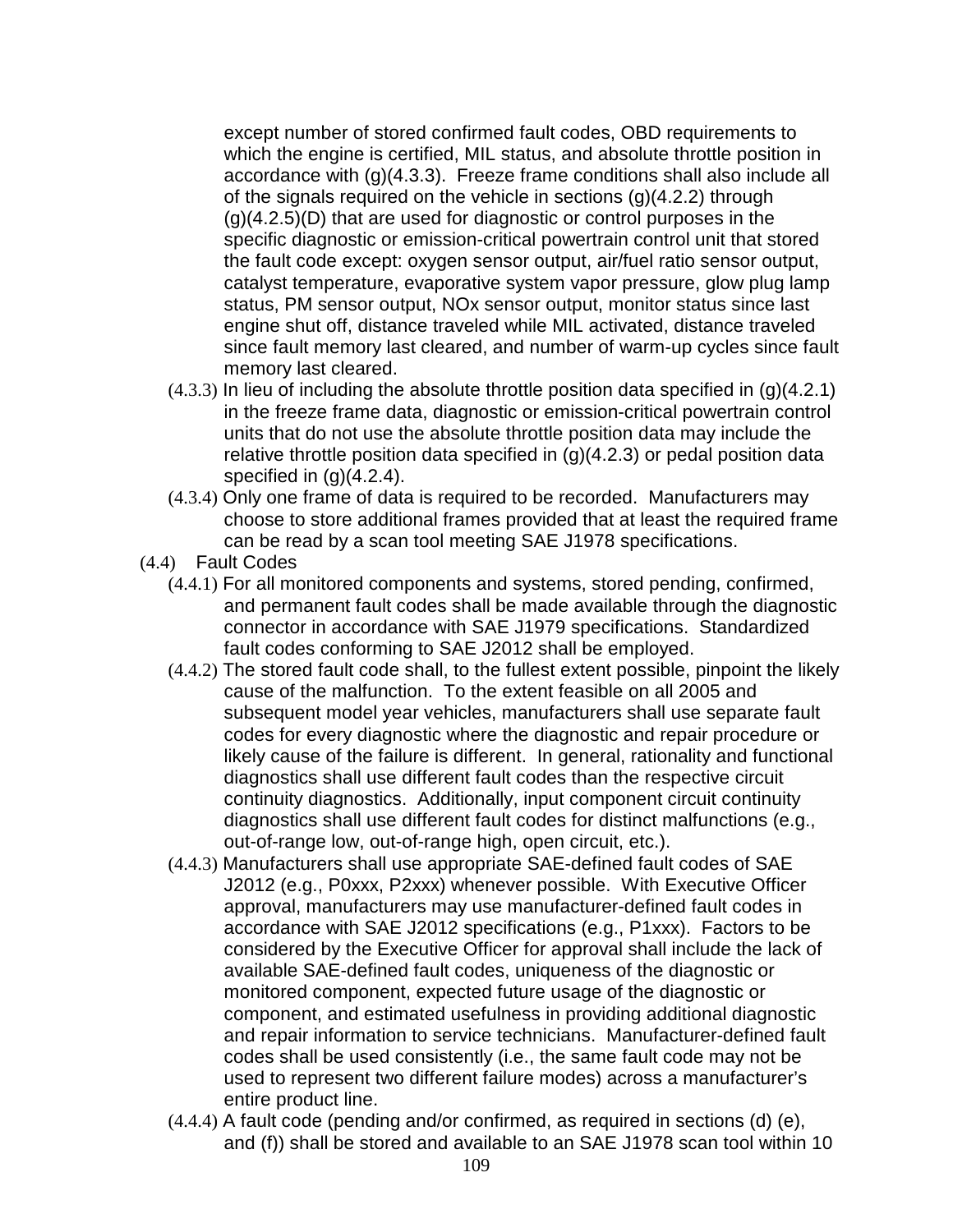seconds after a diagnostic has determined that a malfunction has occurred. A permanent fault code shall be stored and available to an SAE J1978 scan tool no later than the end of an ignition cycle (including electronic control unit shutdown) in which the corresponding confirmed fault code causing the MIL to be illuminated has been stored.

- (4.4.5) Pending fault codes:
	- (A) On all 2005 and subsequent model year vehicles, pending fault codes for all components and systems (including continuously and non-continuously monitored components) shall be made available through the diagnostic connector in accordance with SAE J1979 specifications (e.g., Mode/Service \$07).
	- (B) On all 2005 and subsequent model year vehicles, a pending fault code(s) shall be stored and available through the diagnostic connector for all currently malfunctioning monitored component(s) or system(s), regardless of the MIL illumination status or confirmed fault code status (e.g., even after a pending fault has matured to a confirmed fault code and the MIL is illuminated, a pending fault code shall be stored and available if the most recent monitoring event indicates the component is malfunctioning).
	- (C) Manufacturers using alternate statistical protocols for MIL illumination as allowed in section (d)(2.2.6) shall submit to the Executive Officer a protocol for setting pending fault codes. The Executive Officer shall approve the proposed protocol upon determining that, overall, it is equivalent to the requirements in sections  $(g)(4.4.5)(A)$  and  $(B)$  and that it effectively provides service technicians with a quick and accurate indication of a pending failure.
- (4.4.6) Permanent fault codes:
	- (A) Permanent fault codes for all components and systems shall be made available through the diagnostic connector in a standardized format that distinguishes permanent fault codes from both pending fault codes and confirmed fault codes.
	- (B) A confirmed fault code shall be stored as a permanent fault code no later than the end of the ignition cycle and subsequently at all times that the confirmed fault code is commanding the MIL on (e.g., for currently failing systems but not during the 40 warm-up cycle self-healing process described in section (d)(2.4)).
	- (C) Permanent fault codes shall be stored in NVRAM and may not be erasable by any scan tool command (generic or enhanced) or by disconnecting power to the on-board computer.
	- (D) Permanent fault codes may not be erased when the control module containing the permanent fault codes is reprogrammed unless the readiness status (refer to section  $(g)(4.1)$ ) for all monitored components and systems is set to "not complete" in conjunction with the reprogramming event.
	- (E) The OBD system shall have the ability to store a minimum of four current confirmed fault codes as permanent fault codes in NVRAM. If the number of confirmed fault codes currently commanding the MIL on exceeds the maximum number of permanent fault codes that can be stored, the OBD system shall store the earliest detected confirmed fault codes as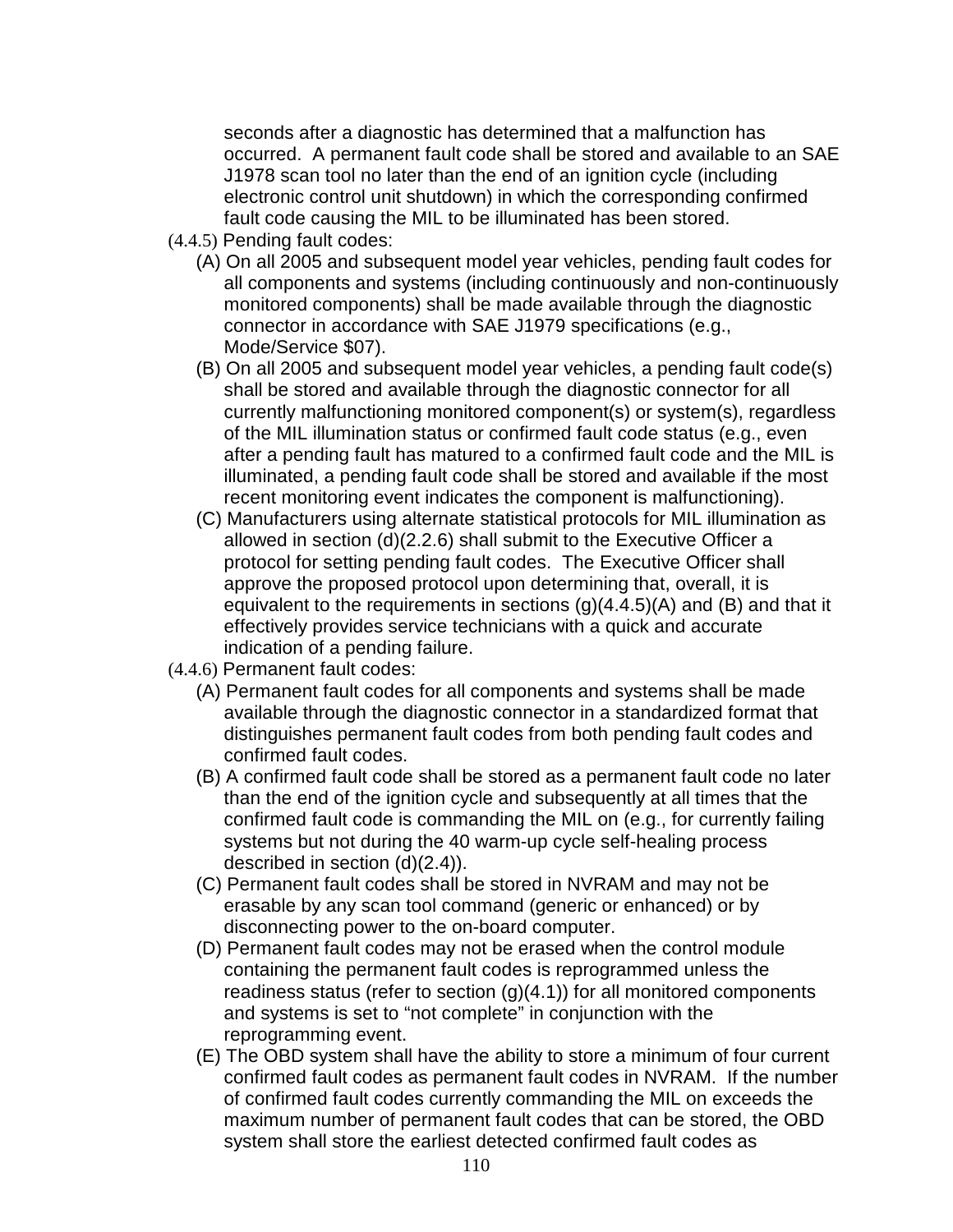permanent fault codes. If additional confirmed fault codes are stored when the maximum number of permanent fault codes is already stored in NVRAM, the OBD system may not replace any existing permanent fault code with the additional confirmed fault codes.

- (4.5) Test Results
	- (4.5.1) For all monitored components and systems for gasoline engine vehicles identified in sections (e)(1) through (e)(8) except misfire detection, fuel system monitoring, and oxygen sensor circuit and out-of-range monitoring, and for all monitored components and systems for diesel engine vehicles identified in sections (f)(1) through (f)(9) except those required to be monitored continuously, results of the most recent monitoring of the components and systems and the test limits established for monitoring the respective components and systems shall be stored and available through the data link in accordance with SAE J1979 specifications.
	- (4.5.2) The test results shall be reported such that properly functioning components and systems (e.g., "passing" systems) do not store test values outside of the established test limits.
	- (4.5.3) The test results shall be stored until updated by a more recent valid test result or the fault memory of the OBD II system computer is cleared. Upon fault memory being cleared, test results reported for monitors that have not yet completed since the last time the fault memory was cleared shall report values that do not indicate a failure (i.e., a test value which is outside of the test limits).
	- (4.5.4) Additionally, for vehicles using ISO 15765-4 (see section (g)(3.4)) as the communication protocol:
		- (A) The test results and limits shall be made available in the standardized format specified in SAE J1979 for the ISO 15765-4 protocol. Test results using vehicle manufacturer-defined monitor identifications (i.e., SAE J1979 OBDMIDs in the range of \$E1-\$FF) may not be used.
		- (B) Test limits shall include both minimum and maximum acceptable values and shall be reported for all test results required in section (g)(4.5.1). The test limits shall be defined so that a test result equal to either test limit is a "passing" value, not a "failing" value.
		- (C) For 2005 and subsequent model year vehicles, misfire monitoring test results shall be calculated and reported in the standardized format specified in SAE J1979. For 25 percent of 2009, 50 percent of 2010, and 100 percent of 2011 and subsequent model year vehicles equipped with VVT systems, VVT monitoring test results and limits shall be stored and available in the standardized format specified in SAE J1979.
		- (D) Monitors that have not yet completed since the last time the fault memory was cleared shall report values of zero for the test result and test limits.
		- (E) All test results and test limits shall always be reported and the test results shall be stored until updated by a more recent valid test result or the fault memory of the OBD II system computer is cleared. For monitors with multiple pass/fail criteria (e.g., a purge flow diagnostic that can pass upon seeing a rich shift, lean shift, or engine speed change), on 25 percent of 2009, 50 percent of 2010, and 100 percent of 2011 and subsequent model year vehicles, only the test results used in the most recent decision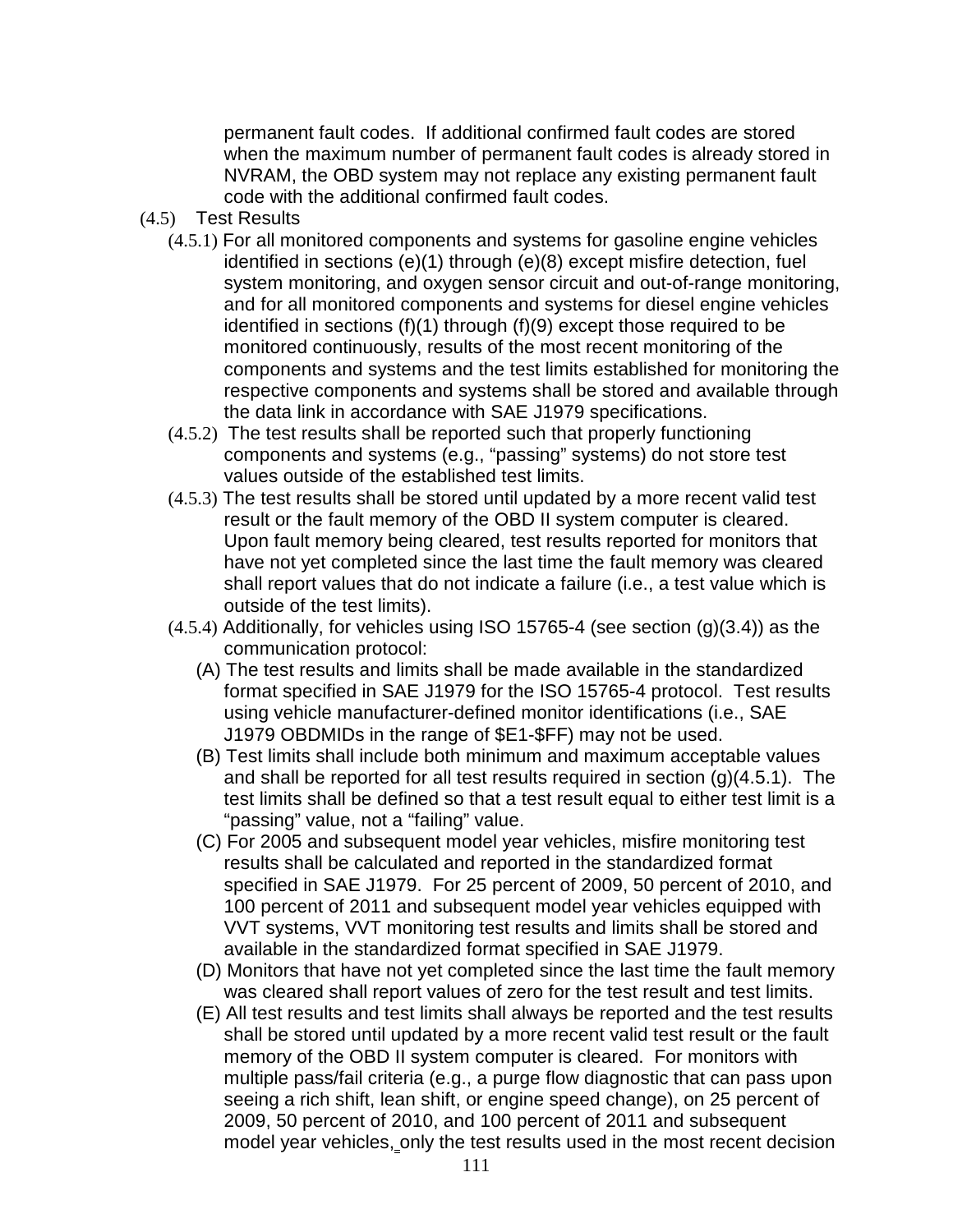shall be reported with valid results and limits while test results not used in the most recent decision shall report values of zero for the test results and limits (e.g., a purge flow monitoring event that passed based on seeing a rich shift shall report the results and the limits of the rich shift test and shall report values of zero for the results and limits of the lean shift and engine speed change tests).

- (F) The OBD II system shall store and report unique test results for each separate diagnostic (e.g., an OBD II system with individual evaporative system diagnostics for 0.040 inch and 0.020 inch leaks shall separately report 0.040 inch and 0.020 inch test results).
- (4.6) Software Calibration Identification
	- (4.6.1) On all vehicles, a software calibration identification number (CAL ID) for the diagnostic or emission critical powertrain control unit(s) shall be made available through the standardized data link connector in accordance with the SAE J1979 specifications. Except as provided for in section (g)(4.6.3), for 2009 and subsequent model year vehicles, the OBD II system shall use a single software calibration identification number (CAL ID) for each diagnostic or emission critical powertrain control unit(s) that replies to a generic scan tool with a unique module address.
	- (4.6.2) A unique CAL ID shall be used for every emission-related calibration and/or software set having at least one bit of different data from any other emission-related calibration and/or software set. Control units coded with multiple emission or diagnostic calibrations and/or software sets shall indicate a unique CAL ID for each variant in a manner that enables an offboard device to determine which variant is being used by the vehicle. Control units that utilize a strategy that will result in MIL illumination if the incorrect variant is used (e.g., control units that contain variants for manual and automatic transmissions but will illuminate the MIL if the variant selected does not match the type of transmission on the vehicle) are not required to use unique CAL IDs.
	- (4.6.3) For 2009 and subsequent model year vehicles, manufacturers may request Executive Officer approval to respond with more than one CAL ID per diagnostic or emission critical powertrain control unit. Executive Officer approval of the request shall be based on the method used by the manufacturer to ensure each control unit will respond to a SAE J1978 scan tool with the CAL IDs in order of highest to lowest priority with regards to areas of the software most critical to emission and OBD II system performance.
- (4.7) Software Calibration Verification Number

 $\overline{a}$ 

 $(4.7.1)$  All 2005<sup>2</sup> and subsequent model year vehicles shall use an algorithm to calculate a calibration verification number (CVN) that verifies the on-board computer software integrity in diagnostic or emission critical electronically reprogrammable powertrain control units. The CVN shall be made available through the standardized data link connector in accordance with the SAE J1979 specifications. The CVN shall be capable of being used to

<sup>2</sup> The requirements of section (g)(4.7) shall supercede the requirements set forth in title 13, CCR section 1968.1(l)(4.0).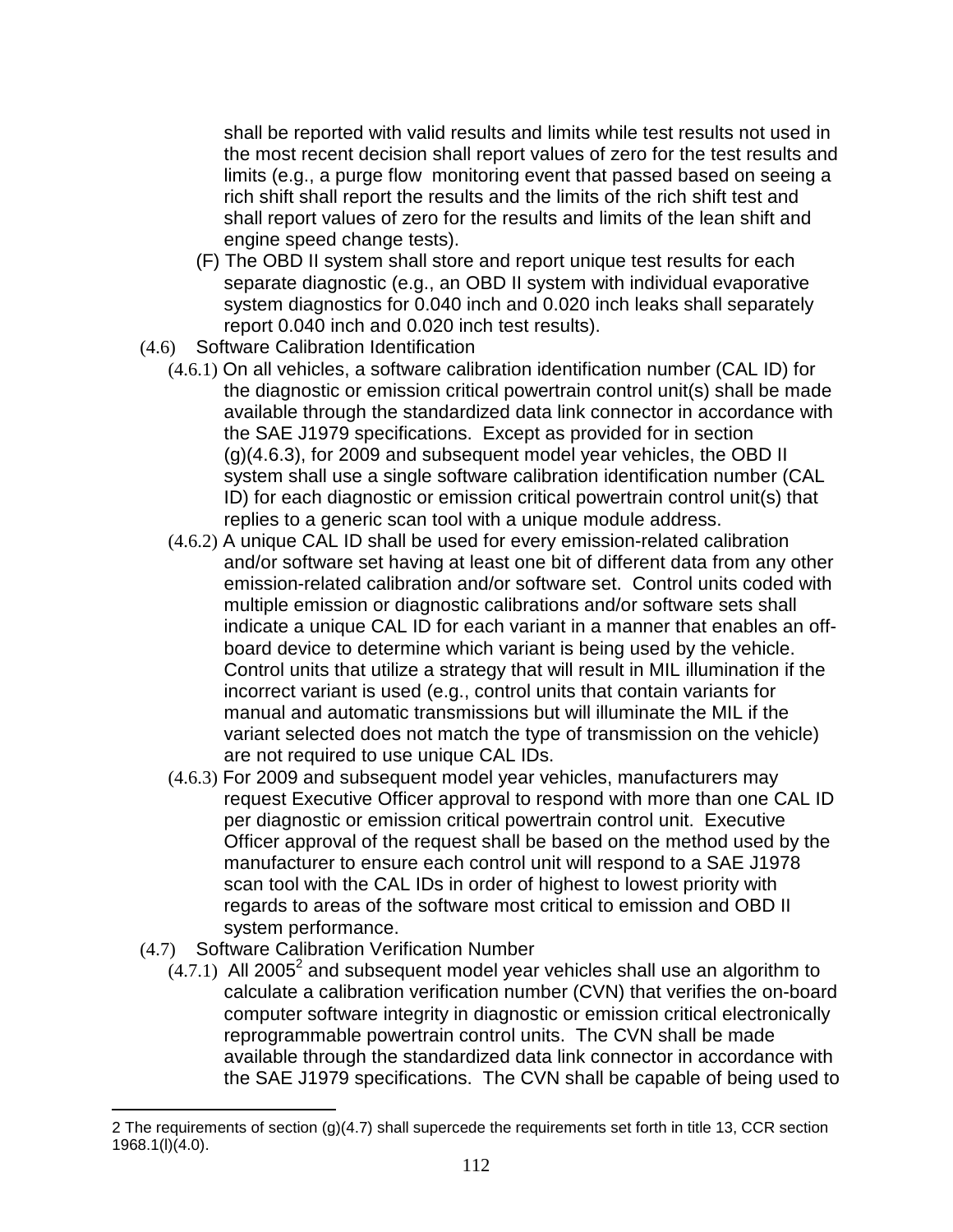determine if the emission-related software and/or calibration data are valid and applicable for that vehicle and CAL ID. For 50 percent of 2010 and 100 percent of 2011 and subsequent model year vehicles, one CVN shall be made available for each CAL ID made available and each CVN shall be output to a generic scan tool in the same order as the CAL IDs are output to the scan tool to allow the scan tool to match each CVN to the corresponding CAL ID.

- (4.7.2) Manufacturers shall request Executive Officer approval of the algorithm used to calculate the CVN. Executive Officer approval of the algorithm shall be based on the complexity of the algorithm and the difficulty in achieving the same CVN with modified calibration values.
- (4.7.3) The CVN shall be calculated at least once per driving cycle and stored until the CVN is subsequently updated. Except for immediately after a reprogramming event or a non-volatile memory clear or for the first 30 seconds of engine operation after a volatile memory clear or battery disconnect, the stored value shall be made available through the data link connector to a generic scan tool in accordance with SAE J1979 specifications. The stored CVN value may not be erased when fault memory is erased by a generic scan tool in accordance with SAE J1979 specifications or during normal vehicle shut down (i.e., key off, engine off).
- (4.7.4) For purposes of Inspection and Maintenance (I/M) testing, manufacturers shall make the CVN and CAL ID combination information available for all 2008 and subsequent model year vehicles in a standardized electronic format that allows for off-board verification that the CVN is valid and appropriate for a specific vehicle and CAL ID. The standardized electronic format is detailed in Attachment E: CAL ID and CVN Data of ARB Mail-Out #MSC 06-23, December 21, 2006, incorporated by reference. Manufacturers shall submit the CVN and CAL ID information to the Executive Officer not more than 25 days after the close of a calendar quarter.
- (4.8) Vehicle Identification Number:
	- (4.8.1) All 2005 and subsequent model year vehicles shall have the vehicle identification number (VIN) available in a standardized format through the standardized data link connector in accordance with SAE J1979 specifications. Only one electronic control unit per vehicle shall report the VIN to an SAE J1978 scan tool.
	- (4.8.2) For 2012 and subsequent model year vehicles, if the VIN is reprogrammable, all emission-related diagnostic information (i.e., all information required to be erased in accordance with SAE J1979 specifications when a Mode/Service \$04 clear/reset emission-related diagnostic information command is received) shall be erased in conjunction with the reprogramming of the VIN.
- (4.9) ECU Name: The name of each electronic control unit that responds to an SAE J1978 scan tool with a unique address or identifier shall be communicated in a standardized format in accordance with SAE J1979 (i.e., ECUNAME in Service/Mode \$09, InfoType \$0A). Except as specified for vehicles with more than one engine control unit, communication of the ECU name in a standardized format is required on 50 percent of 2010, 75 percent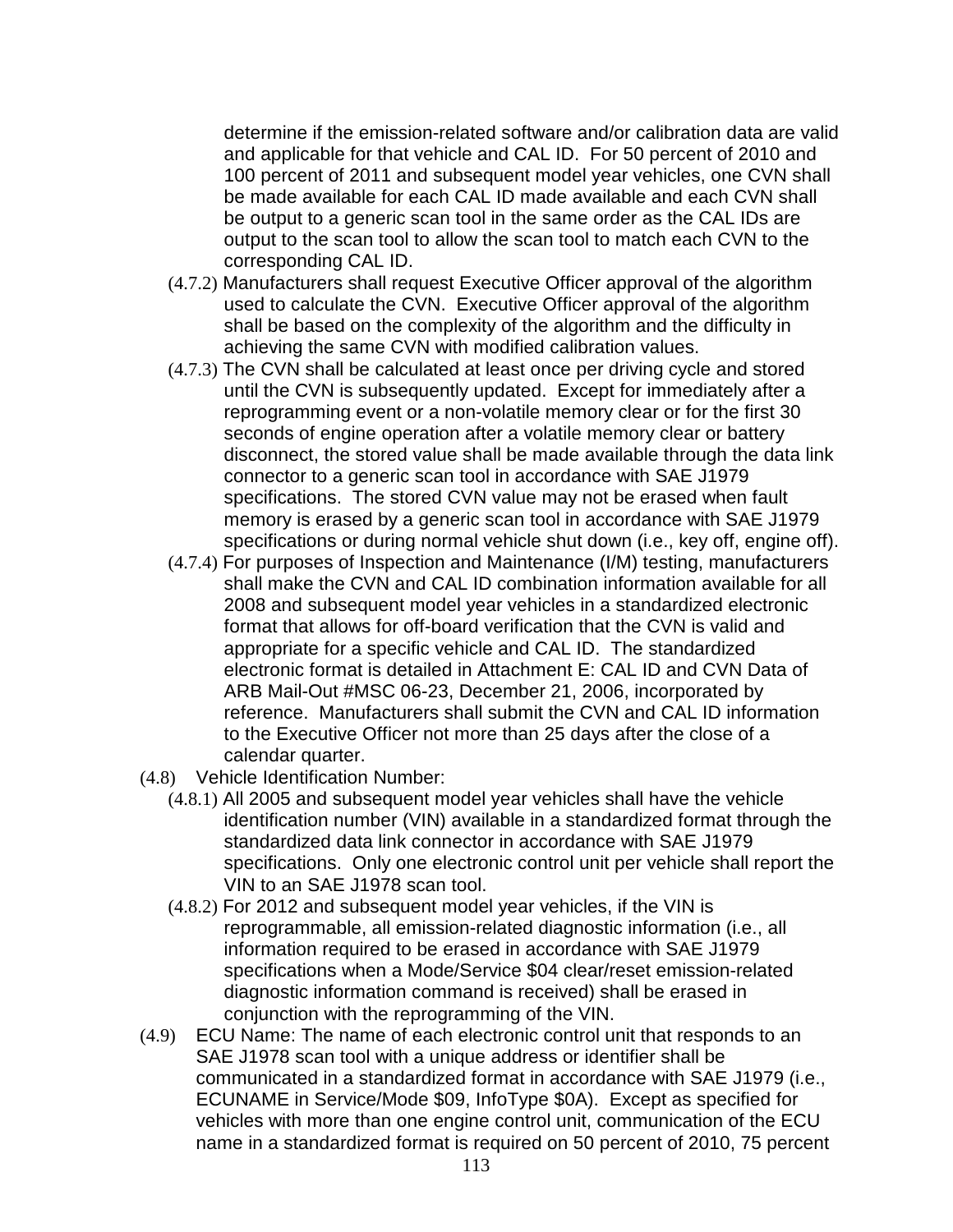of 2011, and 100 percent of 2012 and subsequent model year vehicles. For vehicles with more than one engine control unit (e.g., a 12 cylinder engine with two engine control units, each of which controls six cylinders), communication of the ECU name is required on all 2010 and subsequent model year vehicles.

- (5) In-use Performance Ratio Tracking Requirements:
	- (5.1) For each monitor required in section (e) to separately report an in-use performance ratio, manufacturers shall implement software algorithms to report a numerator and denominator in the standardized format specified below and in accordance with the SAE J1979 specifications.
	- (5.2) Numerical Value Specifications:
		- (5.2.1) For the numerator, denominator, general denominator, and ignition cycle counter:
			- (A) Each number shall have a minimum value of zero and a maximum value of 65,535 with a resolution of one.
			- (B) Each number shall be reset to zero only when a non-volatile memory reset occurs (e.g., reprogramming event, etc.) or, if the numbers are stored in keep-alive memory (KAM), when KAM is lost due to an interruption in electrical power to the control module (e.g., battery disconnect, etc.). Numbers may not be reset to zero under any other circumstances including when a scan tool command to clear fault codes or reset KAM is received.
			- (C) If either the numerator or denominator for a specific component reaches the maximum value of  $65,535 \pm 2$ , both numbers shall be divided by two before either is incremented again to avoid overflow problems.
			- (D) If the ignition cycle counter reaches the maximum value of 65,535  $\pm$ 2, the ignition cycle counter shall rollover and increment to zero on the next ignition cycle to avoid overflow problems.
			- (E) If the general denominator reaches the maximum value of  $65.535 \pm 2$ , the general denominator shall rollover and increment to zero on the next driving cycle that meets the general denominator definition to avoid overflow problems.
			- (F) If a vehicle is not equipped with a component (e.g., oxygen sensor bank 2, secondary air system), the corresponding numerator and denominator for that specific component shall always be reported as zero.
		- (5.2.2) For the ratio:
			- (A) The ratio shall have a minimum value of zero and a maximum value of 7.99527 with a resolution of 0.000122.
			- (B) A ratio for a specific component shall be considered to be zero whenever the corresponding numerator is equal to zero and the corresponding denominator is not zero.
			- (C) A ratio for a specific component shall be considered to be the maximum value of 7.99527 if the corresponding denominator is zero or if the actual value of the numerator divided by the denominator exceeds the maximum value of 7.99527.
- (6) Engine Run Time Tracking Requirements: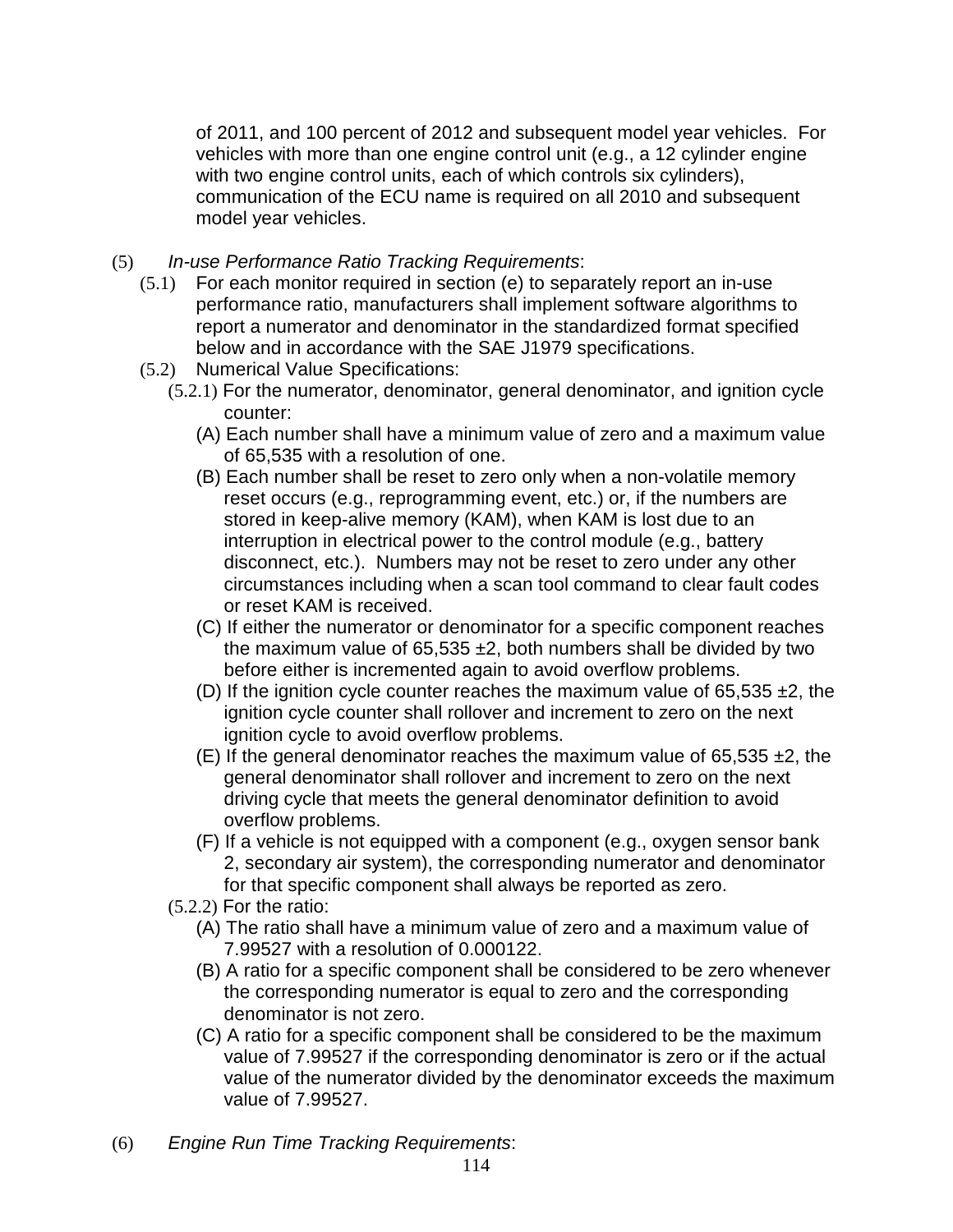- (6.1) For all 2010 and subsequent model year medium-duty vehicles equipped with diesel engines, manufacturers shall implement software algorithms to individually track and report in a standardized format the engine run time while being operated in the following conditions:
	- (6.1.1) Total engine run time;
	- (6.1.2) Total idle run time (with "idle" defined as accelerator pedal released by driver, vehicle speed less than or equal to one mile per hour, and PTO not active);
	- (6.1.3) Total run time with PTO active.
	- (6.1.4) Total run time with EI-AECD #1active;
	- (6.1.5) Total run time with EI-AECD #2 active; and so on up to
	- (6.1.6) Total run time with EI-AECD #n active.
- (6.2) For all 2010 and subsequent model year light-duty vehicles equipped with diesel engines, manufacturers shall implement software algorithms to individually track and report in a standardized format the engine run time while being operated in the following conditions:
	- (6.2.1) Total engine run time;
	- (6.2.2) Total run time with EI-AECD #1active;
	- (6.2.3) Total run time with EI-AECD #2 active; and so on up to
	- (6.2.4) Total run time with EI-AECD #n active.
- (6.3) Numerical Value Specifications:
	- $(6.3.1)$  For each counter specified in section  $(g)(6)$ :
		- (A) Each number shall conform to the standardized format specified in SAE J1979.
		- (B) Each number shall be reset to zero only when a non-volatile memory reset occurs (e.g., reprogramming event). Numbers may not be reset to zero under any other circumstances including when a scan tool (generic or enhanced) command to clear fault codes or reset KAM is received.
		- (C) If any of the individual counters reach the maximum value, all counters shall be divided by two before any are incremented again to avoid overflow problems.
- (6.4) Separation of EI-AECDs
	- (6.4.1) Each EI-AECD shall be tracked individually and increment the counters at all times the conditions necessary to activate the EI-AECD are present.
	- (6.4.2) For EI-AECDs that have variable actions or degrees of action (e.g., derate EGR more aggressively as engine oil temperature continues to increase), the EI-AECD shall be tracked as two separate EI-AECDs and increment two counters.
		- (A) The first of the two counters shall be incremented whenever the EI-AECD is commanding some amount of reduced emission control effectiveness up to but not including 75 percent of the maximum reduced emission control effectiveness that the EI-AECD is capable of commanding during in-use vehicle or engine operation. For example, an overheat protection strategy that progressively derates EGR and eventually shuts off EGR as oil temperature increases would accumulate time for the first counter from the time derating of EGR begins up to the time that EGR is derated 75 percent. As a second example, an overheat protection strategy that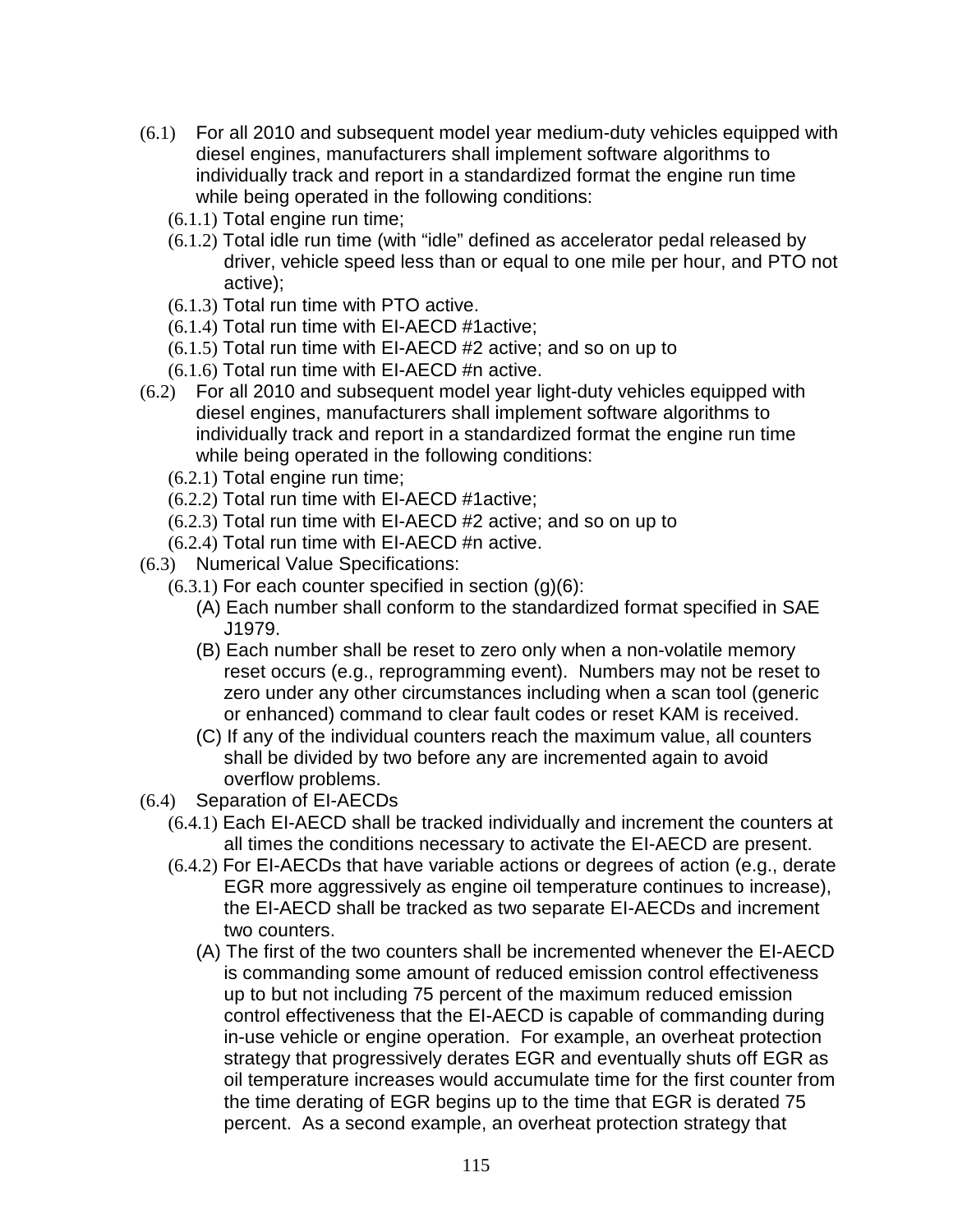advances fuel injection timing progressively up to a maximum advance of 15 degrees crank angle as the engine coolant temperature increases would accumulate time for the first counter from the time advance is applied up to the time that advance reaches 11.25 degrees (75 percent of the maximum 15 degrees).

- (B) The second of the two counters shall be incremented whenever the EI-AECD is commanding 75 percent or more of the maximum reduced emission control effectiveness that the EI-AECD is capable of commanding during in-use vehicle or engine operation. For example, the second counter for the first example EI-AECD identified in section (g)(6.4.2.)(A) would accumulate time from the time that EGR is derated 75 percent up to and including when EGR is completely shut off. For the second example EI-AECD identified in section (g)(6.4.2)(A), the second counter would accumulate time from the time fuel injection timing advance is at 11.25 degrees up to and including the maximum advance of 15 degrees.
- (6.4.3) If more than one EI-AECD is currently active, the counters for both EI-AECDs shall accumulate time, regardless if there is overlap or redundancy in the commanded action (e.g., two different EI-AECDs independently but simultaneously commanding EGR off shall both accumulate time in their respective counters).
- (7) Exceptions to Standardization Requirements.
	- (7.1) For medium-duty vehicles equipped with a diesel engine certified on an engine dynamometer, a manufacturer may request Executive Officer approval to use both: (1) an alternate diagnostic connector, and emissionrelated message structure and format in lieu of the standardization requirements in sections (g)(2) and (4) that refer to SAE J1962, SAE J1978, and SAE J1979, and (2) an alternate communication protocol in lieu of the identified protocols in section (g)(3). The Executive Officer shall approve the request if the alternate diagnostic connector, communication protocol, and emission-related message format and structure requested by the manufacturer meet the standardization requirements in title 13, CCR section 1971.1 applicable for 2013 and subsequent model year heavy-duty diesel engines and the information required to be made available in section (g)( 4.1) through (g)(6) (e.g., readiness status, data stream parameters, permanent fault codes, engine run time tracking data) is available in a standardized format through the alternate emission-related message format.
	- (7.2) For 2004 model year vehicles only, wherever the requirements of sections  $(g)(2)$  and  $(g)(4)$  reflect a substantive change from the requirements of title 13, CCR sections 1968.1(e), (f), (k), or (l) for the 2003 model year vehicles, the manufacturer may request Executive Officer approval to continue to use the requirements of section 1968.1 in lieu of the requirements of sections (g)(2) and (g)(4). The Executive Officer shall approve the request upon determining that the manufacturer has submitted data and/or engineering evaluation that demonstrate that software or hardware changes would be required to comply with the requirements of sections  $(q)(2)$  and  $(q)(4)$  and that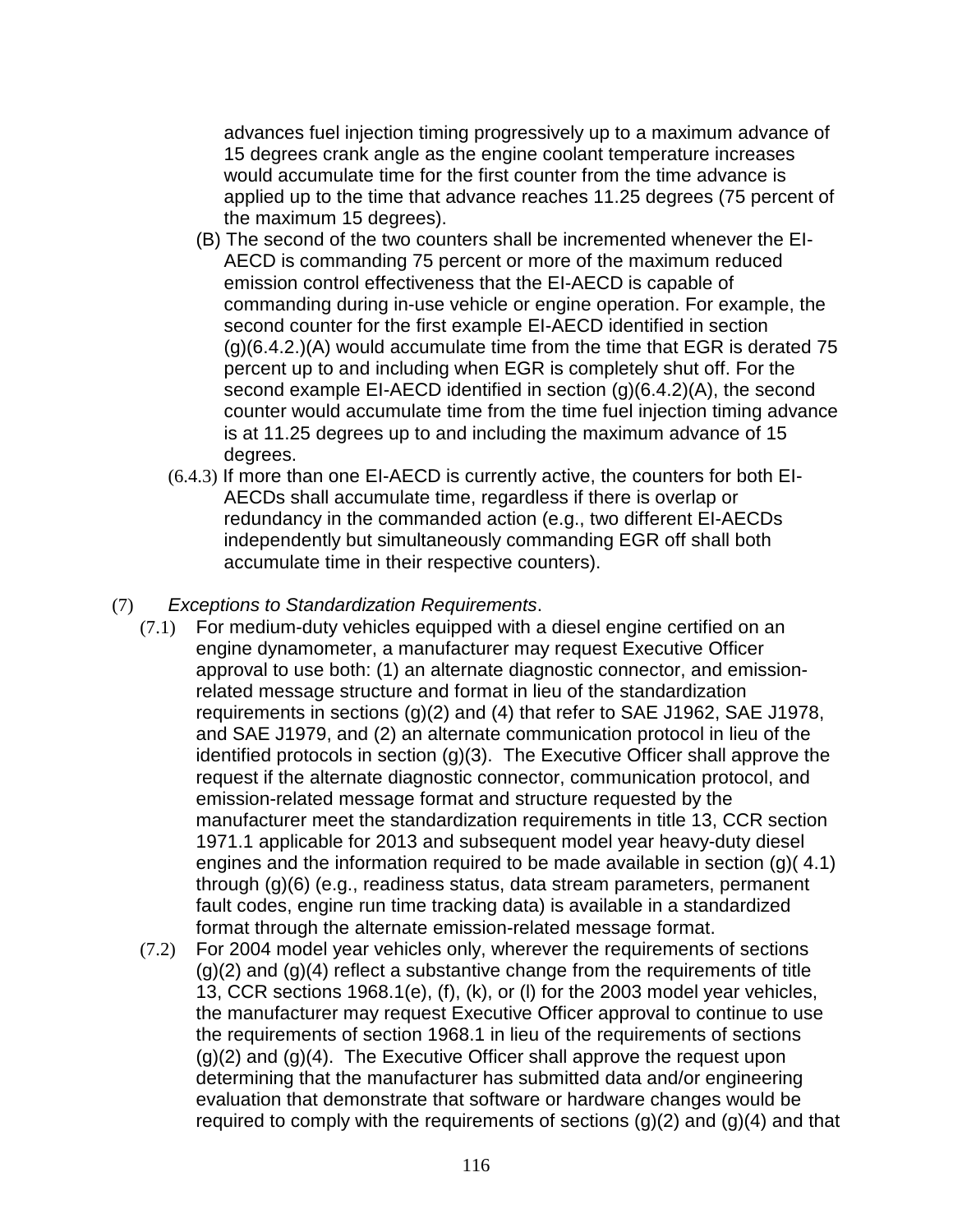the system complies with the requirements of sections 1968.1(e), (f), (k), and (l).

- (h) MONITORING SYSTEM DEMONSTRATION REQUIREMENTS FOR CERTIFICATION.
- (1) General.
	- (1.1) Certification requires that manufacturers submit emission test data from one or more durability demonstration test vehicles (test vehicles). For applications certified on engine dynamometers, engines may be used instead of vehicles.
	- (1.2) The Executive Officer may approve other demonstration protocols if the manufacturer can provide comparable assurance that the malfunction criteria are chosen based on meeting emission requirements and that the timeliness of malfunction detection is within the constraints of the applicable monitoring requirements.
	- (1.3) For flexible fuel vehicles capable of operating on more than one fuel or fuel combinations, the manufacturer shall submit a plan for providing emission test data to the Executive Officer for approval. The Executive Officer shall approve the plan if it is determined to be representative of expected in-use fuel or fuel combinations and provides accurate and timely evaluation of the monitored systems.
- (2) Selection of Test Vehicles:
	- (2.1) Prior to submitting any applications for certification for a model year, a manufacturer shall notify the Executive Officer of the test groups planned for that model year. The Executive Officer will then select the test group(s) that the manufacturer shall use as demonstration test vehicles to provide emission test data. The selection of test vehicles for production vehicle evaluation, as specified in section (j), may take place during this selection process.
	- (2.2) A manufacturer certifying one to five test groups in a model year shall provide emission test data from a test vehicle from one test group. A manufacturer certifying six to fifteen test groups in a model year shall provide emission test data from test vehicles from two test groups. A manufacturer certifying sixteen or more test groups in a model year shall provide emission test data from test vehicles from three test groups. The Executive Officer may waive the requirement for submittal of data from one or more of the test groups if data have been previously submitted for all of the test groups.
	- (2.3) For the test vehicle(s), a manufacturer shall use a certification emission durability test vehicle(s), a representative high mileage vehicle(s), or a vehicle(s) aged to the end of the full useful life using an ARB-approved alternative durability procedure (ADP).
- (3) Required Testing for Gasoline/Spark-ignited vehicles: Except as provided below, the manufacturer shall perform single-fault testing based on the applicable FTP test with the following components/systems set at their malfunction criteria limits as determined by the manufacturer for meeting the requirements of section (e):
	- (3.1) Exhaust Gas Sensors: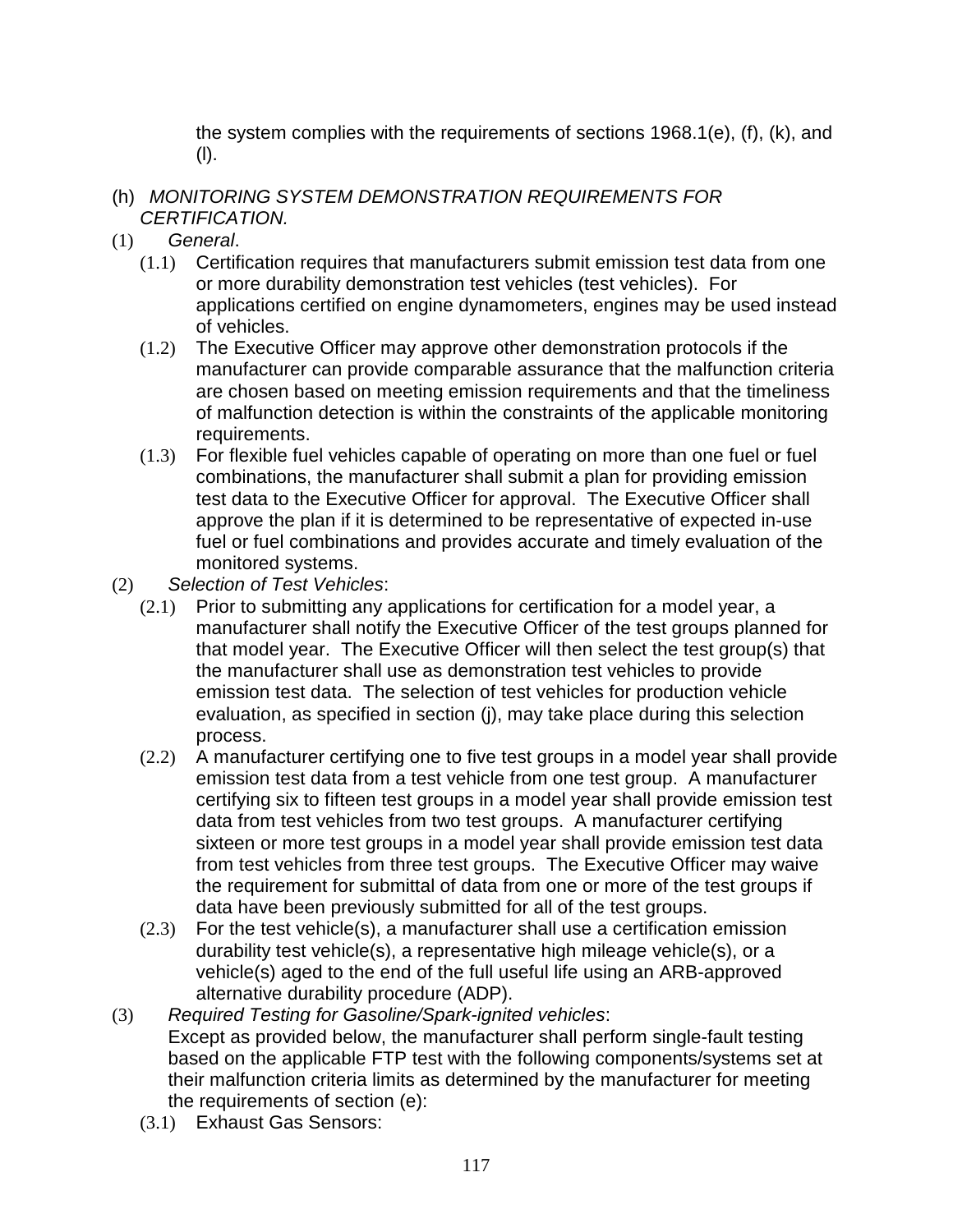- (3.1.1) The manufacturer shall perform a test with all primary oxygen sensors (conventional switching sensors and wide range or universal sensors) used for fuel control simultaneously possessing a response rate deteriorated to the malfunction criteria limit. Manufacturers shall also perform a test for any other oxygen sensor parameter that can cause vehicle emissions to exceed the malfunction threshold (e.g., 1.5 times the applicable standards due to a shift in air/fuel ratio at which oxygen sensor switches, decreased amplitude, etc.). When performing additional test(s), all primary and secondary (if applicable) oxygen sensors used for fuel control shall be operating at the malfunction criteria limit for the applicable parameter only. All other primary and secondary oxygen sensor parameters shall be with normal characteristics.
- (3.1.2) For vehicles utilizing sensors other than oxygen sensors for primary fuel control (e.g., hydrocarbon sensors, etc.), the manufacturer shall submit, for Executive Officer approval, a demonstration test plan for performing testing of all of the sensor parameters that can cause vehicle emissions to exceed the malfunction threshold (e.g., 1.5 times the applicable standards). The Executive Officer shall approve the plan if it is determined that it will provide data that will assure proper performance of the diagnostics of the sensors, consistent with the intent of section (h).
- (3.2) EGR System: The manufacturer shall perform a test at the low flow limit.
- (3.3) VVT System: For 2006 through 2008 model year Low Emission II applications and all 2009 and subsequent model year vehicles, the manufacturer shall perform a test at each target error limit and slow response limit calibrated to the malfunction criteria (e.g., 1.5 times the FTP standard) in sections (e)(13.2.1) and (13.2.2). In conducting the VVT system demonstration tests, the manufacturer may use computer modifications to cause the VVT system to operate at the malfunction limit if the manufacturer can demonstrate that the computer modifications produce test results equivalent to an induced hardware malfunction.
- (3.4) Fuel System:
	- (3.4.1) For vehicles with adaptive feedback based on the primary fuel control sensor(s), the manufacturer shall perform a test with the adaptive feedback based on the primary fuel control sensor(s) at the rich limit(s) and a test at the lean limit(s) established by the manufacturer in section (e)(6.2.1) to detect a malfunction before emissions exceed the malfunction threshold (e.g., 1.5 times the applicable standards).
	- (3.4.2) For vehicles with feedback based on a secondary fuel control sensor(s) and subject to the malfunction criteria in section (e)(6.2.1), the manufacturer shall perform a test with the feedback based on the secondary fuel control sensor(s) at the rich limit(s) and a test at the lean limit(s) established by the manufacturer in section (e)(6.2.1) to detect a malfunction before emissions exceed the malfunction threshold (e.g., 1.5 times the applicable standards).
	- (3.4.3) For other fuel metering or control systems, the manufacturer shall perform a test at the criteria limit(s).
	- (3.4.4) For purposes of fuel system testing, the fault(s) induced may result in a uniform distribution of fuel and air among the cylinders. Non-uniform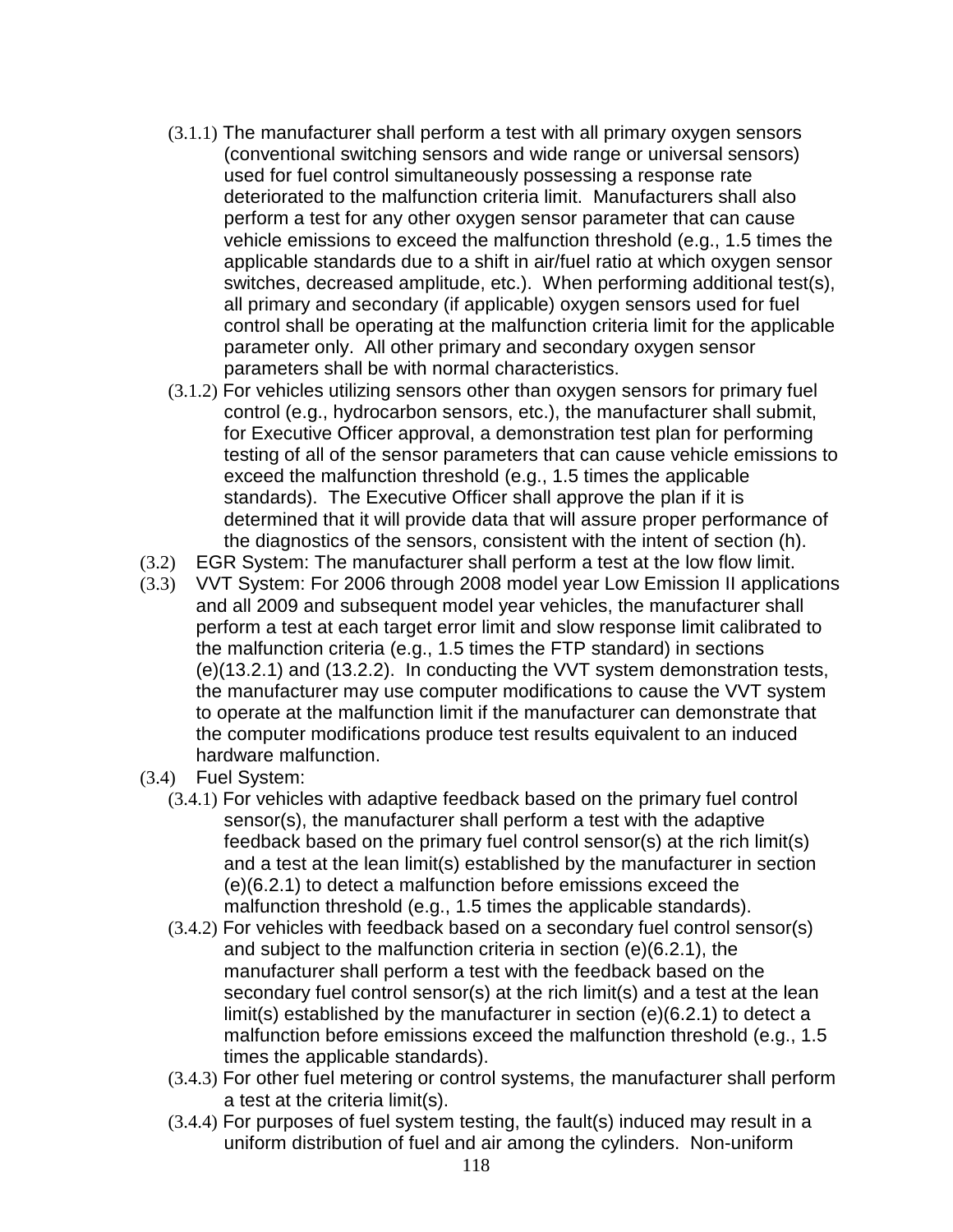distribution of fuel and air used to induce a fault may not cause misfire. In conducting the fuel system demonstration tests, the manufacturer may use computer modifications to cause the fuel system to operate at the malfunction limit if the manufacturer can demonstrate that the computer modifications produce test results equivalent to an induced hardware malfunction.

- (3.5) Misfire: The manufacturer shall perform a test at the malfunction criteria limit specified in section (e)(3.2.2). The testing is not required for diesel applications.
- (3.6) Secondary Air System: The manufacturer shall perform a test at the low flow limit. Manufacturers performing only a functional check in accordance with the provisions of section (e)(5.2.2)(B) or (e)(5.2.4) shall perform a test at the functional check flow malfunction criteria.
- (3.7) Catalyst System: The manufacturer shall perform a test using a catalyst system deteriorated to the malfunction criteria using methods established by the manufacturer in accordance with sections (e)(1.2.6) and (1.2.7).
- (3.8) Heated Catalyst Systems: The manufacturer shall perform a test at the malfunction criteria limit established by the manufacturer in section (e)(2.2).
- (3.9) Other systems: The manufacturer shall conduct demonstration tests for all other emission control components designed and calibrated to an emission threshold malfunction criteria (e.g., 1.5 times any of the applicable emission standards) (e.g., hydrocarbon traps, adsorbers, etc.) under the provisions of section (e)(16).
- (3.10) The manufacturer may electronically simulate deteriorated components but may not make any vehicle control unit modifications (unless otherwise excepted above) when performing demonstration tests. All equipment necessary to duplicate the demonstration test must be made available to the ARB upon request.
- (4) Required Testing for Diesel/Compression-ignition vehicles: Except as provided below, the manufacturer shall perform single-fault testing based on the applicable test with the following components/systems set at their malfunction criteria limits as determined by the manufacturer for meeting the requirements of section (f).
	- (4.1) NMHC Catalyst: The manufacturer shall perform a separate test for each monitored NMHC catalyst(s) (e.g., oxidation catalyst). The catalyst(s) being evaluated shall be deteriorated to the applicable malfunction criteria established by the manufacturer in section (f)(1.2.2) using methods established by the manufacturer in accordance with section (f)(1.2.4). For each monitored NMHC catalyst(s), the manufacturer shall also demonstrate that the OBD II system will detect a catalyst malfunction with the catalyst at its maximum level of deterioration (i.e., the substrate(s) completely removed from the catalyst container or "empty" can). Emission data are not required for the empty can demonstration.
	- (4.2) NOx Catalyst: The manufacturer shall perform a separate test for each monitored NOx catalyst(s) (e.g., SCR catalyst). The catalyst(s) being evaluated shall be deteriorated to the applicable malfunction criteria established by the manufacturer in sections (f)(2.2.2)(A) and (f)(2.2.3)(A) using methods established by the manufacturer in accordance with section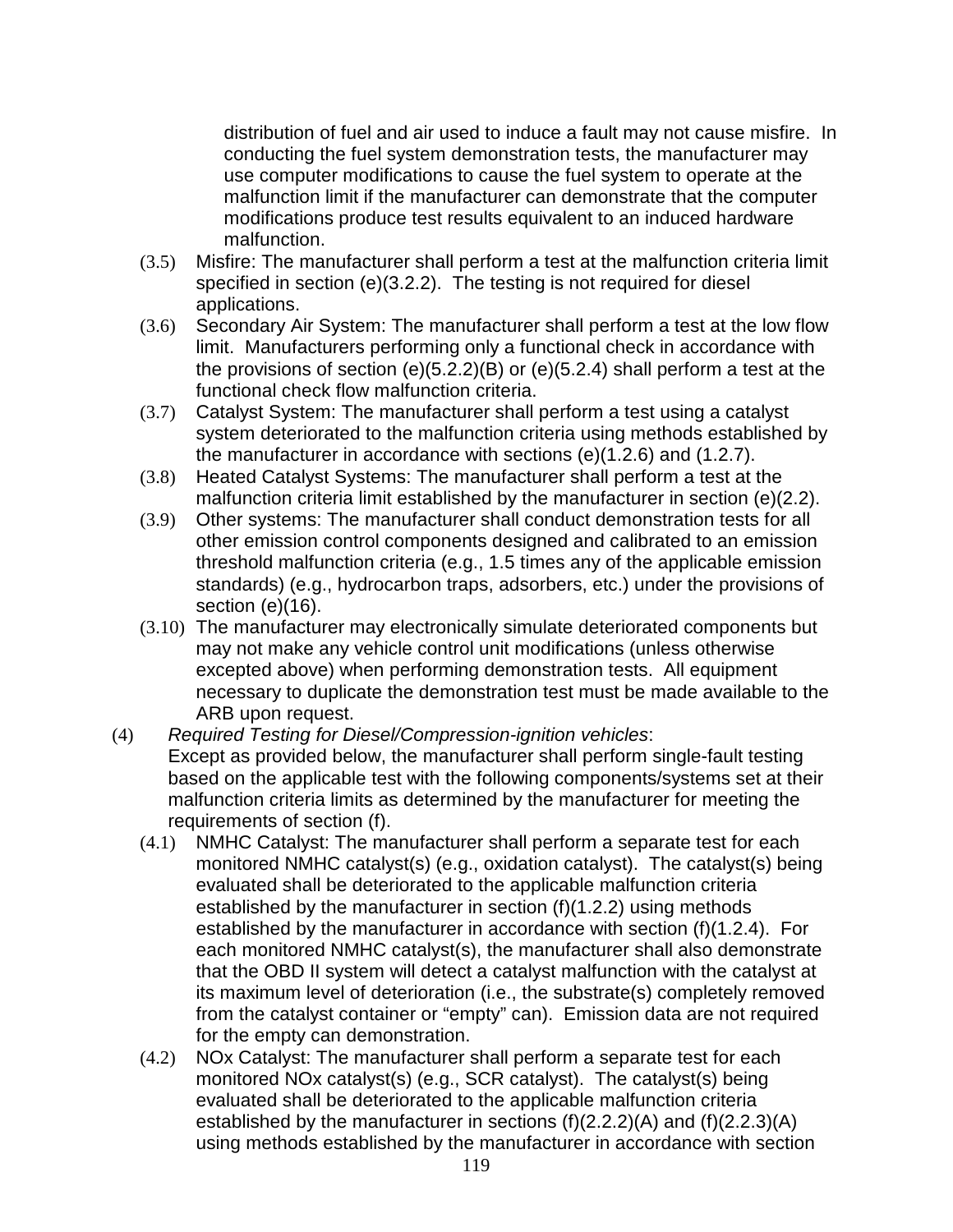(f)(2.2.4). For each monitored NOx catalyst(s), the manufacturer shall also demonstrate that the OBD II system will detect a catalyst malfunction with the catalyst at its maximum level of deterioration (i.e., the substrate(s) completely removed from the catalyst container or "empty" can). Emission data are not required for the empty can demonstration.

- (4.3) Misfire Monitoring: For 2010 and subsequent model year vehicles subject to section (f)(3.2.2), the manufacturer shall perform a test at the malfunction criteria limit specified in section (f)(3.2.2). A misfire monitor demonstration test is not required for vehicles not subject to section (f)(3.2.2).
- (4.4) Fuel System: The manufacturer shall perform a separate test for each applicable malfunction limit established by the manufacturer for the fuel system parameters (e.g., fuel pressure, injection timing, injection quantity) specified in sections (f)(4.2.1) through (f)(4.2.3). When performing a test for a specific parameter, the fuel system shall be operating at the malfunction criteria limit for the applicable parameter only. All other parameters shall be with normal characteristics. In conducting the fuel system demonstration tests, the manufacturer may use computer modifications to cause the fuel system to operate at the malfunction limit if the manufacturer can demonstrate to the Executive Officer that the computer modifications produce test results equivalent to an induced hardware malfunction.
- (4.5) Exhaust Gas Sensor: The manufacturer shall perform a test for each exhaust gas sensor parameter calibrated to the malfunction criteria in sections (f)(5.2.1)(A)(i), (f)(5.2.1)(B)(i), and (f)(5.2.2)(A). When performing a test, all exhaust gas sensors used for the same purpose (e.g., for the same feedback control loop, for the same control feature on parallel exhaust banks) shall be operating at the malfunction criteria limit for the applicable parameter only. All other exhaust gas sensor parameters shall be with normal characteristics.
- (4.6) EGR System: The manufacturer shall perform a test at each flow, slow response, and cooling limit calibrated to the malfunction criteria in sections  $(f)(6.2.1)$  through  $(f)(6.2.3)$  and  $(f)(6.2.5)$ . In conducting the EGR system slow response demonstration tests, the manufacturer may use computer modifications to cause the EGR system to operate at the malfunction limit if the manufacturer can demonstrate to the Executive Officer that the computer modifications produce test results equivalent to an induced hardware malfunction.
- (4.7) Boost Pressure Control System: The manufacturer shall perform a test at each boost, response, and cooling limit calibrated to the malfunction criteria in sections  $(f)(7.2.1)$  through  $(f)(7.2.4)$ .
- (4.8) NOx Adsorber: The manufacturer shall perform a test using a NOx adsorber(s) deteriorated to the malfunction criteria in section (f)(8.2.1). The manufacturer shall also demonstrate that the OBD II system will detect a NOx adsorber malfunction with the NOx adsorber at its maximum level of deterioration (i.e., the substrate(s) completely removed from the container or "empty" can). Emission data are not required for the empty can demonstration.
- (4.9) PM Filter: The manufacturer shall perform a test using a PM filter(s) deteriorated to each applicable malfunction criteria in sections (f)(9.2.1), (f)(9.2.2), and (f)(9.2.4). The manufacturer shall also demonstrate that the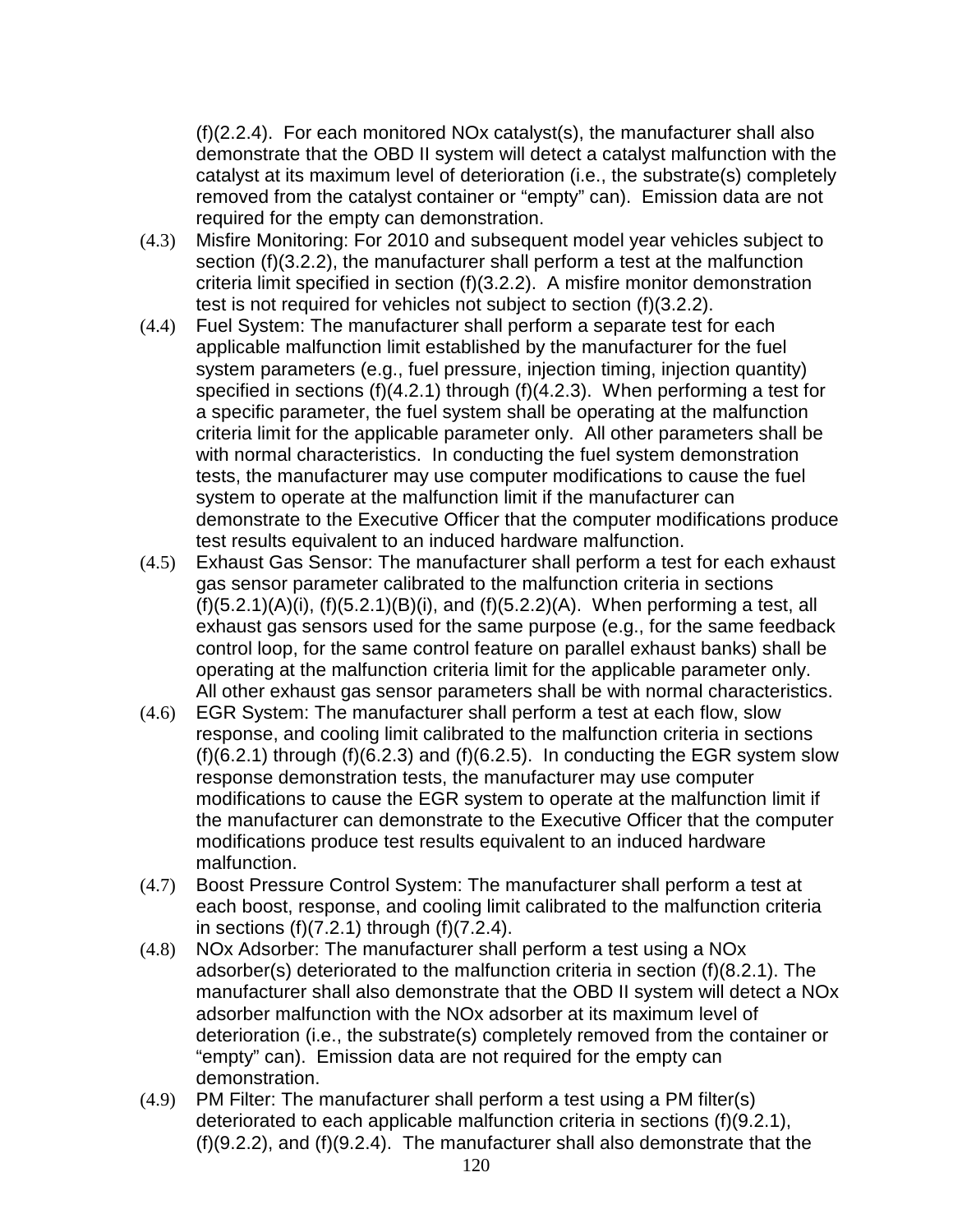OBD II system will detect a PM filter malfunction with the filter at its maximum level of deterioration (i.e., the filter(s) completely removed from the filter container or "empty" can). Emission data are not required for the empty can demonstration.

- (4.10) VVT System: The manufacturer shall perform a test at each target error limit and slow response limit calibrated to the malfunction criteria in sections (f)(13.2.1) and (f)(13.2.2). In conducting the VVT system demonstration tests, the manufacturer may use computer modifications to cause the VVT system to operate at the malfunction limit if the manufacturer can demonstrate to the Executive Officer that the computer modifications produce test results equivalent to an induced hardware malfunction.
- $(4.11)$  For each of the testing requirements of section  $(h)(4)$ , if the manufacturer has established that only a functional check is required because no failure or deterioration of the specific tested system could result in an engine's emissions exceeding the emission malfunction criteria, the manufacturer is not required to perform a demonstration test; however the manufacturer is required to provide the data and/or engineering analysis used to determine that only a functional test of the system(s) is required.
- (5) Testing Protocol:
	- (5.1) Preconditioning: The manufacturer shall use an applicable cycle (FTP, SET, or Unified Cycle) for preconditioning test vehicles prior to conducting each of the above emission tests. Upon determining that a manufacturer has provided data and/or an engineering evaluation that demonstrate that additional preconditioning is necessary to stabilize the emission control system, the Executive Officer shall allow the manufacturer to perform a single additional preconditioning cycle, identical to the initial preconditioning cycle, or a Federal Highway Fuel Economy Driving Cycle, following a ten minute (20 minutes for medium duty engines certified on an engine dynamometer) hot soak after the initial preconditioning cycle. The manufacturer may not require the test vehicle to be cold soaked prior to conducting preconditioning cycles in order for the monitoring system testing to be successful.
	- (5.2) Test Sequence:
		- (5.2.1) The manufacturer shall set the system or component on the test vehicle for which detection is to be tested at the criteria limit(s) prior to conducting the applicable preconditioning cycle(s). If a second preconditioning cycle is permitted in accordance with section (h)(5.1) above, the manufacturer may adjust the system or component to be tested before conducting the second preconditioning cycle. The manufacturer may not replace, modify, or adjust the system or component after the last preconditioning cycle has taken place.
		- (5.2.2) After preconditioning, the test vehicle shall be operated over the applicable cycle to allow for the initial detection of the tested system or component malfunction. This test cycle may be omitted from the testing protocol if it is unnecessary. If required by the designated monitoring strategy, a cold soak may be performed prior to conducting this driving cycle.
		- (5.2.3) The test vehicle shall then be operated over the applicable exhaust emission test. If monitoring is designed to run during the Unified Cycle, a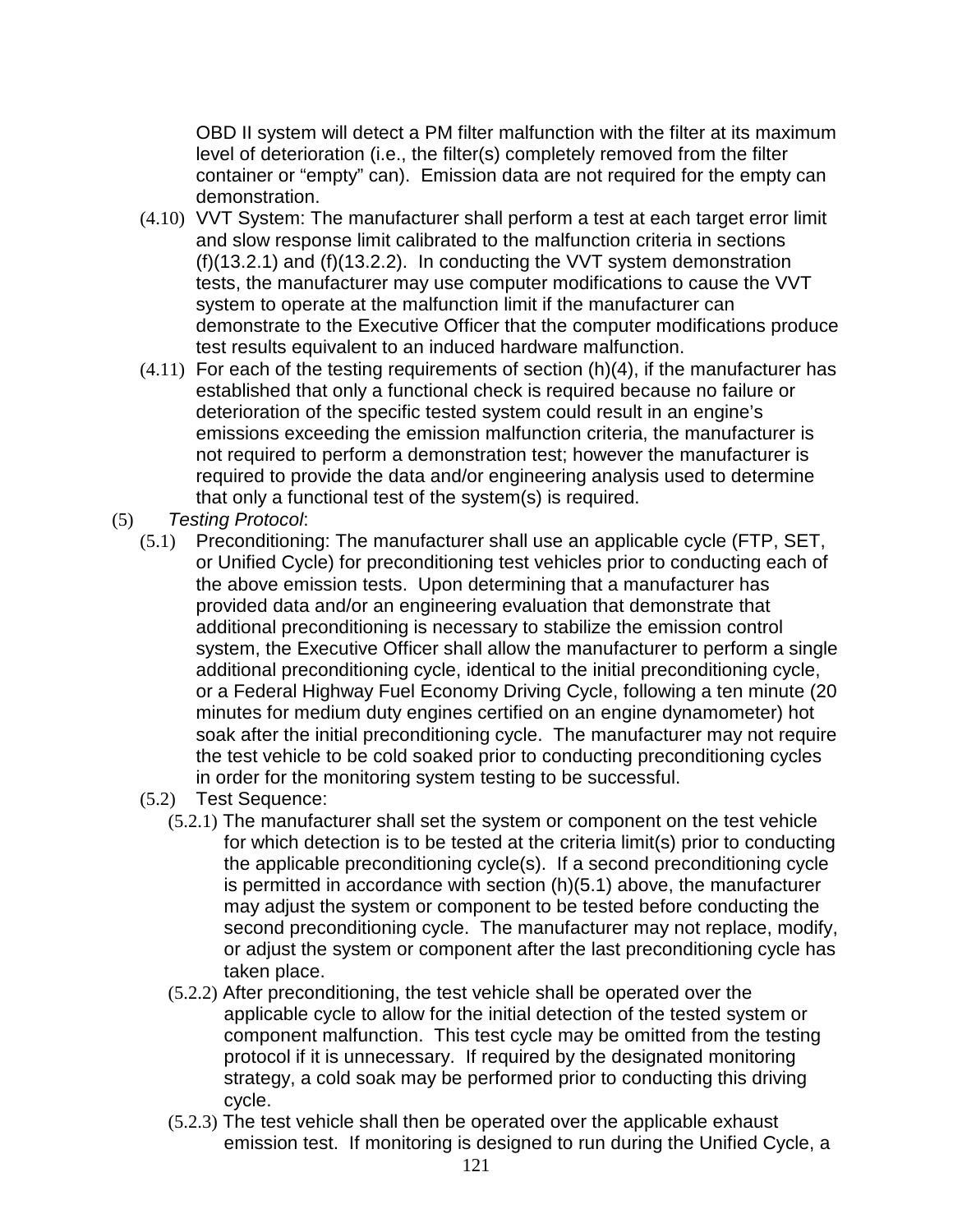second Unified Cycle may be conducted prior to the exhaust emission test.

- (5.3) A manufacturer required to test more than one test vehicle (section (h)(2.2)) may utilize internal calibration sign-off test procedures (e.g., forced cool downs, less frequently calibrated emission analyzers, etc.) instead of official exhaust emission test procedures to obtain the emission test data required in section (h) for all but one of the required test vehicles. The manufacturer may elect this option if the data from the alternative test procedure are representative of official exhaust emission test results. Manufacturers using this option are still responsible for meeting the malfunction criteria specified in sections (e) and (f) when emission tests are performed in accordance with official exhaust emission test procedures.
- (5.4) For medium-duty vehicles certified to an engine dynamometer exhaust emission standard, a manufacturer may request Executive Officer approval to utilize an alternate testing protocol for demonstration of MIL illumination if the engine dynamometer emission test cycle does not allow all of a monitor's enable conditions to be satisfied. A manufacturer may request the use of an alternate engine dynamometer test cycle or the use of chassis testing to demonstrate proper MIL illumination. In evaluating the manufacturer's request, the Executive Officer shall consider the technical necessity for using an alternate test cycle and the degree to which the alternate test cycle demonstrates that in-use operation with the malfunctioning component will properly result in MIL illumination.
- (6) Evaluation Protocol:
	- (6.1) For all tests conducted under section (h), the MIL shall be illuminated upon detection of the tested system or component malfunction before the end of the first engine start portion of the exhaust emission test (or before the hot start portion of the last Unified Cycle, if applicable) in accordance with requirements of sections (e) and (f).
	- (6.2) For all tests conducted under section (h), manufacturers may use Non-Methane Hydrocarbon (NMHC) emission results in lieu of Non-Methane Organic Gas (NMOG) emission results for comparison to the applicable standards or malfunction criteria (e.g., 1.5 times the FTP standards). If NMHC emission results are used in lieu of NMOG, the emission result shall be multiplied by 1.04 to generate an equivalent NMOG result before comparison to the applicable standards.
	- (6.3) If the MIL illuminates prior to emissions exceeding the applicable malfunction criteria specified in sections (e) and (f), no further demonstration is required. With respect to the misfire monitor demonstration test, if a manufacturer has elected to use the minimum misfire malfunction criteria of one percent as allowed in sections (e)(3.2.2)(A) and (f)(3.2.2)(B), no further demonstration is required if the MIL illuminates with misfire implanted at the malfunction criteria limit.
	- (6.4) If the MIL does not illuminate when the systems or components are set at their limit(s), the criteria limit or the OBD II system is not acceptable.
		- $(6.4.1)$  Except for testing of the catalyst (i.e., components monitored under  $(e)(1)$ , (f)(2) or (f)(8)) or PM filter system, if the MIL first illuminates after emissions exceed the applicable malfunction criteria specified in sections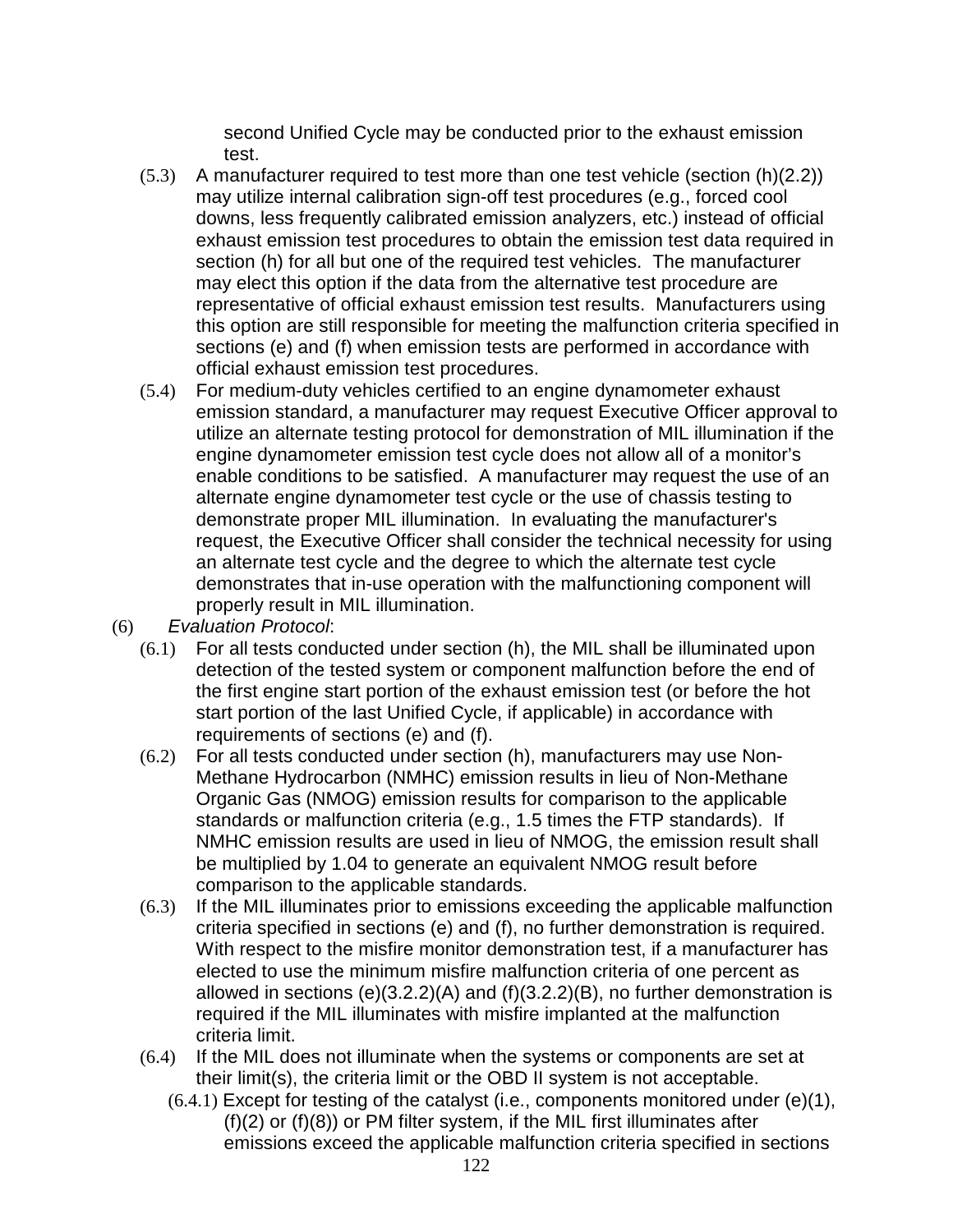(e) and (f), the test vehicle shall be retested with the tested system or component adjusted so that the MIL will illuminate before emissions exceed the applicable malfunction criteria specified in sections (e) and (f). If the component cannot be adjusted to meet this criterion because a default fuel or emission control strategy is used when a malfunction is detected (e.g., open loop fuel control used after an O2 sensor malfunction is determined, etc.), the test vehicle shall be retested with the component adjusted to the worst acceptable limit (i.e., the applicable monitor indicates the component is performing at or slightly better than the malfunction criteria). For the OBD II system to be approved, the MIL must not illuminate during this test and the vehicle emissions must be below the applicable malfunction criteria specified in sections (e) and (f).

- $(6.4.2)$  In testing the catalyst (i.e., components monitored under  $(e)(1)$ ,  $(f)(2)$  or (f)(8)) or PM filter system, if the MIL first illuminates after emissions exceed the applicable emission threshold(s) specified in sections (e) and (f), the tested vehicle shall be retested with a less deteriorated catalyst or PM filter system (i.e., more of the applicable engine out pollutants are converted or trapped). For the OBD II system to be approved, testing shall be continued until either of the following conditions are satisfied:
	- (A) The MIL is illuminated and emissions do not exceed the thresholds specified in sections (e) and (f); or
	- (B) The manufacturer demonstrates that the MIL illuminates within acceptable upper and lower limits of the threshold specified in sections (e) and (f) for MIL illumination. The manufacturer shall demonstrate acceptable limits by continuing testing until the test results show:
		- (i) The MIL is illuminated and emissions exceed the thresholds specified in sections (e) and (f) by 25 percent or less of the applicable standard (e.g., emissions are less than 2.0 times the applicable standard for a malfunction criterion of 1.75 times the standard); and
		- (ii) The MIL is not illuminated and emissions are below the thresholds specified in sections (e) and (f) by no more than 25 percent of the standard (e.g., emissions are between 1.5 and 1.75 times the applicable standard for a malfunction criterion of 1.75 times the standard).
- (6.5) If an OBD II system is determined unacceptable by the above criteria, the manufacturer may recalibrate and retest the system on the same test vehicle. In such a case, the manufacturer must confirm, by retesting, that all systems and components that were tested prior to recalibration and are affected by the recalibration function properly under the OBD II system as recalibrated.
- (6.6) Where applicable for diesel vehicles, the emission test results shall be adjusted as required under section (d)(6.2).
- (7) Confirmatory Testing:
	- (7.1) The ARB may perform confirmatory testing to verify the emission test data submitted by the manufacturer under the requirements of section (h) comply with the requirements of section (h) and the malfunction criteria identified in sections (e) and (f). This confirmatory testing is limited to the vehicle configuration represented by the demonstration vehicle(s). For purposes of section (h)(7), vehicle configuration shall have the same meaning as the term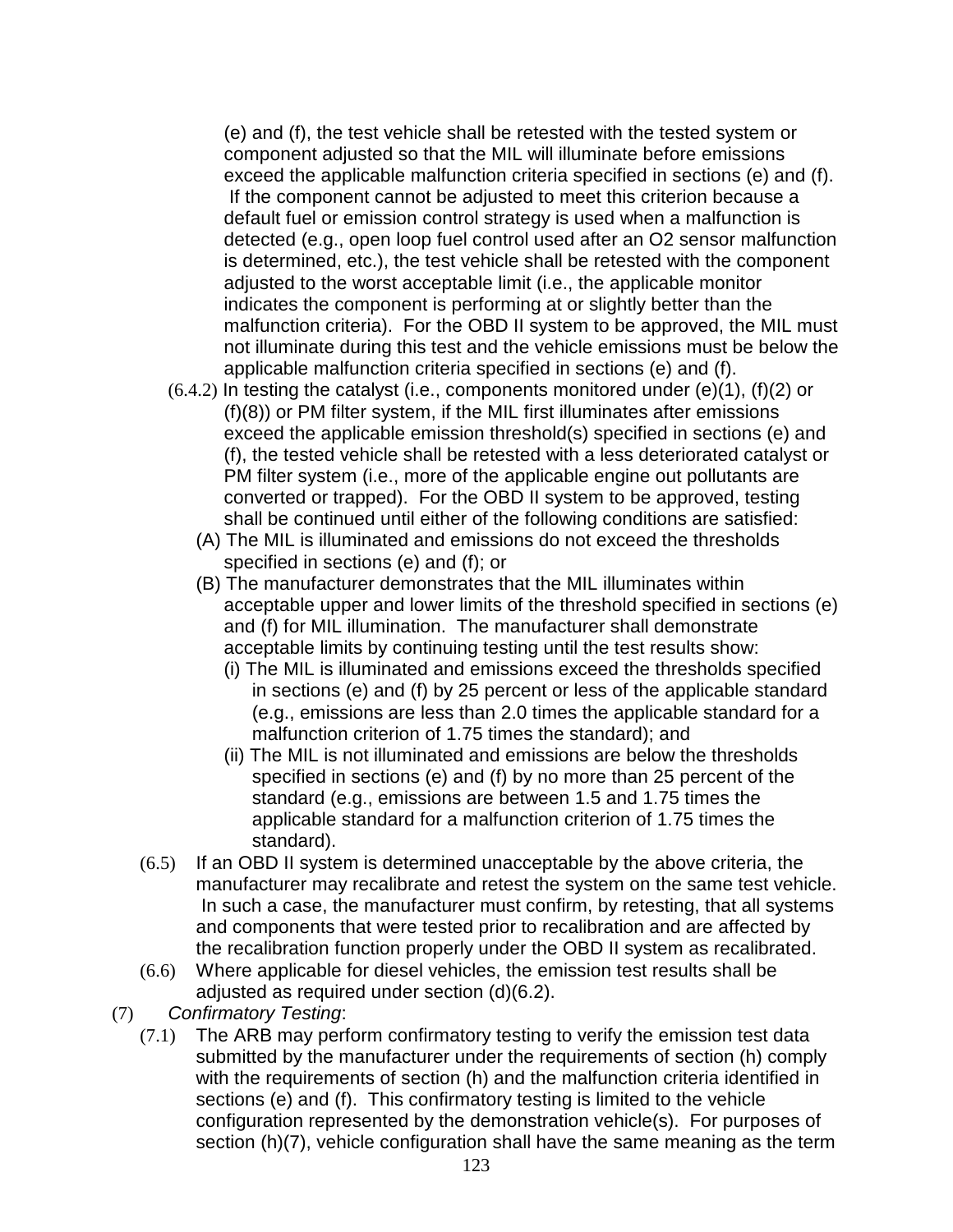used in 40 CFR 86.082-2.

- (7.2) The ARB or its designee may install appropriately deteriorated or malfunctioning components in an otherwise properly functioning test vehicle of a test group represented by the demonstration test vehicle(s) (or simulate a deteriorated or malfunctioning component) in order to test any of the components or systems required to be tested in section (h). Upon request by the Executive Officer, the manufacturer shall make available a vehicle and all test equipment (e.g., malfunction simulators, deteriorated components, etc.) necessary to duplicate the manufacturer's testing. The Executive Officer shall make the request within six months of reviewing and approving the demonstration test vehicle data submitted by the manufacturer for the specific test group.
- (7.3) Vehicles with OBD II systems represented by the demonstration vehicle(s) may be recalled for corrective action if a representative sample of vehicles uniformly fails to meet the requirements of section (h).

## (i) CERTIFICATION DOCUMENTATION.

- (1) When submitting an application for certification of a test group, the manufacturer shall submit the following documentation. If any of the items listed below are standardized for all of a manufacturer's test groups, the manufacturer may, for each model year, submit one set of documents covering the standardized items for all of its test groups.
	- (1.1) For the required documentation not standardized across all test groups, the manufacturer may propose to the Executive Officer that documentation covering a specified combination of test groups be used. These combinations shall be known as "OBD II groups". Executive Officer approval shall be granted for those groupings that include test groups using the same OBD II strategies and similar calibrations. If approved by the Executive Officer, the manufacturer may submit one set of documentation from one or more representative test group(s) that are a part of the OBD II group. The Executive Officer shall determine whether a selected test group(s) is representative of the OBD II group as a whole. To be approved as representative, the test group(s) must possess the most stringent emission standards and OBD II monitoring requirements and cover all of the emission control devices within the OBD II group.
	- (1.2) With Executive Officer approval, one or more of the documentation requirements of section (i) may be waived or modified if the information required would be redundant or unnecessarily burdensome to generate.
	- (1.3) To the extent possible, the certification documentation shall use SAE J1930 terms, abbreviations, and acronyms.
- (2) The following information shall be submitted as "Part 1" of the certification application. Except as provided below for demonstration data, the Executive Officer will not issue an Executive Order certifying the covered vehicles without the information having been provided. The information must include:
	- (2.1) A description of the functional operation of the OBD II system including a complete written description for each monitoring strategy that outlines every step in the decision making process of the monitor. Algorithms, diagrams, samples of data, and/or other graphical representations of the monitoring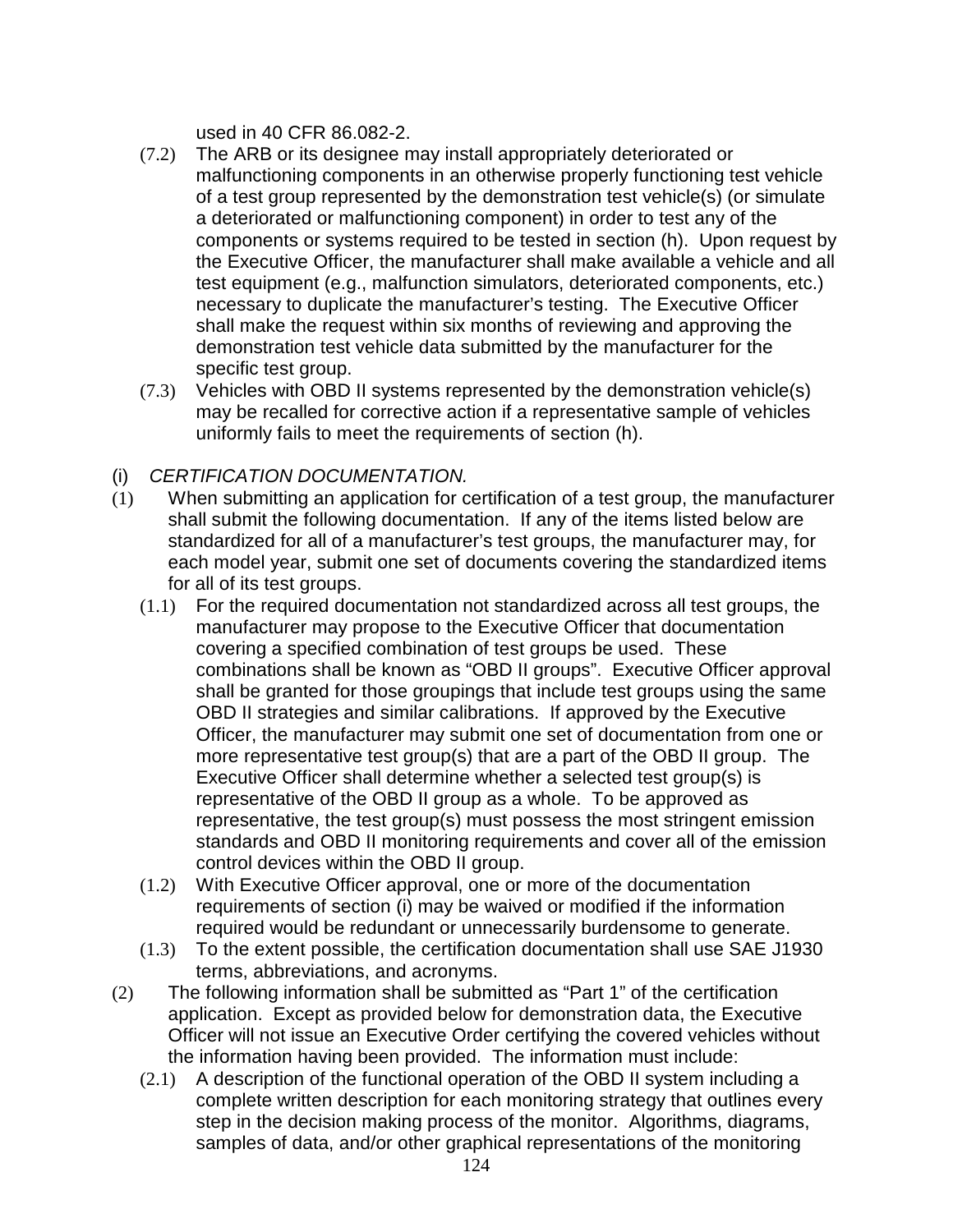strategy shall be included where necessary to adequately describe the information.

- (2.2) A table, in the standardized format detailed in Attachment A of ARB Mail-Out #95-20, May 22, 1995, incorporated by reference.
	- (2.2.1) The table must include the following information for each monitored component or system (either computer-sensed or -controlled) of the emission control system:
		- (A) corresponding fault code
		- (B) monitoring method or procedure for malfunction detection
		- (C) primary malfunction detection parameter and its type of output signal
		- (D) fault criteria limits used to evaluate output signal of primary parameter
		- (E) other monitored secondary parameters and conditions (in engineering units) necessary for malfunction detection
		- (F) monitoring time length and frequency of checks
		- (G) criteria for storing fault code
		- (H) criteria for illuminating malfunction indicator light
		- (I) criteria used for determining out of range values and input component rationality checks
	- (2.2.2) Wherever possible, the table shall use the following engineering units:
		- (A) Degrees Celsius (°C) for all temperature criteria
		- (B) KiloPascals (KPa) for all pressure criteria related to manifold or atmospheric pressure
		- (C) Grams (g) for all intake air mass criteria
		- (D) Pascals (Pa) for all pressure criteria related to evaporative system vapor pressure
		- (E) Miles per hour (mph) for all vehicle speed criteria
		- (F) Relative percent (%) for all relative throttle position criteria (as defined in SAE J1979)
		- (G) Voltage (V) for all absolute throttle position criteria (as defined in SAE J1979)
		- (H) Per crankshaft revolution (/rev) for all changes per ignition event based criteria (e.g., g/rev instead of g/stroke or g/firing)
		- (I) Per second (/sec) for all changes per time based criteria (e.g., g/sec)
		- (J) Percent of nominal tank volume (%) for all fuel tank level criteria
- (2.3) A logic flowchart describing the step by step evaluation of the enable criteria and malfunction criteria for each monitored emission-related component or system.
- (2.4) Emission test data, a description of the testing sequence (e.g., the number and types of preconditioning cycles), approximate time (in seconds) of MIL illumination during the test, fault code(s) and freeze frame information stored at the time of detection, corresponding SAE J1979 test results (e.g. Mode/Service \$06) stored during the test, and a description of the modified or deteriorated components used for fault simulation with respect to the demonstration tests specified in section (h). The Executive Officer may approve conditional certification of a test group prior to the submittal of this data for ARB review and approval. Factors to be considered by the Executive Officer in approving the late submission of information identified in section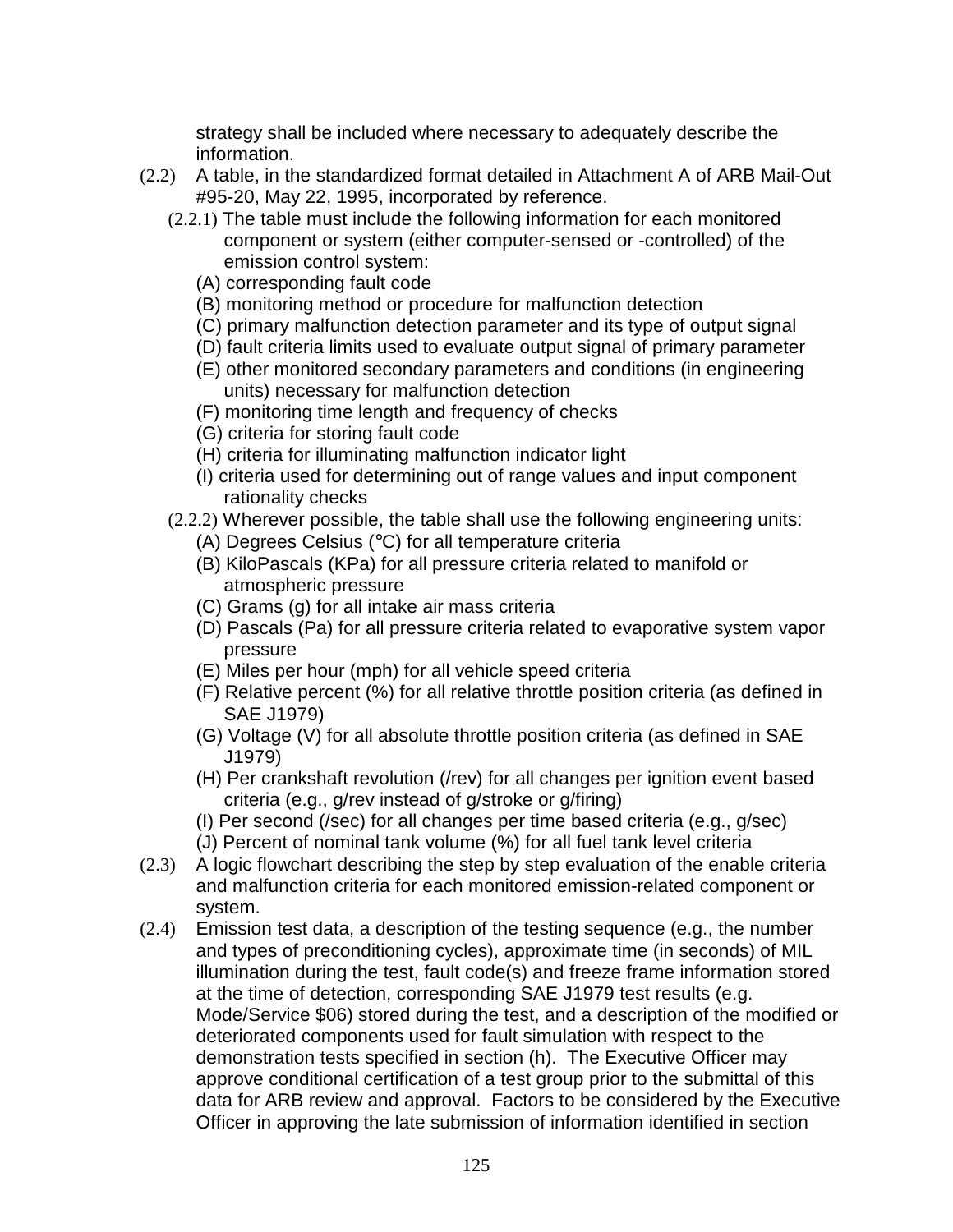(i)(2.4) shall include the reason for the delay in the data collection, the length of time until data will be available, and the demonstrated previous success of the manufacturer in submitting the data prior to certification.

- (2.5) For gasoline vehicles, data supporting the misfire monitor, including:
	- (2.5.1) The established percentage of misfire that can be tolerated without damaging the catalyst over the full range of engine speed and load conditions.
	- (2.5.2) Data demonstrating the probability of detection of misfire events of the misfire monitoring system over the full engine speed and load operating range for the following misfire patterns: random cylinders misfiring at the malfunction criteria established in section (e)(3.2.2), one cylinder continuously misfiring, and paired cylinders continuously misfiring.
	- (2.5.3) Data identifying all disablement of misfire monitoring that occurs during the FTP and US06 cycles. For every disablement that occurs during the cycles, the data should identify: when the disablement occurred relative to the driver's trace, the number of engine revolutions that each disablement was present for, and which disable condition documented in the certification application caused the disablement. The data shall be submitted in the standardized format detailed in Attachment A: Misfire Disablement and Detection Chart of ARB Mail-Out #06-23, December 21, 2006, incorporated by reference.
	- (2.5.4) Manufacturers are not required to use the durability demonstration vehicle to collect the misfire data for sections (i)(2.5.1) though (2.5.3).
- (2.6) Data supporting the limit for the time between engine starting and attaining the designated heating temperature for after-start heated catalyst systems.
- (2.7) For diesel vehicle monitors in section (f) that are required to indicate a malfunction before emissions exceed an emission threshold based on any applicable standard (e.g., 1.5 times any of the applicable standards), the test cycle and standard determined by the manufacturer to be the most stringent for each applicable monitor in accordance with section (d)(6.1)
- (2.8) A listing of all electronic powertrain input and output signals (including those not monitored by the OBD II system) that identifies which signals are monitored by the OBD II system.
- (2.9) A written description of all parameters and conditions necessary to begin closed loop operation.
- (2.10) A summary table identifying every test group and each of the OBD II phase-in requirements that apply to each test group.
- (2.11) A written identification of the communication protocol utilized by each test group for communication with an SAE J1978 scan tool.
- (2.12) A pictorial representation or written description of the diagnostic connector location including any covers or labels.
- (2.13) A written description of the method used by the manufacturer to meet the requirements of sections (e)(9) and (f)(10) for PCV and CV system monitoring including diagrams or pictures of valve and/or hose connections.
- (2.14) A cover letter identifying all concerns and deficiencies applicable to the equivalent previous model year test group and the changes and/or resolution of each concern or deficiency for the current model year test group.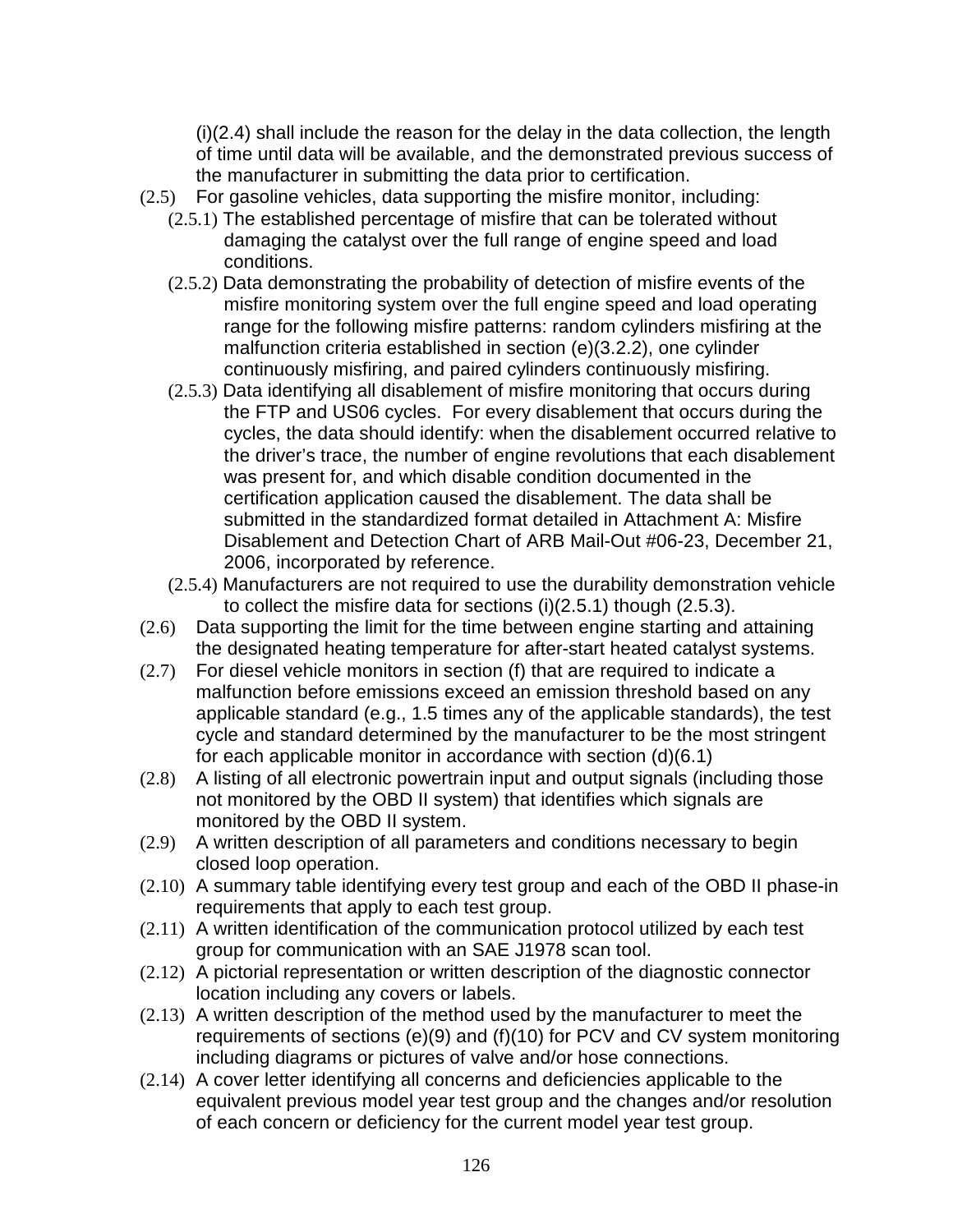- (2.15) For diesel engine vehicles, a written description of each AECD utilized by the manufacturer including the identification of each EI-AECD relative to the data required to be tracked and reported in the standardized format specified in section (g)(6) (e.g., EI-AECD #1 is "engine overheat protection as determined by coolant temperature greater than…"), the sensor signals and/or calculated values used to invoke each AECD, the engineering data and/or analysis demonstrating the need for such an AECD, the actions taken when each AECD is activated, the expected in-use frequency of operation of each AECD, and the expected emission impact from each AECD activation.
- (2.16) A checklist of all the malfunction criteria in sections (e) or (f) and the corresponding diagnostic noted by fault code for each malfunction criterion. The formats of the checklists are detailed in Attachments F and G of ARB Mail-Out #MSC 06-23, December 21, 2006, incorporated by reference.
- (2.17) Any other information determined by the Executive Officer to be necessary to demonstrate compliance with the requirements of this regulation.
- (3) "Part 2". The following information shall be submitted by January 1<sup>st</sup> of the applicable model year:
	- (3.1) A listing and block diagram of the input parameters used to calculate or determine calculated load values and the input parameters used to calculate or determine fuel trim values.
	- (3.2) A scale drawing of the MIL and the fuel cap indicator light, if present, which specifies location in the instrument panel, wording, color, and intensity.
- (4) "Part 3". The following information shall be submitted upon request of the Executive Officer:
	- (4.1) Data supporting the criteria used to detect a malfunction when catalyst deterioration causes emissions to exceed the applicable malfunction criteria specified in sections (e) and (f).
	- (4.2) Data supporting the criteria used to detect evaporative system leaks.
	- (4.3) Any other information determined by the Executive Officer to be necessary to demonstrate compliance with the requirements of this regulation.
- (j) PRODUCTION VEHICLE EVALUATION. TESTING.
- (1) Verification of Standardized Requirements.
	- (1.1) Requirement: For 2005 and subsequent model year vehicles, manufacturers shall perform testing to verify that all vehicles meet the requirements of section (g)(3) and (g)(4) relevant to proper communication of required emission-related messages to an SAE J1978 scan tool.
	- (1.2) Selection of Test Vehicles: Manufacturers shall perform this testing every model year on one production vehicle from every unique calibration within two months of the start of normal production for that calibration. Manufacturers may request Executive Officer approval to group multiple calibrations together and test one representative calibration per group. The Executive Officer shall approve the request upon finding that the software designed to comply with the standardization requirements of section (g) in the representative calibration vehicle is identical (e.g., communication protocol message timing, number of supported data stream parameters, etc.) to all others in the group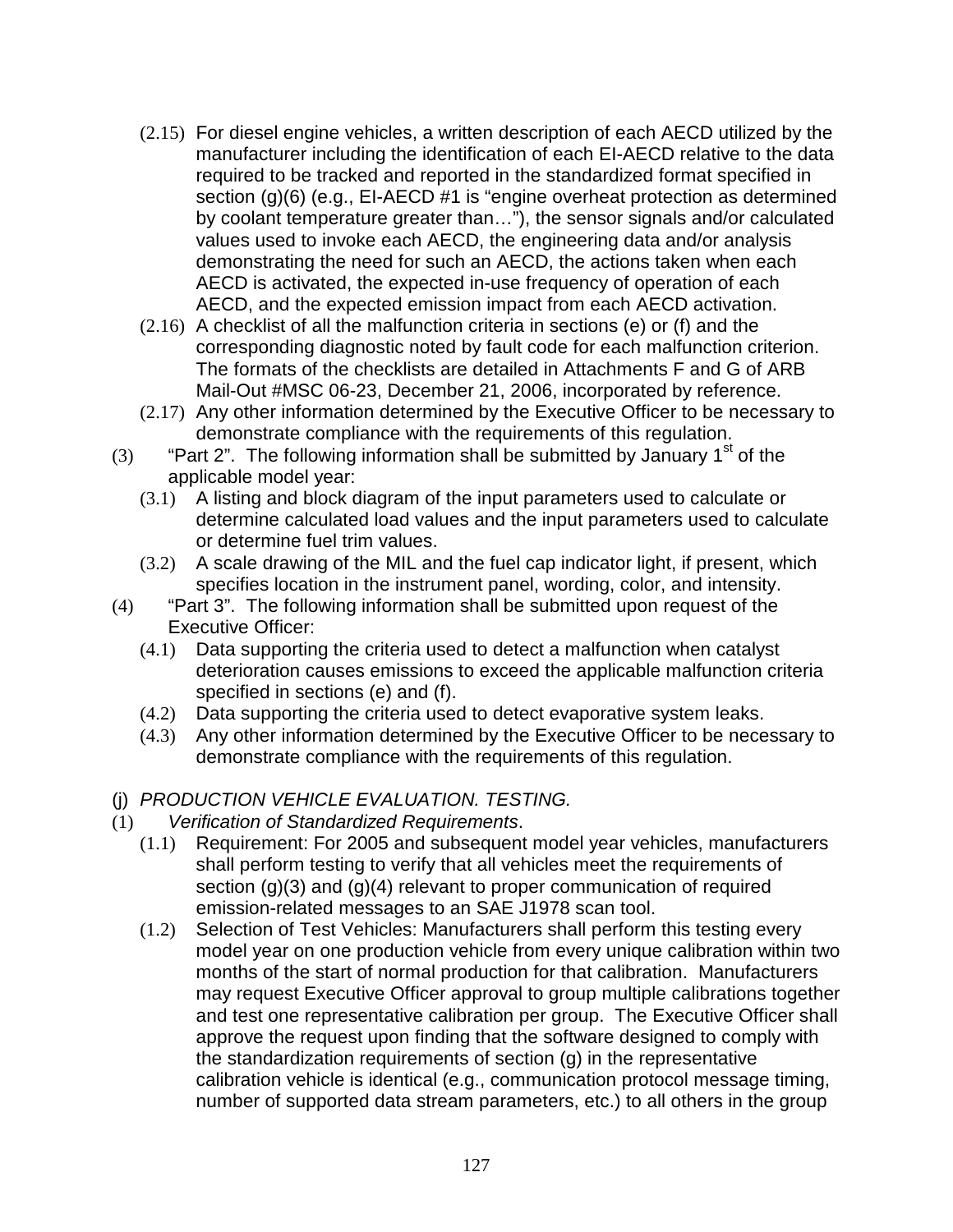and that any differences in the calibrations are not relevant with respect to meeting the criteria in section (j)(1.4).

- (1.3) Test Equipment: For the testing required in section (j)(1), manufacturers shall utilize an off-board device to conduct the testing. Prior to conducting testing, manufacturers are required to request and receive Executive Officer approval of the off-board device that the manufacturer will use to perform the testing. The Executive Officer shall approve the request upon determining that the manufacturer has submitted data, specifications, and/or engineering analysis that demonstrate that the off-board device meets the minimum requirements to conduct testing according to SAE J1699-3 using the software developed and maintained for the SAE J1699-3 committee and available through www.sourceforge.net and SAE J2534 compliant hardware configured specifically for SAE J1699-3 testing.
- (1.4) Required Testing (i.e., "static" testing portion of SAE J1699-3):
	- (1.4.1) The testing shall verify that the vehicle can properly establish communications between all emission-related on-board computers and any SAE J1978 scan tool designed to adhere strictly to the communication protocols allowed in section (g)(3);
	- (1.4.2) The testing shall further verify that the vehicle can properly communicate to any SAE J1978 scan tool:
		- (A) The current readiness status from all on-board computers required to support readiness status in accordance with SAE J1979 and section  $(g)(4.1)$  while the engine is running;
		- (B) The MIL command status while the MIL is commanded off and while the MIL is commanded on in accordance with SAE J1979 and section (g)(4.2) while the engine is running, and in accordance with SAE J1979 and sections (d)(2.1.2) during the MIL functional check and, if applicable, (g)(4.1.3) during the MIL readiness status check while the engine is off;
		- (C) All data stream parameters required in section (g)(4.2) in accordance with SAE J1979 including the identification of each data stream parameter as supported in SAE J1979 (e.g., Mode/Service \$01, PID \$00);
		- (D) The CAL ID, CVN, and VIN (if applicable) in accordance with SAE J1979 and sections  $(g)(4.6)$  through  $(4.8)$ ;
		- (E) An emission-related fault code (permanent, confirmed, and pending) in accordance with SAE J1979 (including correctly indicating the number of stored fault codes (e.g., Mode/Service \$01, PID \$01, Data A)) and section  $(q)(4.4)$ ;
	- (1.4.3) The testing shall also verify that the vehicle can properly respond to any SAE J1978 scan tool request to clear emission-related fault codes and reset readiness status.
- (1.5) Reporting of Results:
	- (1.5.1) The manufacturer shall notify the Executive Officer within one month of identifying any vehicle that does not meet the requirements of section  $(i)(1.4)$ . The manufacturer shall submit a written report of the problem(s) identified and propose corrective action (if any) to remedy the problem(s) to the Executive Officer for approval. Factors to be considered by the Executive Officer in approving the proposed corrective action shall include the severity of the problem(s), the ability of the vehicle to be tested in an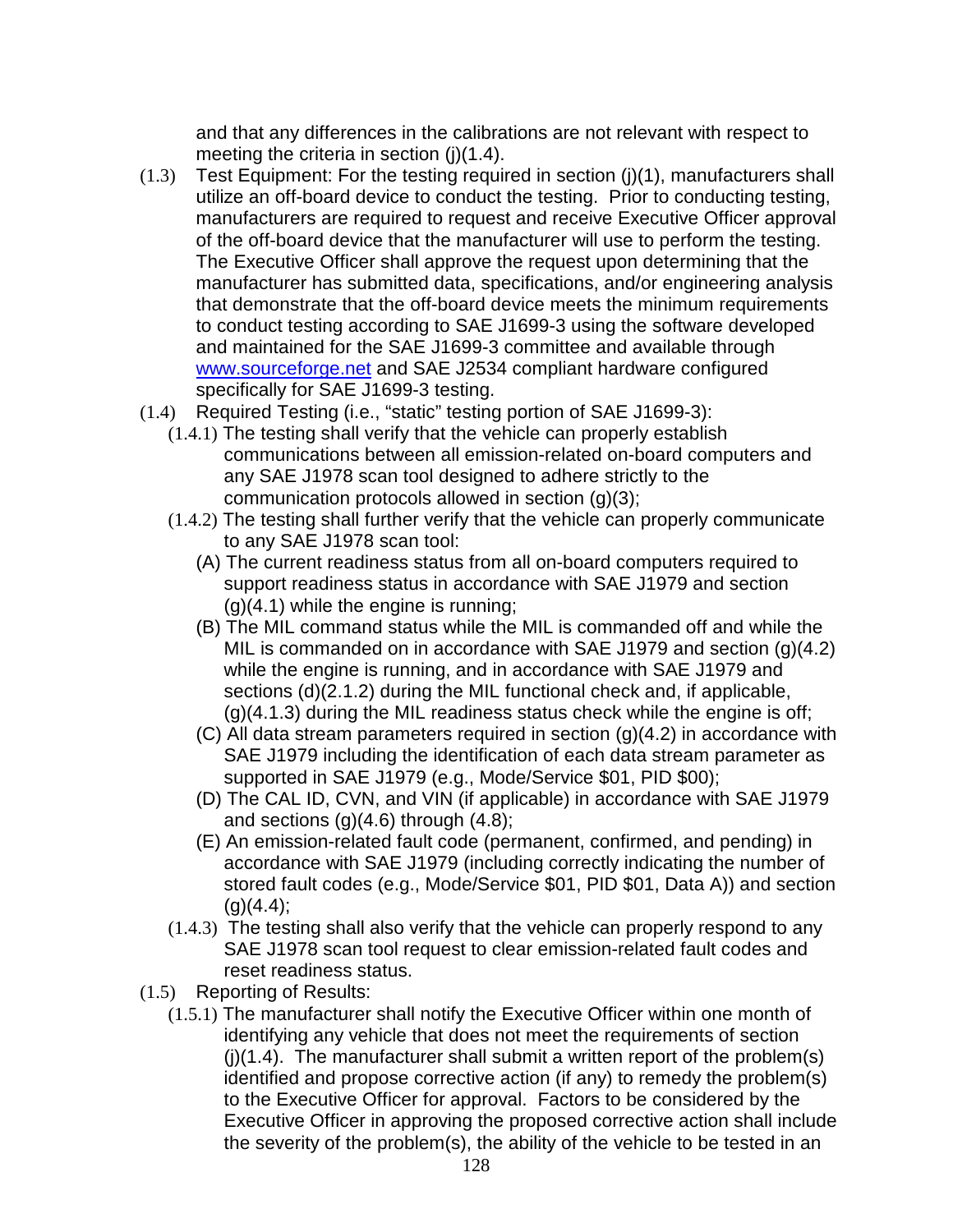I/M program, the ability of service technicians to access the required diagnostic information, the impact on equipment and tool manufacturers, and the amount of time prior to implementation of the proposed corrective action.

- (1.5.2) Within three months of any passing testing conducted pursuant to section (j)(1), a manufacturer shall submit a report of the results to the Executive Officer for review.
- (1.5.3) In accordance with section (k)(6), manufacturers may request Executive Officer approval for a retroactive deficiency to be granted for items identified during this testing.
- (2) Verification of Monitoring Requirements.
	- (2.1) For 2004 and subsequent model year vehicles, within the first six months after normal production begins, manufacturers shall conduct a complete evaluation of the OBD II system of one or more production vehicles (test vehicles) and submit the results of the evaluation to the Executive Officer.
	- (2.2) Selection of test vehicles:
		- (2.2.1) Prior to submitting any applications for certification for a model year, a manufacturer shall notify the Executive Officer of the test groups planned for that model year. The Executive Officer will then select the test group(s), in accordance with sections (j)(2.2.2) and (j)(2.2.3) below, that the manufacturer shall use as test vehicles to provide evaluation test results. This selection process may take place during durability demonstration test vehicle selection specified in section (h).
		- (2.2.2) A manufacturer shall evaluate one production vehicle per test group selected for monitoring system demonstration in section (h).
		- $(2.2.3)$  In addition to the vehicles selected in section  $(i)(2.2.2)$  above, a manufacturer shall evaluate vehicles chosen from test groups that are not selected for monitoring system demonstration testing under section (h). The number of additional vehicles to be tested shall be equal to the number of vehicles selected for monitoring system demonstration in section (h).
		- (2.2.4) The Executive Officer may waive the requirements for submittal of evaluation results from one or more of the test groups if data has been previously submitted for all of the test groups.
	- (2.3) Evaluation requirements:
		- (2.3.1) The evaluation shall demonstrate the ability of the OBD II system on the selected production vehicle to detect a malfunction, illuminate the MIL, and store a confirmed fault code when a malfunction is present and the monitoring conditions have been satisfied for each individual diagnostic required by title 13, CCR section 1968.2.
		- (2.3.2) The evaluation shall verify that malfunctions detected by non-MIL illuminating diagnostics of components used to enable any other OBD II system diagnostic (e.g., fuel level sensor) will not inhibit the ability of other OBD II system diagnostics to properly detect malfunctions.
		- (2.3.3) On vehicles so equipped, the evaluation shall verify that the software used to track the numerator and denominator for purposes of determining in-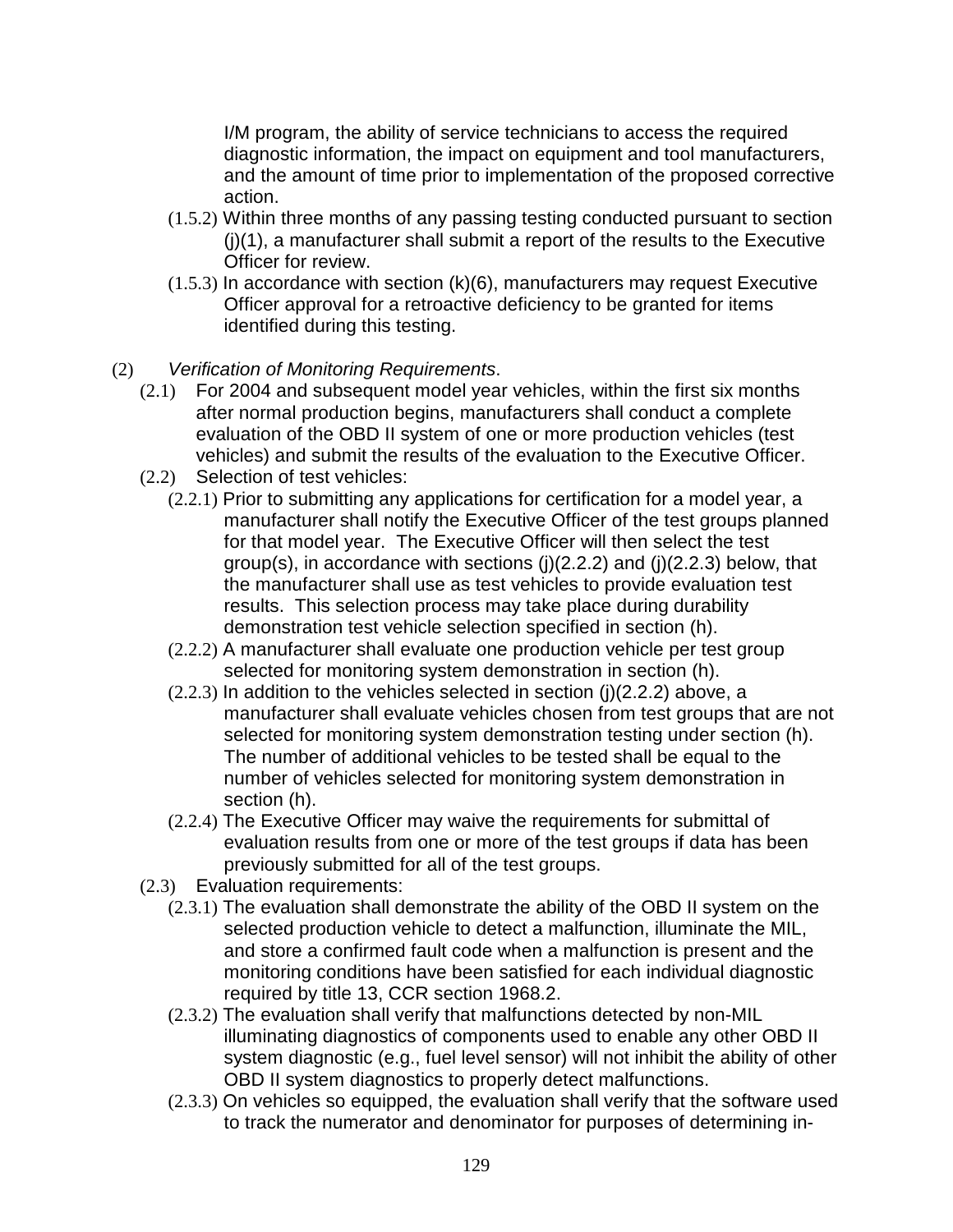use monitoring frequency correctly increments as required in section (d)(4)(i.e., the "dynamic" testing portion of SAE J1699-3).

- (2.3.4) Malfunctions may be mechanically implanted or electronically simulated but internal on-board computer hardware or software changes may not be used to simulate malfunctions. Emission testing to confirm that the malfunction is detected before the appropriate emission standards are exceeded is not required.
- (2.3.5) Manufacturers shall submit a proposed test plan for Executive Officer approval prior to evaluation testing being performed. The test plan shall identify the method used to induce a malfunction in each diagnostic. If the Executive Officer determines that the requirements of section (j)(2) are satisfied, the proposed test plan shall be approved.
- (2.3.6) Subject to Executive Officer approval, manufacturers may omit demonstration of specific diagnostics. The Executive Officer shall approve a manufacturer's request if the demonstration cannot be reasonably performed without causing physical damage to the vehicle (e.g., on-board computer internal circuit faults).
- (2.3.7) For evaluation of test vehicles selected in accordance with section (j)(2.2.2), manufacturers are not required to demonstrate diagnostics that were previously demonstrated prior to certification as required in section (h).
- (2.4) Manufacturers shall submit a report of the results of all testing conducted pursuant to section (j)(2) to the Executive Officer for review. This report shall identify the method used to induce a malfunction in each diagnostic, the MIL illumination status, and the confirmed fault code(s) stored.
- $(2.5)$  In accordance with section  $(k)(6)$ , manufacturers may request Executive Officer approval for a retroactive deficiency to be granted for items identified during this testing.

## (3) Verification and Reporting of In-use Monitoring Performance.

- (3.1) Manufacturers are required to collect and report in-use monitoring performance data representative of every test group certified by the manufacturer and equipped with in-use monitoring performance tracking software in accordance with section (d)(4) to the ARB within twelve months from either the time vehicles in the test group were first introduced into commerce or the start of normal production for such vehicles, whichever is later. The manufacturer may propose to the Executive Officer that multiple test groups be combined to collect representative data. Executive Officer approval shall be granted upon determining that the proposed groupings include test groups using the same OBD II strategies and similar calibrations and that are expected to have similar in-use monitoring performance. If approved by the Executive Officer, the manufacturer may submit one set of data for each of the approved groupings.
- (3.2) For each test group or combination of test groups, the data must include all of the in-use performance tracking data reported through SAE J1979 (i.e., all numerators, denominators, and the ignition cycle counter), the date the data was collected, the odometer reading, the vehicle VIN, and the ECM software calibration identification number and be in the standardized format detailed in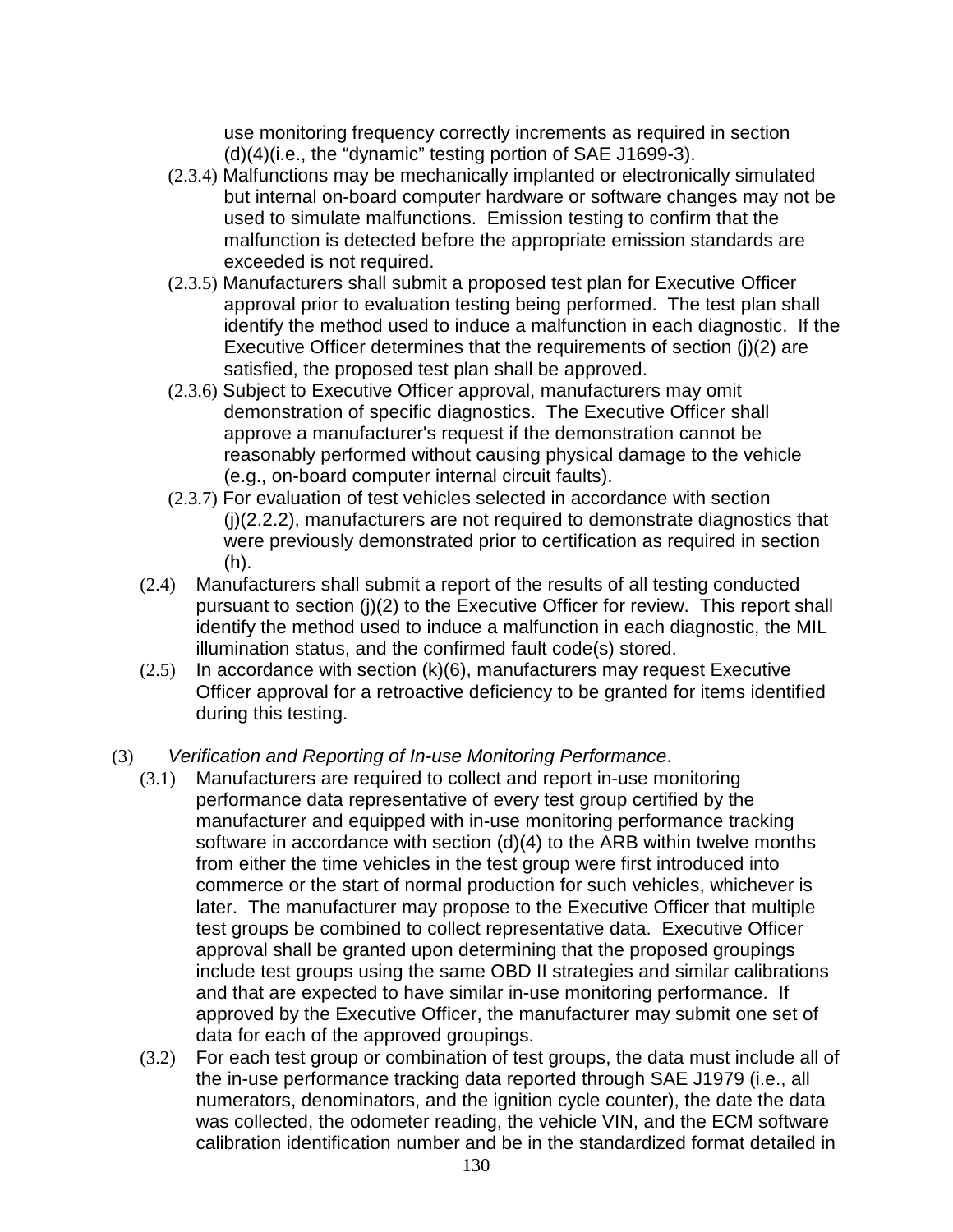Attachment D: Rate Based Data of ARB Mail-Out #06-23, December 21, 2006, incorporated by reference.

- (3.3) Manufacturers shall submit a plan to the Executive Officer for review and approval of the sampling method, number of vehicles to be sampled, time line to collect the data, and reporting format. The Executive Officer shall approve the plan upon determining that it provides for effective collection of data from a representative sample of vehicles that, at a minimum, is fifteen vehicles, will likely result in the collection and submittal of data within the required twelve month time frame, will generate data that are representative of California drivers and temperatures, and does not, by design, exclude or include specific vehicles in an attempt to collect data only from vehicles with the highest in-use performance ratios.
- (3.4) Upon request of the manufacturer, the Executive Officer may reduce the minimum sample size of fifteen vehicles set forth in section (j)(3.3) for test groups with low sales volume. In granting approval of a sampling plan with a reduced minimum sample size, the Executive Officer shall consider, among other things, information submitted by the manufacturer to justify the smaller sample size, sales volume of the test group(s), and the sampling mechanism utilized by the manufacturer to procure vehicles. In lieu of defining a fixed minimum sample size for low sales volume test groups, sampling plans approved for collection of data on higher sales volume test groups under section (i)(3.3) shall also be approved by the Executive Officer for low sales test groups if they use the identical sampling mechanism to procure vehicles from the low sales volume test groups.
- (k) DEFICIENCIES.
- (1) For 2004 and subsequent model year vehicles, the Executive Officer, upon receipt of an application from the manufacturer, may certify vehicles even though said vehicles may not comply with one or more of the requirements of title 13, CCR section 1968.2. In granting the certification, the Executive Officer shall consider the following factors: the extent to which the requirements of section 1968.2 are satisfied overall based on a review of the vehicle applications in question, the relative performance of the resultant OBD II system compared to systems fully compliant with the requirements of title 13, CCR section 1968.2, and a demonstrated good-faith effort on the part of the manufacturer to: (1) meet the requirements in full by evaluating and considering the best available monitoring technology; and (2) come into compliance as expeditiously as possible. The Executive Officer may not grant certification to a vehicle in which the reported noncompliance for which a deficiency is sought would be subject to ordered recall pursuant to section 1968.5 (c)(3)(A).
- (2) Manufacturers of non-complying systems are subject to fines pursuant to section 43016 of the California Health and Safety Code. Except as allowed in section (k)(7) for light-duty diesel vehicles, the specified fines apply to the third and subsequently identified deficiencies, with the exception that fines shall apply to all monitoring system deficiencies wherein a required monitoring strategy is completely absent from the OBD system.
- (3) The fines are in the amount of \$50 per deficiency per vehicle for non-compliance with any of the monitoring requirements specified in sections (e)(1) through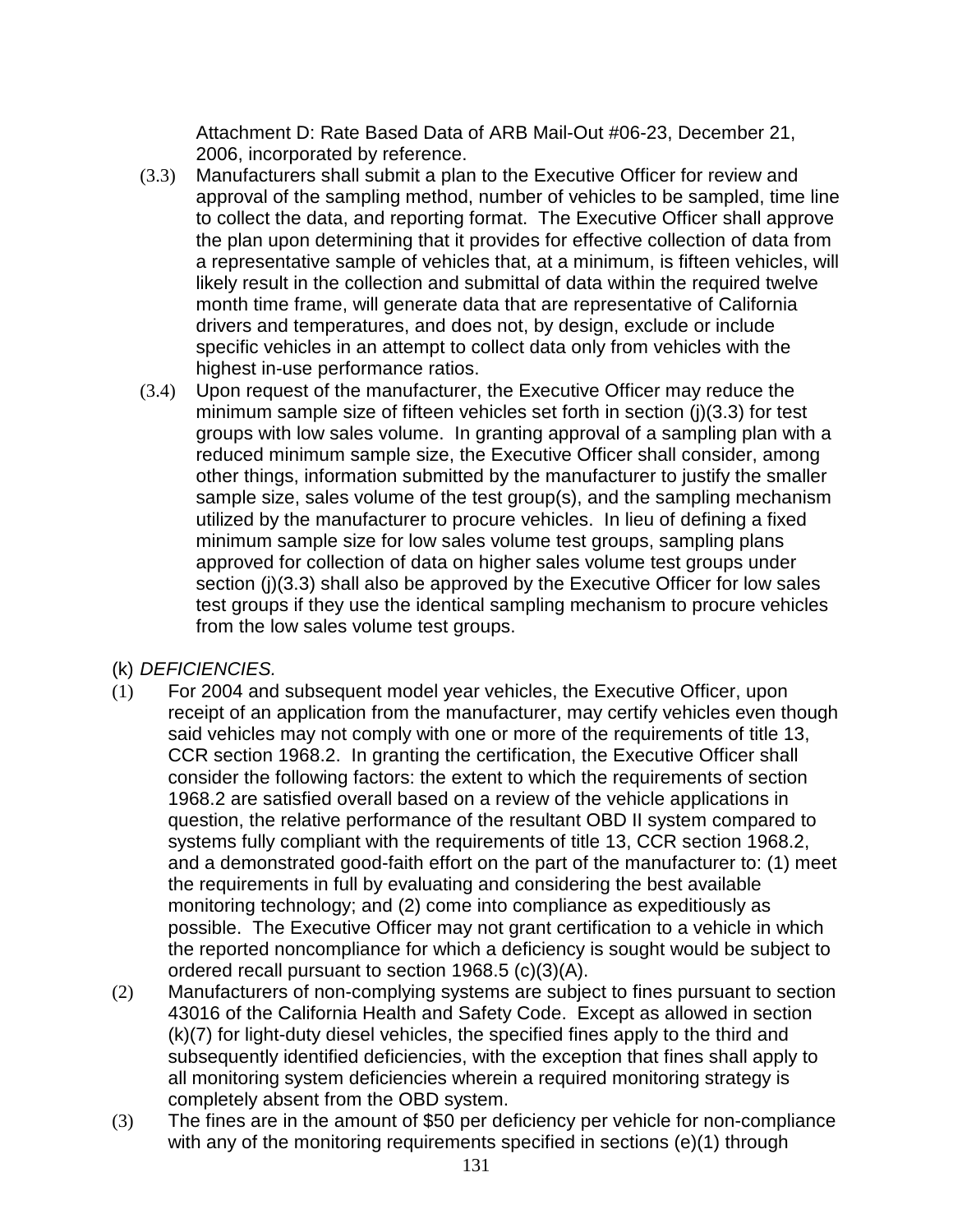(e)(8), (e)(11), (e)(13)(e)(14), (e)(16), (f)(1) through (f)(9), (f)(13), and (f)(16) and \$25 per deficiency per vehicle for non-compliance with any other requirement of section 1968.2. In determining the identified order of deficiencies, deficiencies subject to a \$50 fine are identified first. Total fines per vehicle under section (k) may not exceed \$500 per vehicle and are payable to the State Treasurer for deposit in the Air Pollution Control Fund.

- (4) Manufacturers must re-apply for Executive Officer approval of a deficiency each model year. In considering the request to carry-over a deficiency, the Executive Officer shall consider the factors identified in section (k)(1) including the manufacturer's progress towards correcting the deficiency. The Executive Officer may not allow manufacturers to carry over monitoring system deficiencies for more than two model years unless it can be demonstrated that substantial vehicle hardware modifications and additional lead time beyond two years would be necessary to correct the deficiency, in which case the Executive Officer shall allow the deficiency to be carried over for three model years.
- (5) Except as allowed in section (k)(6), deficiencies may not be retroactively granted after certification.
- (6) Request for retroactive deficiencies
	- (6.1) Manufacturers may request that the Executive Officer grant a deficiency and amend a vehicle's certification to conform to the granting of the deficiencies during the first 6 months after commencement of normal production for each aspect of the monitoring system: (a) identified by the manufacturer (during testing required by section (j)(2) or any other testing) to be functioning different than the certified system or otherwise not meeting the requirements of any aspect of section 1968.2; and (b) reported to the Executive Officer. If the Executive Officer grants the deficiencies and amended certification, their approval would be retroactive to the start of production.
	- (6.2) Executive Officer approval of the request for a retroactive deficiency shall be granted provided that the conditions necessary for a pre-certification deficiency determination are satisfied (see section (k)(1)) and the manufacturer could not have reasonably anticipated the identified problem before commencement of production.
	- (6.3) In granting the amended certification, the Executive Officer shall include any approved post-production deficiencies together with all previously approved deficiencies in computing fines in accordance with section (k)(2).
- (7) For 2007 through 2009 model year light-duty and 2007 through 2012 model year medium-duty diesel vehicles, in cases where one or more of the deficiencies is for the aftertreatment monitoring requirements of sections (f)(1), (2), (8), or (9) and the deficient monitor is properly able to detect all malfunctions prior to emissions exceeding twice the required monitor threshold (e.g., before emissions exceed 10 times the standard for NMHC if the threshold is 5.0 times the standard for NMHC), the specified fines shall apply to the fourth and subsequently identified deficiencies in lieu of the third and subsequently identified deficiencies. If none of the deficiencies are for the requirements of sections (f)(1), (2), (8), or (9) or if the deficient aftertreatment monitor exceeds twice the required monitor threshold, the specified fines shall apply to the third and subsequently identified deficiencies. In all cases, the exception that fines